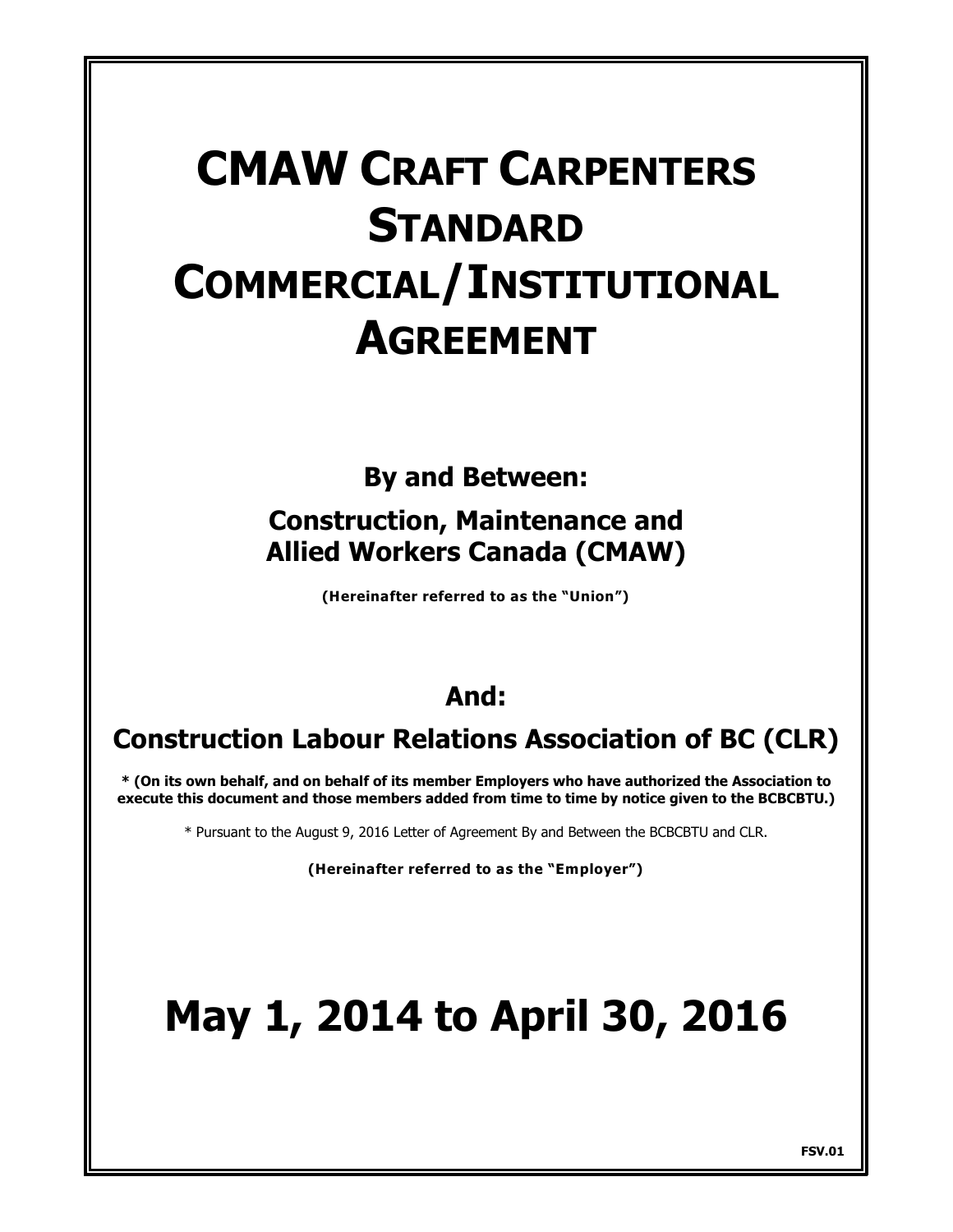#### **TABLE OF CONTENTS PAGE 1 OF 2**

**Refer to Appendix "A" for definitions and abbreviations applicable to this Agreement.**

| <b>Article</b> | 1.000  |  |
|----------------|--------|--|
| <b>Article</b> | 2.000  |  |
| <b>Article</b> | 3.000  |  |
| <b>Article</b> | 4.000  |  |
| <b>Article</b> | 5.000  |  |
| <b>Article</b> | 6.000  |  |
| <b>Article</b> | 7.000  |  |
| <b>Article</b> | 8.000  |  |
| <b>Article</b> | 9.000  |  |
| <b>Article</b> | 10.000 |  |
| <b>Article</b> | 11.000 |  |
| <b>Article</b> | 12.000 |  |
| <b>Article</b> | 13.000 |  |
| <b>Article</b> | 14.000 |  |
| <b>Article</b> | 15.000 |  |
| <b>Article</b> | 16.000 |  |
| Article        | 17.000 |  |
|                |        |  |
| Addendums      |        |  |

#### **Carpenters: Minimum Straight Time Hourly Wage Rates and Breakdown of Monetary Package**

#### **Inside Lower Mainland/Fraser Valley**

| <b>Schedule "A1.4"</b> |  |
|------------------------|--|

#### **Outside Lower Mainland/Fraser Valley**

| <b>Schedule "A2.4"</b> |  |
|------------------------|--|

#### **Carpenters: Employer Contributions and Employee Deductions**

#### **All Areas of BC**

| <b>Schedule "B.1"</b> |  |
|-----------------------|--|
| Schedule "B.2"        |  |
| <b>Schedule "B.3"</b> |  |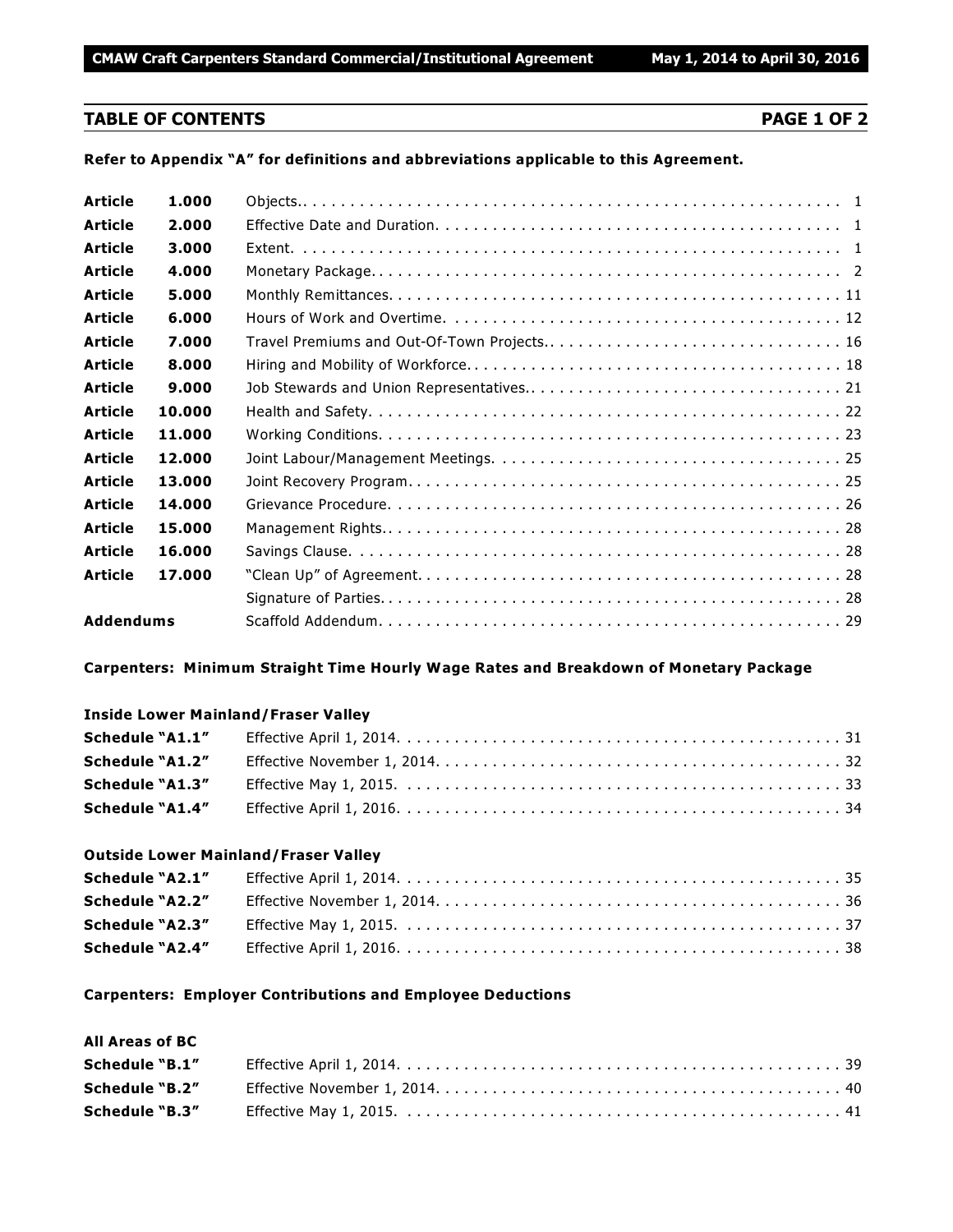**CMAW Craft Carpenters Standard Commercial/Institutional Agreement May 1, 2014 to April 30, 2016** 

## **TABLE OF CONTENTS PAGE 2 OF 2 Carpenters: Employer Contributions and Employee Deductions (continued) Inside Lower Mainland/Fraser Valley Schedule "B.4.1"** Effective April 1, 2016. . . . . . . . . . . . . . . . . . . . . . . . . . . . . . . . . . . . . . . . . . . . . . . 42 **Outside Lower Mainland/Fraser Valley Schedule "B.4.2"** Effective April 1, 2016. . . . . . . . . . . . . . . . . . . . . . . . . . . . . . . . . . . . . . . . . . . . . . . 43 **Scaffold Addendum: Minimum Straight Time Hourly Wage Rates and Breakdown of Monetary Package Inside Lower Mainland/Fraser Valley Schedule "C1.1"** Effective April 1, 2014. . . . . . . . . . . . . . . . . . . . . . . . . . . . . . . . . . . . . . . . . . . . . . . 44 **Schedule "C1.2"** Effective November 1, 2014. . . . . . . . . . . . . . . . . . . . . . . . . . . . . . . . . . . . . . . . . . . 45 **Schedule "C1.3"** Effective May 1, 2015. . . . . . . . . . . . . . . . . . . . . . . . . . . . . . . . . . . . . . . . . . . . . . . 46 **Schedule "C1.4"** Effective April 1, 2016. . . . . . . . . . . . . . . . . . . . . . . . . . . . . . . . . . . . . . . . . . . . . . . 47 **Outside Lower Mainland/Fraser Valley Schedule "C2.1"** Effective April 1, 2014. . . . . . . . . . . . . . . . . . . . . . . . . . . . . . . . . . . . . . . . . . . . . . . 48 **Schedule "C2.2"** Effective November 1, 2014. . . . . . . . . . . . . . . . . . . . . . . . . . . . . . . . . . . . . . . . . . . 49 **Schedule "C2.3"** Effective May 1, 2015. . . . . . . . . . . . . . . . . . . . . . . . . . . . . . . . . . . . . . . . . . . . . . . 50 **Schedule "C2.4"** Effective April 1, 2016. . . . . . . . . . . . . . . . . . . . . . . . . . . . . . . . . . . . . . . . . . . . . . . 51 **Scaffold Addendum: Employer Contributions and Employee Deductions All Areas of BC Schedule "D.1"** Effective April 1, 2014. . . . . . . . . . . . . . . . . . . . . . . . . . . . . . . . . . . . . . . . . . . . . . . 52 **Schedule "D.2"** Effective November 1, 2014. . . . . . . . . . . . . . . . . . . . . . . . . . . . . . . . . . . . . . . . . . . 53 **Schedule "D.3"** Effective May 1, 2015. . . . . . . . . . . . . . . . . . . . . . . . . . . . . . . . . . . . . . . . . . . . . . . 54 **Inside Lower Mainland/Fraser Valley**

### **Schedule "D.4.1"** Effective April 1, 2016. . . . . . . . . . . . . . . . . . . . . . . . . . . . . . . . . . . . . . . . . . . . . . . 55

### **Outside Lower Mainland/Fraser Valley**

| Schedule "D.4.2"    |                                                                          |
|---------------------|--------------------------------------------------------------------------|
| Appendix "A"        |                                                                          |
| Appendix "B"        |                                                                          |
| Appendix "C"        |                                                                          |
| Appendix "D"        | Letter of Understanding Re: Implementation of Industrial Rate. 62        |
| Appendix "E"        | Letter of Understanding Re: Union Construction Industry Benefit Plan. 63 |
| Appendix "F"        |                                                                          |
| Appendix "G"        | Letter of Understanding Re: Carpenter Apprenticeship Standards 68        |
| <b>Appendix "H"</b> |                                                                          |
|                     |                                                                          |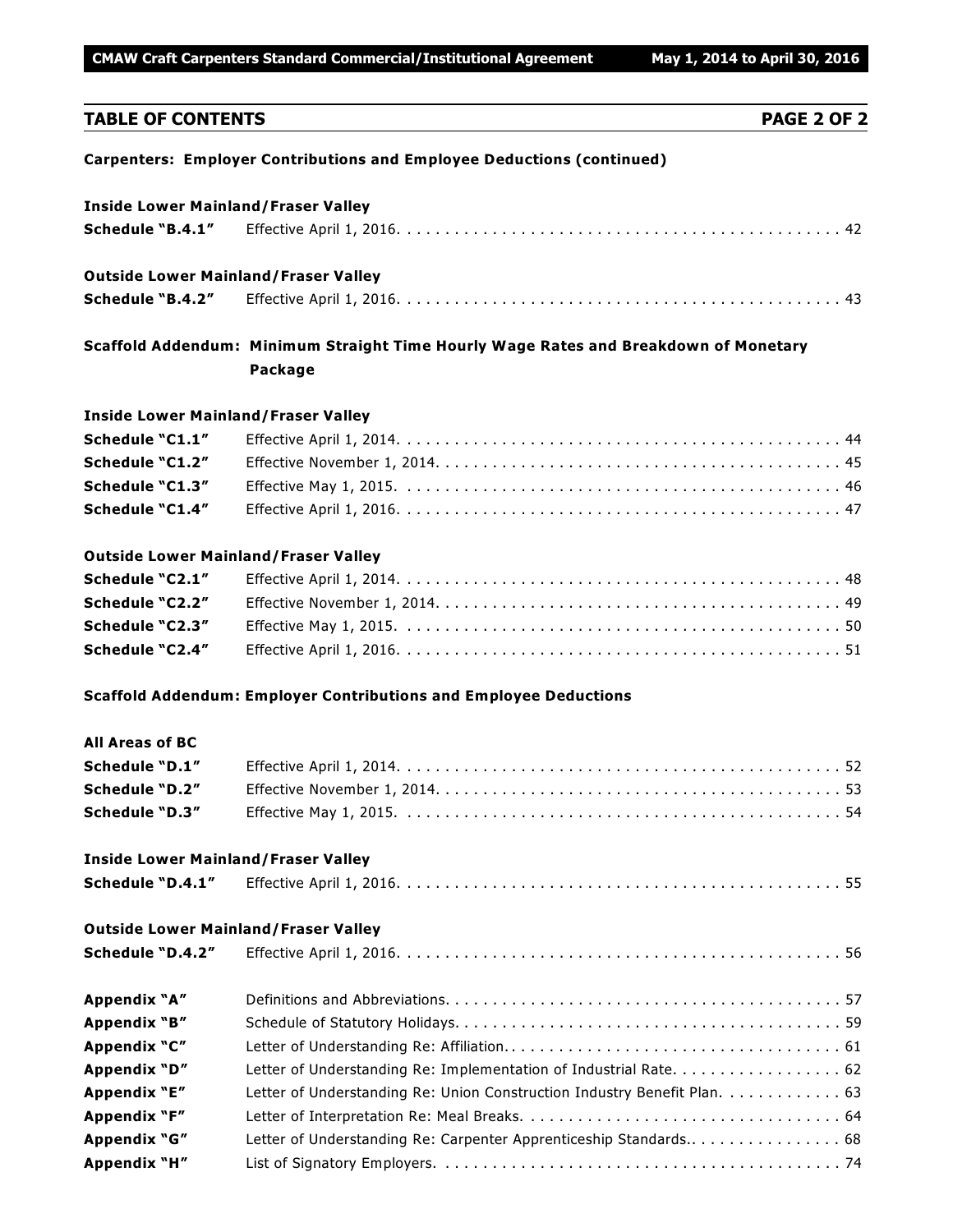#### **ARTICLE 1.000 - OBJECTS**

The objects of this Agreement are to: stabilize the construction industry, provide fair and reasonable working conditions and job security for employees in the industry, promote harmonious employment relationships between Employers and employees, provide mutually agreed methods of resolving disputes and grievances arising out of the terms and conditions of this Agreement, prevent strikes and lockouts, enable the skills of both Employers and employees to operate to the end that waste and avoidable and unnecessary expense and delays are prevented, and promote good public relations.

#### **ARTICLE 2.000 - EFFECTIVE DATE AND DURATION**

- **2.100** This Agreement shall be for the period from and including May 1, 2014, to and including April 30, 2016, and from year to year thereafter subject to the right of either party to this Agreement, within four (4) months immediately preceding the date of expiry of such Agreement, which is April 30, 2016, or immediately preceding the last day of April in any year thereafter, by written notice to require the other party to such Agreement to commence collective bargaining.
- **2.200** Should either party give written notice to the other party pursuant hereto, this Agreement shall thereafter continue in full force and effect until the Union shall give notice of strike, or the Employer shall give notice of a lockout, or the parties shall conclude a renewal or revision of this Agreement, or a new collective agreement.
- **2.300** The operation of Section 50 (2) and Section 50 (3) of the *Labour Relations Code* is hereby excluded.
- **2.400** A copy of this Agreement shall be filed with the LRB.

#### **ARTICLE 3.000 - EXTENT**

#### **3.100 Work Jurisdiction**

- **3.101 (a)** This Agreement shall govern only commercial/institutional work which is within the work jurisdiction of the carpenter and which is being performed by bargaining unit members who are employees of a signatory CLR member employer that performs commercial/institutional work. The work jurisdiction of the carpenter shall be as determined from time to time by the Umpire of the Jurisdictional Assignment Plan. Notwithstanding any/all contrary provisions of this Agreement, the parties agree that such work shall not include work which is the jurisdiction of the carpenter lather, floorlayer, millwright and/or piledriver.
	- **(b)** Notwithstanding any/all contrary provisions of this Agreement, unless otherwise mutually agreed by the parties, in writing, all work performed within the Lower Mainland/Fraser Valley shall be governed by the CMAW Craft Carpenters Standard Commercial/Institutional Agreement, other than work performed on an industrial project(s) where all employers that were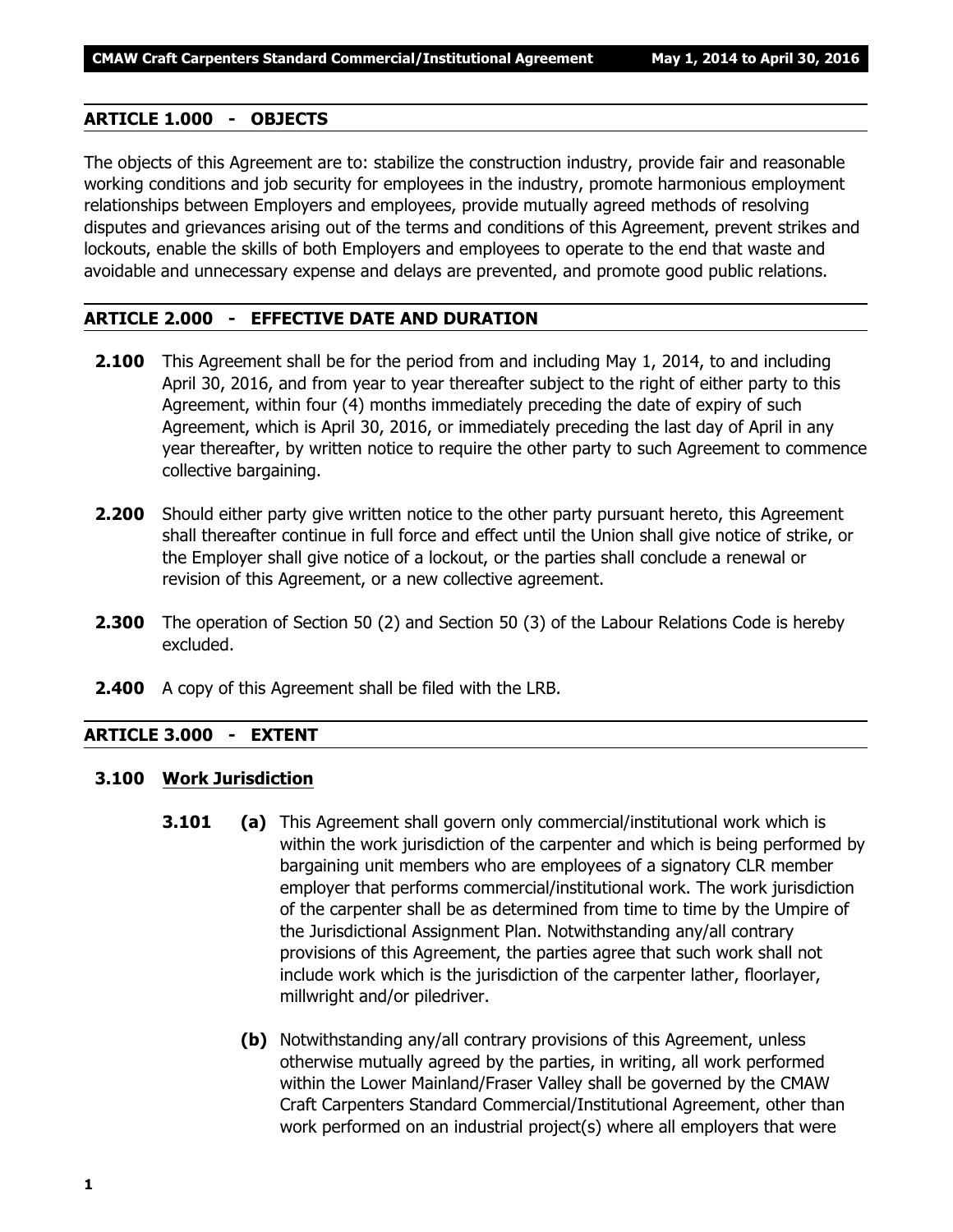legitimately competing for the available work are signatory with a BCBCBTU affiliate union(s).

**3.102** All work performed which requires the tools, skills or ability of a tradesperson shall be performed by a member of the Union. Notwithstanding the foregoing, one (1) representative of an Employer who is not a member of the Union shall be allowed to work and/or provide direction on a project.

#### **3.200 Subcontracting**

The Employer signatory to this Agreement shall not subcontract any work which is otherwise governed by the terms of this Agreement except to an Employer who is signatory to either this Agreement or to another agreement with the Union, or as permitted in accordance with Articles 3.201 and 3.202. Notwithstanding the foregoing and/or any/all contrary provisions of this Agreement, there shall be no restriction on an Employer's right to subcontract work which is not otherwise governed by the terms of this Agreement.

- **3.201** The Employer may contract out work where the Employer: (a) cannot perform the work in a manner that is competitive in terms of cost, or quality, or within required time limits, or (b) the prime contract requires the contractor to accept the lowest qualified tender price for any/all subcontracted work.
- **3.202** Mr. Fleming will retain jurisdiction to monitor the effect of this provision and to review the situation prior to the end of this collective agreement. Mr. Fleming will determine the nature of that process and retain the jurisdiction to take any necessary or appropriate steps which the circumstances may require.

#### **3.300 Union Security and Affiliation**

- **3.301** Subject to reasonable notice given to the Employer, it shall not be a violation of this Agreement for the Union to withdraw its members from a project(s) for:
	- **(a)** rendering assistance to labour organizations, and/or
	- **(b)** refusal on the part of Union members to handle any materials, equipment or product declared unfair by Building Trade Councils, or manufactured, assembled, or produced by an Employer whose employees are on strike against or are locked out by an Employer.
- **3.302** Refer also to Appendix "C" (Letter of Understanding Re: Affiliation).

#### **ARTICLE 4.000 - MONETARY PACKAGE**

#### **4.100 Monetary Package Increases**

The following monetary package increases shall apply to the April 1, 2014 Certified Journeyperson employee classification on all non enabled commercial and institutional projects tendered and/or underway as of April 30, 2015. All other employee classifications on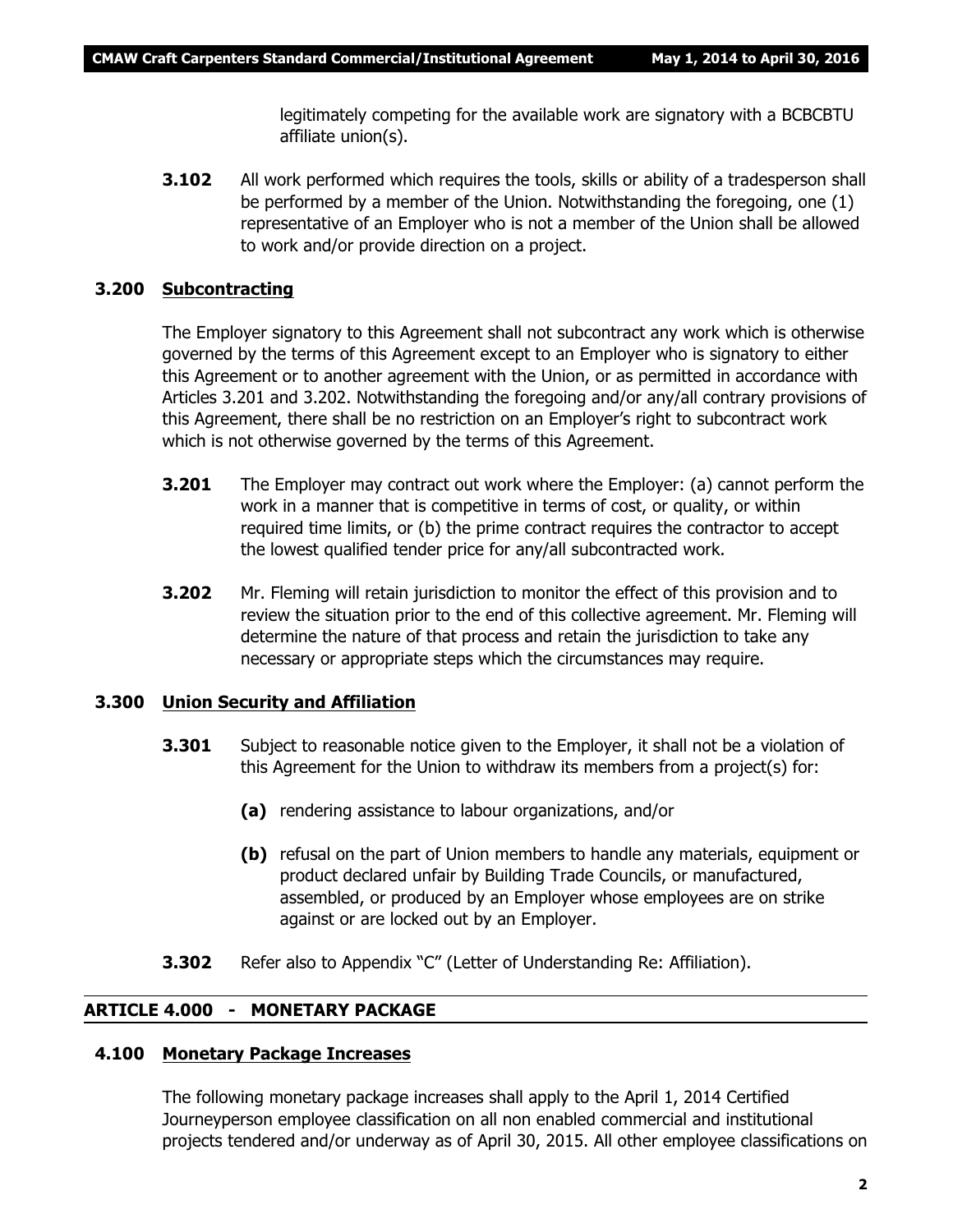such projects shall be recalculated accordingly. Such monetary package increases are inclusive of wages, annual vacation and statutory holiday pay, and Employer contributions.

| Total Increase $=$ \$ 0.50 per hour | May 1, 2015 \$ 0.25 per hour        |
|-------------------------------------|-------------------------------------|
|                                     | April 1, 2016 $\;$ \$ 0.25 per hour |

#### **4.200 Allocation of Monetary Package**

- **4.201** No monies may be transferred from the wage package (inclusive of wages, vacation and statutory holiday pay) to Employer contributions (inclusive of the Union Benefit Plan, the Union Pension Plan, and all other Employer contributions) without the prior mutual agreement, in writing, of the parties.
- **4.202** Notwithstanding Article 4.201, neither party shall unreasonably withhold their mutual agreement with respect to determining the allocation of the monetary package increases provided for in Article 4.100 between the wage package and Employer contributions. In particular, the Union retains the right, at their sole discretion, to allocate sufficient additional monies to the Employer contribution to the Union Benefit Plan necessary to offset the inclusion of MSP premiums within the benefit plan coverage.

#### **4.300 Wages and Premiums**

#### **4.301 Minimum Straight Time Hourly Wage Rates**

The minimum straight time hourly wage rates as provided for within the attached Schedules shall apply to all work performed in accordance with this Agreement. Notwithstanding the foregoing, refer to Article 4.302 through Article 4.307 for important clarifications and exceptions.

#### **4.302 Metro Travel Premiums**

Refer to Article 7.100 for Metro Travel premiums which apply on projects located within the Lower Mainland/Fraser Valley metropolitan area.

#### **4.303 Application of Industrial Rate**

Refer to Appendix "D" (Letter of Understanding Re: Implementation of Industrial Rate on Commercial/Institutional Projects).

#### **4.304 First Aid Attendant**

An employee who acts as a first aid attendant shall have their otherwise applicable straight time hourly wage rate increased by seventy-five cents (\$0.75) per hour earned.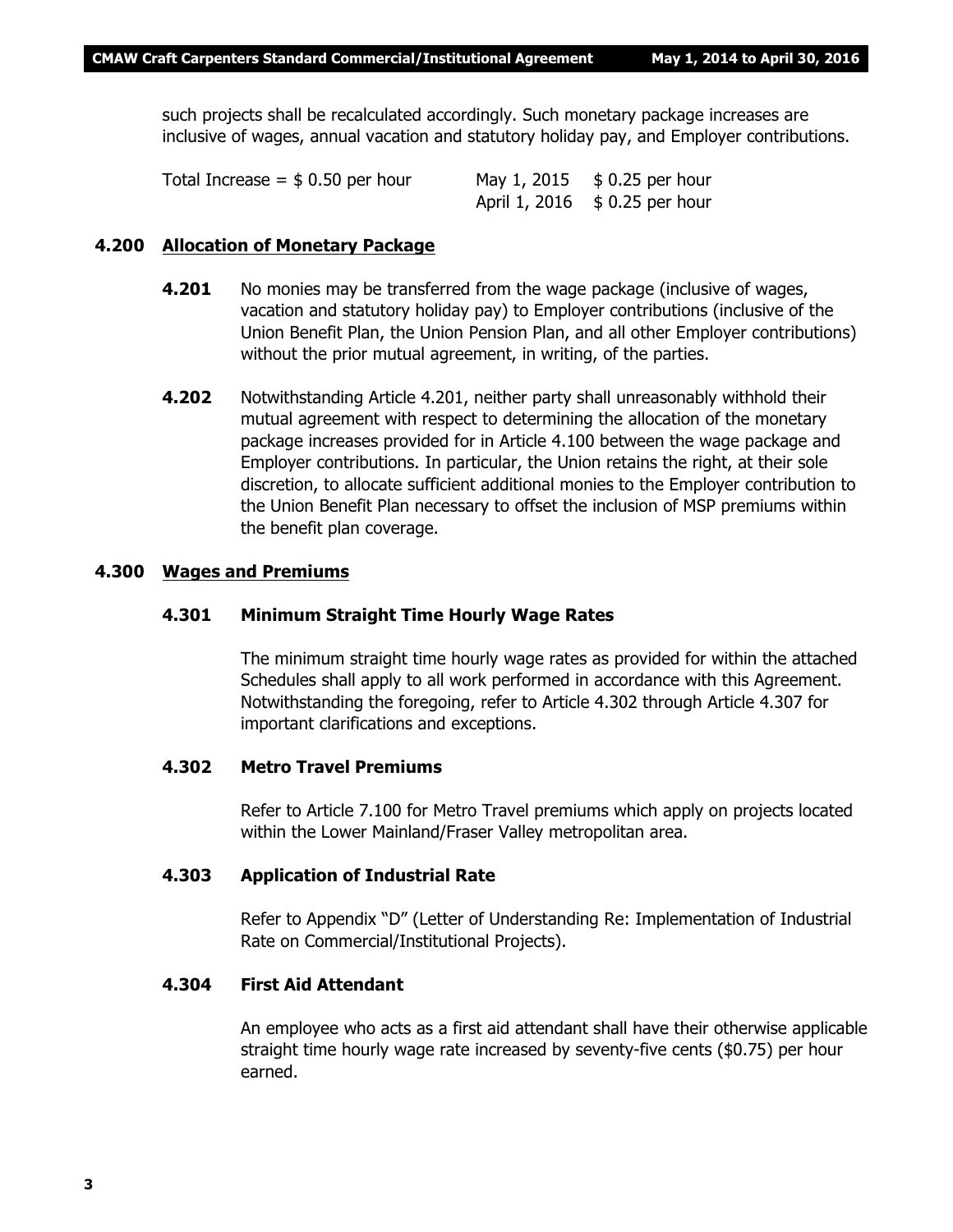#### **4.305 Swing Stage and Bosun Chair**

An employee who works on a swing stage and/or in a bosun chair shall have their otherwise applicable straight time hourly wage rate increased by fifty cents (\$0.50) per hour earned. Such increase shall be paid for actual hours worked each day, or four (4) hours, whichever is greater.

#### **4.306 Scaffold Erection/Dismantling**

An employee who erects or dismantles scaffold while working above the height seventy (70) feet as measured from the base plate shall have their otherwise applicable straight time hourly wage rate increased by fifty cents (\$0.50) per hour earned. Such increase shall be paid for actual hours worked each day, or four (4) hours, whichever is greater.

#### **4.307 Helicopters**

- **(a)** An employee who, during the course of a shift, is required to work directly with a helicopter, shall have their otherwise applicable hourly wage rate increased by twenty-five percent (25%). Such increase shall be paid for all hours of work performed on such shift.
- **(b)** The words, "to work directly with a helicopter" contained in Article 4.307 (a) shall be deemed to apply only to an employee expressly and specifically directed to perform work simultaneously, and in conjunction with, the use of a helicopter at his station of work. Nothing in Article 4.307 (a) shall be construed or interpreted in such manner as will entitle an employee to claim helicopter premiums for any other work performed on materials subsequently carried by helicopter, or for work in advance of, or preparatory to, operations subsequently performed with the use of a helicopter.
- **(c)** Article 4.307 (a) shall not apply to an employee who, during the course of a day, is not required to work with a helicopter, but who is transported to the project by helicopter. Notwithstanding the foregoing, such an employee shall receive a premium of one (1) additional hour per shift at their otherwise applicable minimum straight time hourly wage rate.

#### **4.400 Employee Classifications**

Unless otherwise restricted elsewhere within this Agreement, all employee classifications shall be entitled to receive annual vacation pay, statutory holiday pay, overtime premiums, shift premiums, travel allowances and any/all other premiums and/or allowance provided pursuant to this Agreement.

#### **4.401 Foremen**

**(a)** A Foreman shall be defined as an employee who issues orders or gives direction to other employees. All direction given to an employee(s) shall be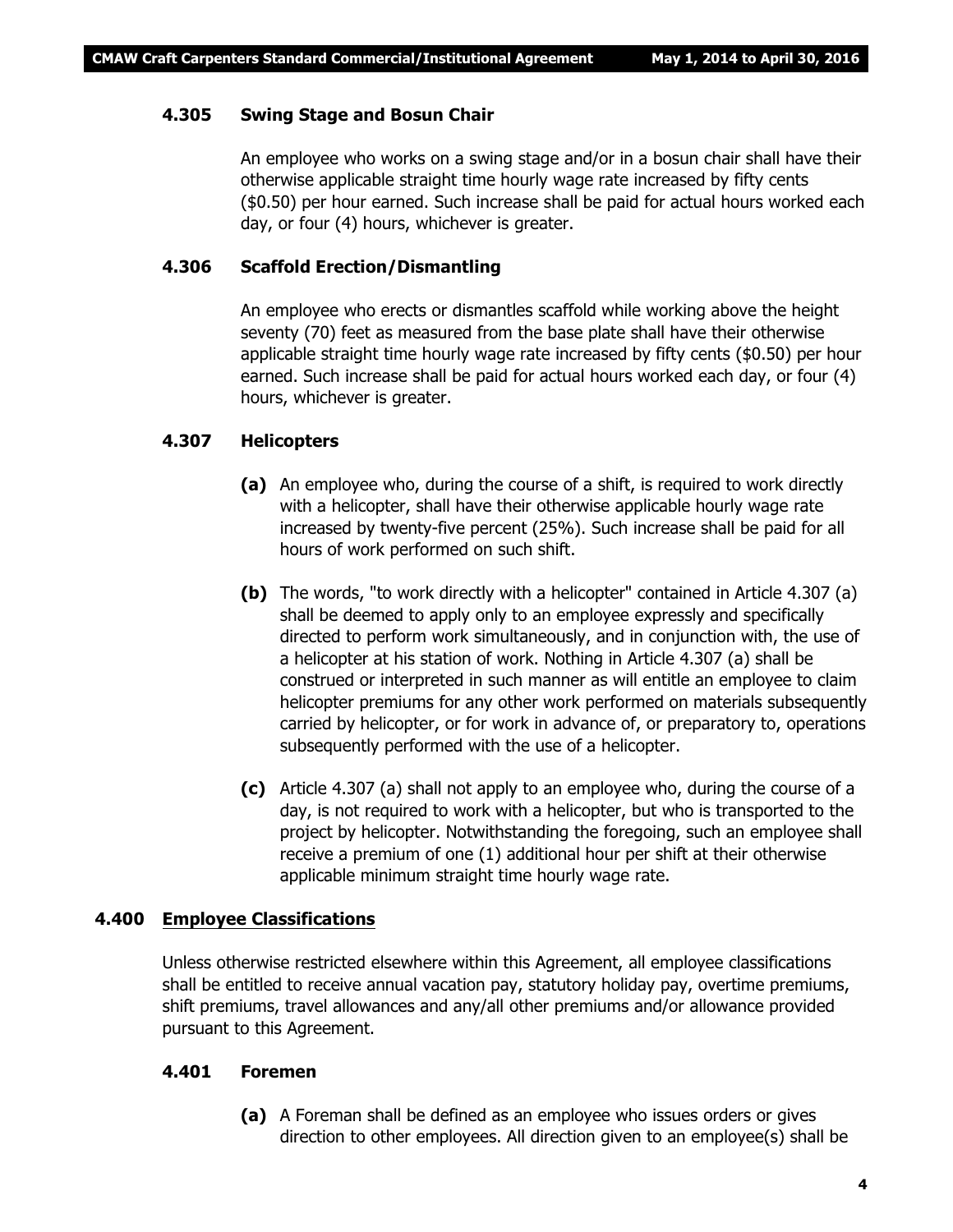provided by the Foreman to whom such employee(s) is regularly assigned. When more than six (6) employees are employed, a "non working" Foreman shall be employed. The Employer shall not divide employees into several crews for the purpose of not having to employ a "non working" Foreman.

**(b)** The minimum straight time hourly wage rate for a Foreman shall be one hundred and fifteen percent (115%) of the applicable Certified Journeyperson minimum straight time hourly wage rate on the project.

#### **4.402 Certified Journeypersons**

A Certified Journeyperson shall be defined as an individual who:

- **(a)** possesses a valid Carpenters TQ certificate or
- **(b)** was employed as a Journeyperson by a his/her Employer prior to November 1, 2012.

#### **4.403 Apprentices**

- **(a)** Employers shall employ a minimum of one (1) Apprentice, and the maximum ratio shall be one (1) Apprentice for every one (1) Journeyperson. Such ratio shall apply on a company wide basis.
- **(b)** The minimum straight time hourly wage rate for an Apprentice shall be the applicable percentage of the applicable minimum straight time hourly wage rate for a Certified Journeyperson on the project.

 $1^{\text{st}}$  Term (55%)  $2^{\text{nd}}$  Term (65%)  $3^{\text{rd}}$  Term (80%)  $4^{\text{th}}$  Term (90%)

**(c)** The April 2007 arbitration award rendered by Mr. Michael Fleming and the Letter of Understanding Re: Carpenter Apprenticeship Standards, signed by the parties on April 13, 2007, which was provided for within such award, shall apply to the employment of Apprentices and the advancement of such Apprentices from one (1) Term to the next. In particular, the parties agree that such award shall be strictly adhered to by all Locals of the Union throughout the province and shall apply to all work governed by this Agreement, including but not limited to scaffolding work performed in accordance with the Scaffold Addendum. Refer to Appendix "G" (Letter of Understanding Re: Carpenter Apprenticeship Standards) for details.

#### **4.404 Semi Skilled Carpenters (SSC)**

A Semi Skilled Carpenter (SSC) shall be defined as an individual who does not possess a valid Carpenters TQ certificate and is not registered as a duly indentured Carpenter Apprentice within Canada.

**(a)** There shall be four (4) SSC classifications. The Employer shall retain the sole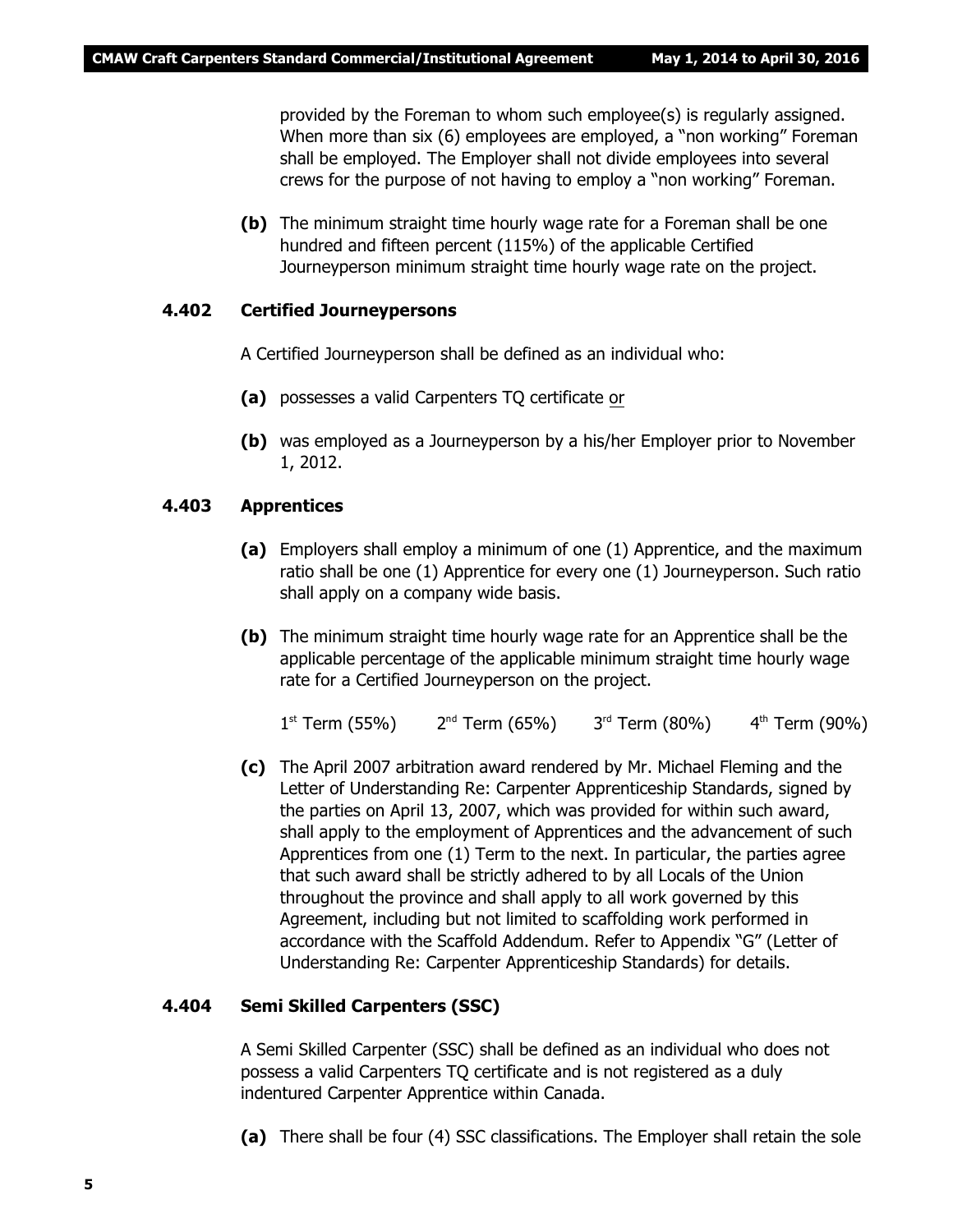discretion to determine the appropriate classification for each SSC after having judged such individual's competency, merit and ability.

**(b)** The minimum straight time hourly wage rate for an SSC shall be the applicable percentage of the applicable Certified Journeyperson minimum straight time hourly wage rate on the project. Employer contributions shall be the same as those that apply for an equivalent level Apprentice.

| Level $1$ SSC = 55% | Level $3$ SSC = $80\%$ |
|---------------------|------------------------|
| Level 2 $SSC = 65%$ | Level 4 $SSC = 90\%$   |

#### **4.405 Material Handlers/Pre-Apprentices**

- **(a)** The minimum straight time hourly wage rate for a Material Handler/Pre-Apprentice shall be forty-five percent (45%) of the applicable Certified Journeyperson minimum straight time hourly wage rate on the project. No Employer contribution to the Union Pension Plan shall be required on behalf of a Material Handler/Pre-Apprentice.
- **(b)** The work of a Material Handler/Pre-Apprentice shall include the handling on the job site of all material or materials falling within the jurisdiction of the carpenter. A Material Handler/Pre-Apprentice shall in the case of competent workers be a possible source of future apprentices.

#### **4.500 Annual Vacation and Statutory Holidays**

#### **4.501 Vacation Pay and Statutory Holiday Pay**

Annual vacation pay shall be six percent (6%) of gross earnings and statutory holiday pay shall be six percent (6%) of gross earnings. Annual vacation pay and statutory holiday pay shall be combined at the rate of twelve percent (12%) of gross earnings, and shall be paid to each employee on each pay cheque and upon termination of employment.

#### **4.502 Annual Vacation**

An employee may take up to three (3) weeks annual vacation in any calendar year. The vacation period shall be arranged by mutual agreement between the employee and the Employer.

#### **4.503 Statutory Holidays**

**(a)** The following statutory holidays shall apply to all work governed by this Agreement. Refer also to Appendix "B" and Article 4.503 (b).

New Year's Day, Family Day, Good Friday, Easter Monday, Victoria Day, Canada Day, the Friday preceding BC Day, BC Day, the Friday preceding Labour Day, Labour Day, Thanksgiving Day, Remembrance Day, Christmas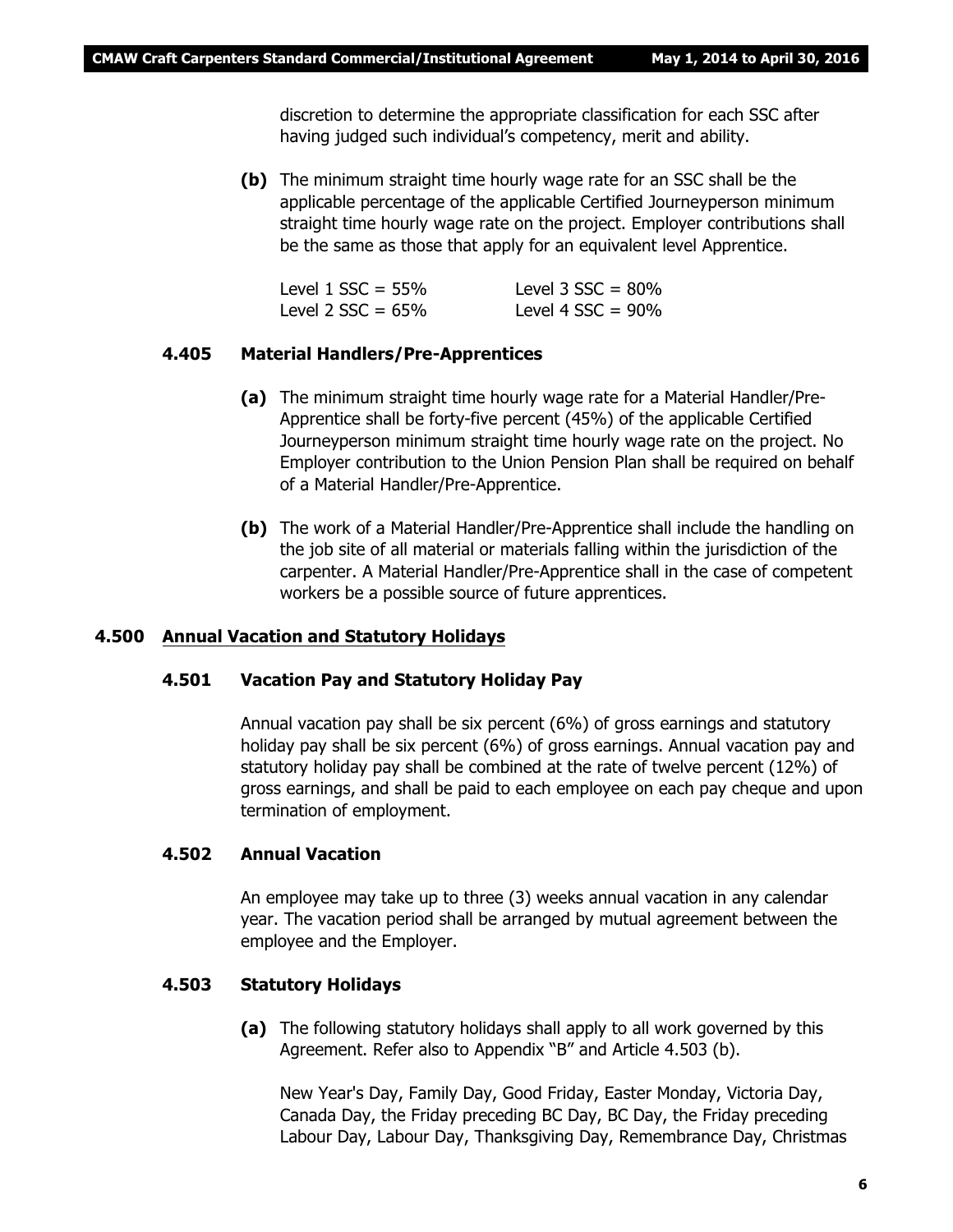Day, Boxing Day, and/or any other day so proclaimed by the federal and/or provincial government. When a statutory holiday falls on a Saturday or Sunday, the following working day(s) shall be observed.

- **(b)** Notwithstanding Article 4.503 (a), the Friday preceding Labour Day may be floated and the day therefore worked at straight time rates, with an alternate day scheduled to be taken off as mutually agreed between the Employer and the employee.
- **(c)** All work performed on statutory holidays, or days observed in place thereof, shall be paid for at two (2) times the otherwise applicable straight time hourly wage rate. No work shall be performed on Labour Day.

#### **4.600 Employer Contributions**

The Employer contributions as provided for within the attached Schedules shall apply to all work performed in accordance with this Agreement. All Employer contributions shall be calculated on the basis of "hours worked".

#### **4.601 Union Benefit Plan**

- **(a)** The Employer shall contribute the required amount(s) to the Union Benefit Plan in the manner set forth in Article 5.000. Such amount(s), and the effective date(s) applicable thereto, shall be as stipulated within the attached Schedules. Refer also to Appendix "E" (Letter of Understanding Re: Union Construction Industry Benefit Plan).
- **(b)** The non-bargaining unit employees of the Employer are invited to participate in the Union Benefit Plan. Contact the Carpentry Workers' Benefit Plan office for details.

#### **4.602 Union Pension Plan**

- **(a)** The Employer shall contribute the required amount(s) to the Union Pension Plan in the manner set forth in Article 5.000. Such amount(s), and the effective date(s) applicable thereto, shall be as stipulated within the attached Schedules.
- **(b)** The required Employer contribution to the Union Pension Plan on behalf of Apprentices and Semi Skilled Carpenters shall be the applicable percentage of the required Employer contribution for Certified Journeypersons in accordance with the following schedule.

| Apprentices:             | $1st$ Term and $2nd$ Term<br>$3rd$ Term and $4th$ Term | 55%<br>75% |
|--------------------------|--------------------------------------------------------|------------|
| Semi Skilled Carpenters: | Level 1 and Level 2<br>Level 3 and Level 4             | 55%<br>75% |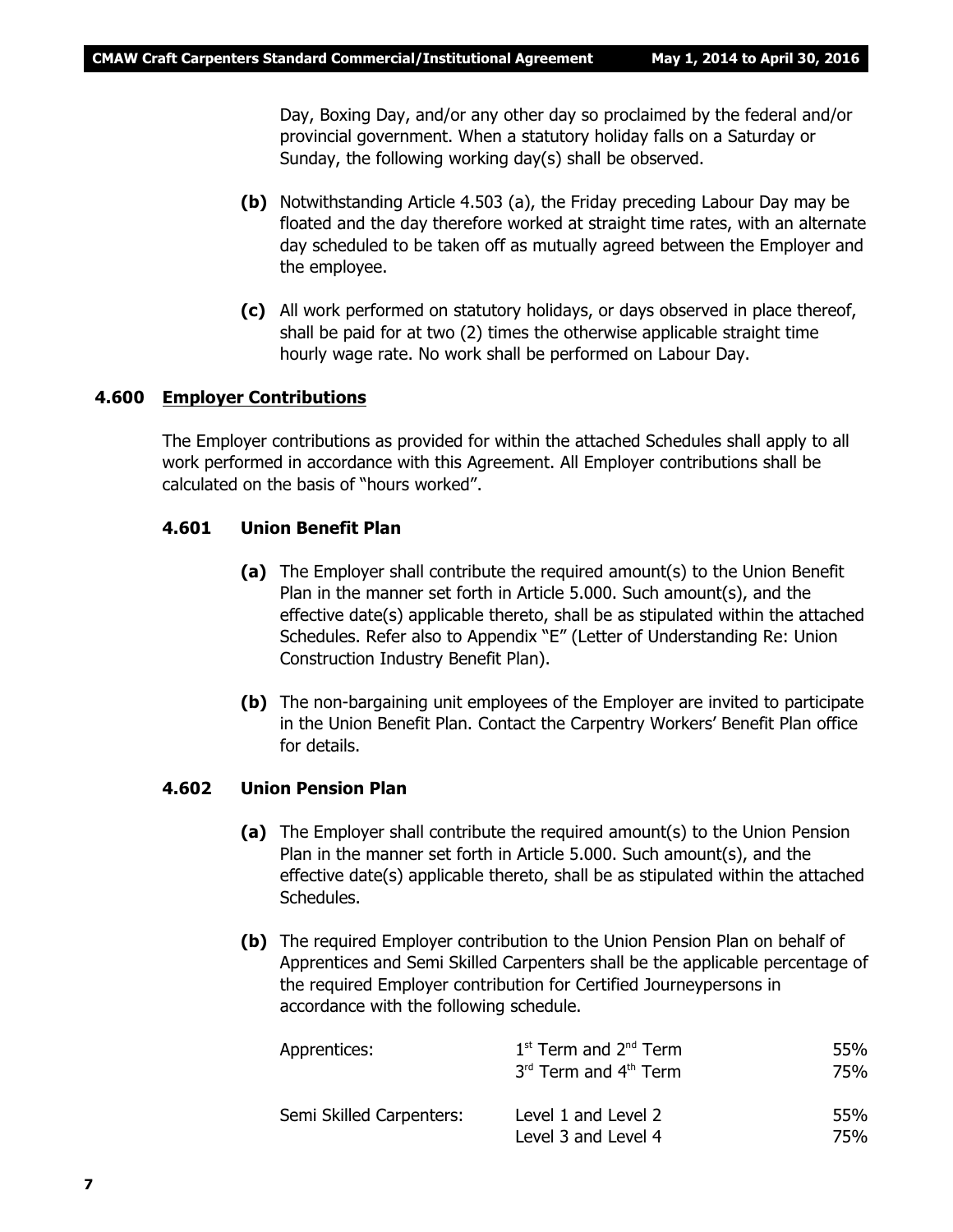**(c)** No Employer contribution to the Union Pension Plan shall be required on behalf of Material Handlers/Pre-Apprentices.

#### **4.603 CMAW Administration Fund**

The Employer shall process an employee deduction to the CMAW Administration Fund in the manner set forth in Article 5.000. The amount of such deduction shall be as stipulated within the attached Schedules.

#### **4.604 CMAW Training Fund**

The Employer shall process an employee deduction to the CMAW Training Fund in the manner set forth in Article 5.000. The amount of such deduction shall be as stipulated within the attached Schedules.

#### **4.605 CLR Contract Administration Fund (CAF)**

- **(a)** Effective May 1, 2014, the Employer shall contribute twelve cents (\$0.12) per hour worked, inclusive of GST, to the CAF in the manner set forth in Article 5.000. Effective November 1, 2014, such contribution amount shall be reduced to eleven cents (\$0.11) per hour worked, inclusive of GST. Thereafter, CLR may alter the amount by providing the Union with sixty (60) calendar days' written notice. CLR shall bear any/all costs which may be incurred as a result of having to change the Monthly Report to the Administrator because of a change in the Employer contribution to the CAF.
- **(b)** The Union shall collect and forward to CLR, without exception, all monies designated for the CAF and received in accordance with the Monthly Report to the Administrator. Payment to CLR shall be made by the Union not later than the last day of the month in which such amount was received and shall be accompanied with a summary report that provides hours of work and fund remittances by each Employer working under this Agreement. A designated representative of CLR may inspect, upon appointment, the receipts and records of the Union related to the CAF.

#### **4.606 Carpentry Employers Association of BC (CEA)**

- **(a)** The Employer shall contribute fifteen cents (\$0.15) per hour worked to CEA in the manner set forth in Article 5.000. Such amount(s), and the effective date(s) applicable thereto, shall be as stipulated within the attached Schedules, however CEA may alter such amount(s) by providing the Union with sixty (60) calendar days' written notice.
- **(b)** The Union shall collect and forward to CEA, without exception, all monies designated for CEA and received in accordance with the Monthly Report to the Administrator. Payment to CEA shall be made by the Union not later than the last day of the month in which such amount was received and shall be accompanied with a summary report that provides hours of work and fund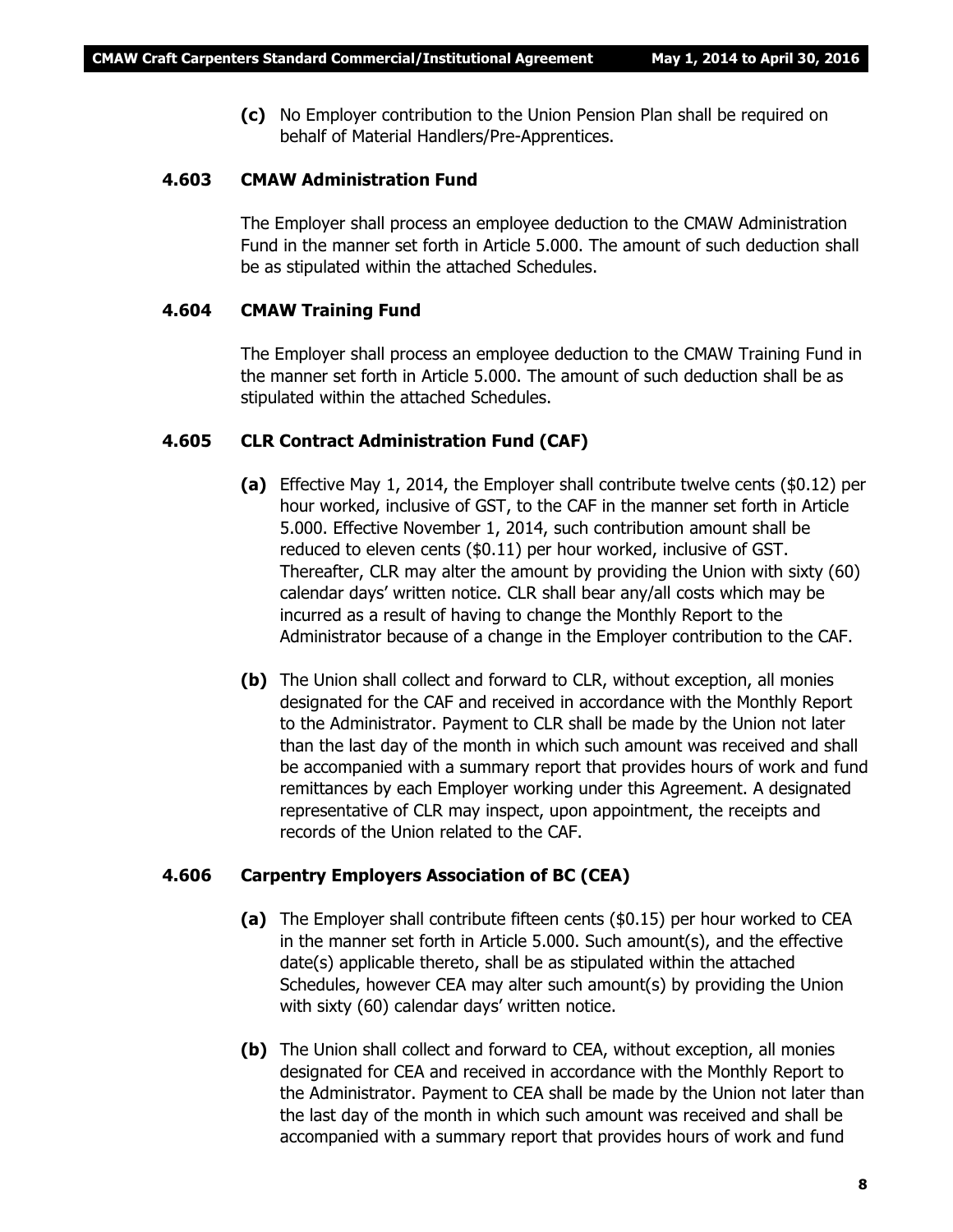remittances by each Employer working under this Agreement.

#### **4.607 Rehabilitation Plan**

The Employer shall contribute two cents (\$0.02) per hour worked to the Rehabilitation Plan in the manner set forth in Article 5.000.

#### **4.608 Jurisdictional Assignment Plan (JAPlan)**

The Employer shall contribute one cent (\$0.01) per hour worked to the Jurisdictional Assignment Plan Fund in the manner set forth in Article 5.000. The JAPlan, as agreed to between the BCYT and CLR, shall be binding upon the parties. Notwithstanding the foregoing, where the Employer makes an assignment of work to another constituent union or local union of the BCBCBTU, which is challenged under the JAPlan, the Union shall not make any claim or bring any independent action for back pay or any other damages through the Umpire, arbitration, or the LRB, unless the Union has obtained a ruling from the Umpire in its favour, in which event the Union shall be entitled to claim damages through collective agreement arbitration for non-compliance with the Umpire's ruling for the period subsequent to the ruling.

#### **4.609 BCBCBTU Fund**

The Employer shall contribute one cent (\$0.01) per hour worked to the BCBCBTU Fund in the manner set forth in Article 5.000. Notwithstanding the foregoing, such contribution shall continue only for as long as the Bargaining Council structure continues to exist pursuant to the *Labour Relations Code*.

#### **4.700 Employee Deductions**

#### **4.701 Field Dues**

The Employer shall deduct such hourly amount for Field Dues as directed by the Union, and shall forward such deductions to the Union in the manner set forth in Article 5.000. Field Dues shall be deducted from every employee who has authorized such deduction.

#### **4.702 Local Union Check-Off**

The Employer shall deduct such hourly amount for Local Union Check-Off as directed by a Local, and shall forward such deductions to the Local on a monthly basis. Local Union Check-Off shall be deducted from every employee working on a project located within the Local's geographical jurisdiction who has authorized such deduction. Notwithstanding the foregoing, a Local retains the right to not require the deduction of Local Union Check-Off.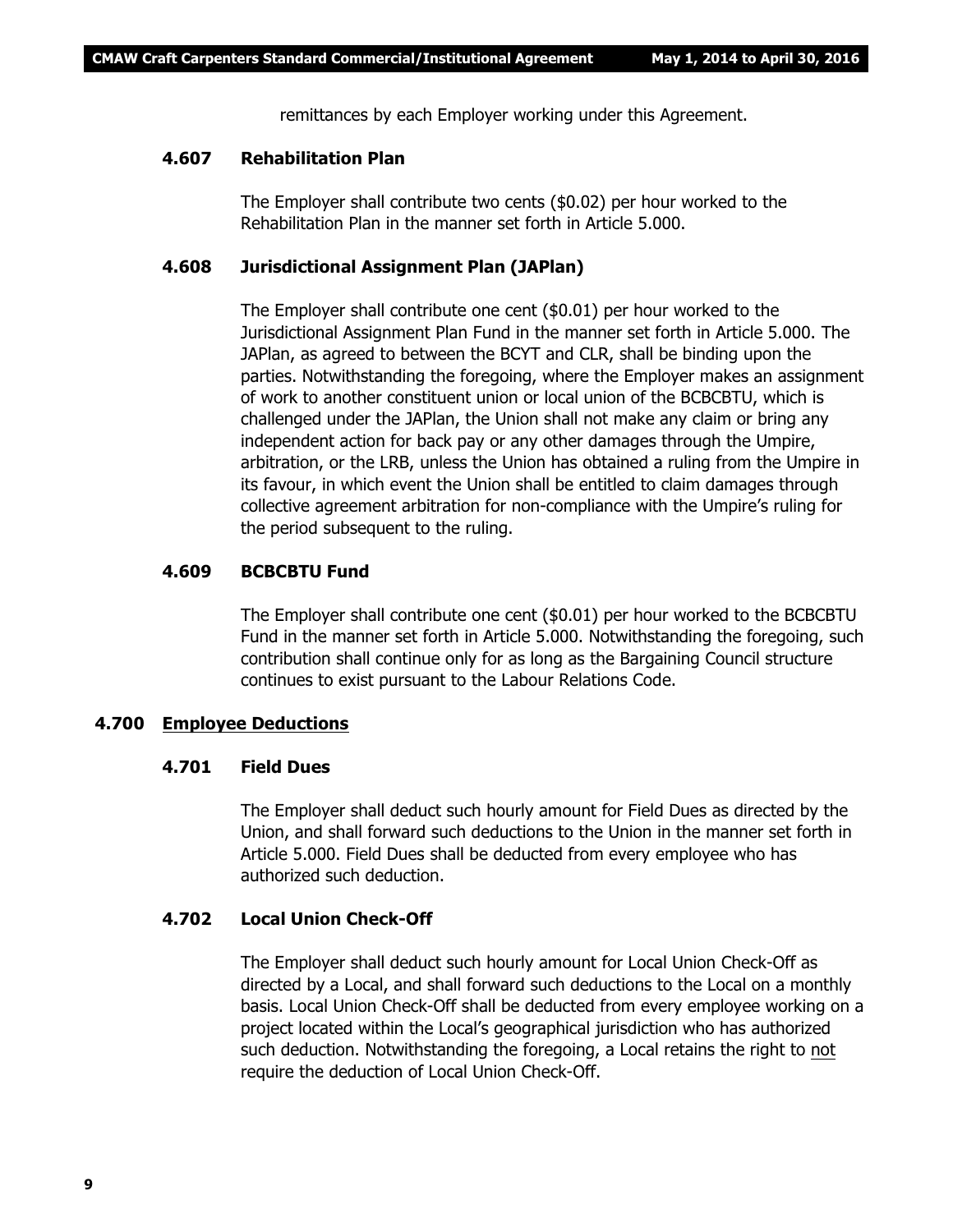#### **4.800 Payment of Wages**

- **4.801** The Employer shall, at least every second Friday, pay to each employee all wages, premiums, allowances and annual vacation pay and statutory holiday pay earned by the employee to a day not more than seven (7) calendar days prior to the date of payment. If a statutory holiday falls on the regular pay day, payment shall be made the preceding day. Payment shall be made during working hours and may be made by cheque or electronic deposit.
- **4.802** The Employer shall pay all monies (i.e. wages, annual vacation pay, statutory holiday pay, etc.) which are owing to an employee at the time of termination of employment. Alternatively, in the event the Employer is unable to pay all monies which are owing to an employee at the time of termination of employment, such monies shall be paid as quickly as reasonably possible thereafter but in no event later than seven (7) calendar days or in conjunction with the Employer's next regularly scheduled payroll, whichever comes first.
- **4.803** The Employer shall provide a separate or detachable itemized statement with each pay, clearly showing the: (i) employee's name, (ii) number of straight time hours worked and wage rate(s) paid for such hours, (iii) number of overtime hours worked and wage rate(s) paid for such hours, (iv) premiums, (v) allowances, (vi) annual vacation and statutory holiday pay, and (vii) total deductions from gross earnings. Notwithstanding the foregoing, cheque statements may be provided electronically via secure internet/email.
- **4.804** Where an employee is not paid in accordance with Articles 4.801 and 4.802, such employee shall be deemed to be still on the payroll of the Employer and shall receive his usual wages and conditions until there is compliance with the conditions.
- **4.805** Any Employer whose head office is located outside of BC shall establish a payroll office within Canada.

#### **4.900 Bonding and Payroll Failures**

- **4.901** Before Union members are dispatched to any Employer who has not been signatory with the Union for a minimum of two (2) years, such Employer may be required to deposit a bond suitable to the Union, up to fifteen thousand dollars (\$15,000.00) for use in default of payment of wages, annual vacation pay, statutory holiday pay, Employer contributions and/or employee deductions required in accordance with this Agreement. When no longer required such bond shall, by mutual consent of the Union and the Employer concerned, be terminated.
- **4.902** Where there have been instances of payroll failures by an Employer, or the principals or directors thereof, or payroll requirements have not been met, the Union shall have the right to inspect such Employer's payroll, and/or require the posting of a suitable bond, and/or require that payment of wages and other payroll requirements be made by cash or certified cheque.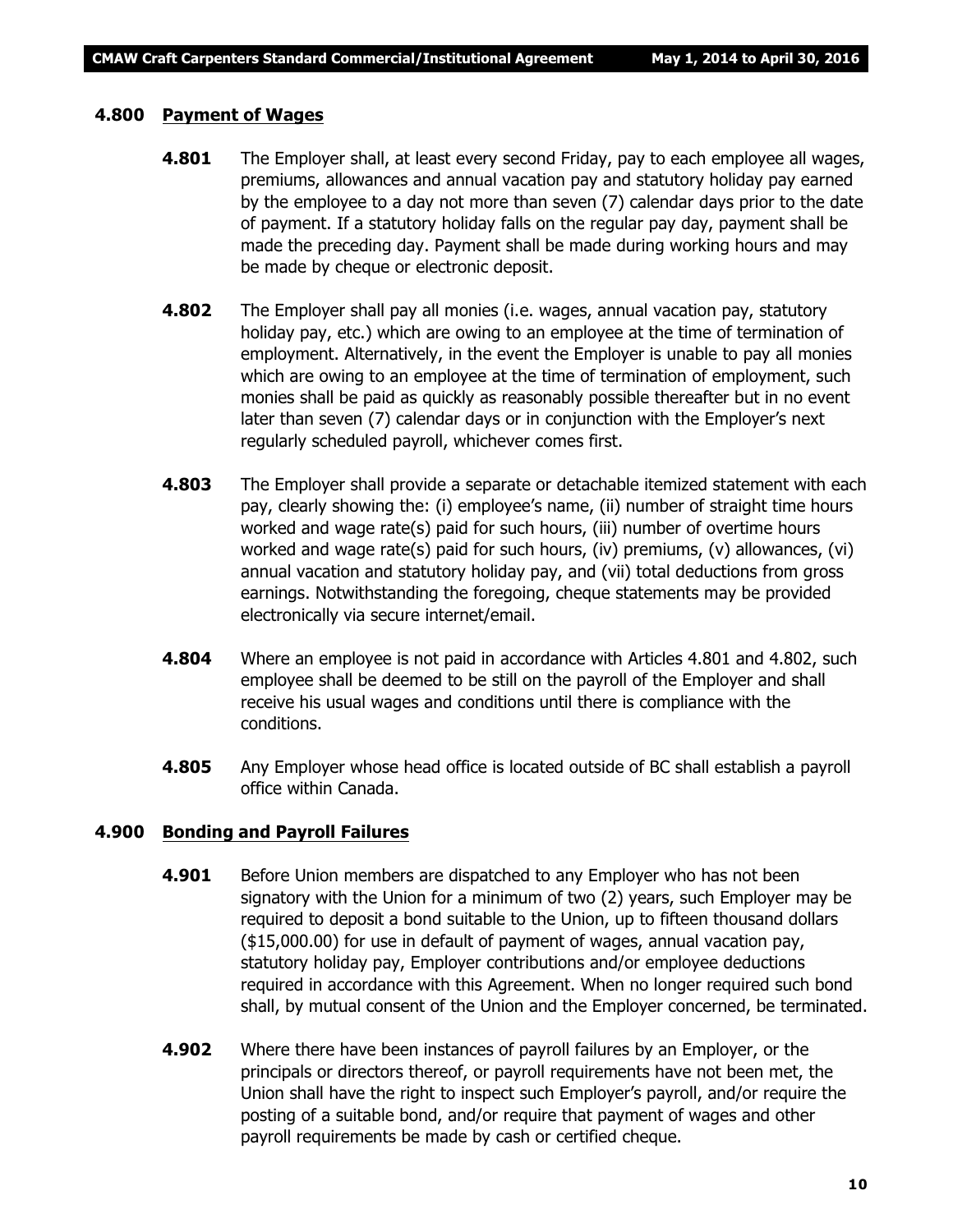#### **ARTICLE 5.000 - MONTHLY REMITTANCES**

The timely remittance of Employer contributions and employee deductions required in accordance with this Agreement is essential for the protection of the employees and other beneficiaries.

#### **5.100 General Provisions**

- **5.101** The Employer shall remit all Employer contributions and employee deductions required under the terms of this Agreement, on behalf of all employees working under the terms of this Agreement. Refer to the attached Schedules.
- **5.102** Such Employer remittance shall:
	- **(a)** be made by a single payment, payable to Carpenter Workers' Fund, inclusive of all obligations arising from hours up to the close of the Employer's payroll ending closest to the last day of the preceding calendar month, and
	- **(b)** be accompanied by a correctly completed Monthly Report to the Administrator, and
	- (c) be received by the Carpenter Workers' Fund not later than the fifteenth  $(15<sup>th</sup>)$ day of the month following that for which such payments are payable.
- **5.103 (a)** The Union designated Plan Administrator shall, once each month after receiving the combined monthly remittance from each Employer, allocate and/or distribute the monies of such combined remittance to the various Plans, Funds, Organizations, etc. in the appropriate manner. The Union acknowledges that such Plans, Funds, Organizations, etc. are entitled to receive such monies, and that such monies are, in fact, held in trust by the Union until properly allocated and/or distributed.
	- **(b)** Notwithstanding Article 5.103 (a), the Union may deduct a monthly administration handling fee from each amount to be allocated and/or distributed, providing such fee does not exceed one hundred dollars (\$100.00).

#### **5.200 "Nil" Reports**

The Employer shall submit a "Nil" report if such Employer had employed no employees during the period for which payments would otherwise have been payable. Notwithstanding the foregoing, the Employer shall not be required to submit a "Nil" report for a period in which no employees had been employed, if the Union has been notified, in writing, that such Employer is no longer in business.

#### **5.300 Delinquent Remittance**

**5.301** In the event the Employer fails to remit Employer contributions and employee deductions in the manner set forth in Article 5.000, the Union may, at its sole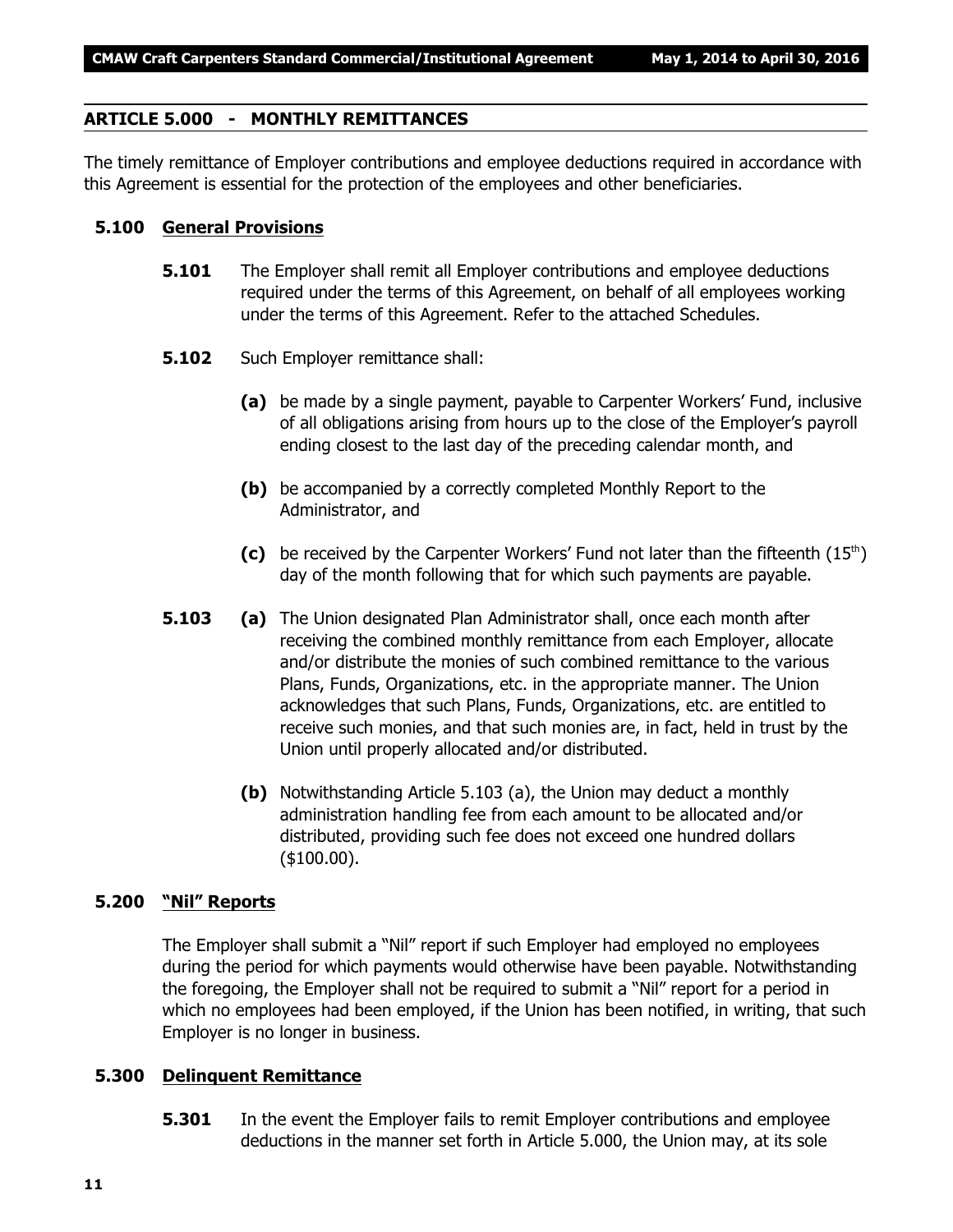discretion, take any economic action it deems necessary against such Employer, and such action shall not be considered a violation of this Agreement.

**5.302** The Union shall advise the Employer within forty-eight (48) hours in writing of any delinquency. If the Employer fails to respond within forty-eight (48) hours of receipt of notification, exclusive of Saturday, Sunday and statutory holidays, the Union may, at its sole discretion, require a ten percent (10%) penalty of the amount of the late payment.

#### **5.400 Monthly Report to the Administrator**

The Union shall supply Employers with copies of the Monthly Report to the Administrator, and the Union shall bear the cost of producing such Reports except in accordance with Article 4.605 (a).

#### **ARTICLE 6.000 - HOURS OF WORK AND OVERTIME**

#### **6.100 Regular Hours**

- **6.101** Eight (8) hours shall constitute the regular work day and five (5) days, forty (40) hours shall constitute the regular work week.
- **6.102** The regular work week shall be between 8:00 am Monday and 4:30 pm Friday, and the regular work day shall be as per the following schedule:

| Straight Time: | 8:00 am to 12:00 noon  | 4.0 hours |
|----------------|------------------------|-----------|
| Meal:          | 12:00 noon to 12:30 pm | 0 hours   |
| Straight Time: | 12:30 pm to 4:30 pm    | 4.0 hours |
|                |                        |           |

Total Straight Time Hours: 8.0 hours

#### **6.103 Starting and Stopping Times**

Notwithstanding any/all contrary provisions of this Agreement:

- **(a)** The starting and stopping time on a project may be varied by one (1) hour earlier or later than the otherwise required start time of the shift at the Employer's discretion. The starting and stopping time on a project may be varied by a maximum of two (2) hours earlier or later than the otherwise required start time of the shift upon mutual agreement of the Employer and the majority of CMAW members employed on such project.
- **(b)** The starting time of the employees shall be from the designated lockup or tool room, and a five (5) minute "pick-up" period shall be provided prior to the stopping time.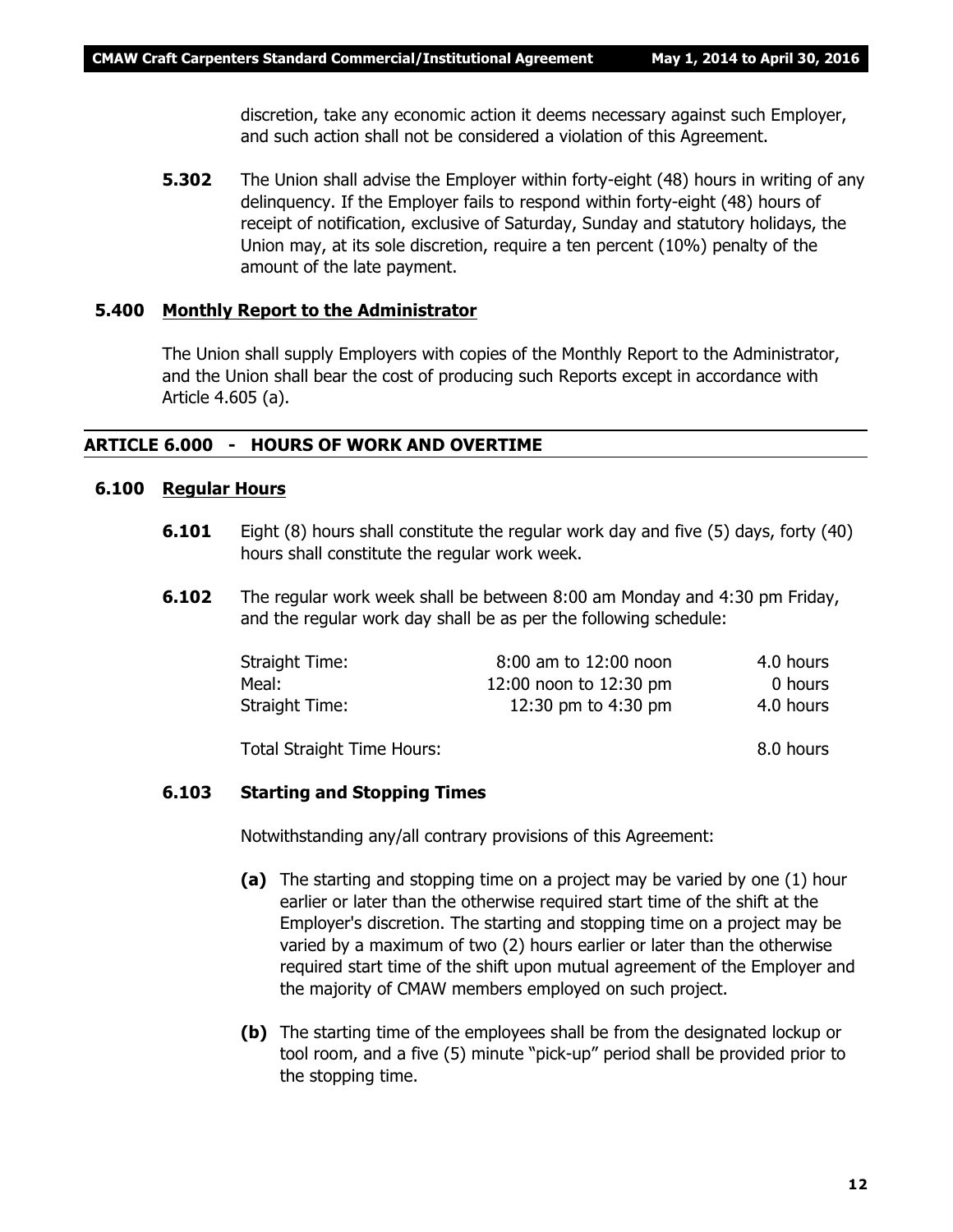#### **6.104 Make-Up Day**

Any work hours under the forty (40) hour weekly maximum missed during the regular work week may be made up on a Saturday at straight time upon mutual agreement between the employee(s) and Employer. When all employees on the crew are sent home on the same day, they shall be provided the same opportunity to work Saturday at straight time, although each employee shall retain the right to decline such opportunity.

#### **6.105 Notice of Termination**

The Employer shall provide an employee with one (1) hour's notice of termination, or one (1) hour's pay in lieu thereof. The employee shall use such notice to gather their personal tools and prepare such tools for the next project.

#### **6.200 Overtime Hours**

Overtime work shall be voluntary and no employee shall be discriminated against for refusal to work overtime hours.

- **6.201** The first two (2) hours of overtime, Monday through Friday, shall be paid at one and one-half (1½) times the otherwise applicable straight time hourly wage rate.
- **6.202** The first eight (8) hours of overtime on Saturdays shall also be paid at one and one-half  $(1\frac{1}{2})$  times the otherwise applicable straight time hourly wage rate.
- **6.203** All other overtime hours, including all hours worked in excess of eight (8) hours on a Saturday, and all hours worked on Sundays and statutory holidays, shall be payable at two (2) times the otherwise applicable straight time hourly wage rate.
- **6.204** Notwithstanding any/all contrary provisions of this Agreement, a minimum break of eight (8) hours shall be provided to an employee between the end of one (1) working shift and the commencement of such employee's next working shift. Where a minimum break of eight (8) hours is not provided in accordance with the foregoing, all hours worked on such employee's next working shift shall be deemed to be overtime hours and shall be paid accordingly.

#### **6.300 Compressed Work Week**

A compressed work week may be established by the Employer with the mutual agreement of the Union. Alternatively, the Employer may establish a compressed work week without the mutual agreement of the Union if requested to do so by the project client. The Employer shall notify the Union, in writing, upon receiving such a request. The terms and conditions of such compressed work week shall supercede any/all contrary provisions of this Agreement.

#### **6.301 Hours of Work**

**(a)** Ten (10) straight time hours (8:00 am to 6:30 pm, inclusive of a meal break)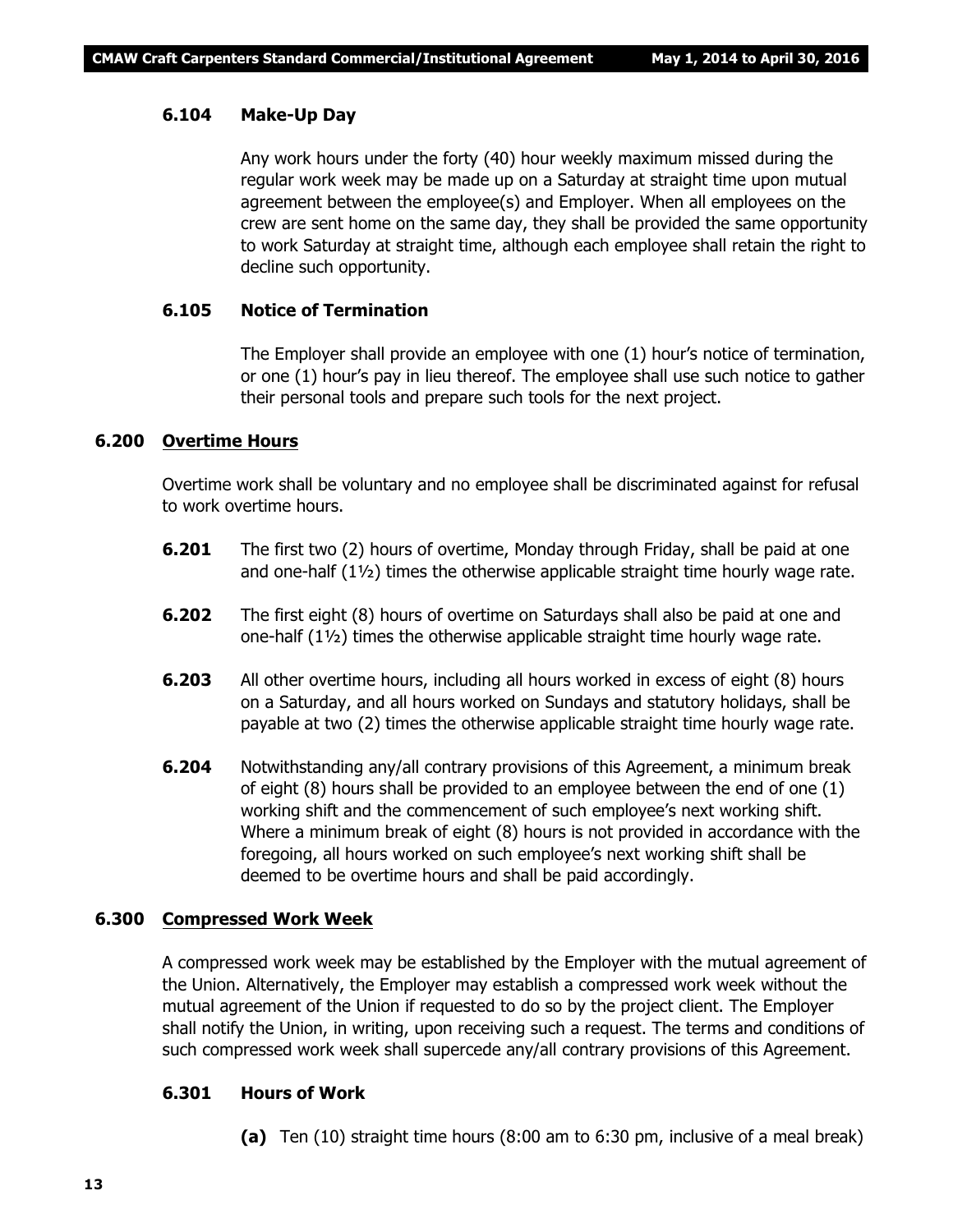shall constitute the compressed work week day shift. Forty (40) straight time hours, Monday through Thursday inclusive, or Tuesday through Friday inclusive, shall constitute the regular work week.

- **(b)** Ten (10) straight time hours (6:30 pm to 5:00 am, inclusive of a meal break) shall constitute the compressed work week afternoon shift. Forty (40) straight time hours, Monday through Thursday inclusive, or Tuesday through Friday inclusive, shall constitute the regular work week. The applicable shift premium shall apply.
- **(c)** Notwithstanding Articles 6.301 (a) and (b), the scheduled start time of the shift may be varied by up to one (1) hour earlier or later at the discretion of the Employer.

#### **6.302 Overtime**

Overtime work shall be voluntary and no employee shall be discriminated against for refusal to work overtime hours.

- **(a)** The first ten (10) hours of overtime worked on the Friday of a Monday through Thursday compressed work week, or on the Monday of a Tuesday through Friday compressed work week, shall be payable at one and one-half (1½) times the otherwise applicable straight time hourly wage rate.
- **(b)** The first eight (8) hours of overtime worked on a Saturday shall be payable at one and one-half (1½) times the otherwise applicable straight time hourly wage rate.
- **(c)** All other overtime hours, including all hours worked in excess of ten (10) hours per day, all hours worked in excess of eight (8) hours on a Saturday, and all hours worked on Sundays and statutory holidays, shall be payable at two (2) times the otherwise applicable straight time hourly wage rate.

#### **6.303 Statutory Holidays**

All statutory holidays which occur during a compressed (or alternate) work week shall be observed on the actual day of the statutory holiday, even if such day would otherwise have been a regularly scheduled day off (e.g. the Friday of a Monday to Thursday compressed work week, or a Saturday, or Sunday, etc.). When a statutory holiday is observed in accordance with the foregoing, overtime rates shall not apply on a regular work day in lieu of the statutory holiday. All statutory holidays which occur on the second or third day of a compressed work week schedule may be rescheduled by prior mutual agreement of the Employer and the Union.

#### **6.400 Shifts**

**6.401** The Employer may schedule an afternoon and/or night shift if/as required. It shall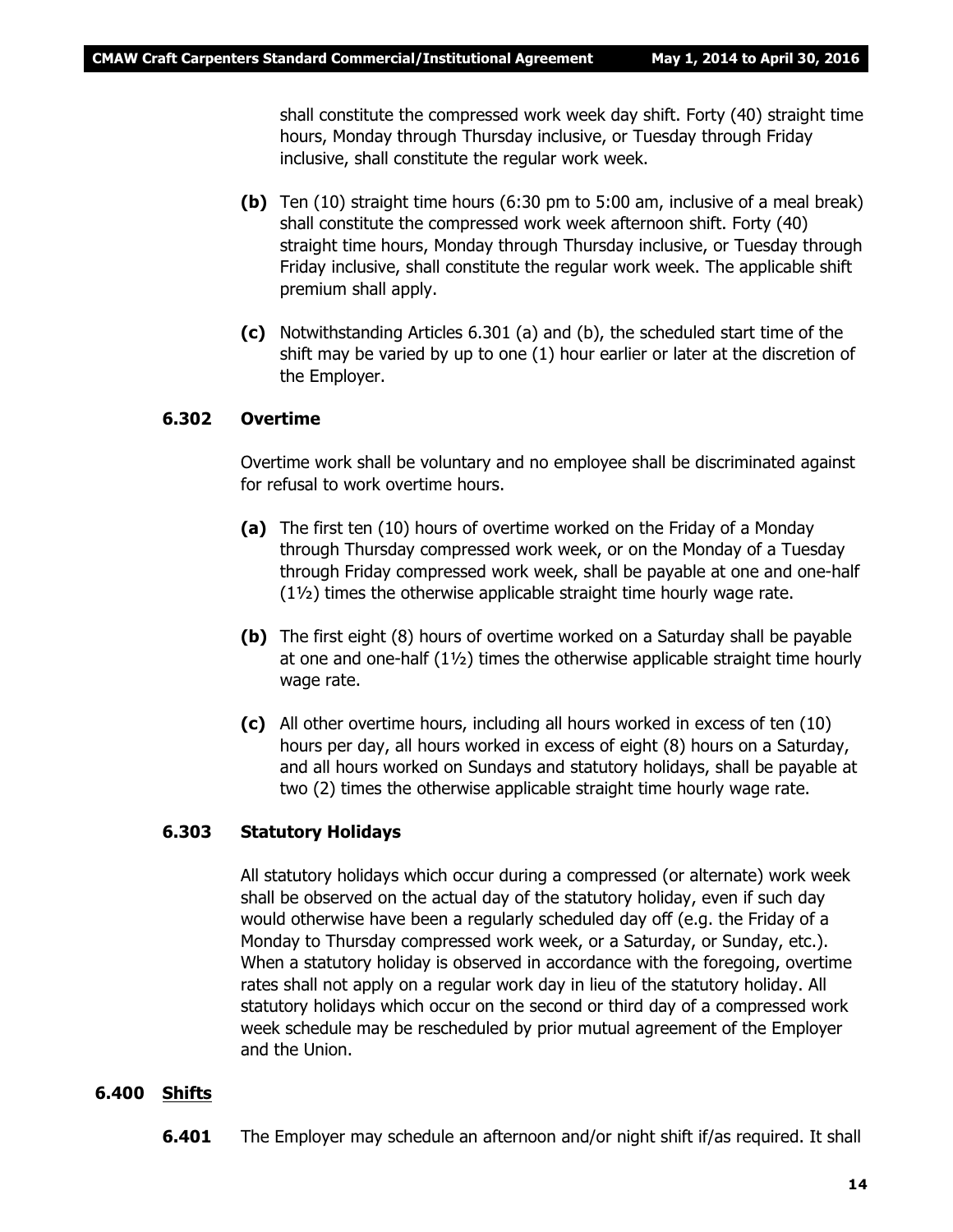not be necessary for there to be a day shift in order for there to be an afternoon shift and/or a night shift. Nor shall it be necessary to maintain an afternoon shift and/or night shift for consecutive days in order to constitute such a shift.

- **6.402** The Employer shall pay a shift premium over and above the otherwise applicable minimum straight time hourly wage rate to any Certified Journeyperson who is employed on an afternoon or night shift. The minimum straight time hourly wage rate applicable for all other employee classifications shall be recalculated accordingly. Such shift premium shall be paid on straight time hours only in accordance with the following schedule. Overtime on afternoon and night shifts shall be payable for all hours of work performed in excess of eight (8) hours per shift.
	- Day Shift No shift premium.
	- Afternoon Shift The applicable minimum straight time hourly wage rate shall be increased by eight percent (8%) for each hour worked on any shift which commences at any time after 10:00 am but on or before 8:30 pm. Second and subsequent meal breaks shall not be considered as hours worked.
	- Night Shift The applicable minimum straight time hourly wage rate shall be increased by seventeen percent (17%) for each hour worked on any shift which commences at any time after 8:30 pm but on or before 1:00 am. Second and subsequent meal breaks shall not be considered as hours worked.

#### **6.500 Call-Out Time**

- **6.501** When an employee is called out for work, the Employer shall pay such employee for a minimum of one-half  $(y_2)$  of the scheduled shift hours at the otherwise applicable straight time or overtime hourly rate, regardless of whether or not the employee actually commenced work. Notwithstanding the foregoing, when an employee works more than one-half (½) of the scheduled shift hours, the Employer shall pay such employee for the full shift.
- **6.502** Notwithstanding Article 6.501, when work cannot commence or continue due to inclement weather or for reasons of safety, the Employer shall decide which employees shall be required to work inside and the Job Steward shall discuss with the remainder of the crew whether they wish to continue to work or not. In the event a majority agree that work cannot proceed, then only time actually worked shall be paid.

#### **6.600 Rest Breaks**

**6.601** Two (2) rest breaks of ten (10) minutes duration each shall be provided during a scheduled eight (8) hour or nine (9) hour shift. Notwithstanding the foregoing, a third rest break of ten (10) minutes duration shall be provided after eight (8)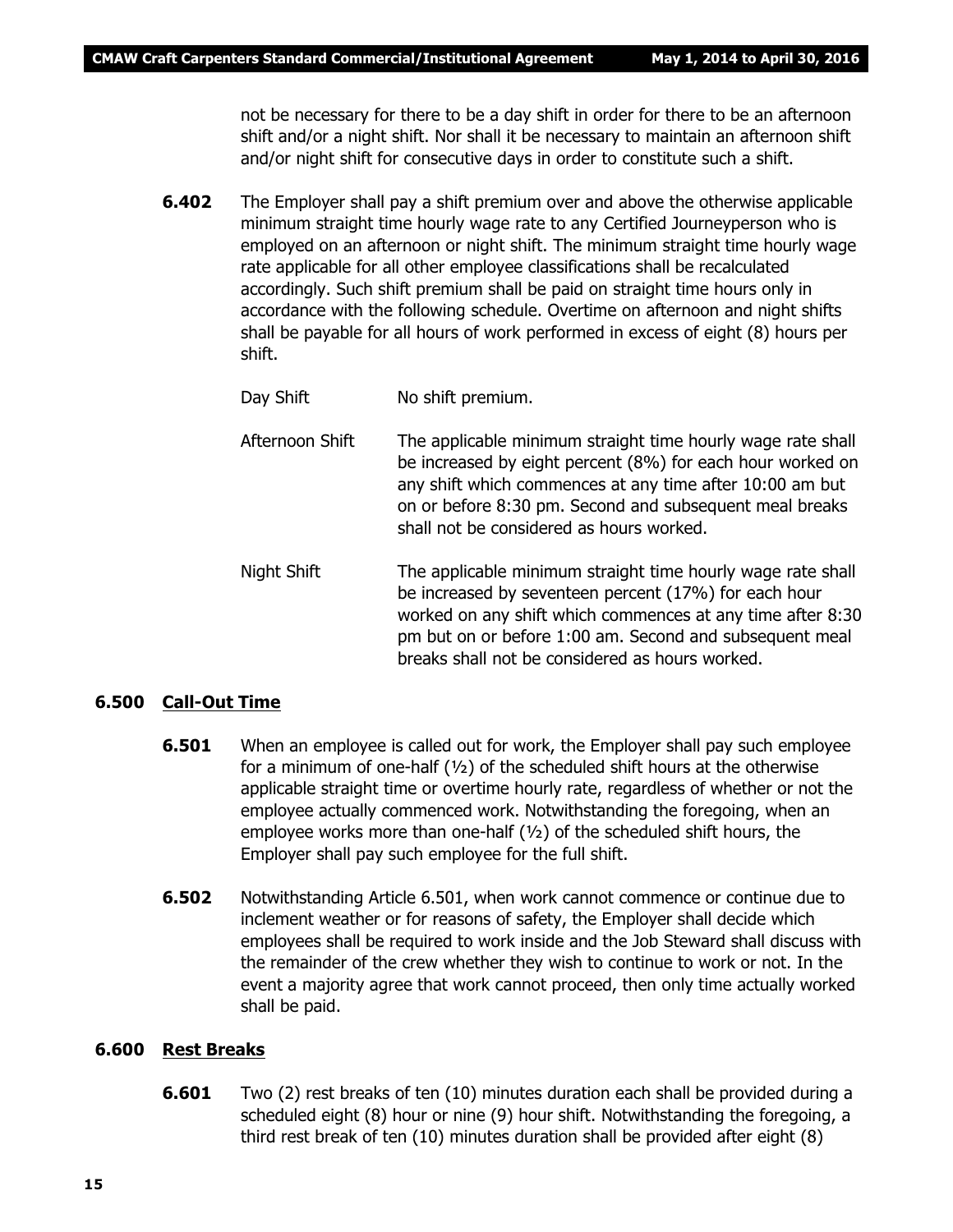hours if the shift is subsequently extended beyond eight (8) hours or nine (9) hours up to a maximum of ten (10) hours. Refer also to Article 6.702.

- **6.602** Notwithstanding Article 6.601, only two (2) rest breaks shall be provided on a scheduled shift of ten (10) hours, however each such rest break shall be of fifteen (15) minutes duration. The parties agree that a shift of ten (10) hours shall not be deemed to be a scheduled shift of ten (10) hours unless the employees have been so advised prior to the completion of the previous days' shift.
- **6.603** Rest breaks shall be taken at a location determined by mutual agreement between the Employer and the Union.

#### **6.700 Meal Breaks**

#### **6.701 Regularly Scheduled Shifts of Ten (10) Hours or Less**

One  $(1)$  meal break of one-half  $(y_2)$  hour shall be provided on all regularly scheduled shifts of ten (10) hours or less. Such meal break shall be scheduled as near as is practical to the mid-point of the shift and shall not be considered as time worked.

#### **6.702 Shifts in Excess of Ten (10) Hours**

Additional meal breaks are required on all shifts in excess of ten (10) hours. The foregoing applies regardless of whether such shifts are scheduled shifts or the result of unscheduled overtime. Refer to Appendix "F" (Letter of Interpretation Re: Meal Breaks) for details.

#### **ARTICLE 7.000 - TRAVEL PREMIUMS AND OUT-OF-TOWN PROJECTS**

#### **7.100 Metro Travel Premium**

On projects located within the Lower Mainland/Fraser Valley metropolitan area, the Employer shall pay a metro travel premium of ninety cents (\$0.90) per hour worked to all employees. Such premium shall be added to the employee's otherwise applicable hourly wage rate. The Lower Mainland/Fraser Valley shall be inclusive of West Vancouver to the west, Chilliwack to the east, and all cities, towns, municipalities, villages, communities, etc. in between.

#### **7.200 Daily Travel Allowance**

Effective November 1, 2012, all metro zones on Vancouver Island have been eliminated. As a result, from this date onward, a daily travel allowance may be applicable on Vancouver Island projects in accordance with Article 7.200.

#### **7.201 Metropolitan Areas**

No daily travel allowance shall be payable on any project located within the Lower Mainland/Fraser Valley metropolitan area. Only the applicable metro travel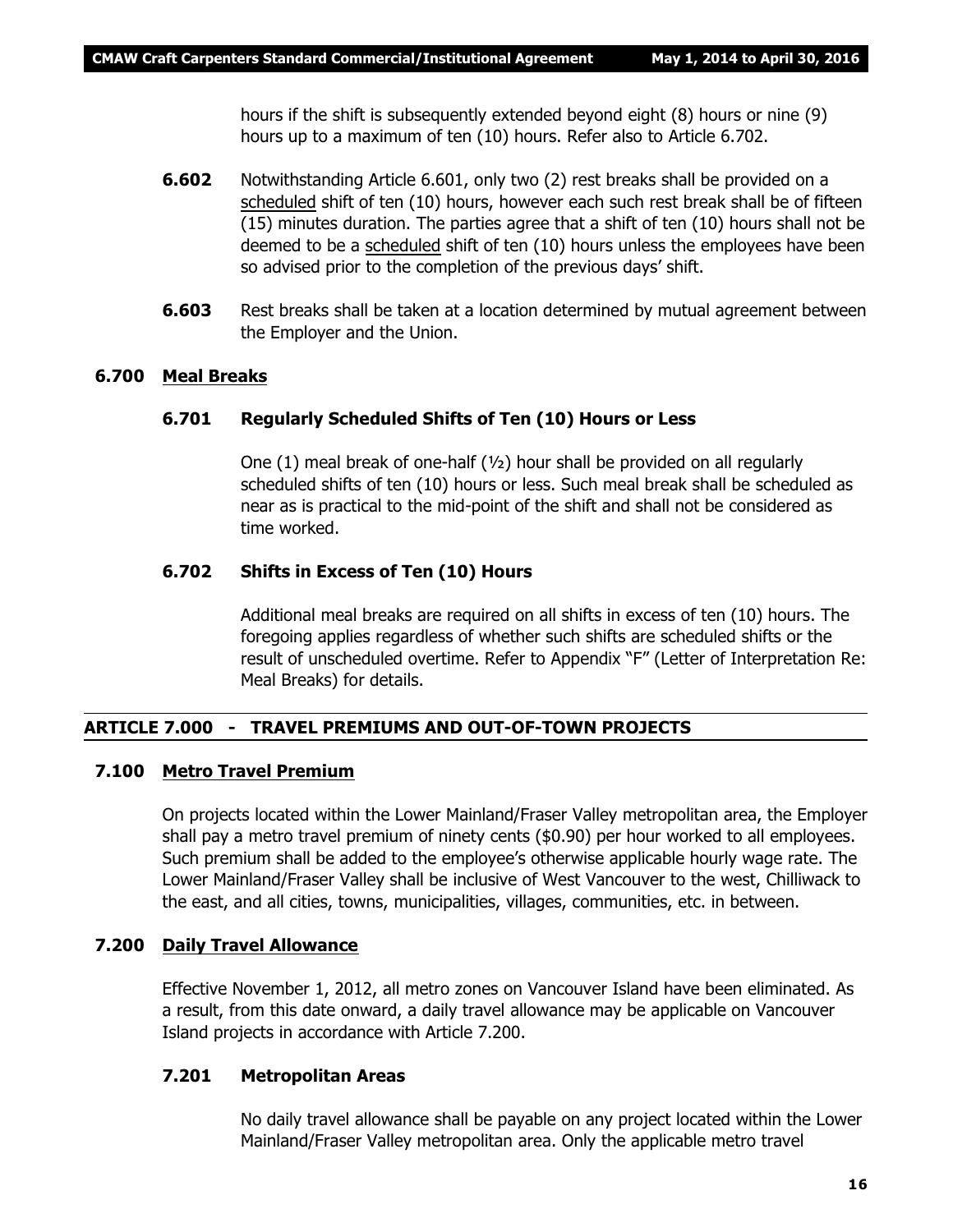premium shall apply on such projects.

#### **7.202 Local Resident Employees**

Refer to Appendix "A" for definition of Local Resident Employee.

**(a)** No daily travel allowance shall be payable to any local resident employee on any project located inside the Lower Mainland/Fraser Valley. A daily travel allowance, pursuant to the following schedule, shall be paid to any local resident employee who uses his/her own vehicle to travel daily from his/her residence to a project located outside of the Lower Mainland/Fraser Valley.

| First forty (40) road kilometres, each way, each day | not applicable |
|------------------------------------------------------|----------------|
| Effective January 1, 2013:                           |                |
| All additional road kilometres, each way, each day   | \$0.54 per km  |
| Effective January 1, 2015:                           |                |
| All additional road kilometres, each way, each day   | \$0.55 per km  |
| Effective January 1, 2016:                           |                |
| All additional road kilometres, each way, each day   | \$0.54 per km  |

**(b)** The daily travel allowance shall be non-taxable to the extent allowed by the Canada Revenue Agency for mileage expense reimbursements. Contact CLR for clarification.

#### **7.300 Out of Town Projects**

When a non local resident employee is employed on an out-of-town commercial/institutional project, the Employer shall supply an "employer supplied room plus daily meal allowance" or, with the mutual agreement of such employee, shall pay a daily "living out allowance" in lieu thereof. The terms of both daily travel as well as initial and terminal travel which shall apply to a non local resident employee on an out-of-town project shall be established on a project by project basis. Such terms shall be mutually agreed upon, in writing, by the Employer and the non local resident employee prior to the commencement of travel. Employers are advised that if such mutual agreement, in writing, cannot be provided to the Union within one (1) week of request, the industrial standards for daily travel and initial and terminal travel shall apply.

#### **7.400 Periodic Leave and Compassionate Leave**

The terms of Article 7.600 provided for within the CMAW Craft Carpenters Standard Industrial Agreement shall also apply to all commercial and institutional work governed by this Agreement.

#### **7.500 Camp Projects**

The terms of Article 7.700 provided for within the CMAW Craft Carpenters Standard Industrial Agreement shall also apply to all commercial and institutional work governed by this Agreement.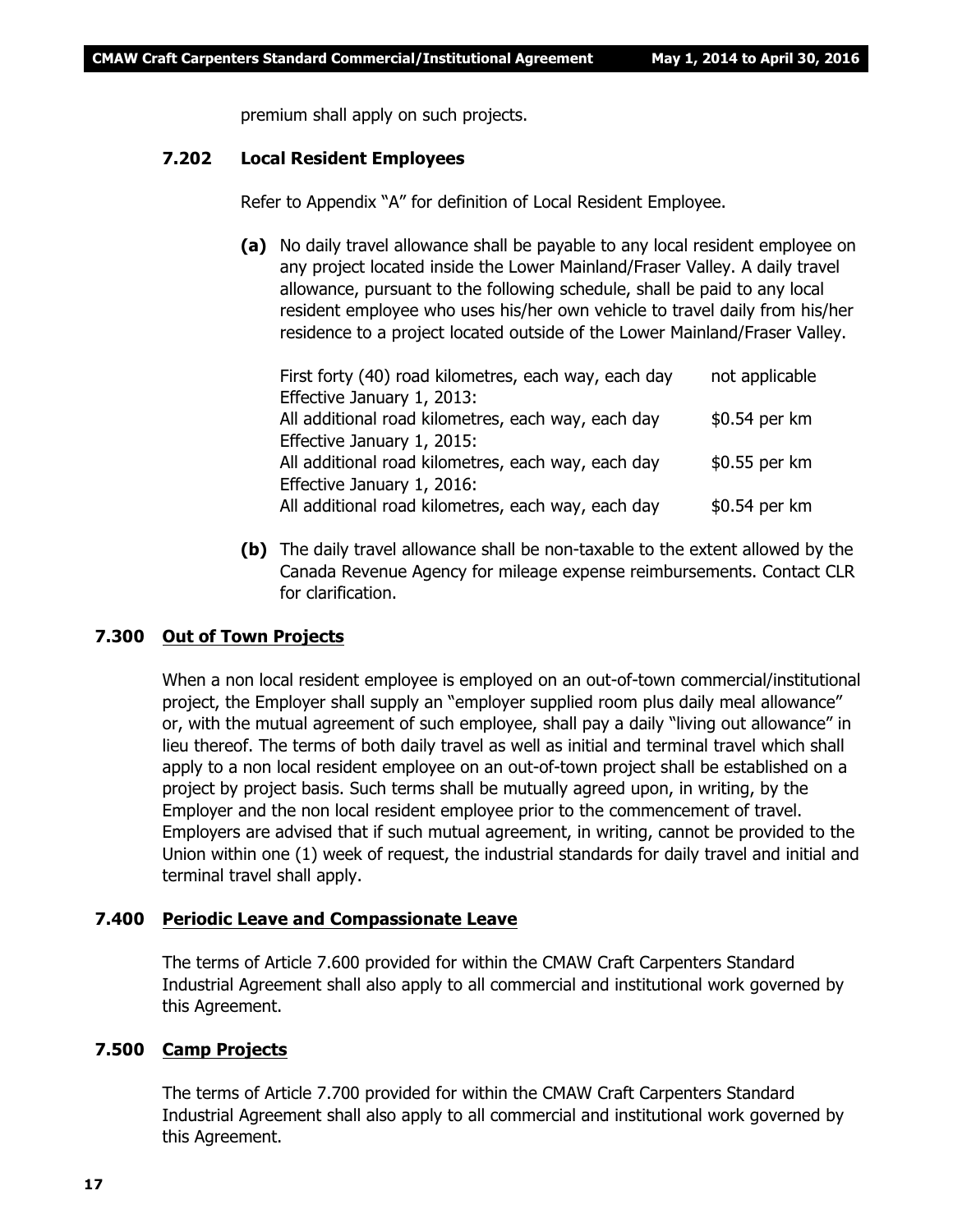#### **7.600 Marshalling Points**

The terms of Article 7.800 provided for within the CMAW Craft Carpenters Standard Industrial Agreement shall also apply to all commercial and institutional work governed by this Agreement.

#### **ARTICLE 8.000 - HIRING AND MOBILITY OF WORKFORCE**

The interpretation and application of these provisions shall be consistently applied by the various Union representatives in each and every Local throughout the province. Past practice shall be superceded by the terms of this Agreement unless otherwise mutually agreed, in writing, by the Union and the Employer.

#### **8.100 General Provisions**

- **8.101** The term "project Local" as used within Article 8.000 shall be defined as the Local in whose jurisdiction the project is located.
- **8.102** The term "transfer" as used within Article 8.000 shall not be misconstrued to mean the transfer of Union membership from one (1) Local to another.
- **8.103** Notwithstanding any/all contrary provisions of Article 8.000:
	- **(a)** The Employer may not transfer an employee from their home Local to another Local unless the employee's home Local is an affiliate member in good standing of the Union.
	- **(b)** There shall also be no restrictions/limitations on the Employer's right to transfer an employee(s) from one (1) project to another throughout the province. When a non local resident employee(s) is transferred between two (2) out-of-town projects, a travel allowance pursuant to the following schedule shall be paid to the non local resident employee from the first project to the second project, one (1) way.

Effective January 1, 2013:  $$0.54$  per road km Effective January 1, 2015: The same state of the set of the set of the set of the set of the set of the set of the set of the set of the set of the set of the set of the set of the set of the set of the set of the set of t Effective January 1, 2016:  $$0.54$  per road km

Such travel allowance shall be non-taxable to the extent allowed by the Canada Revenue Agency for mileage expense reimbursements. Contact CLR for clarification.

#### **8.200 Exempt Employees**

- **8.201** The Employer may:
	- **(a)** transfer to the project a maximum of four (4) employees currently on the Employer's payroll, regardless of the home Local of such employees, or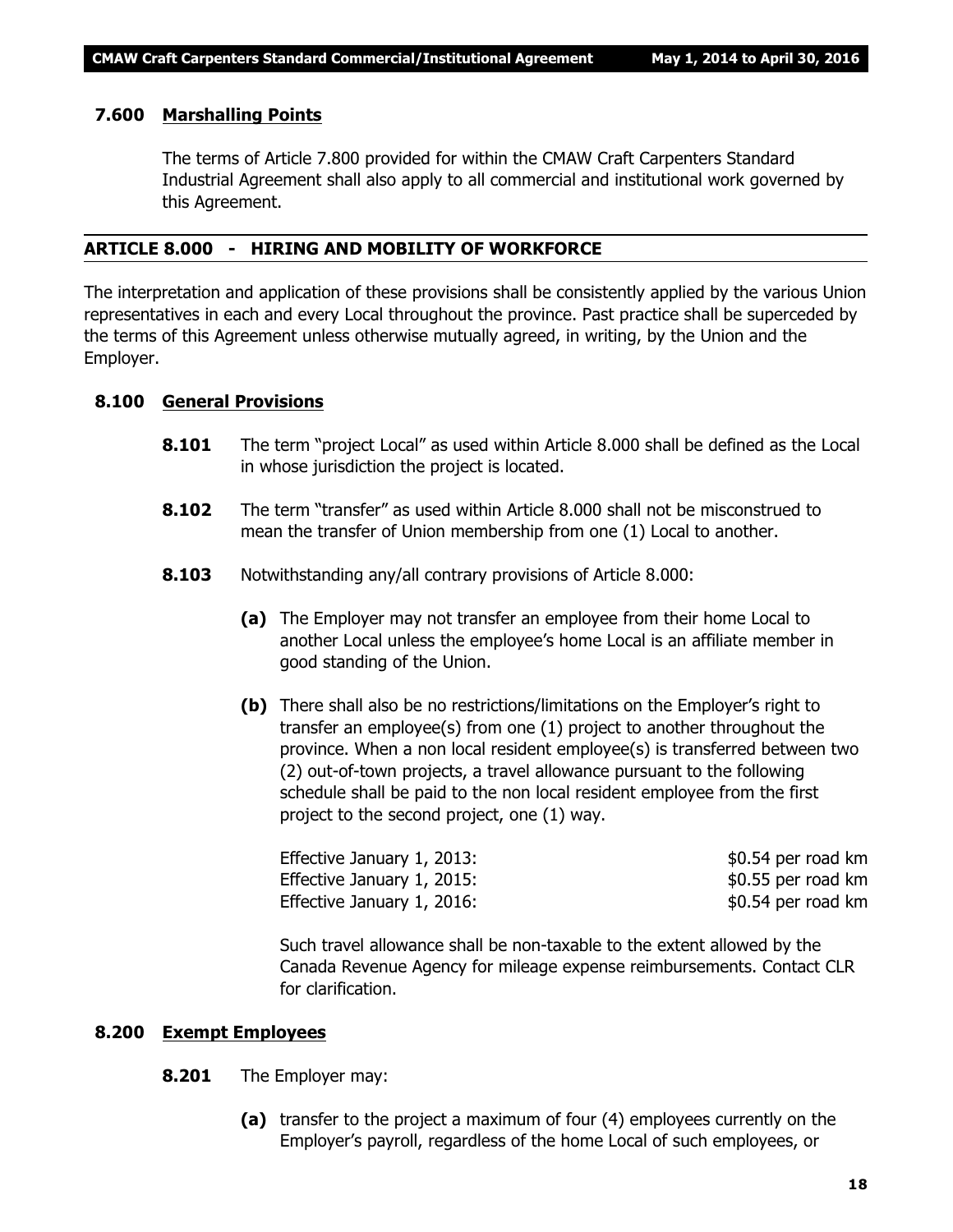- **(b)** name request a maximum of four (4) members from any Local which is an affiliate member in good standing of the Union, or
- **(c)** utilize a combination of transfers and name requests to a maximum of four (4) employees and/or members,

and employ such employees and/or members on the project for the duration of the project.

- **8.202** Employees and/or members who are transferred and/or name requested in accordance with Article 8.201 shall be defined as "exempt" employees.
- **8.203 (a)** If the employment of an exempt employee on the project is terminated, regardless of the reason for such termination (i.e. laid off or quit), the Employer shall not be permitted to hire a replacement exempt employee.
	- **(b)** Notwithstanding Article 8.203 (a) and/or any/all contrary provisions of this Agreement, the Employer may, at any time, rehire a previously terminated exempt employee to work on the project, and in such instance such re-hired exempt employee shall regain his exempt employee designation.
	- **(c)** The rehiring of an exempt employee shall not cause any resident member of the project Local who is employed on the project at the time of the rehire to be terminated as a result of the rehire.

#### **8.300 Name Request Employees and Local Dispatch Employees**

- **8.301 (a)** There shall be no restrictions/limitations on the Employer's right to hire via name request, and the Employer shall retain the right to refuse employment to an individual if the Employer does not believe that such individual is suitable for the available work. Notwithstanding the foregoing, if such right is exercised, the Employer shall provide the Union with a letter or email outlining the reason(s) an individual was not suitable, upon receiving a written request from the Union to do so.
	- **(b)** In addition to the exempt employees employed in accordance with Article 8.200, the Employer may also name request any/all Union members in accordance with Article 8.301 (a) and employ such members on the project.
- **8.302 (a)** In addition to the name request employees employed in accordance with Article 8.301, the Employer may also name request one (1) member of the project Local for each one (1) member of the project Local dispatched by the project Local.
	- **(b)** Thereafter, the project Local shall have the right to dispatch all remaining employees required by the Employer on the project, providing such employees are members of the project Local.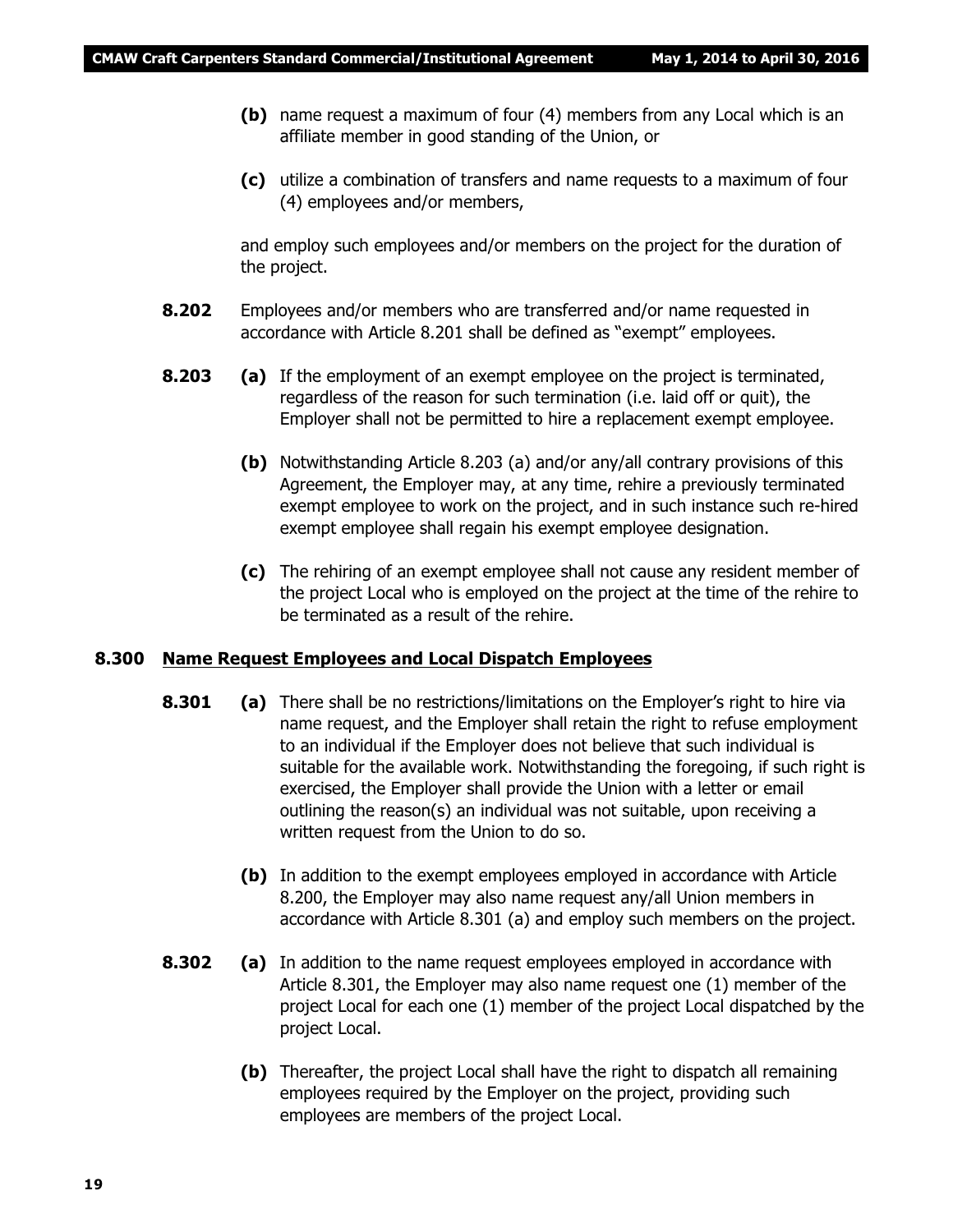**(c)** Notwithstanding any/all contrary provisions of Article 8.000, after there are six (6) employees cleared through the dispatch system to a specific commercial/institutional project, the Employer may exercise the option to obtain employees elsewhere, it being understood that employees so hired shall meet the Union qualifications and shall posses the skills, ability and expertise to perform the available work.

#### **8.400 Inability of Local to Fulfill Dispatch Request**

Notwithstanding Articles 8.200 and 8.300, if the project Local is unable to dispatch employees within twenty-four (24) hours of the project Local's receipt of the Employer's dispatch request, the Employer may proceed as follows, but only to the extent that doing so is necessary to fulfill the Employer's dispatch request.

- **8.401** Transfer to the project any/all remaining employees currently on the Employer's payroll, regardless of the home Local of such employees, and/or
- **8.402** Choose to obtain employees elsewhere, provided that any such individuals become Union members within two (2) weeks of date of hire and remain Union members as a condition of continuing employment, and/or
- **8.403** Request the project Local to dispatch any/all required employees from another Local which is an affiliate member in good standing of the Union. When making such a request, the Employer shall retain the right to choose the order in which such other Local(s) are contacted. The intent of the parties is to minimize the cost to the Employer for initial and terminal travel.

#### **8.500 Differentiation of Employee Classifications**

Notwithstanding any/all contrary provisions of this Agreement, the project Local shall not make any attempt to dispatch an employee of a different employee classification (i.e. Certified Journeyperson, Apprentice, Semi Skilled Carpenter, Material Handler/Pre-Apprentice) than was requested by the Employer. In particular, the project Local shall not make any attempt to restrict or deny the Employer from hiring the maximum ratio of Apprentices permitted in accordance with Article 4.403 (a).

#### **8.600 Reduction in Project Crew**

- **8.601** The Employer shall notify the Job Steward prior to a reduction in the size of the project crew.
- **8.602** When it is necessary for the Employer to reduce the size of the project crew, preference of continued employment shall be given to Job Stewards and resident members of the project Local. Notwithstanding the foregoing, such preference shall not supercede the right to continued employment which applies to exempt employees employed on the project in accordance with Article 8.200.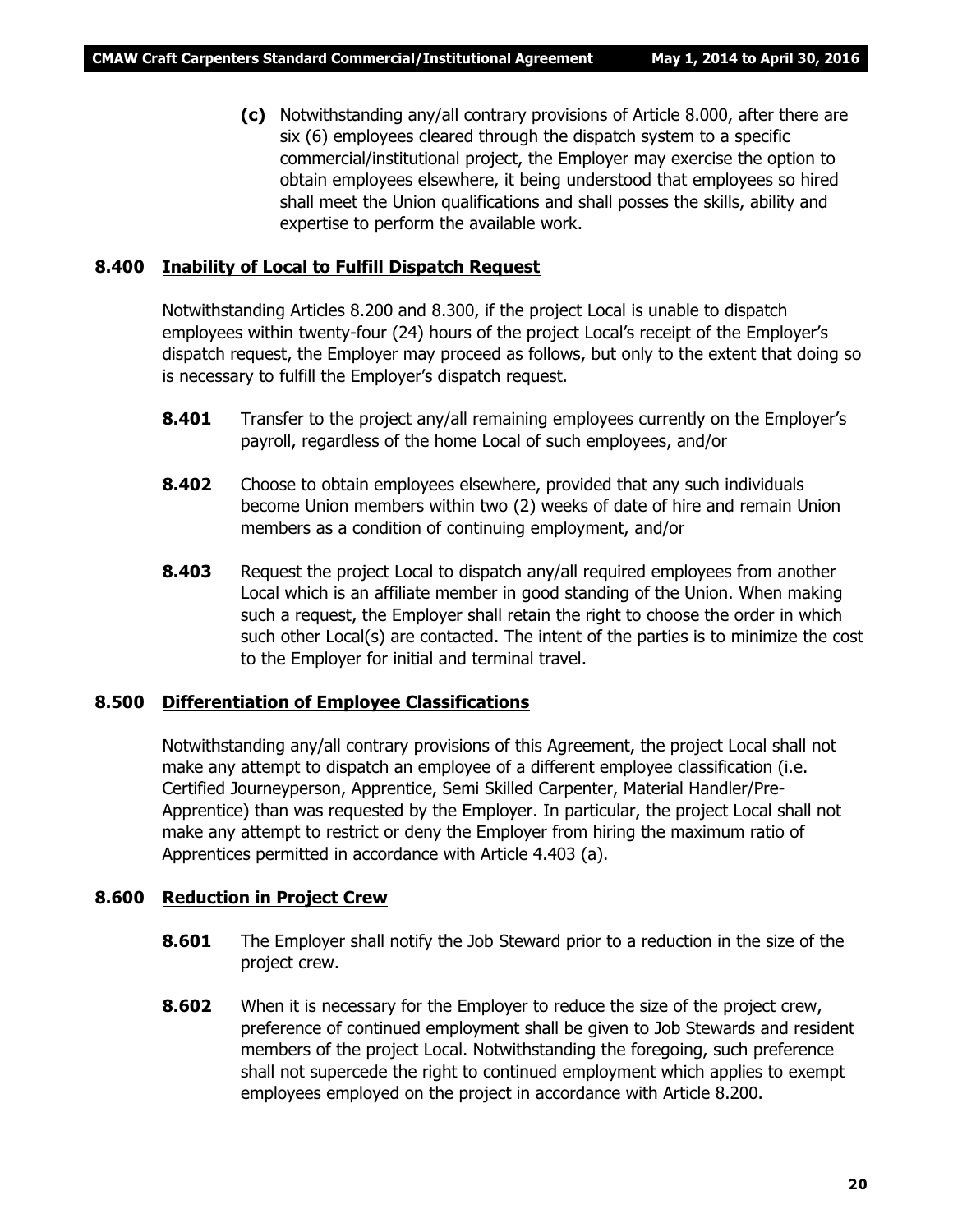#### **8.700 Rehiring of Injured Employees**

The Employer shall give preference of re-employment to an injured employee when such employee is able to return to work, provided sufficient work is available.

#### **8.800 Retired Members**

The Employer may employ a Union member(s) who is collecting his/her pension benefits. Notwithstanding the foregoing, no Employer contribution to the Union Pension Plan shall be required on behalf of such an employee, however an equivalent amount shall be paid to the employee directly as wages/earnings.

#### **ARTICLE 9.000 - JOB STEWARDS AND UNION REPRESENTATIVES**

#### **9.100 Job Stewards**

- **9.101** The Union shall notify the Employer of the appointment of all Job Stewards.
- **9.102** Job Stewards shall be recognized on all projects and shall not be discriminated against.
- **9.103** The Employer shall provide a Job Steward with sufficient time to carry out his duties.
- **9.104** Refer also to Article 8.602 regarding preference for continued employment of Job Stewards.

#### **9.200 Union Representatives**

Union Representatives shall have access to all projects governed by this Agreement, after first notifying the Employer, however in no way shall such Representative(s) interfere with employees during working hours unless permission is granted.

#### **9.300 Leave of Absence**

- **9.301** The Employer shall grant a non-paid leave of absence to an employee when requested, in writing, to do so by the Union. Such leave shall be for the purpose of attending to Union business, and shall not jeopardize the employee's continued employment. Notwithstanding the foregoing, the Employer may deny such request for valid reasons.
- **9.302** The parties agree to cooperate to facilitate broad and liberal leaves for operations and training military leave for workers who serve as members of the Canadian Forces Reserves, in accordance with provincial and federal law and the "Declaration of Support for the Reserve Forces" signed by the Canadian Office of the Building and Construction Trades Department and the National Construction Labour Relations Alliance, dated May 12, 2010.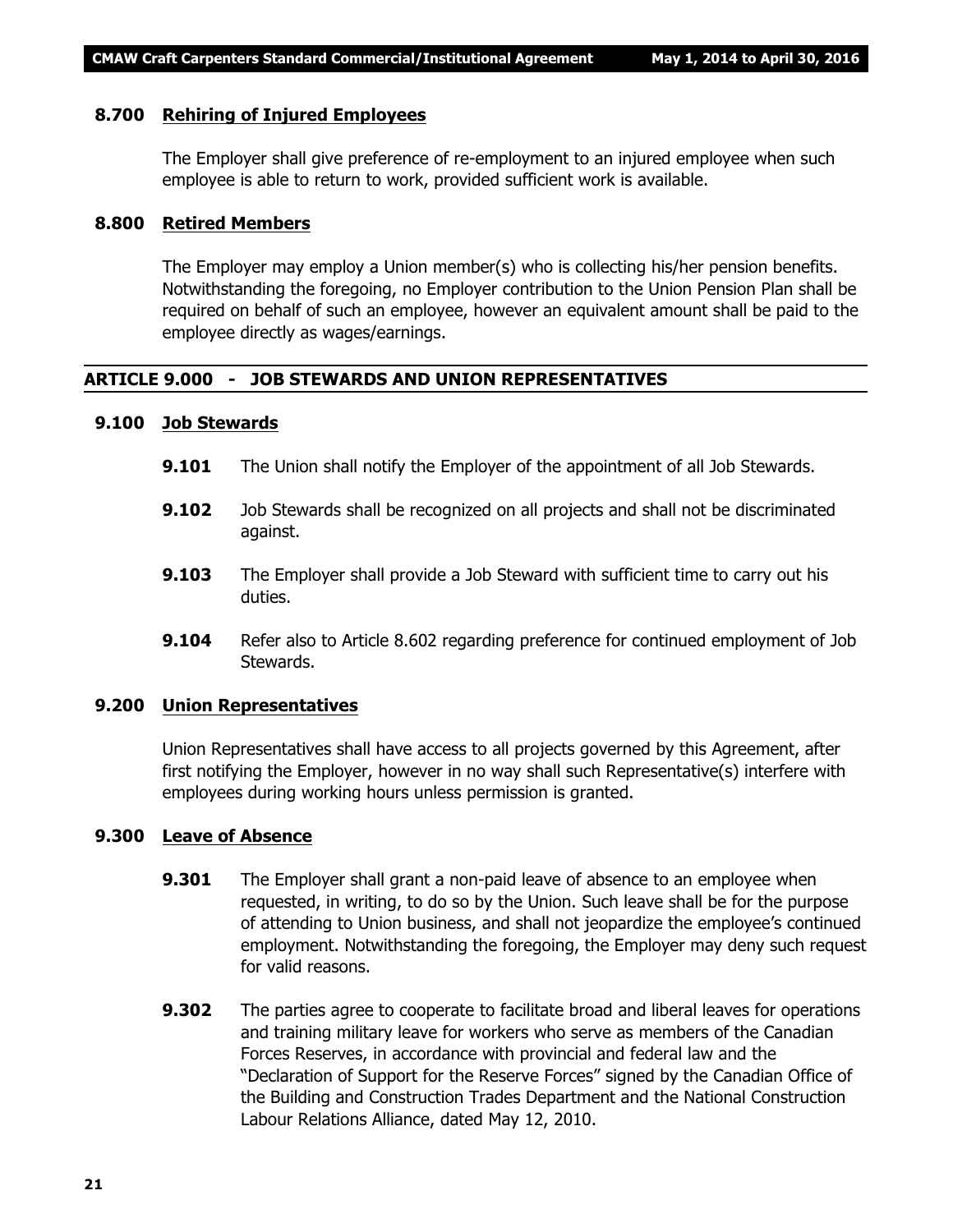#### **ARTICLE 10.000 - HEALTH AND SAFETY**

#### **10.100 Safety Equipment**

- **10.101** The employee is responsible for providing clothing needed for protection against the natural elements, general purpose work gloves and appropriate footwear, including safety footwear. The Employer shall provide, at no cost to the employee, safety headgear and all other items of personal protective equipment required pursuant to WSBC regulations. The Employer may deduct the cost of Employer supplied personal protective equipment from an employee's pay cheque if such equipment is not returned.
- **10.102** All equipment, tools, and materials shall conform and be utilized in conformity with applicable provincial and/or federal regulations, acts and laws. Employer safety regulations shall be complied with provided they are not inconsistent with the foregoing. It shall not be considered a violation of this Agreement should an employee(s) refuse to work in conditions and/or use equipment that do not meet prescribed safety standards and/or regulations.
- **10.103** The Employer shall supply welders' leather vests or jackets and leather gauntlet gloves to all employees assigned to welding work, on a "charge-out" basis.

#### **10.200 Accident Prevention Regulations**

- **10.201** The parties to this Agreement shall, at all times, comply with the accident prevention regulations of the *Workers Compensation Act* and any refusal on the part of an employee to work in contravention of such regulations shall not be deemed to be a breach of this Agreement. No employee shall be discharged because such employee fails to work under unsafe conditions as set out in the regulations.
- **10.202** Any refusal by an employee to abide by known WSBC regulations or posted Employer safety regulations, after being duly warned, may be sufficient cause for discipline up to and including dismissal. Employees shall abide by any/all project site rules at all times. Failure to do so shall constitute just cause for discipline up to and including termination.
- **10.203** Any employee may refuse to work where, in the opinion of such employee, adequate safety precautions have not been provided.

#### **10.300 Project Inspections**

The Job Steward, or where there is a safety committee a Union representative of such committee, shall accompany the WSBC Inspector on all project inspections.

#### **10.400 Injured or Sick Employees**

**10.401** The Employer shall cover all transportation costs not otherwise covered by WSBC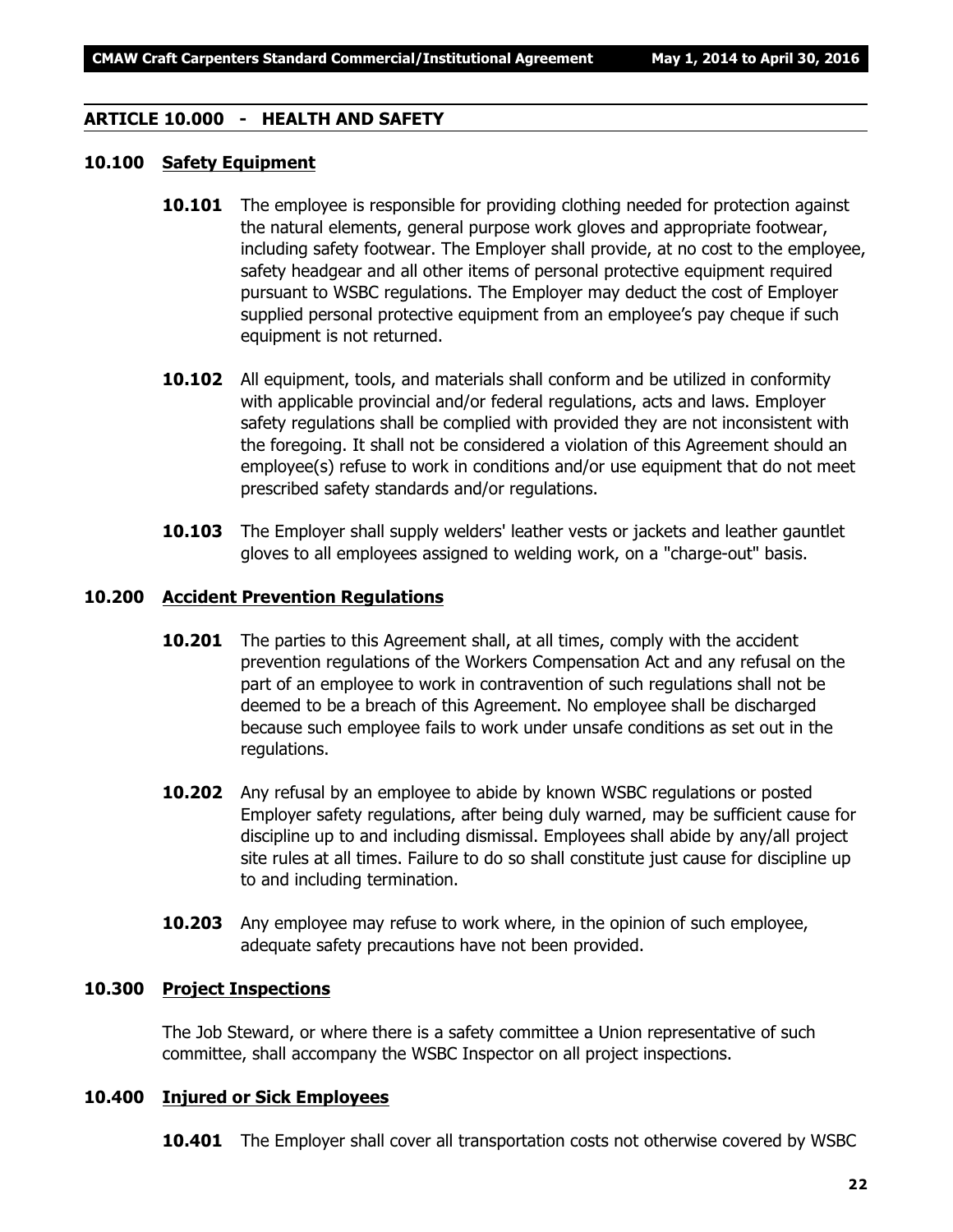for any employee residing in Employer supplied accommodation who is injured on the project and subsequently requires transportation to either their point of dispatch or back to the project. The foregoing shall also apply for any employee residing in Employer supplied accommodation who becomes ill or is injured in an accident not covered by WSBC, if the first aid attendant or a doctor recommends off-site treatment or a return to the employee's point of hire.

- **10.402** If an employee requires off-site medical attention which necessitates no return to work on that day, or where a qualified Occupational First Aid Attendant recommends rest until the next day, then the injured employee shall be paid for the full shift.
- **10.403** Refer also to Article 8.700 and Article 11.502.

#### **10.500 Drug and Alcohol Testing**

The Parties agree to be bound by the D&A Policy Committee decisions relative to the Construction Industry Substance Abuse Testing and Treatment Program Policy including with respect to implementation of an EFAP.

#### **ARTICLE 11.000 - WORKING CONDITIONS**

#### **11.100 Harassment**

The Union and the Employer recognize the right of employees to work in an environment free from harassment.

#### **11.200 Project Facilities**

#### **11.201 Toilets**

Chemical or flush toilets shall be provided from the commencement of work on all projects. When sewer or chemical toilets are not available, sanitary facilities shall be provided in accordance with local sanitary regulations. Toilet houses shall be of fibreglass or rubber compound construction, and shall be cleaned out daily. Toilet paper shall be provided. There shall be a minimum of one (1) toilet for every fifteen (15) building tradespersons on a project.

#### **11.202 Drinking Water**

Where there is no running tap water available, cool drinking water in approved sanitary containers shall be provided. Paper cups and salt tablets shall also be supplied.

#### **11.203 Telephone Access**

A telephone(s) shall be made available to all employees at all times for incoming or outgoing emergency purposes, and incoming messages shall be relayed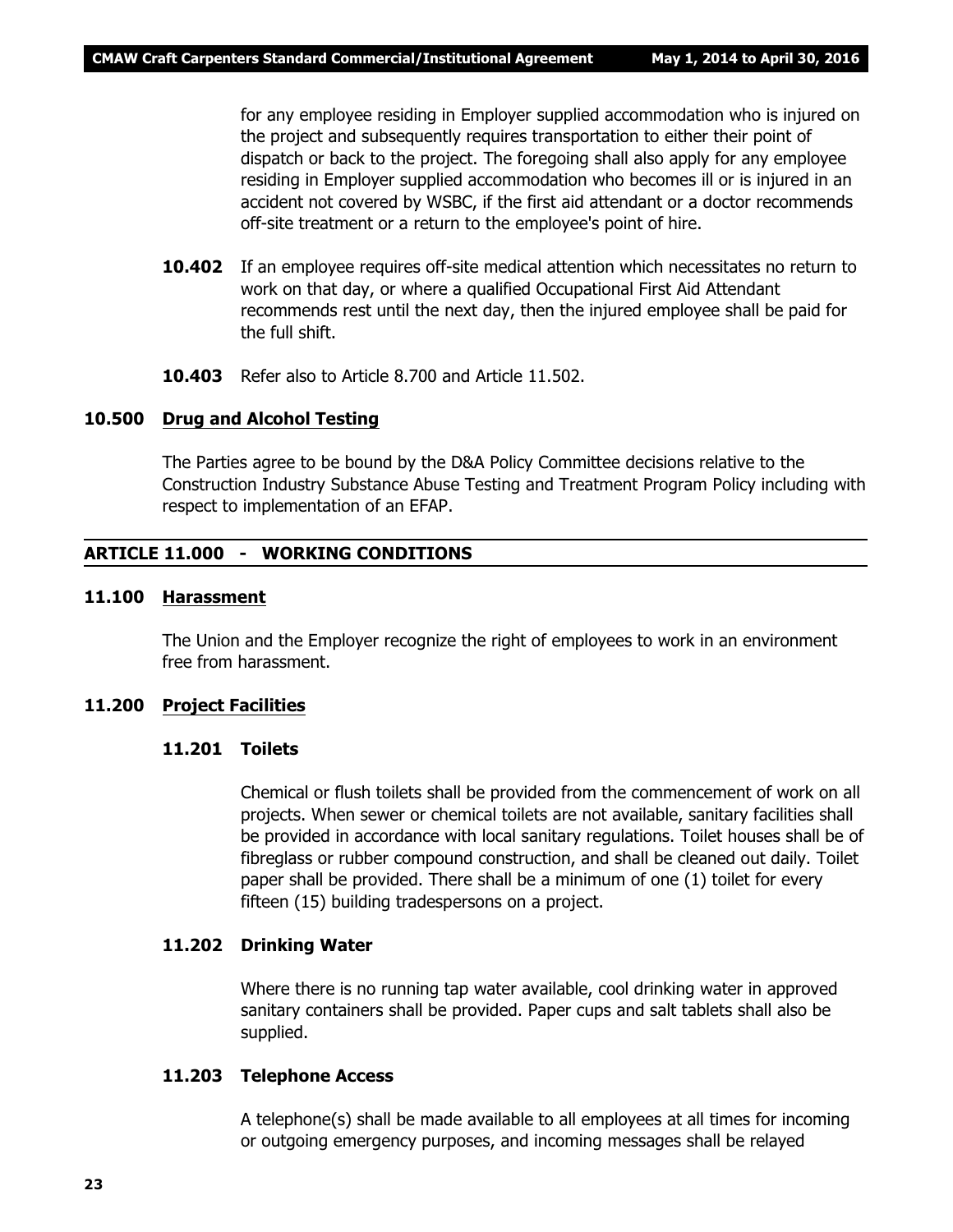immediately. No employee shall be permitted to use a cellular/smart phone while operating equipment. In addition, no employee shall be permitted to use a cellular/smart phone for personal purposes during paid working time.

#### **11.204 Clean Up Facilities**

The Employer shall provide clean up facilities, hand cleaner and paper towels.

#### **11.300 Lockup**

- **11.301** A lockup shall be provided for employees and such lockup shall be located on the ground floor or first floor of the project. If multiple shifts are being worked, a separate lockup shall be provided for each shift. Lockups shall be used for tools, drying clothes, as a dressing room, and as a lunch room.
- **11.302** Each lockup shall have tool racks, tables and benches with provision for drying clothes and shall be of an adequate size to allow a minimum of fifteen (15) square feet per employee.
- **11.303** Each lockup shall have windows and venting with adequate lighting and provision for continuous heat twenty-four (24) hours a day.
- **11.304** The Employer shall be responsible for having the lockup(s) cleaned out daily and kept clear of building material and other construction paraphernalia.

#### **11.400 Vehicles**

No employee shall be permitted to use his own motor vehicle in a manner which is unfair to other employees and/or contrary to the best interests of the Union.

#### **11.500 Tools, Equipment and Protective Clothing**

- **11.501** The tools of an employee starting a new job shall be in good condition and shall be kept so on the Employer's time.
- **11.502** The cost of transporting an employee's tools shall be paid for by the Employer. Notwithstanding the foregoing, although employees will normally take their tools with them, when the Employer makes other arrangements for transporting an employee's tools such employee shall not suffer loss of wages because their tools are not available to them. The Employer agrees to transport the tools of an injured or sick employee to the employee's point of dispatch.
- **11.503** If the following tools or equipment ladder, straight edge, saw horse, stapling gun, hand clamp, power tools, or any other than ordinary tradespersons' tools, are desirable for the better carrying out of work, they shall be supplied by the Employer.
- **11.504** When the Employer takes employees' saws to be filed in a shop, every effort shall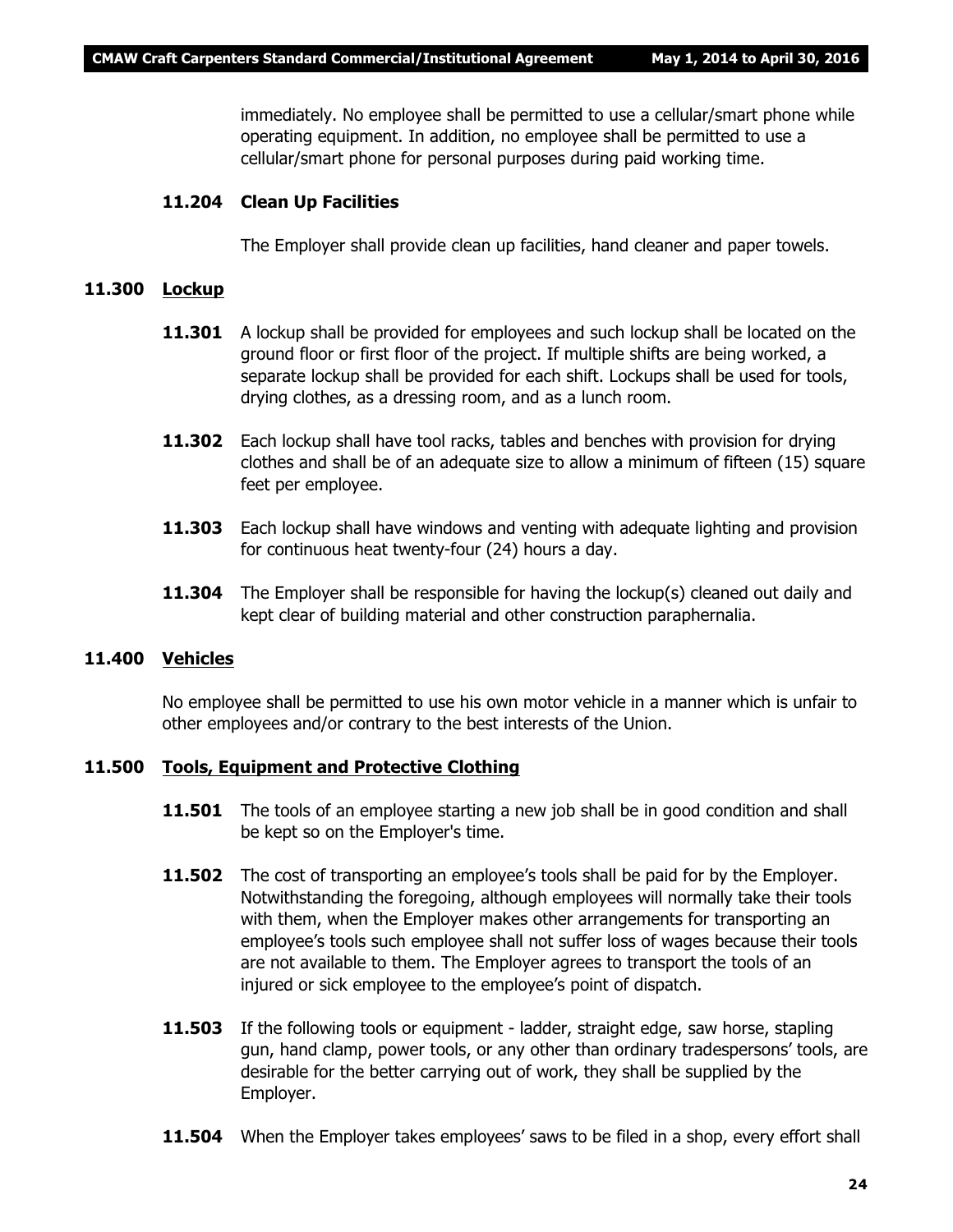be made to take them to a Union shop. In the event that saw(s) are lost, the Employer shall replace these with new saw(s) of equal quality.

**11.505** In the event an employee's outer clothing and/or footwear is substantially damaged due to the handling of creosoted or tarred materials or chemical substances in the line of the employee's duties, and protective clothing has not otherwise been provided, cost of cleaning or replacement will be borne by the Employer.

#### **11.600 Insurance**

An employee shall submit an inventory of his tools and working apparel on the project to the Employer upon request, and the Employer shall replace an employee's tools and working apparel if such tools and/or working apparel are lost due to fire, burglary, or as a result of working over water or such other areas where tools cannot be retrieved.

#### **ARTICLE 12.000 - JOINT LABOUR/MANAGEMENT MEETINGS**

The parties may meet to address issues of mutual interest and importance. Such meeting(s) shall be scheduled on an "as needed basis". Any proposed changes to this Agreement which are mutually agreed to by the parties at such meeting(s) shall be in writing, but shall not be implemented unless/until such changes are duly ratified by the parties.

#### **ARTICLE 13.000 - JOINT RECOVERY PROGRAM**

#### **13.100 Process**

- **13.101** The Union and an Employer(s) may determine on a project by project, area, or sector basis, if special dispensation is required to become competitive, and should the necessity arise, may by mutual agreement, in writing, amend or delete terms or conditions of this Agreement for the duration of the project. Notwithstanding the foregoing, it shall be a violation of this Agreement for the parties to agree to the reduction and/or elimination of any joint industry funds negotiated between the BCBCBTU and CLR (i.e. Rehabilitation Fund) or individual dues to umbrella organizations, without the specific prior written consent of the BCBCBTU and CLR.
- **13.102** The Joint Recovery Program is specifically intended to provide Employers with competitive relief where deemed necessary. As a result, no enabling package, or individual term or condition therein, shall include a provision, not already provided for in this Agreement, which in any way either increases the Employer's cost and/or decreases the Employer's flexibility with respect to any term of this Agreement. Refer to Carpenters Standard ICI Agreement, 2000 Memorandum of Agreement, Part 2, Item 1, for further details and examples.

#### **13.200 Participation**

In recognition of the close working relationship on projects between the Union and other BCBCBTU affiliates, the parties acknowledge the need for enabling relief to be generally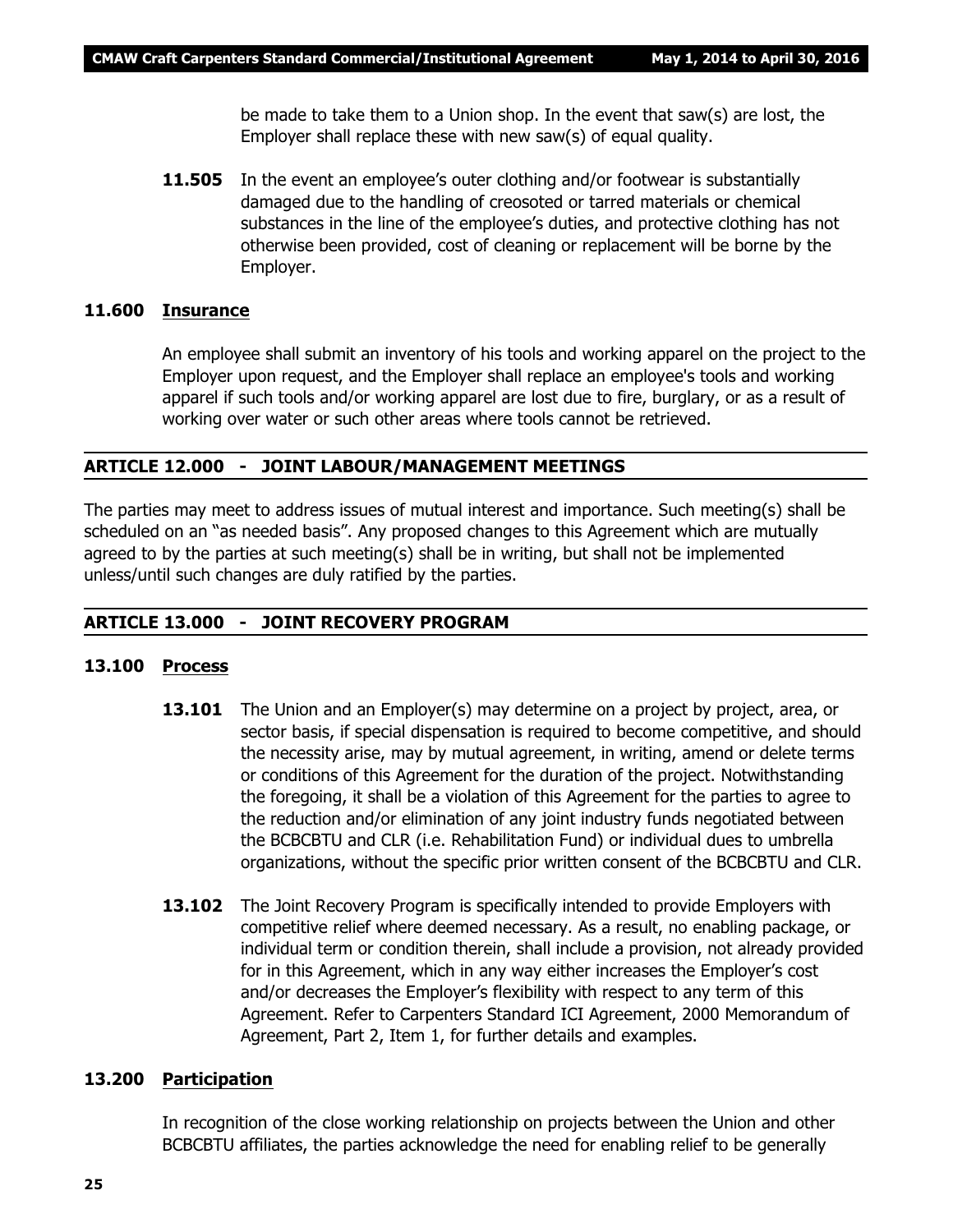consistent. As a result, the parties agree to work towards achieving this objective wherever possible. Notwithstanding the foregoing, the parties also acknowledge the individual autonomy of the Union and agree that nothing herein shall be interpreted as an agreement to limit that autonomy in any way.

Unless otherwise mutually agreed to in writing by the Union and CLR, neither the Union nor an individual Union Local(s) shall decline to participate in good faith in the process contemplated by Article 13.000 of this Agreement. The parties expressly agree that the Union and/or an individual local(s) of the Union would be in violation of foregoing if the Union and/or an individual local(s) of the Union were to decline an Employer's enabling request pursuant to either a formal or informal (i.e. blanket) policy of refusal. Individual union members shall retain the right to refuse a dispatch to an enabled project, but neither the Union nor an individual local(s) of the Union shall encourage or otherwise counsel its members to do so.

#### **ARTICLE 14.000 - GRIEVANCE PROCEDURE**

#### **14.100 Definitions**

- **14.101** A grievance shall be defined as any difference between the parties to this Agreement with respect to its interpretation, application, operation or any alleged violation thereof, including discharge for cause alleged to be unjust by the Union. Discharge shall not include layoff of employees for reason of project efficiency or reduction of forces on suspension or completion of work.
- **14.102** The two (2) parties to any grievance shall be the Union and the respective signatory Employer(s).

#### **14.200 Time Limits**

No grievance shall be entertained by either party or an arbitrator unless instituted by the aggrieved party within thirty (30) calendar days of its occurrence, except that a grievance arising out of alleged unjust discharge must be instituted within fifteen (15) calendar days of its occurrence. An occurrence shall be each day an alleged violation continues. (The foregoing time limits do not apply to wage claims.)

#### **14.300 Procedure**

#### **14.301 Step 1**

The Job Steward or Union Representative shall first discuss the grievance with the Foreman or project superintendent, and if they agree their decision shall be final. An Employer shall first discuss the grievance with the Union Representative.

#### **14.302 Step 2**

Failing settlement within two (2) business days of a grievance, the particulars thereof shall be set out in writing by either party and shall be delivered to the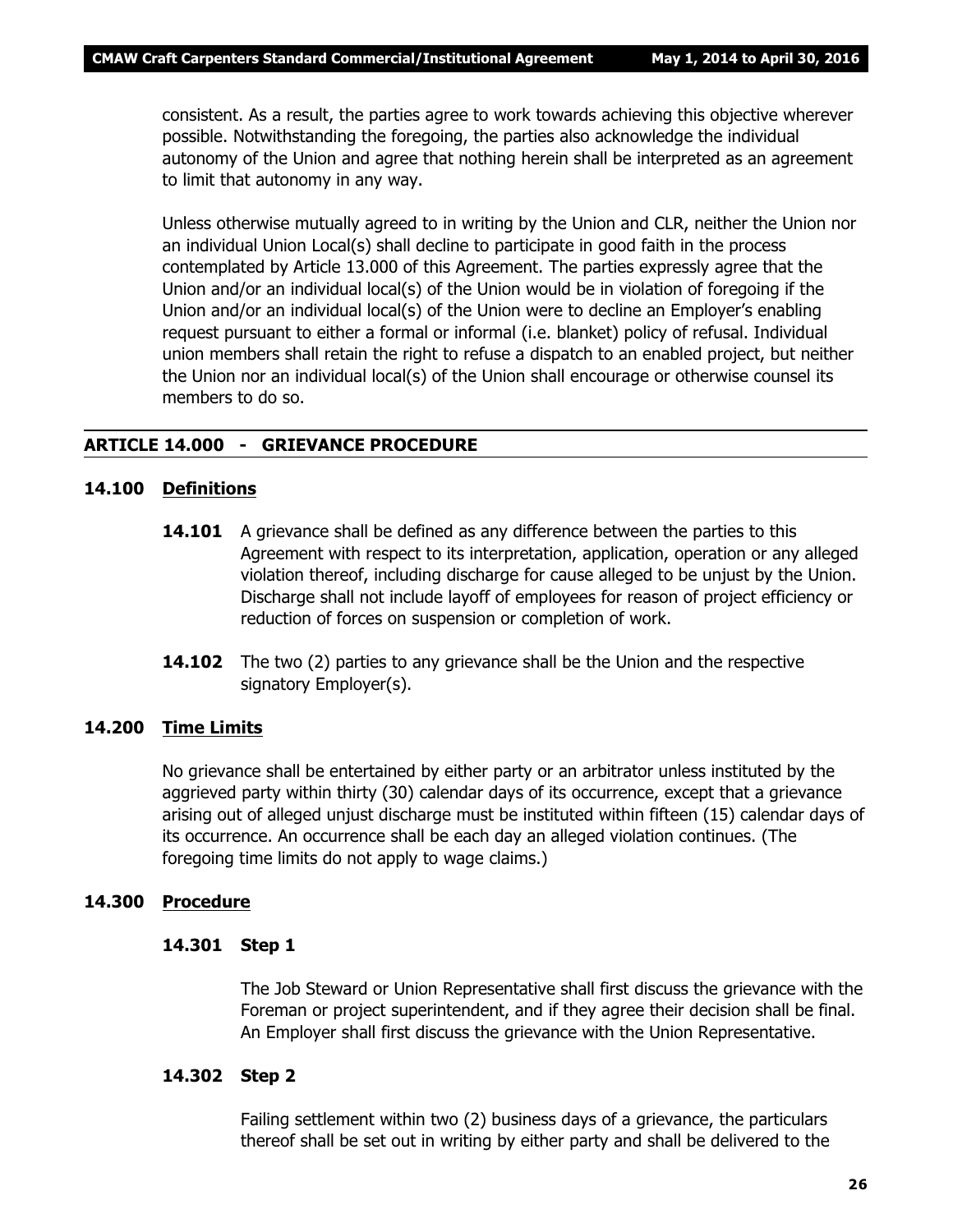other party, and they shall forthwith confer upon the matter, and if they agree their decision shall be final.

#### **14.303 Step 3**

If the grievance is not settled pursuant to Step 2 within five (5) business days, or such longer time as the parties agree to, then it shall be referred to a three (3) person Board of Arbitration composed as follows:

- **(a)** The party desiring arbitration shall appoint a member for the Board and shall notify the other party in writing of its appointment and the particulars of the grievance in dispute.
- **(b)** The party receiving the notice shall within three (3) business days, appoint a member of the Board and notify the other party of its appointment.
- **(c)** The two (2) appointees shall, within three (3) business days of appointment, agree upon a person to act as Chair of the Board of Arbitration, but failing to do so within this time, they shall jointly request the LRB to appoint such Chair.

#### **14.304 Step 4**

- **(a)** The Board shall hear the parties, establish if the grievance is properly before them, determine if the matter is arbitrable, settle the terms of question to be arbitrated, and make its award within five (5) business days of appointment of the Chair except when the time is extended by mutual agreement of the parties.
- **(b)** The Board shall deliver its award in writing to each of the parties, and the award of the majority of the Board shall be final and binding on the parties and shall be carried out forthwith.
- **(c)** The parties shall pay their own costs and expenses of arbitration, the remuneration and disbursements of their individual appointee, and one-half  $(y<sub>2</sub>)$  the expenses of the Chair.

#### **14.400 Alternative Methods of Resolution**

- **14.401** Notwithstanding any/all contrary provisions of Article 14.000, the parties reserve the right to mutually agree on an alternative grievance resolution process (including but not limited to referring the matter to a single arbitrator, or industry grievance panel) in which case the associated fees and expenses of such alternative process shall be borne equally by the parties to the grievance.
- **14.402** Notwithstanding any/all contrary provisions of Article 14.000, Mr. Michael Fleming, Associate Chair, LRB, or his successor(s), shall remain seized of jurisdiction to resolve any/all matters of dispute which may arise between the parties in regards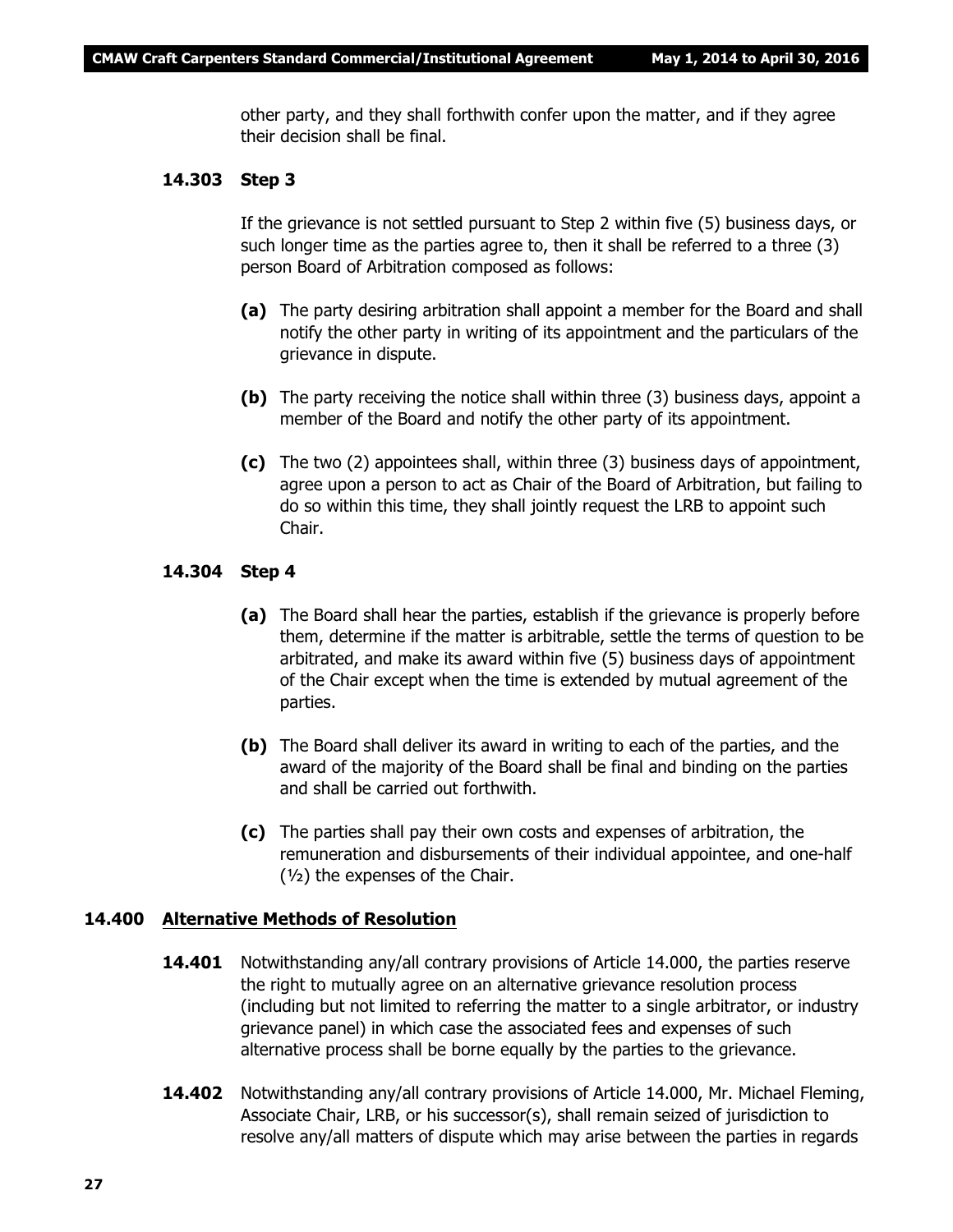to the terms of this Agreement (including the Scaffold Addendum attached hereto) and/or the application thereof. To this end, both parties reserve the right to submit such matters to Mr. Fleming for mediation/facilitation and an adjudicated resolution if necessary. Any such adjudicated resolution shall be final and binding upon the parties.

#### **ARTICLE 15.000 - MANAGEMENT RIGHTS**

The Employer has the right to operate and manage their business in all respects subject only to the limitations expressly stated in this Agreement or in applicable federal or provincial legislation.

#### **ARTICLE 16.000 - SAVINGS CLAUSE**

- **16.100** In the event that any clause, section or article of this Agreement should be held invalid by operation of law, or by a tribunal of competent jurisdiction, or if compliance with or enforcement of any clause, section or article should be restrained by such tribunal, pending a final determination as to its validity, the remainder of this Agreement or the application of such clause, section or article to persons or circumstances, other than those as to which it has been held invalid, or as to which compliance with or enforcement of has been restrained, shall not be affected thereby.
- **16.200** In the event that any clause, section or article of this Agreement should be held invalid, or enforcement of, or compliance with which has been restrained, as above set forth, the parties affected thereby shall enter into immediate collective bargaining negotiations, upon the request of either party, for the purpose of arriving at a mutually satisfactory replacement for such clause, section or article during the period of invalidity or restraint.
- **16.300** In the event the parties do not agree on such a mutually satisfactory replacement, they shall submit the dispute to the grievance procedure in accordance with Article 14.000.

#### **ARTICLE 17.000 - "CLEAN UP" OF AGREEMENT**

During the preparation of this Agreement, mutually agreed upon adjustments were made to format and language in order to address/delete redundant provisions, vague language, logic, consistency, and grammar. The parties have agreed to the resulting changes and provisions.

#### **SIGNATURE OF PARTIES**

Dated this  $26<sup>th</sup>$  day of June, 2017. Dated this  $28<sup>th</sup>$  day of August, 2017.

Signed on behalf of: Signed on behalf of: Association of BC Allied Workers Canada

Construction Labour Relations Construction, Maintenance and

 *Ron Skuggedal Jan Noster Clyde H. Scollan Paul Nedelec*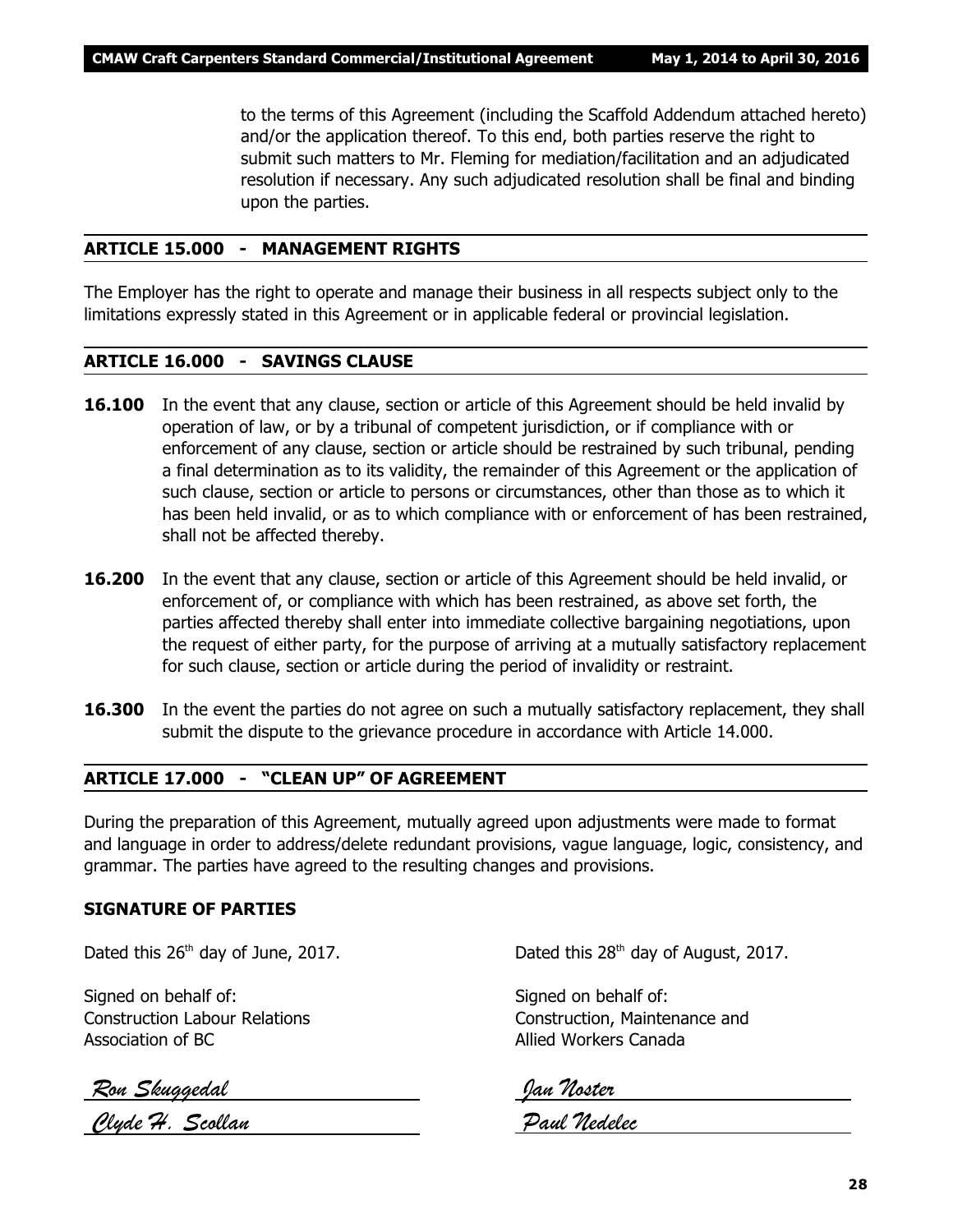#### **SCAFFOLD ADDENDUM PAGE 1 OF 2**

#### **(1) Object and Application**

This Addendum shall be appended to the CMAW Craft Carpenters Standard Commercial/ Institutional Agreement, and shall form a part thereof.

- **(a)** The object of this Addendum shall be to address the unique nature of scaffolding work in the commercial and institutional sectors of the industry.
- **(b)** This Addendum shall apply to specialty scaffold contractors only, and shall supercede the terms of the CMAW Craft Carpenters Standard Commercial/Institutional Agreement on like matters. All terms and conditions of the CMAW Craft Carpenters Standard Commercial/Institutional Agreement not otherwise superceded by this Addendum shall continue to apply.

#### **(2) Association of BC Scaffold Contractors (ABCSC) Fund**

- **(a)** Effective May 1, 2014, the Employer shall contribute twenty-five cents (\$0.25) per hour worked to the Association of BC Scaffold Contractors (ABCSC) Fund in the manner set forth in Article 5.000. Effective November 1, 2014, such contribution amount shall be reduced to one cent (\$0.01) per hour worked. Thereafter, the ABCSC may alter the amount by providing the Union with sixty (60) calendar days' written notice.
- **(b)** The Union shall collect and forward to the ABCSC Fund, without exception, all monies designated for the ABCSC Fund and received in accordance with the Monthly Report to the Administrator. Payment to the ABCSC shall be made by the Union not later than the last day of the month in which such amount was received and shall be accompanied with a summary report that provides hours of work and fund remittances by each Employer working under this Agreement.
- **(c)** Each month, the Carpentry Workers' Benefit Plan shall be entitled to deduct an administration fee of one hundred dollars (\$100.00) from the monies collected prior to forwarding payment to the ABCSC.

#### **(3) Qualifications**

- **(a) (i)** A Certified Journeyperson shall be qualified for priority dispatch on a scaffolding project if such Certified Journeyperson:
	- has worked a minimum of seven hundred fifty (750) scaffolding hours, or
	- has worked a minimum of five hundred (500) scaffolding hours and completed a minimum of forty (40) hours of scaffold specific training.
	- **(ii)** A Certified Journeyperson who is not qualified for priority dispatch on a scaffolding project shall not be dispatched to a scaffolding project unless/until there are no qualified (as defined herein) Certified Journeypersons available. The Union shall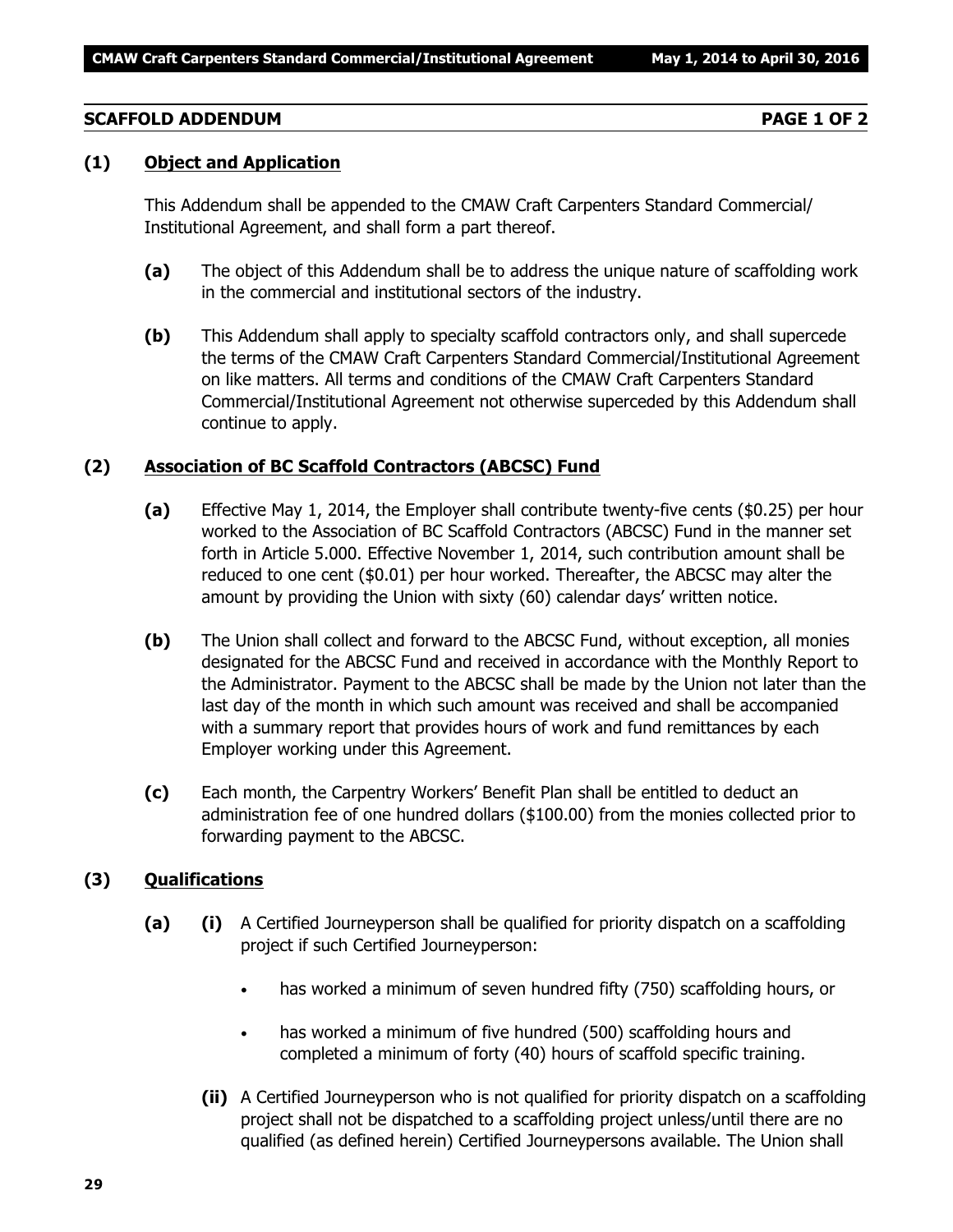#### **SCAFFOLD ADDENDUM PAGE 2 OF 2**

advise the Employer whenever a Certified Journeyperson dispatched to a scaffolding project was not qualified for priority dispatch.

- **(iii)** The priority dispatch qualifications on a scaffolding project do not apply to Apprentices, and Apprentices who would otherwise be qualified for priority dispatch shall not be reclassified as Certified Journeypersons as a result.
- **(b)** The hours required in accordance with item (3) (a) are exclusive of travel time hours and must have been worked within the preceding five (5) years while in the employ of an Employer(s) signatory to an agreement with the Union. The Union shall provide the Employer with evidence of such work experience with forty eight (48) hours of the Employer requesting same.
- **(c)** The training required in accordance with item (3) (a) (ii) shall be taken on the employee's own time, however notwithstanding item (3) (b), all training hours shall count towards an employee's required minimum work hours. The extent of the training shall be as mutually agreed between the parties and the cost of providing the training shall be shared equally by the parties.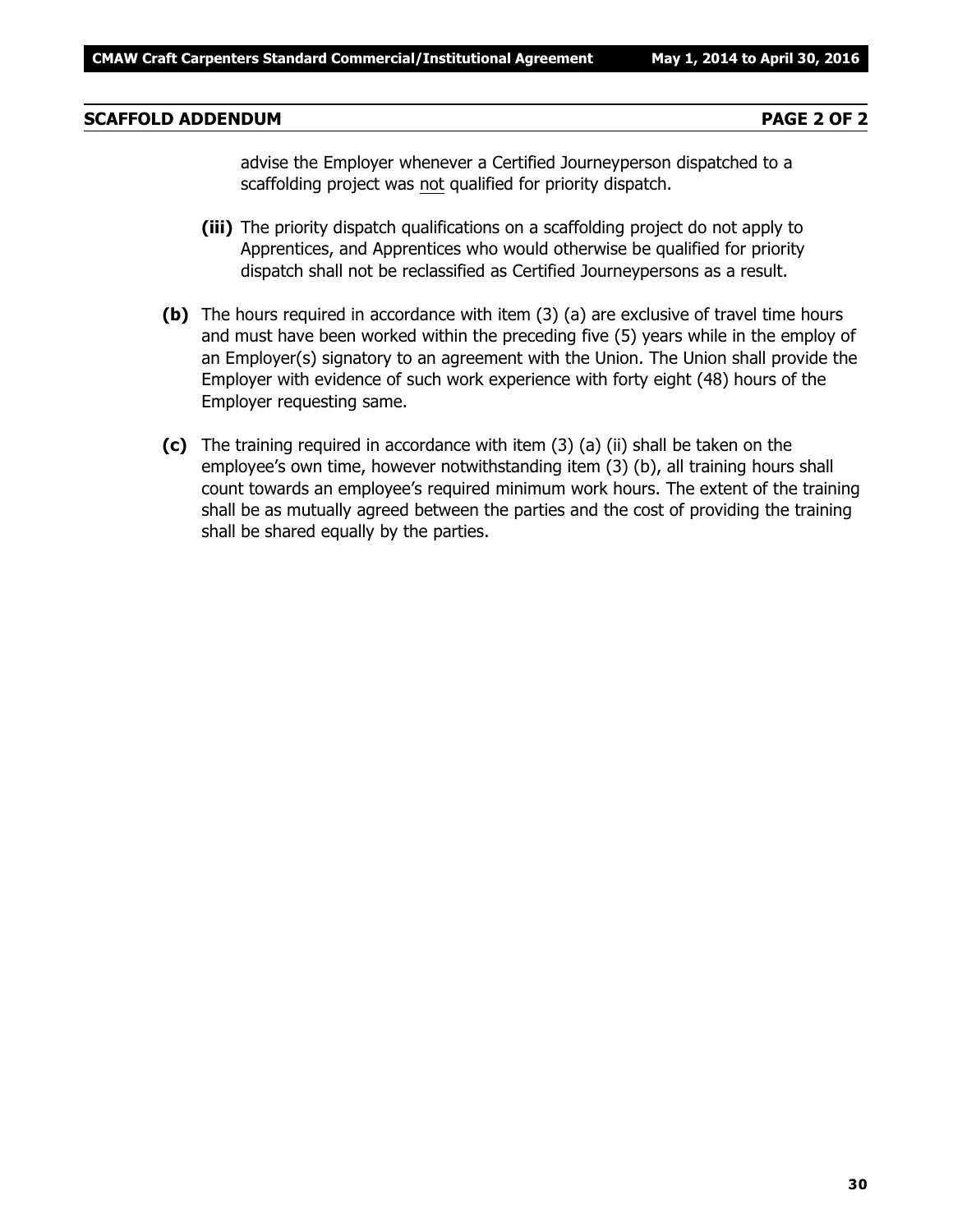### **SCHEDULE "A1.1" INSIDE LOWER MAINLAND/FRASER VALLEY CARPENTERS MINIMUM STRAIGHT TIME HOURLY WAGE RATES AND BREAKDOWN OF MONETARY PACKAGE**

Schedule "A1.1" shall apply to all commercial and institutional projects which are located inside the Lower Mainland/Fraser Valley.

| "Inside" Lower Mainland/Fraser Valley                     |               |                     |                               |                     |                        |                               | <b>Effective April 1, 2014</b> |            |            |                      |               |                |                                |
|-----------------------------------------------------------|---------------|---------------------|-------------------------------|---------------------|------------------------|-------------------------------|--------------------------------|------------|------------|----------------------|---------------|----------------|--------------------------------|
|                                                           |               |                     |                               |                     |                        | <b>Employer Contributions</b> |                                |            |            |                      |               |                |                                |
| <b>Employee Classifications:</b>                          | $\frac{0}{0}$ | <b>Base</b><br>Rate | <b>Metro</b><br><b>Travel</b> | Sub<br><b>Total</b> | <b>VP/SHP</b><br>(12%) | <b>Benefit</b><br>Plan        | <b>Pension</b><br>Plan         | <b>CEA</b> | <b>CAF</b> | <b>Rehab</b><br>Plan | <b>JAPlan</b> | <b>BCBCBTU</b> | <b>Total</b><br><b>Package</b> |
| <b>Journeyperson</b>                                      |               |                     |                               |                     |                        |                               |                                |            |            |                      |               |                |                                |
| > Foreman (FM)                                            | 115%          | 35.45               | 0.90                          | 36.35               | 4.36                   | 1.71                          | 4.09                           | 0.15       | 0.12       | 0.02                 | 0.01          | 0.01           | 46.82                          |
| > Certified (CJP)                                         | 100%          | 30.83               | 0.90                          | 31.73               | 3.81                   | 1.71                          | 4.09                           | 0.15       | 0.12       | 0.02                 | 0.01          | 0.01           | 41.65                          |
| <b>Apprentice Carpenter</b>                               |               |                     |                               |                     |                        |                               |                                |            |            |                      |               |                |                                |
| $> 4th$ Term (4th)                                        | 90%           | 27.75               | 0.90                          | 28.65               | 3.44                   | 1.71                          | 3.07                           | 0.15       | 0.12       | 0.02                 | 0.01          | 0.01           | 37.18                          |
| $> 3rd$ Term (3rd)                                        | 80%           | 24.66               | 0.90                          | 25.56               | 3.07                   | 1.71                          | 3.07                           | 0.15       | 0.12       | 0.02                 | 0.01          | 0.01           | 33.72                          |
| $> 2nd$ Term (2nd)                                        | 65%           | 20.04               | 0.90                          | 20.94               | 2.51                   | 1.71                          | 2.25                           | 0.15       | 0.12       | 0.02                 | 0.01          | 0.01           | 27.72                          |
| $> 1st$ Term (1st)                                        | 55%           | 16.96               | 0.90                          | 17.86               | 2.14                   | 1.71                          | 2.25                           | 0.15       | 0.12       | 0.02                 | 0.01          | 0.01           | 24.27                          |
| <b>Semi Skilled Carpenter</b>                             |               |                     |                               |                     |                        |                               |                                |            |            |                      |               |                |                                |
| > Level $4(L4)$                                           | 90%           | 27.75               | 0.90                          | 28.65               | 3.44                   | 1.71                          | 3.07                           | 0.15       | 0.12       | 0.02                 | 0.01          | 0.01           | 37.18                          |
| > Level $3(L3)$                                           | 80%           | 24.66               | 0.90                          | 25.56               | 3.07                   | 1.71                          | 3.07                           | 0.15       | 0.12       | 0.02                 | 0.01          | 0.01           | 33.72                          |
| $>$ Level 2 (L2)                                          | 65%           | 20.04               | 0.90                          | 20.94               | 2.51                   | 1.71                          | 2.25                           | 0.15       | 0.12       | 0.02                 | 0.01          | 0.01           | 27.72                          |
| > Level $1(L1)$                                           | 55%           | 16.96               | 0.90                          | 17.86               | 2.14                   | 1.71                          | 2.25                           | 0.15       | 0.12       | 0.02                 | 0.01          | 0.01           | 24.27                          |
| <b>Material Handler/</b><br><b>Pre-Apprentice (MH/PA)</b> | 45%           | 13.87               | 0.90                          | 14.77               | 1.77                   | 1.71                          | n/a                            | 0.15       | 0.12       | 0.02                 | 0.01          | 0.01           | 18.56                          |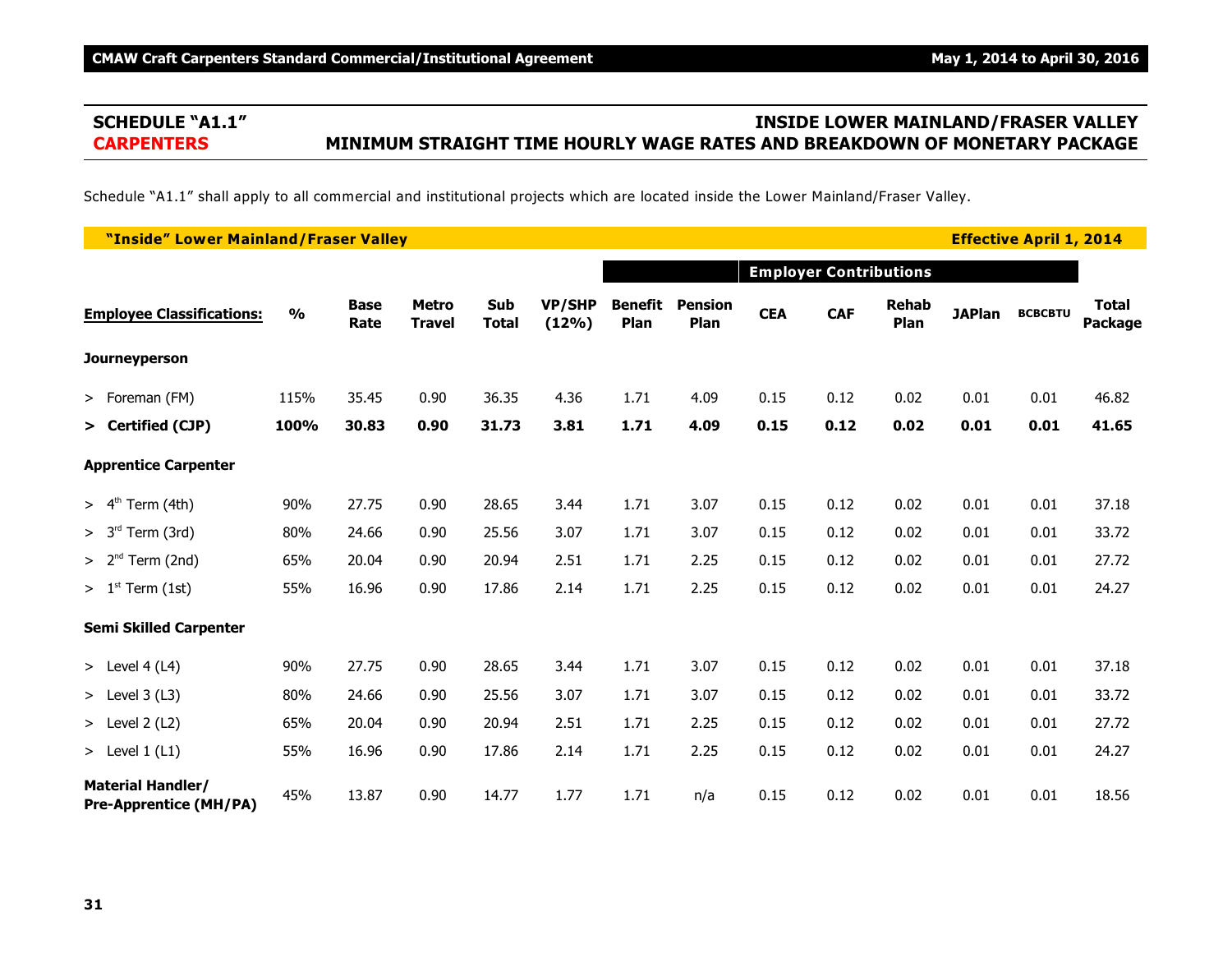### **SCHEDULE "A1.2" INSIDE LOWER MAINLAND/FRASER VALLEY CARPENTERS MINIMUM STRAIGHT TIME HOURLY WAGE RATES AND BREAKDOWN OF MONETARY PACKAGE**

Schedule "A1.2" shall apply to all commercial and institutional projects which are located inside the Lower Mainland/Fraser Valley.

| "Inside" Lower Mainland/Fraser Valley                     |               |                     |                               |                     |                        |                               | <b>Effective November 1, 2014</b> |            |            |                      |               |                |                                |
|-----------------------------------------------------------|---------------|---------------------|-------------------------------|---------------------|------------------------|-------------------------------|-----------------------------------|------------|------------|----------------------|---------------|----------------|--------------------------------|
|                                                           |               |                     |                               |                     |                        | <b>Employer Contributions</b> |                                   |            |            |                      |               |                |                                |
| <b>Employee Classifications:</b>                          | $\frac{0}{0}$ | <b>Base</b><br>Rate | <b>Metro</b><br><b>Travel</b> | Sub<br><b>Total</b> | <b>VP/SHP</b><br>(12%) | <b>Benefit</b><br>Plan        | <b>Pension</b><br>Plan            | <b>CEA</b> | <b>CAF</b> | <b>Rehab</b><br>Plan | <b>JAPlan</b> | <b>BCBCBTU</b> | <b>Total</b><br><b>Package</b> |
| <b>Journeyperson</b>                                      |               |                     |                               |                     |                        |                               |                                   |            |            |                      |               |                |                                |
| > Foreman (FM)                                            | 115%          | 35.45               | 0.90                          | 36.35               | 4.36                   | 1.71                          | 4.09                              | 0.15       | 0.11       | 0.02                 | 0.01          | 0.01           | 46.81                          |
| > Certified (CJP)                                         | 100%          | 30.83               | 0.90                          | 31.73               | 3.81                   | 1.71                          | 4.09                              | 0.15       | 0.11       | 0.02                 | 0.01          | 0.01           | 41.64                          |
| <b>Apprentice Carpenter</b>                               |               |                     |                               |                     |                        |                               |                                   |            |            |                      |               |                |                                |
| $> 4th$ Term (4th)                                        | 90%           | 27.75               | 0.90                          | 28.65               | 3.44                   | 1.71                          | 3.07                              | 0.15       | 0.11       | 0.02                 | 0.01          | 0.01           | 37.17                          |
| $> 3rd$ Term (3rd)                                        | 80%           | 24.66               | 0.90                          | 25.56               | 3.07                   | 1.71                          | 3.07                              | 0.15       | 0.11       | 0.02                 | 0.01          | 0.01           | 33.71                          |
| $> 2nd$ Term (2nd)                                        | 65%           | 20.04               | 0.90                          | 20.94               | 2.51                   | 1.71                          | 2.25                              | 0.15       | 0.11       | 0.02                 | 0.01          | 0.01           | 27.71                          |
| $> 1st$ Term (1st)                                        | 55%           | 16.96               | 0.90                          | 17.86               | 2.14                   | 1.71                          | 2.25                              | 0.15       | 0.11       | 0.02                 | 0.01          | 0.01           | 24.26                          |
| <b>Semi Skilled Carpenter</b>                             |               |                     |                               |                     |                        |                               |                                   |            |            |                      |               |                |                                |
| > Level $4(L4)$                                           | 90%           | 27.75               | 0.90                          | 28.65               | 3.44                   | 1.71                          | 3.07                              | 0.15       | 0.11       | 0.02                 | 0.01          | 0.01           | 37.17                          |
| > Level $3(L3)$                                           | 80%           | 24.66               | 0.90                          | 25.56               | 3.07                   | 1.71                          | 3.07                              | 0.15       | 0.11       | 0.02                 | 0.01          | 0.01           | 33.71                          |
| > Level $2(L2)$                                           | 65%           | 20.04               | 0.90                          | 20.94               | 2.51                   | 1.71                          | 2.25                              | 0.15       | 0.11       | 0.02                 | 0.01          | 0.01           | 27.71                          |
| > Level $1(L1)$                                           | 55%           | 16.96               | 0.90                          | 17.86               | 2.14                   | 1.71                          | 2.25                              | 0.15       | 0.11       | 0.02                 | 0.01          | 0.01           | 24.26                          |
| <b>Material Handler/</b><br><b>Pre-Apprentice (MH/PA)</b> | 45%           | 13.87               | 0.90                          | 14.77               | 1.77                   | 1.71                          | n/a                               | 0.15       | 0.11       | 0.02                 | 0.01          | 0.01           | 18.55                          |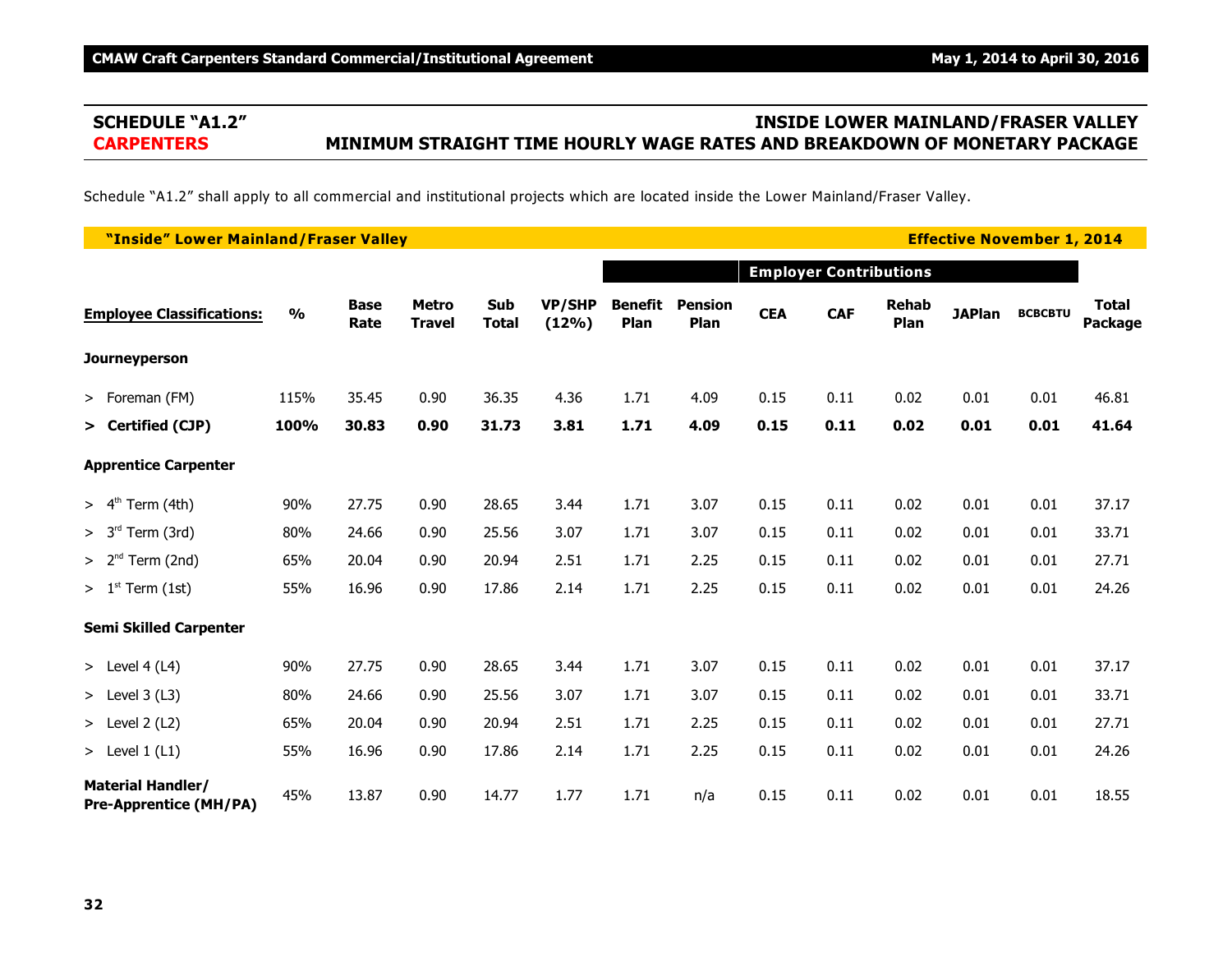### **SCHEDULE "A1.3" INSIDE LOWER MAINLAND/FRASER VALLEY CARPENTERS MINIMUM STRAIGHT TIME HOURLY WAGE RATES AND BREAKDOWN OF MONETARY PACKAGE**

Schedule "A1.3" shall apply to all commercial and institutional projects which are located inside the Lower Mainland/Fraser Valley.

| "Inside" Lower Mainland/Fraser Valley                     |               |                     |                               |                     |                        |                        | <b>Effective May 01, 2015</b> |                               |            |                      |               |                |                         |
|-----------------------------------------------------------|---------------|---------------------|-------------------------------|---------------------|------------------------|------------------------|-------------------------------|-------------------------------|------------|----------------------|---------------|----------------|-------------------------|
|                                                           |               |                     |                               |                     |                        |                        |                               | <b>Employer Contributions</b> |            |                      |               |                |                         |
| <b>Employee Classifications:</b>                          | $\frac{0}{0}$ | <b>Base</b><br>Rate | <b>Metro</b><br><b>Travel</b> | Sub<br><b>Total</b> | <b>VP/SHP</b><br>(12%) | <b>Benefit</b><br>Plan | <b>Pension</b><br>Plan        | <b>CEA</b>                    | <b>CAF</b> | <b>Rehab</b><br>Plan | <b>JAPlan</b> | <b>BCBCBTU</b> | <b>Total</b><br>Package |
| Journeyperson                                             |               |                     |                               |                     |                        |                        |                               |                               |            |                      |               |                |                         |
| > Foreman (FM)                                            | 115%          | 35.60               | 0.90                          | 36.50               | 4.38                   | 1.81                   | 4.09                          | 0.15                          | 0.11       | 0.02                 | 0.01          | 0.01           | 47.08                   |
| > Certified (CJP)                                         | 100%          | 30.96               | 0.90                          | 31.86               | 3.82                   | 1.81                   | 4.09                          | 0.15                          | 0.11       | 0.02                 | 0.01          | 0.01           | 41.88                   |
| <b>Apprentice Carpenter</b>                               |               |                     |                               |                     |                        |                        |                               |                               |            |                      |               |                |                         |
| $> 4th$ Term (4th)                                        | 90%           | 27.86               | 0.90                          | 28.76               | 3.45                   | 1.81                   | 3.07                          | 0.15                          | 0.11       | 0.02                 | 0.01          | 0.01           | 37.39                   |
| $> 3rd$ Term (3rd)                                        | 80%           | 24.77               | 0.90                          | 25.67               | 3.08                   | 1.81                   | 3.07                          | 0.15                          | 0.11       | 0.02                 | 0.01          | 0.01           | 33.93                   |
| > 2 <sup>nd</sup><br>Term (2nd)                           | 65%           | 20.12               | 0.90                          | 21.02               | 2.52                   | 1.81                   | 2.25                          | 0.15                          | 0.11       | 0.02                 | 0.01          | 0.01           | 27.90                   |
| $>1st$ Term (1st)                                         | 55%           | 17.03               | 0.90                          | 17.93               | 2.15                   | 1.81                   | 2.25                          | 0.15                          | 0.11       | 0.02                 | 0.01          | 0.01           | 24.44                   |
| <b>Semi Skilled Carpenter</b>                             |               |                     |                               |                     |                        |                        |                               |                               |            |                      |               |                |                         |
| > Level 4 (L4)                                            | 90%           | 27.86               | 0.90                          | 28.76               | 3.45                   | 1.81                   | 3.07                          | 0.15                          | 0.11       | 0.02                 | 0.01          | 0.01           | 37.39                   |
| $>$ Level 3 (L3)                                          | 80%           | 24.77               | 0.90                          | 25.67               | 3.08                   | 1.81                   | 3.07                          | 0.15                          | 0.11       | 0.02                 | 0.01          | 0.01           | 33.93                   |
| $>$ Level 2 (L2)                                          | 65%           | 20.12               | 0.90                          | 21.02               | 2.52                   | 1.81                   | 2.25                          | 0.15                          | 0.11       | 0.02                 | 0.01          | 0.01           | 27.90                   |
| > Level $1(L1)$                                           | 55%           | 17.03               | 0.90                          | 17.93               | 2.15                   | 1.81                   | 2.25                          | 0.15                          | 0.11       | 0.02                 | 0.01          | 0.01           | 24.44                   |
| <b>Material Handler/</b><br><b>Pre-Apprentice (MH/PA)</b> | 45%           | 13.93               | 0.90                          | 14.83               | 1.78                   | 1.81                   | n/a                           | 0.15                          | 0.11       | 0.02                 | 0.01          | 0.01           | 18.72                   |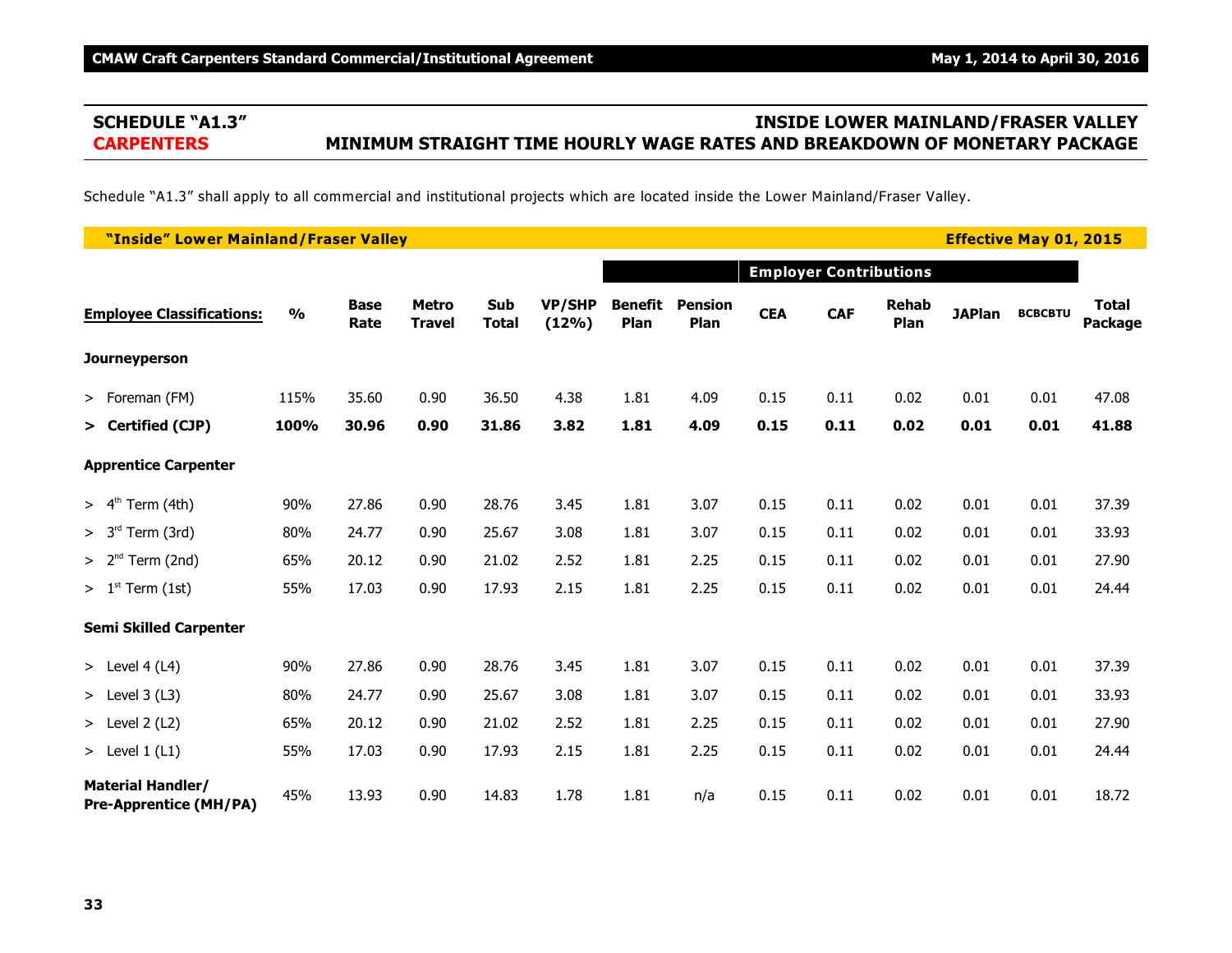# **SCHEDULE "A1.4" INSIDE LOWER MAINLAND/FRASER VALLEY CARPENTERS MINIMUM STRAIGHT TIME HOURLY WAGE RATES AND BREAKDOWN OF MONETARY PACKAGE**

Schedule "A1.4" shall apply to all commercial and institutional projects which are located inside the Lower Mainland/Fraser Valley.

| "Inside" Lower Mainland/Fraser Valley                     |               |                     |                               |                     |                        |                        |                        |            |                               |                      | <b>Effective April 01, 2016</b> |                |                         |
|-----------------------------------------------------------|---------------|---------------------|-------------------------------|---------------------|------------------------|------------------------|------------------------|------------|-------------------------------|----------------------|---------------------------------|----------------|-------------------------|
|                                                           |               |                     |                               |                     |                        |                        |                        |            | <b>Employer Contributions</b> |                      |                                 |                |                         |
| <b>Employee Classifications:</b>                          | $\frac{0}{0}$ | <b>Base</b><br>Rate | <b>Metro</b><br><b>Travel</b> | Sub<br><b>Total</b> | <b>VP/SHP</b><br>(12%) | <b>Benefit</b><br>Plan | <b>Pension</b><br>Plan | <b>CEA</b> | <b>CAF</b>                    | <b>Rehab</b><br>Plan | <b>JAPlan</b>                   | <b>BCBCBTU</b> | <b>Total</b><br>Package |
| Journeyperson                                             |               |                     |                               |                     |                        |                        |                        |            |                               |                      |                                 |                |                         |
| > Foreman (FM)                                            | 115%          | 35.77               | 0.90                          | 36.67               | 4.40                   | 1.91                   | 4.09                   | 0.15       | 0.11                          | 0.02                 | 0.01                            | 0.01           | 47.37                   |
| > Certified (CJP)                                         | 100%          | 31.10               | 0.90                          | 32.00               | 3.84                   | 1.91                   | 4.09                   | 0.15       | 0.11                          | 0.02                 | 0.01                            | 0.01           | 42.14                   |
| <b>Apprentice Carpenter</b>                               |               |                     |                               |                     |                        |                        |                        |            |                               |                      |                                 |                |                         |
| $> 4th$ Term (4th)                                        | 90%           | 27.99               | 0.90                          | 28.89               | 3.47                   | 1.91                   | 3.07                   | 0.15       | 0.11                          | 0.02                 | 0.01                            | 0.01           | 37.64                   |
| $> 3rd$ Term (3rd)                                        | 80%           | 24.88               | 0.90                          | 25.78               | 3.09                   | 1.91                   | 3.07                   | 0.15       | 0.11                          | 0.02                 | 0.01                            | 0.01           | 34.15                   |
| > 2 <sup>nd</sup><br>Term (2nd)                           | 65%           | 20.22               | 0.90                          | 21.12               | 2.53                   | 1.91                   | 2.25                   | 0.15       | 0.11                          | 0.02                 | 0.01                            | 0.01           | 28.11                   |
| $>1st$ Term (1st)                                         | 55%           | 17.11               | 0.90                          | 18.01               | 2.16                   | 1.91                   | 2.25                   | 0.15       | 0.11                          | 0.02                 | 0.01                            | 0.01           | 24.63                   |
| <b>Semi Skilled Carpenter</b>                             |               |                     |                               |                     |                        |                        |                        |            |                               |                      |                                 |                |                         |
| > Level 4 (L4)                                            | 90%           | 27.99               | 0.90                          | 28.89               | 3.47                   | 1.91                   | 3.07                   | 0.15       | 0.11                          | 0.02                 | 0.01                            | 0.01           | 37.64                   |
| $>$ Level 3 (L3)                                          | 80%           | 24.88               | 0.90                          | 25.78               | 3.09                   | 1.91                   | 3.07                   | 0.15       | 0.11                          | 0.02                 | 0.01                            | 0.01           | 34.15                   |
| $>$ Level 2 (L2)                                          | 65%           | 20.22               | 0.90                          | 21.12               | 2.53                   | 1.91                   | 2.25                   | 0.15       | 0.11                          | 0.02                 | 0.01                            | 0.01           | 28.11                   |
| > Level $1(L1)$                                           | 55%           | 17.11               | 0.90                          | 18.01               | 2.16                   | 1.91                   | 2.25                   | 0.15       | 0.11                          | 0.02                 | 0.01                            | 0.01           | 24.63                   |
| <b>Material Handler/</b><br><b>Pre-Apprentice (MH/PA)</b> | 45%           | 14.00               | 0.90                          | 14.90               | 1.79                   | 1.91                   | n/a                    | 0.15       | 0.11                          | 0.02                 | 0.01                            | 0.01           | 18.90                   |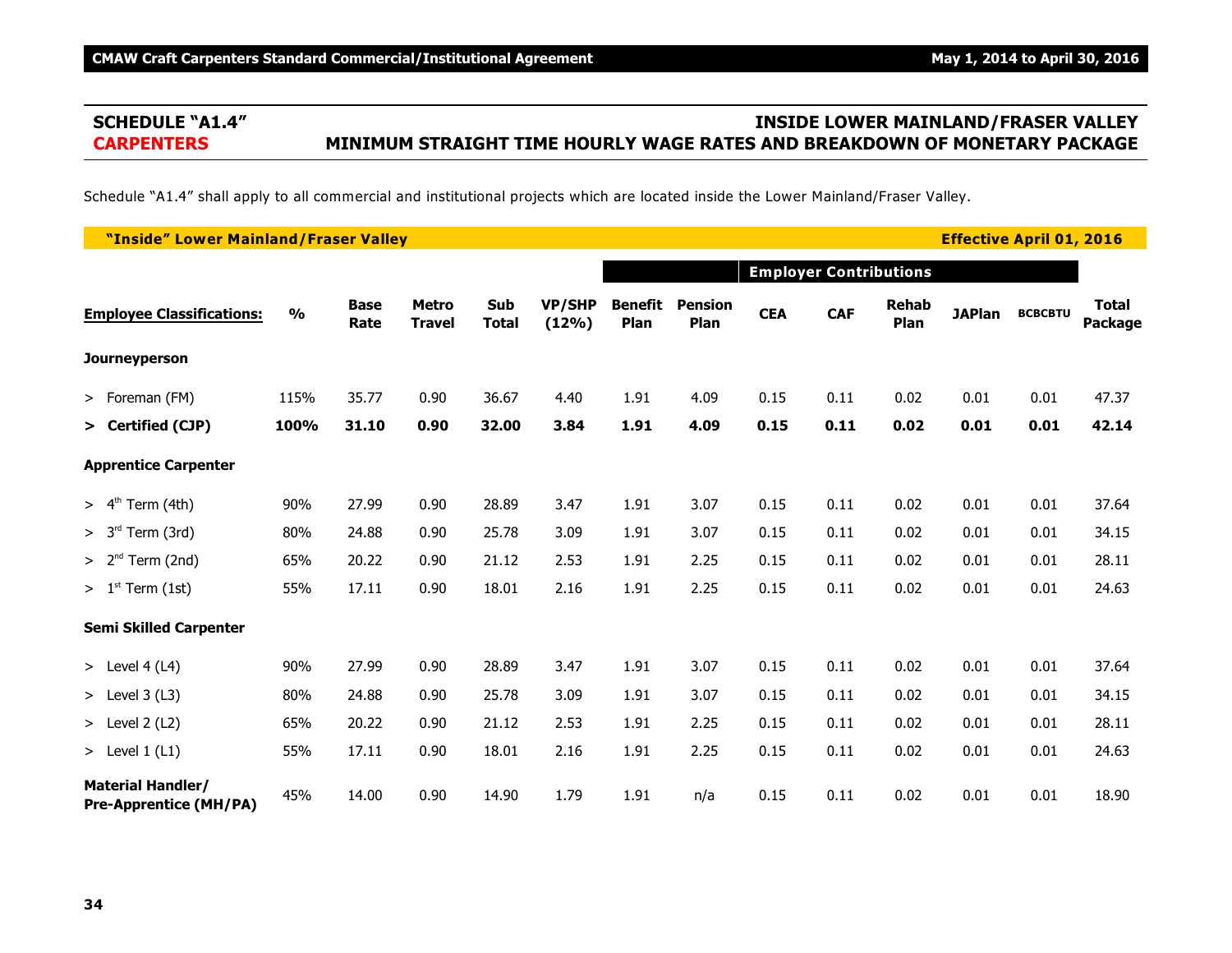# **SCHEDULE "A2.1" OUTSIDE LOWER MAINLAND/FRASER VALLEY CARPENTERS MINIMUM STRAIGHT TIME HOURLY WAGE RATES AND BREAKDOWN OF MONETARY PACKAGE**

Schedule "A2.1" shall apply to all commercial and institutional projects which are located outside the Lower Mainland/Fraser Valley.

| "Outside" Lower Mainland/Fraser Valley                    |               |                     |                        |                        |                        |            |                               |                      |               | <b>Effective April 1, 2014</b> |                                |
|-----------------------------------------------------------|---------------|---------------------|------------------------|------------------------|------------------------|------------|-------------------------------|----------------------|---------------|--------------------------------|--------------------------------|
|                                                           |               |                     |                        |                        |                        |            | <b>Employer Contributions</b> |                      |               |                                |                                |
| <b>Employee Classifications:</b>                          | $\frac{0}{0}$ | <b>Base</b><br>Rate | <b>VP/SHP</b><br>(12%) | <b>Benefit</b><br>Plan | <b>Pension</b><br>Plan | <b>CEA</b> | <b>CAF</b>                    | <b>Rehab</b><br>Plan | <b>JAPlan</b> | <b>BCBCBTU</b>                 | <b>Total</b><br><b>Package</b> |
| <b>Journeyperson</b>                                      |               |                     |                        |                        |                        |            |                               |                      |               |                                |                                |
| > Foreman (FM)                                            | 115%          | 35.45               | 4.25                   | 1.71                   | 4.09                   | 0.15       | 0.12                          | 0.02                 | 0.01          | 0.01                           | 45.81                          |
| > Certified (CJP)                                         | 100%          | 30.83               | 3.70                   | 1.71                   | 4.09                   | 0.15       | 0.12                          | 0.02                 | 0.01          | 0.01                           | 40.64                          |
| <b>Apprentice Carpenter</b>                               |               |                     |                        |                        |                        |            |                               |                      |               |                                |                                |
| $> 4th$ Term (4th)                                        | 90%           | 27.75               | 3.33                   | 1.71                   | 3.07                   | 0.15       | 0.12                          | 0.02                 | 0.01          | 0.01                           | 36.17                          |
| $> 3rd$ Term (3rd)                                        | 80%           | 24.66               | 2.96                   | 1.71                   | 3.07                   | 0.15       | 0.12                          | 0.02                 | 0.01          | 0.01                           | 32.71                          |
| $> 2nd$ Term (2nd)                                        | 65%           | 20.04               | 2.40                   | 1.71                   | 2.25                   | 0.15       | 0.12                          | 0.02                 | 0.01          | 0.01                           | 26.71                          |
| $> 1st$ Term (1st)                                        | 55%           | 16.96               | 2.04                   | 1.71                   | 2.25                   | 0.15       | 0.12                          | 0.02                 | 0.01          | 0.01                           | 23.27                          |
| <b>Semi Skilled Carpenter</b>                             |               |                     |                        |                        |                        |            |                               |                      |               |                                |                                |
| > Level 4 (L4)                                            | 90%           | 27.75               | 3.33                   | 1.71                   | 3.07                   | 0.15       | 0.12                          | 0.02                 | 0.01          | 0.01                           | 36.17                          |
| > Level $3(L3)$                                           | 80%           | 24.66               | 2.96                   | 1.71                   | 3.07                   | 0.15       | 0.12                          | 0.02                 | 0.01          | 0.01                           | 32.71                          |
| $>$ Level 2 (L2)                                          | 65%           | 20.04               | 2.40                   | 1.71                   | 2.25                   | 0.15       | 0.12                          | 0.02                 | 0.01          | 0.01                           | 26.71                          |
| > Level $1(L1)$                                           | 55%           | 16.96               | 2.04                   | 1.71                   | 2.25                   | 0.15       | 0.12                          | 0.02                 | 0.01          | 0.01                           | 23.27                          |
| <b>Material Handler/</b><br><b>Pre-Apprentice (MH/PA)</b> | 45%           | 13.87               | 1.66                   | 1.71                   | n/a                    | 0.15       | 0.12                          | 0.02                 | 0.01          | 0.01                           | 17.55                          |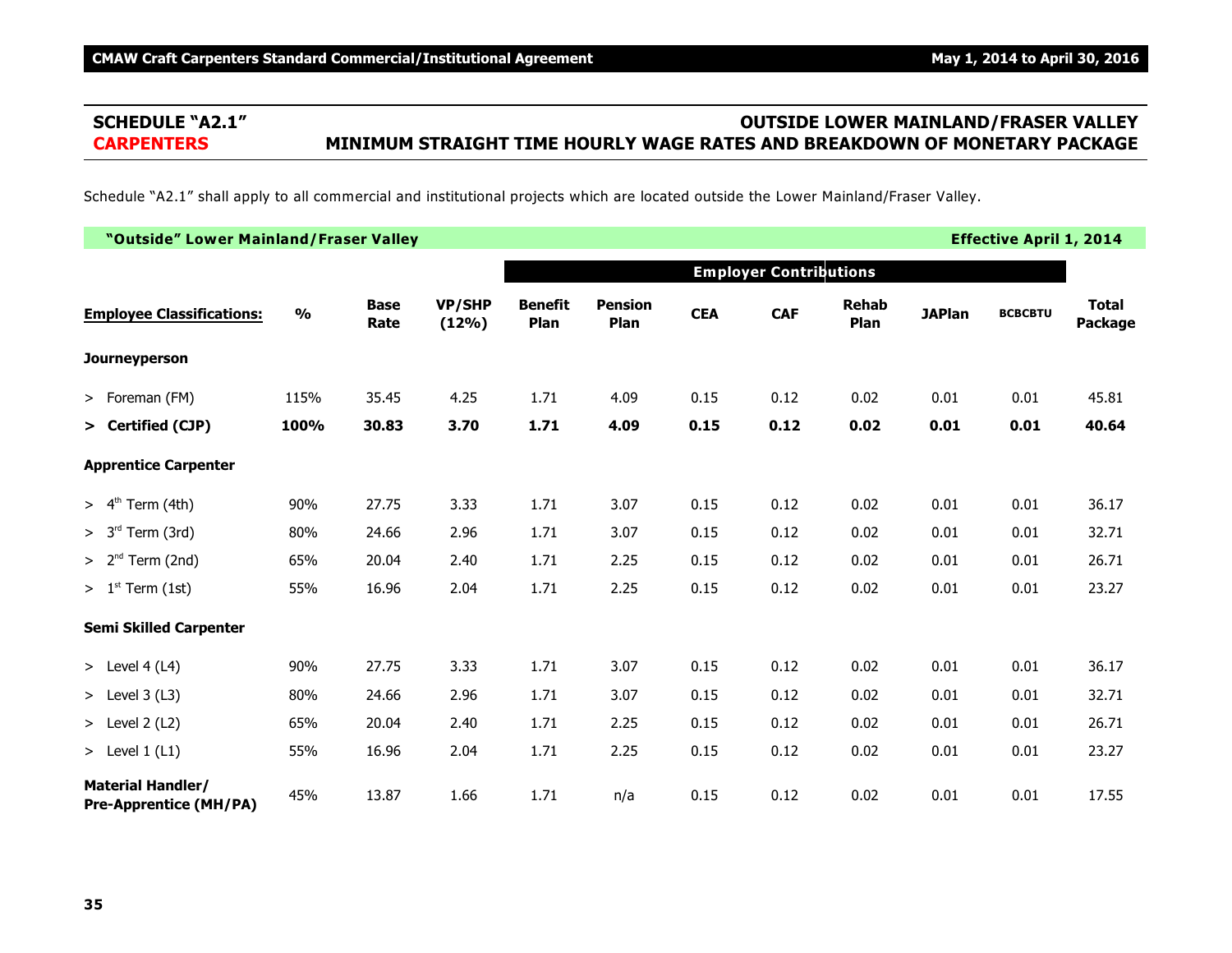# **SCHEDULE "A2.2" OUTSIDE LOWER MAINLAND/FRASER VALLEY CARPENTERS MINIMUM STRAIGHT TIME HOURLY WAGE RATES AND BREAKDOWN OF MONETARY PACKAGE**

Schedule "A2.2" shall apply to all commercial and institutional projects which are located outside the Lower Mainland/Fraser Valley.

| "Outside" Lower Mainland/Fraser Valley                    |               |                     |                        |                        |                        |            |                               |                      |               | <b>Effective November 1, 2014</b> |                         |
|-----------------------------------------------------------|---------------|---------------------|------------------------|------------------------|------------------------|------------|-------------------------------|----------------------|---------------|-----------------------------------|-------------------------|
|                                                           |               |                     |                        |                        |                        |            | <b>Employer Contributions</b> |                      |               |                                   |                         |
| <b>Employee Classifications:</b>                          | $\frac{0}{0}$ | <b>Base</b><br>Rate | <b>VP/SHP</b><br>(12%) | <b>Benefit</b><br>Plan | <b>Pension</b><br>Plan | <b>CEA</b> | <b>CAF</b>                    | <b>Rehab</b><br>Plan | <b>JAPlan</b> | <b>BCBCBTU</b>                    | <b>Total</b><br>Package |
| <b>Journeyperson</b>                                      |               |                     |                        |                        |                        |            |                               |                      |               |                                   |                         |
| > Foreman (FM)                                            | 115%          | 35.45               | 4.25                   | 1.71                   | 4.09                   | 0.15       | 0.11                          | 0.02                 | 0.01          | 0.01                              | 45.80                   |
| > Certified (CJP)                                         | 100%          | 30.83               | 3.70                   | 1.71                   | 4.09                   | 0.15       | 0.11                          | 0.02                 | 0.01          | 0.01                              | 40.63                   |
| <b>Apprentice Carpenter</b>                               |               |                     |                        |                        |                        |            |                               |                      |               |                                   |                         |
| $> 4th$ Term (4th)                                        | 90%           | 27.75               | 3.33                   | 1.71                   | 3.07                   | 0.15       | 0.11                          | 0.02                 | 0.01          | 0.01                              | 36.16                   |
| $> 3rd$ Term (3rd)                                        | 80%           | 24.66               | 2.96                   | 1.71                   | 3.07                   | 0.15       | 0.11                          | 0.02                 | 0.01          | 0.01                              | 32.70                   |
| $> 2nd$ Term (2nd)                                        | 65%           | 20.04               | 2.40                   | 1.71                   | 2.25                   | 0.15       | 0.11                          | 0.02                 | 0.01          | 0.01                              | 26.70                   |
| $> 1st$ Term (1st)                                        | 55%           | 16.96               | 2.04                   | 1.71                   | 2.25                   | 0.15       | 0.11                          | 0.02                 | 0.01          | 0.01                              | 23.26                   |
| <b>Semi Skilled Carpenter</b>                             |               |                     |                        |                        |                        |            |                               |                      |               |                                   |                         |
| > Level 4 (L4)                                            | 90%           | 27.75               | 3.33                   | 1.71                   | 3.07                   | 0.15       | 0.11                          | 0.02                 | 0.01          | 0.01                              | 36.16                   |
| $>$ Level 3 (L3)                                          | 80%           | 24.66               | 2.96                   | 1.71                   | 3.07                   | 0.15       | 0.11                          | 0.02                 | 0.01          | 0.01                              | 32.70                   |
| > Level $2(L2)$                                           | 65%           | 20.04               | 2.40                   | 1.71                   | 2.25                   | 0.15       | 0.11                          | 0.02                 | 0.01          | 0.01                              | 26.70                   |
| > Level $1(L1)$                                           | 55%           | 16.96               | 2.04                   | 1.71                   | 2.25                   | 0.15       | 0.11                          | 0.02                 | 0.01          | 0.01                              | 23.26                   |
| <b>Material Handler/</b><br><b>Pre-Apprentice (MH/PA)</b> | 45%           | 13.87               | 1.66                   | 1.71                   | n/a                    | 0.15       | 0.11                          | 0.02                 | 0.01          | 0.01                              | 17.54                   |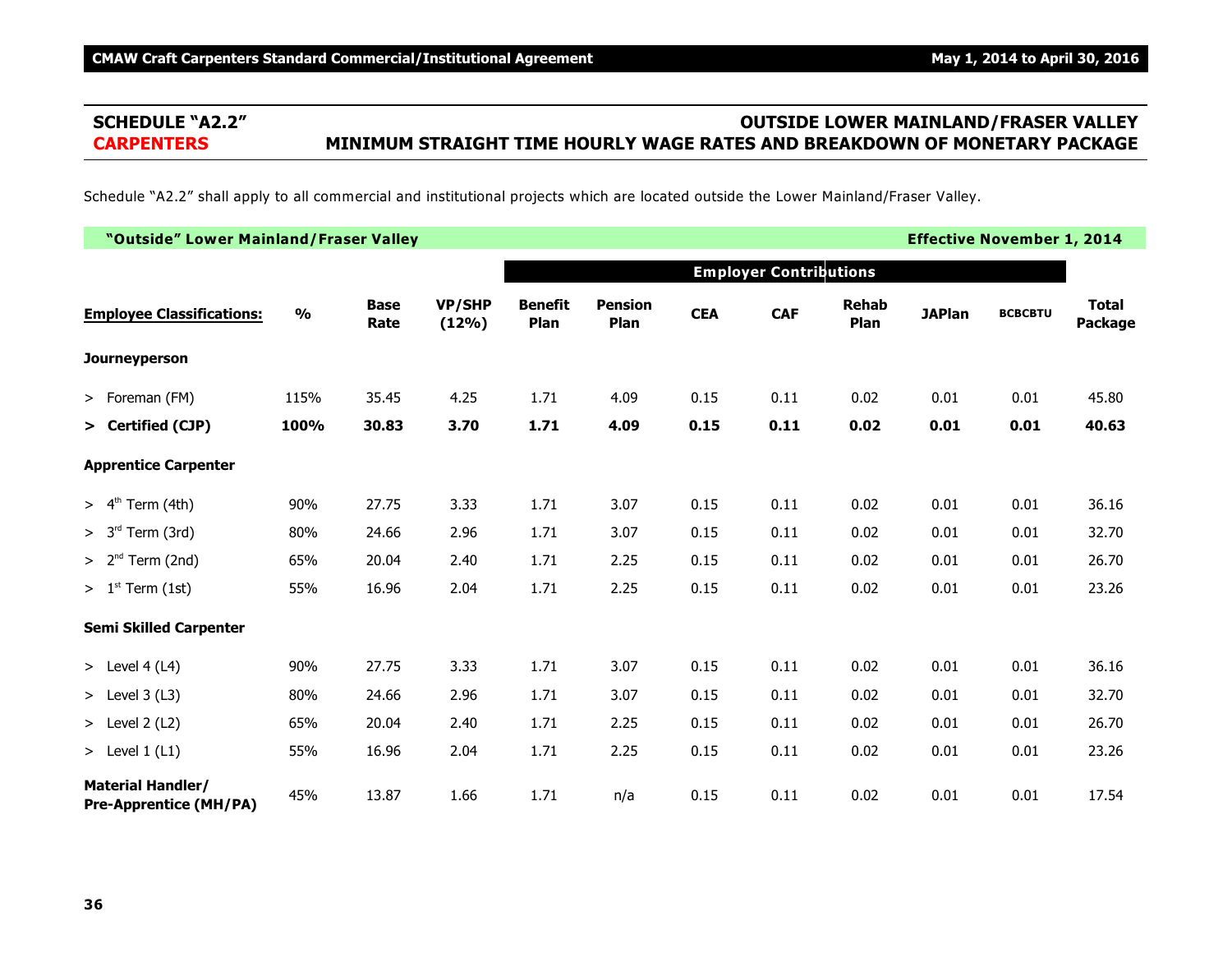# **SCHEDULE "A2.3" OUTSIDE LOWER MAINLAND/FRASER VALLEY CARPENTERS MINIMUM STRAIGHT TIME HOURLY WAGE RATES AND BREAKDOWN OF MONETARY PACKAGE**

Schedule "A2.3" shall apply to all commercial and institutional projects which are located outside the Lower Mainland/Fraser Valley.

| "Outside" Lower Mainland/Fraser Valley                    |               |                     |                        |                        |                        |            |                               |                      |               | <b>Effective May 01, 2015</b> |                                |
|-----------------------------------------------------------|---------------|---------------------|------------------------|------------------------|------------------------|------------|-------------------------------|----------------------|---------------|-------------------------------|--------------------------------|
|                                                           |               |                     |                        |                        |                        |            | <b>Employer Contributions</b> |                      |               |                               |                                |
| <b>Employee Classifications:</b>                          | $\frac{0}{0}$ | <b>Base</b><br>Rate | <b>VP/SHP</b><br>(12%) | <b>Benefit</b><br>Plan | <b>Pension</b><br>Plan | <b>CEA</b> | <b>CAF</b>                    | <b>Rehab</b><br>Plan | <b>JAPlan</b> | <b>BCBCBTU</b>                | <b>Total</b><br><b>Package</b> |
| <b>Journeyperson</b>                                      |               |                     |                        |                        |                        |            |                               |                      |               |                               |                                |
| > Foreman (FM)                                            | 115%          | 35.60               | 4.27                   | 1.81                   | 4.09                   | 0.15       | 0.11                          | 0.02                 | 0.01          | 0.01                          | 46.07                          |
| > Certified (CJP)                                         | 100%          | 30.96               | 3.72                   | 1.81                   | 4.09                   | 0.15       | 0.11                          | 0.02                 | 0.01          | 0.01                          | 40.88                          |
| <b>Apprentice Carpenter</b>                               |               |                     |                        |                        |                        |            |                               |                      |               |                               |                                |
| $> 4th$ Term (4th)                                        | 90%           | 27.86               | 3.34                   | 1.81                   | 3.07                   | 0.15       | 0.11                          | 0.02                 | 0.01          | 0.01                          | 36.38                          |
| $> 3rd$ Term (3rd)                                        | 80%           | 24.77               | 2.97                   | 1.81                   | 3.07                   | 0.15       | 0.11                          | 0.02                 | 0.01          | 0.01                          | 32.92                          |
| $> 2nd$ Term (2nd)                                        | 65%           | 20.12               | 2.41                   | 1.81                   | 2.25                   | 0.15       | 0.11                          | 0.02                 | 0.01          | 0.01                          | 26.89                          |
| $> 1st$ Term (1st)                                        | 55%           | 17.03               | 2.04                   | 1.81                   | 2.25                   | 0.15       | 0.11                          | 0.02                 | 0.01          | 0.01                          | 23.43                          |
| <b>Semi Skilled Carpenter</b>                             |               |                     |                        |                        |                        |            |                               |                      |               |                               |                                |
| > Level $4(L4)$                                           | 90%           | 27.86               | 3.34                   | 1.81                   | 3.07                   | 0.15       | 0.11                          | 0.02                 | 0.01          | 0.01                          | 36.38                          |
| > Level $3(L3)$                                           | 80%           | 24.77               | 2.97                   | 1.81                   | 3.07                   | 0.15       | 0.11                          | 0.02                 | 0.01          | 0.01                          | 32.92                          |
| > Level $2(L2)$                                           | 65%           | 20.12               | 2.41                   | 1.81                   | 2.25                   | 0.15       | 0.11                          | 0.02                 | 0.01          | 0.01                          | 26.89                          |
| > Level $1(L1)$                                           | 55%           | 17.03               | 2.04                   | 1.81                   | 2.25                   | 0.15       | 0.11                          | 0.02                 | 0.01          | 0.01                          | 23.43                          |
| <b>Material Handler/</b><br><b>Pre-Apprentice (MH/PA)</b> | 45%           | 13.93               | 1.67                   | 1.81                   | n/a                    | 0.15       | 0.11                          | 0.02                 | 0.01          | 0.01                          | 17.71                          |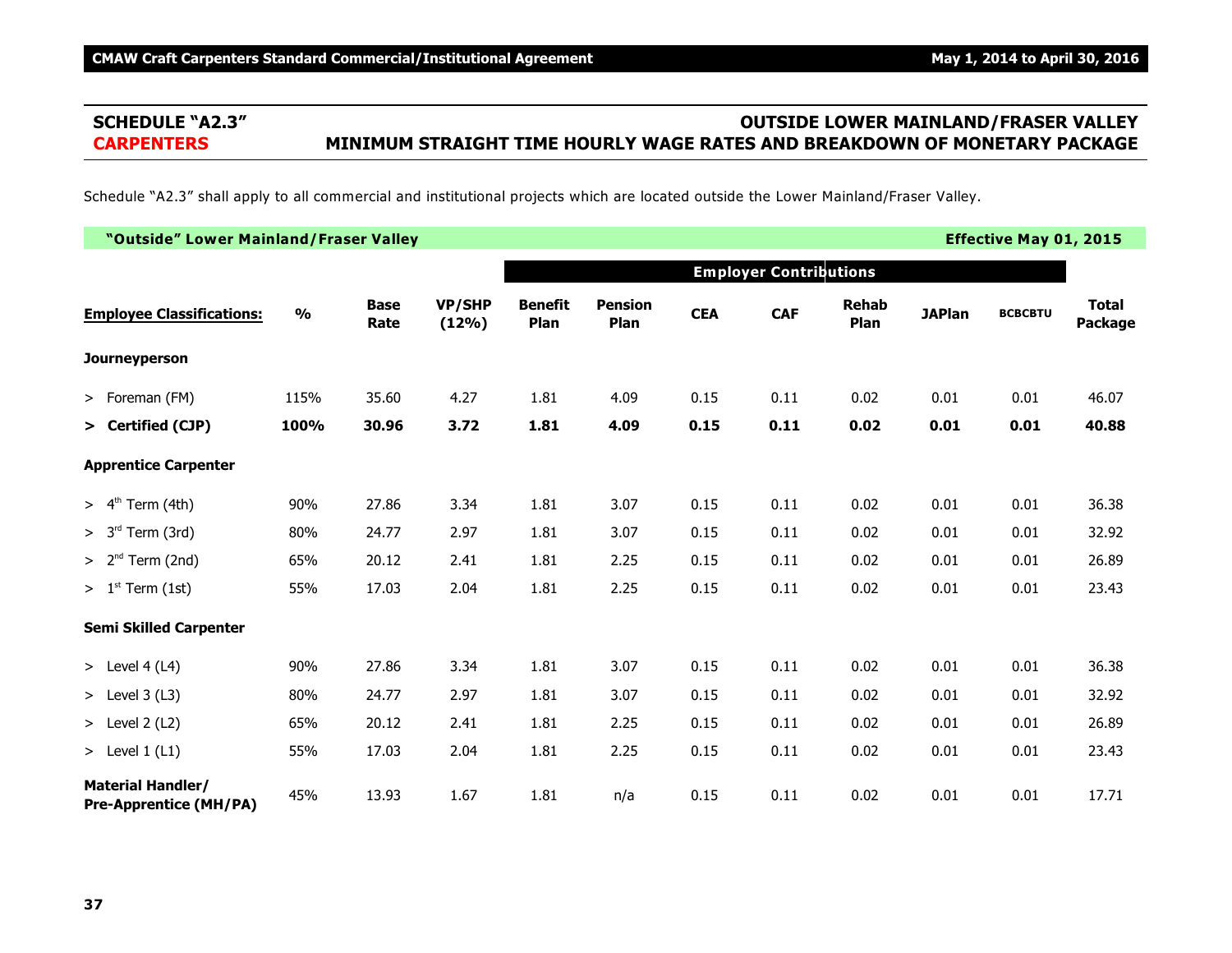# **SCHEDULE "A2.4" OUTSIDE LOWER MAINLAND/FRASER VALLEY CARPENTERS MINIMUM STRAIGHT TIME HOURLY WAGE RATES AND BREAKDOWN OF MONETARY PACKAGE**

Schedule "A2.4" shall apply to all commercial and institutional projects which are located outside the Lower Mainland/Fraser Valley.

| "Outside" Lower Mainland/Fraser Valley                    |               |                     |                        |                        |                        |            |                               |                      |               | <b>Effective April 01, 2016</b> |                                |
|-----------------------------------------------------------|---------------|---------------------|------------------------|------------------------|------------------------|------------|-------------------------------|----------------------|---------------|---------------------------------|--------------------------------|
|                                                           |               |                     |                        |                        |                        |            | <b>Employer Contributions</b> |                      |               |                                 |                                |
| <b>Employee Classifications:</b>                          | $\frac{0}{0}$ | <b>Base</b><br>Rate | <b>VP/SHP</b><br>(12%) | <b>Benefit</b><br>Plan | <b>Pension</b><br>Plan | <b>CEA</b> | <b>CAF</b>                    | <b>Rehab</b><br>Plan | <b>JAPlan</b> | <b>BCBCBTU</b>                  | <b>Total</b><br><b>Package</b> |
| <b>Journeyperson</b>                                      |               |                     |                        |                        |                        |            |                               |                      |               |                                 |                                |
| > Foreman (FM)                                            | 115%          | 35.77               | 4.29                   | 1.91                   | 4.09                   | 0.15       | 0.11                          | 0.02                 | 0.01          | 0.01                            | 46.36                          |
| > Certified (CJP)                                         | 100%          | 31.10               | 3.73                   | 1.91                   | 4.09                   | 0.15       | 0.11                          | 0.02                 | 0.01          | 0.01                            | 41.13                          |
| <b>Apprentice Carpenter</b>                               |               |                     |                        |                        |                        |            |                               |                      |               |                                 |                                |
| $> 4th$ Term (4th)                                        | 90%           | 27.99               | 3.36                   | 1.91                   | 3.07                   | 0.15       | 0.11                          | 0.02                 | 0.01          | 0.01                            | 36.63                          |
| $> 3rd$ Term (3rd)                                        | 80%           | 24.88               | 2.99                   | 1.91                   | 3.07                   | 0.15       | 0.11                          | 0.02                 | 0.01          | 0.01                            | 33.15                          |
| $> 2nd$ Term (2nd)                                        | 65%           | 20.22               | 2.43                   | 1.91                   | 2.25                   | 0.15       | 0.11                          | 0.02                 | 0.01          | 0.01                            | 27.11                          |
| $> 1st$ Term (1st)                                        | 55%           | 17.11               | 2.05                   | 1.91                   | 2.25                   | 0.15       | 0.11                          | 0.02                 | 0.01          | 0.01                            | 23.62                          |
| <b>Semi Skilled Carpenter</b>                             |               |                     |                        |                        |                        |            |                               |                      |               |                                 |                                |
| > Level 4 (L4)                                            | 90%           | 27.99               | 3.36                   | 1.91                   | 3.07                   | 0.15       | 0.11                          | 0.02                 | 0.01          | 0.01                            | 36.63                          |
| > Level $3(L3)$                                           | 80%           | 24.88               | 2.99                   | 1.91                   | 3.07                   | 0.15       | 0.11                          | 0.02                 | 0.01          | 0.01                            | 33.15                          |
| $>$ Level 2 (L2)                                          | 65%           | 20.22               | 2.43                   | 1.91                   | 2.25                   | 0.15       | 0.11                          | 0.02                 | 0.01          | 0.01                            | 27.11                          |
| > Level $1(L1)$                                           | 55%           | 17.11               | 2.05                   | 1.91                   | 2.25                   | 0.15       | 0.11                          | 0.02                 | 0.01          | 0.01                            | 23.62                          |
| <b>Material Handler/</b><br><b>Pre-Apprentice (MH/PA)</b> | 45%           | 14.00               | 1.68                   | 1.91                   | n/a                    | 0.15       | 0.11                          | 0.02                 | 0.01          | 0.01                            | 17.89                          |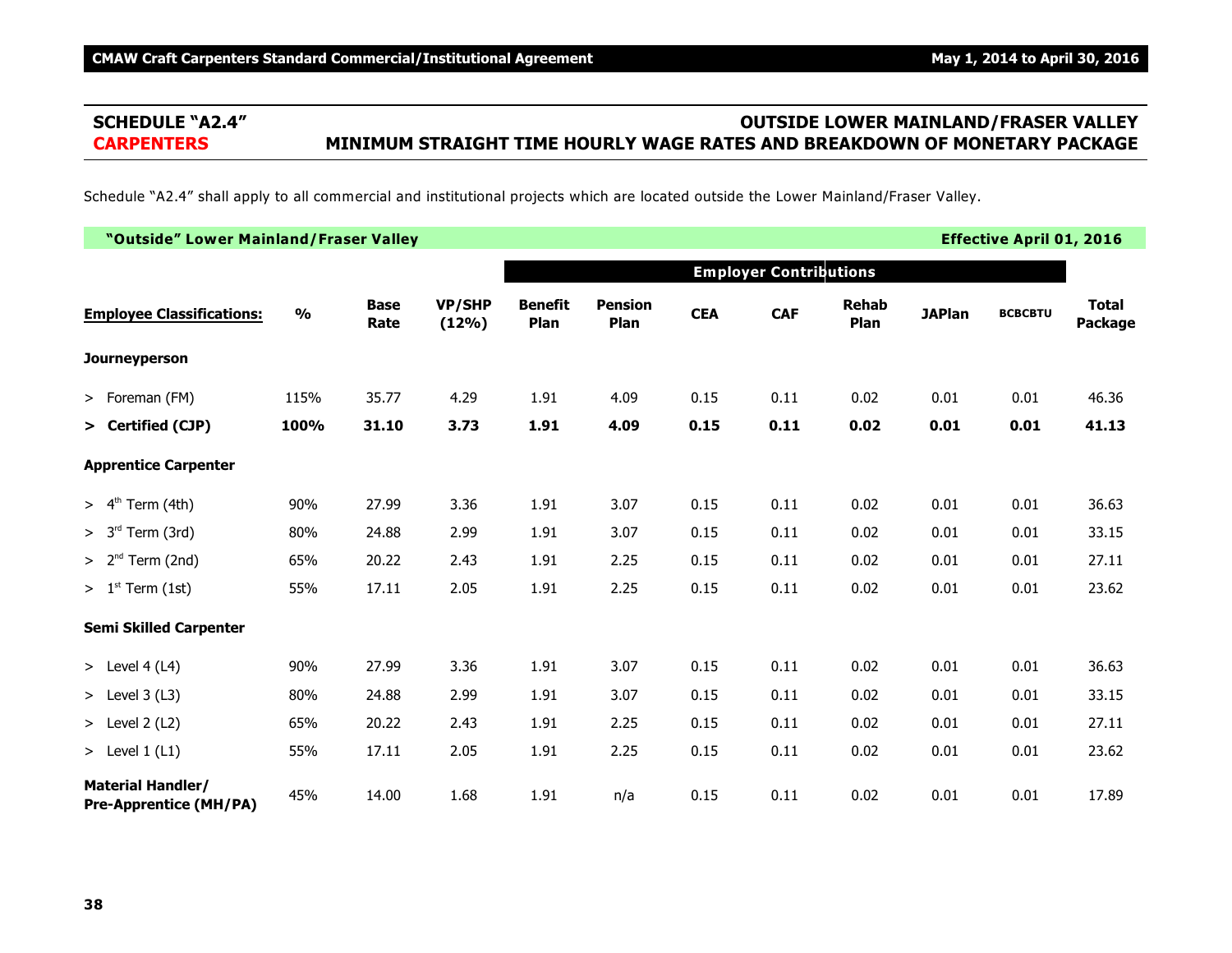# **SCHEDULE "B.1" ALL AREAS OF BC CARPENTERS EMPLOYER CONTRIBUTIONS AND EMPLOYEE DEDUCTIONS**

Schedule "B.1" shall apply to all commercial and institutional projects in BC.

| <b>All Areas of BC</b>                |           |           |            |       |                               |       |                                 |                |                |                                 | <b>Effective April 1, 2014</b> |       |
|---------------------------------------|-----------|-----------|------------|-------|-------------------------------|-------|---------------------------------|----------------|----------------|---------------------------------|--------------------------------|-------|
|                                       |           |           |            |       |                               |       | <b>Employee Classifications</b> |                |                |                                 |                                |       |
|                                       |           |           |            |       | <<< Apprentice Carpenters >>> |       |                                 |                |                | <<< Semi Skilled Carpenters >>> |                                |       |
| <b>Employer Contributions:</b>        |           | <b>FM</b> | <b>CJP</b> | 4th   | 3rd                           | 2nd   | 1st                             | L <sub>4</sub> | L <sub>3</sub> | L2                              | L1                             | MH/PA |
| Carpentry Workers Benefit Plan        |           | 1.71      | 1.71       | 1.71  | 1.71                          | 1.71  | 1.71                            | 1.71           | 1.71           | 1.71                            | 1.71                           | 1.71  |
| Carpentry Workers Pension Plan        |           | 4.09      | 4.09       | 3.07  | 3.07                          | 2.25  | 2.25                            | 3.07           | 3.07           | 2.25                            | 2.25                           | n/a   |
| Carpentry Employers Association (CEA) |           | 0.15      | 0.15       | 0.15  | 0.15                          | 0.15  | 0.15                            | 0.15           | 0.15           | 0.15                            | 0.15                           | 0.15  |
| Contract Administration Fund (CAF)    |           | 0.12      | 0.12       | 0.12  | 0.12                          | 0.12  | 0.12                            | 0.12           | 0.12           | 0.12                            | 0.12                           | 0.12  |
| Rehabilitation Plan                   |           | 0.02      | 0.02       | 0.02  | 0.02                          | 0.02  | 0.02                            | 0.02           | 0.02           | 0.02                            | 0.02                           | 0.02  |
| <b>JAPlan</b>                         |           | 0.01      | 0.01       | 0.01  | 0.01                          | 0.01  | 0.01                            | 0.01           | 0.01           | 0.01                            | 0.01                           | 0.01  |
| <b>BCBCBTU Fund</b>                   |           | 0.01      | 0.01       | 0.01  | 0.01                          | 0.01  | 0.01                            | 0.01           | 0.01           | 0.01                            | 0.01                           | 0.01  |
| * Total Employer Contributions        |           | 6.11      | 6.11       | 5.09  | 5.09                          | 4.27  | 4.27                            | 5.09           | 5.09           | 4.27                            | 4.27                           | 2.02  |
| <b>Employee Deductions:</b>           |           |           |            |       |                               |       |                                 |                |                |                                 |                                |       |
| <b>Field Dues</b>                     |           | 0.890     | 0.890      | 0.890 | 0.890                         | 0.890 | 0.890                           | 0.890          | 0.890          | 0.890                           | 0.890                          | 0.890 |
| Local Union Check Off                 |           |           |            |       |                               |       | Refer to Article 4.702          |                |                |                                 |                                |       |
| <b>CMAW Administration Fund</b>       |           | 0.295     | 0.295      | 0.295 | 0.295                         | 0.295 | 0.295                           | 0.295          | 0.295          | 0.295                           | 0.295                          | 0.295 |
| <b>CMAW Training Fund</b>             |           | 0.095     | 0.095      | 0.095 | 0.095                         | 0.095 | 0.095                           | 0.095          | 0.095          | 0.095                           | 0.095                          | 0.095 |
| * Total Employee Deductions           |           | 1.28      | 1.28       | 1.28  | 1.28                          | 1.28  | 1.28                            | 1.28           | 1.28           | 1.28                            | 1.28                           | 1.28  |
| <b>Total Hourly Remittance</b>        | <b>ST</b> | 7.39      | 7.39       | 6.37  | 6.37                          | 5.55  | 5.55                            | 6.37           | 6.37           | 5.55                            | 5.55                           | 3.30  |
|                                       | 1.5x OT   | 7.39      | 7.39       | 6.37  | 6.37                          | 5.55  | 5.55                            | 6.37           | 6.37           | 5.55                            | 5.55                           | 3.30  |
|                                       | $2x$ OT   | 7.39      | 7.39       | 6.37  | 6.37                          | 5.55  | 5.55                            | 6.37           | 6.37           | 5.55                            | 5.55                           | 3.30  |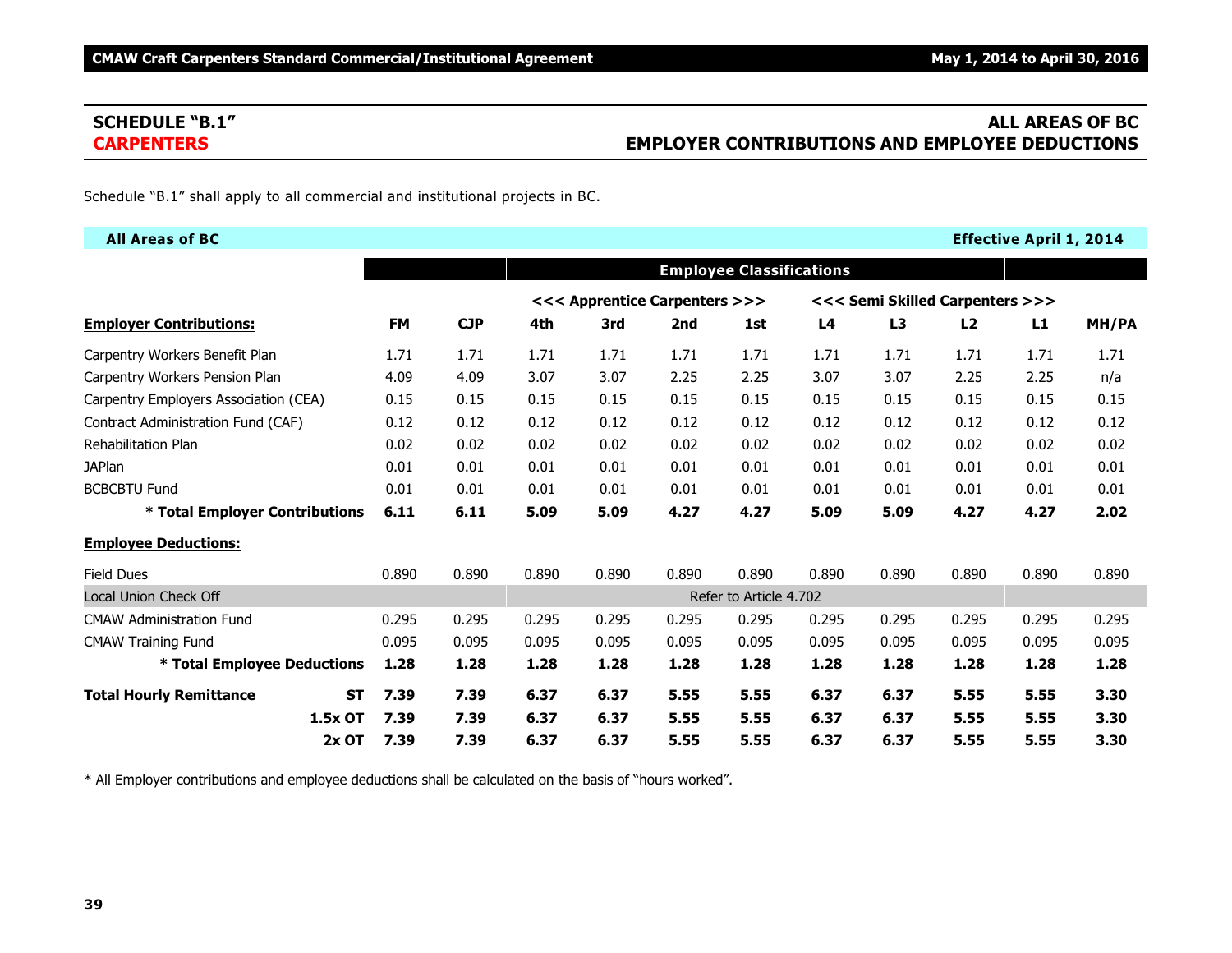# **SCHEDULE "B.2" ALL AREAS OF BC CARPENTERS EMPLOYER CONTRIBUTIONS AND EMPLOYEE DEDUCTIONS**

Schedule "B.2" shall apply to all commercial and institutional projects in BC.

| <b>All Areas of BC</b>                      |           |            |       |                               |       |                                 |                |       | <b>Effective November 1, 2014</b> |       |       |
|---------------------------------------------|-----------|------------|-------|-------------------------------|-------|---------------------------------|----------------|-------|-----------------------------------|-------|-------|
|                                             |           |            |       |                               |       | <b>Employee Classifications</b> |                |       |                                   |       |       |
|                                             |           |            |       | <<< Apprentice Carpenters >>> |       |                                 |                |       | <<< Semi Skilled Carpenters >>>   |       |       |
| <b>Employer Contributions:</b>              | <b>FM</b> | <b>CJP</b> | 4th   | 3rd                           | 2nd   | 1st                             | L <sub>4</sub> | L3    | L2                                | L1    | MH/PA |
| Carpentry Workers Benefit Plan              | 1.71      | 1.71       | 1.71  | 1.71                          | 1.71  | 1.71                            | 1.71           | 1.71  | 1.71                              | 1.71  | 1.71  |
| Carpentry Workers Pension Plan              | 4.09      | 4.09       | 3.07  | 3.07                          | 2.25  | 2.25                            | 3.07           | 3.07  | 2.25                              | 2.25  | n/a   |
| Carpentry Employers Association (CEA)       | 0.15      | 0.15       | 0.15  | 0.15                          | 0.15  | 0.15                            | 0.15           | 0.15  | 0.15                              | 0.15  | 0.15  |
| Contract Administration Fund (CAF)          | 0.11      | 0.11       | 0.11  | 0.11                          | 0.11  | 0.11                            | 0.11           | 0.11  | 0.11                              | 0.11  | 0.11  |
| <b>Rehabilitation Plan</b>                  | 0.02      | 0.02       | 0.02  | 0.02                          | 0.02  | 0.02                            | 0.02           | 0.02  | 0.02                              | 0.02  | 0.02  |
| <b>JAPlan</b>                               | 0.01      | 0.01       | 0.01  | 0.01                          | 0.01  | 0.01                            | 0.01           | 0.01  | 0.01                              | 0.01  | 0.01  |
| <b>BCBCBTU Fund</b>                         | 0.01      | 0.01       | 0.01  | 0.01                          | 0.01  | 0.01                            | 0.01           | 0.01  | 0.01                              | 0.01  | 0.01  |
| * Total Employer Contributions              | 6.10      | 6.10       | 5.08  | 5.08                          | 4.26  | 4.26                            | 5.08           | 5.08  | 4.26                              | 4.26  | 2.01  |
| <b>Employee Deductions:</b>                 |           |            |       |                               |       |                                 |                |       |                                   |       |       |
| <b>Field Dues</b>                           | 0.890     | 0.890      | 0.890 | 0.890                         | 0.890 | 0.890                           | 0.890          | 0.890 | 0.890                             | 0.890 | 0.890 |
| Local Union Check Off                       |           |            |       |                               |       | Refer to Article 4.702          |                |       |                                   |       |       |
| <b>CMAW Administration Fund</b>             | 0.295     | 0.295      | 0.295 | 0.295                         | 0.295 | 0.295                           | 0.295          | 0.295 | 0.295                             | 0.295 | 0.295 |
| <b>CMAW Training Fund</b>                   | 0.095     | 0.095      | 0.095 | 0.095                         | 0.095 | 0.095                           | 0.095          | 0.095 | 0.095                             | 0.095 | 0.095 |
| * Total Employee Deductions                 | 1.28      | 1.28       | 1.28  | 1.28                          | 1.28  | 1.28                            | 1.28           | 1.28  | 1.28                              | 1.28  | 1.28  |
| <b>Total Hourly Remittance</b><br><b>ST</b> | 7.38      | 7.38       | 6.36  | 6.36                          | 5.54  | 5.54                            | 6.36           | 6.36  | 5.54                              | 5.54  | 3.29  |
| 1.5x OT                                     | 7.38      | 7.38       | 6.36  | 6.36                          | 5.54  | 5.54                            | 6.36           | 6.36  | 5.54                              | 5.54  | 3.29  |
| 2x OT                                       | 7.38      | 7.38       | 6.36  | 6.36                          | 5.54  | 5.54                            | 6.36           | 6.36  | 5.54                              | 5.54  | 3.29  |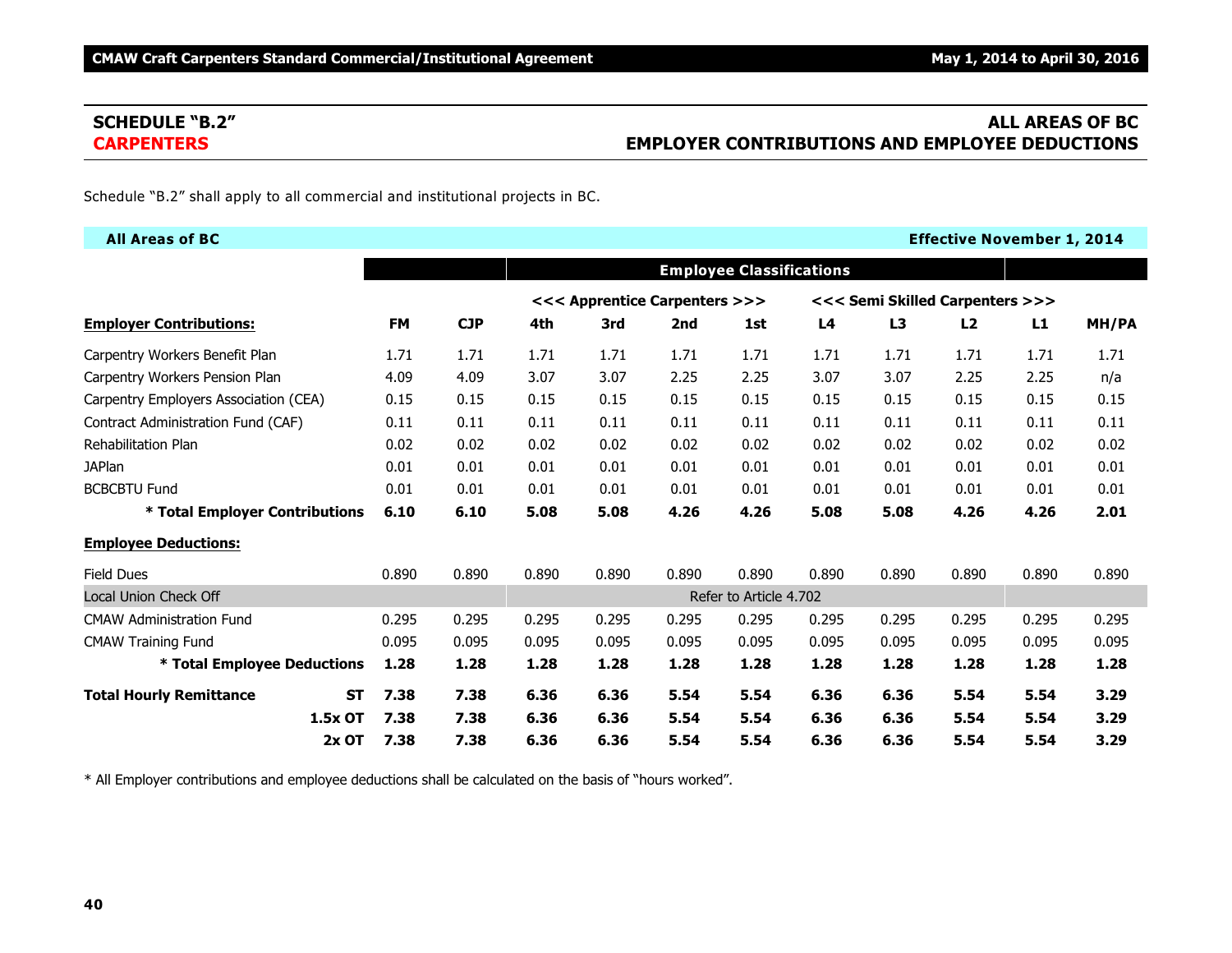# **SCHEDULE "B.3" ALL AREAS OF BC CARPENTERS EMPLOYER CONTRIBUTIONS AND EMPLOYEE DEDUCTIONS**

Schedule "B.3" shall apply to all commercial and institutional projects in BC.

| <b>All Areas of BC</b>                |                   |            |       |                               |       |                                 |                |                                 |       | <b>Effective May 01, 2015</b> |       |
|---------------------------------------|-------------------|------------|-------|-------------------------------|-------|---------------------------------|----------------|---------------------------------|-------|-------------------------------|-------|
|                                       |                   |            |       |                               |       | <b>Employee Classifications</b> |                |                                 |       |                               |       |
|                                       |                   |            |       | <<< Apprentice Carpenters >>> |       |                                 |                | <<< Semi Skilled Carpenters >>> |       |                               |       |
| <b>Employer Contributions:</b>        | <b>FM</b>         | <b>CJP</b> | 4th   | 3rd                           | 2nd   | 1st                             | L <sub>4</sub> | L3                              | L2    | L1                            | MH/PA |
| Carpentry Workers Benefit Plan        | 1.81              | 1.81       | 1.81  | 1.81                          | 1.81  | 1.81                            | 1.81           | 1.81                            | 1.81  | 1.81                          | 1.81  |
| Carpentry Workers Pension Plan        | 4.09              | 4.09       | 3.07  | 3.07                          | 2.25  | 2.25                            | 3.07           | 3.07                            | 2.25  | 2.25                          | n/a   |
| Carpentry Employers Association (CEA) | 0.15              | 0.15       | 0.15  | 0.15                          | 0.15  | 0.15                            | 0.15           | 0.15                            | 0.15  | 0.15                          | 0.15  |
| Contract Administration Fund (CAF)    | 0.11              | 0.11       | 0.11  | 0.11                          | 0.11  | 0.11                            | 0.11           | 0.11                            | 0.11  | 0.11                          | 0.11  |
| <b>Rehabilitation Plan</b>            | 0.02              | 0.02       | 0.02  | 0.02                          | 0.02  | 0.02                            | 0.02           | 0.02                            | 0.02  | 0.02                          | 0.02  |
| <b>JAPlan</b>                         | 0.01              | 0.01       | 0.01  | 0.01                          | 0.01  | 0.01                            | 0.01           | 0.01                            | 0.01  | 0.01                          | 0.01  |
| <b>BCBCBTU Fund</b>                   | 0.01              | 0.01       | 0.01  | 0.01                          | 0.01  | 0.01                            | 0.01           | 0.01                            | 0.01  | 0.01                          | 0.01  |
| * Total Employer Contributions        | 6.20              | 6.20       | 5.18  | 5.18                          | 4.36  | 4.36                            | 5.18           | 5.18                            | 4.36  | 4.36                          | 2.11  |
| <b>Employee Deductions:</b>           |                   |            |       |                               |       |                                 |                |                                 |       |                               |       |
| <b>Field Dues</b>                     | 0.890             | 0.890      | 0.890 | 0.890                         | 0.890 | 0.890                           | 0.890          | 0.890                           | 0.890 | 0.890                         | 0.890 |
| Local Union Check Off                 |                   |            |       |                               |       | Refer to Article 4.702          |                |                                 |       |                               |       |
| <b>CMAW Administration Fund</b>       | 0.295             | 0.295      | 0.295 | 0.295                         | 0.295 | 0.295                           | 0.295          | 0.295                           | 0.295 | 0.295                         | 0.295 |
| <b>CMAW Training Fund</b>             | 0.095             | 0.095      | 0.095 | 0.095                         | 0.095 | 0.095                           | 0.095          | 0.095                           | 0.095 | 0.095                         | 0.095 |
| * Total Employee Deductions           | 1.28              | 1.28       | 1.28  | 1.28                          | 1.28  | 1.28                            | 1.28           | 1.28                            | 1.28  | 1.28                          | 1.28  |
| <b>Total Hourly Remittance</b>        | 7.48<br><b>ST</b> | 7.48       | 6.46  | 6.46                          | 5.64  | 5.64                            | 6.46           | 6.46                            | 5.64  | 5.64                          | 3.39  |
| 1.5x OT                               | 7.48              | 7.48       | 6.46  | 6.46                          | 5.64  | 5.64                            | 6.46           | 6.46                            | 5.64  | 5.64                          | 3.39  |
|                                       | 2x OT<br>7.48     | 7.48       | 6.46  | 6.46                          | 5.64  | 5.64                            | 6.46           | 6.46                            | 5.64  | 5.64                          | 3.39  |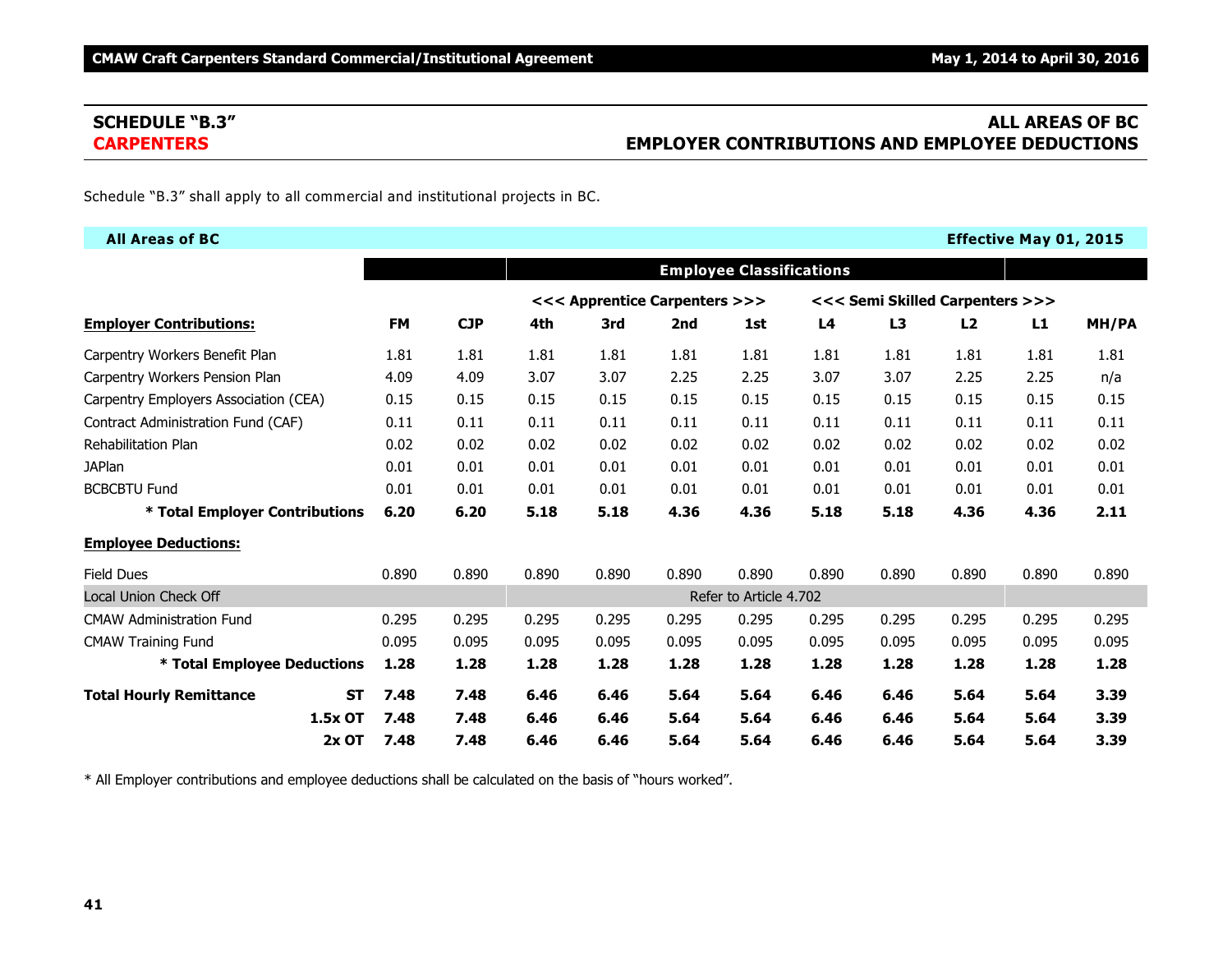# **SCHEDULE "B.4.1" INSIDE LOWER MAINLAND/FRASER VALLEY CARPENTERS EMPLOYER CONTRIBUTIONS AND EMPLOYEE DEDUCTIONS**

Schedule "B.4.1" shall apply to all commercial and institutional projects which are located inside the Lower Mainland/Fraser Valley.

| "Inside" Lower Mainland/Fraser Valley |           |           |            |       |                               |       |                                 |                |       |                                 | <b>Effective April 01, 2016</b> |       |
|---------------------------------------|-----------|-----------|------------|-------|-------------------------------|-------|---------------------------------|----------------|-------|---------------------------------|---------------------------------|-------|
|                                       |           |           |            |       |                               |       | <b>Employee Classifications</b> |                |       |                                 |                                 |       |
|                                       |           |           |            |       | <<< Apprentice Carpenters >>> |       |                                 |                |       | <<< Semi Skilled Carpenters >>> |                                 |       |
| <b>Employer Contributions:</b>        |           | <b>FM</b> | <b>CJP</b> | 4th   | 3rd                           | 2nd   | 1st                             | L <sub>4</sub> | L3    | L2                              | L1                              | MH/PA |
| Carpentry Workers Benefit Plan        |           | 1.91      | 1.91       | 1.91  | 1.91                          | 1.91  | 1.91                            | 1.91           | 1.91  | 1.91                            | 1.91                            | 1.91  |
| Carpentry Workers Pension Plan        |           | 4.09      | 4.09       | 3.07  | 3.07                          | 2.25  | 2.25                            | 3.07           | 3.07  | 2.25                            | 2.25                            | n/a   |
| Carpentry Employers Association (CEA) |           | 0.15      | 0.15       | 0.15  | 0.15                          | 0.15  | 0.15                            | 0.15           | 0.15  | 0.15                            | 0.15                            | 0.15  |
| Contract Administration Fund (CAF)    |           | 0.11      | 0.11       | 0.11  | 0.11                          | 0.11  | 0.11                            | 0.11           | 0.11  | 0.11                            | 0.11                            | 0.11  |
| <b>Rehabilitation Plan</b>            |           | 0.02      | 0.02       | 0.02  | 0.02                          | 0.02  | 0.02                            | 0.02           | 0.02  | 0.02                            | 0.02                            | 0.02  |
| <b>JAPlan</b>                         |           | 0.01      | 0.01       | 0.01  | 0.01                          | 0.01  | 0.01                            | 0.01           | 0.01  | 0.01                            | 0.01                            | 0.01  |
| <b>BCBCBTU Fund</b>                   |           | 0.01      | 0.01       | 0.01  | 0.01                          | 0.01  | 0.01                            | 0.01           | 0.01  | 0.01                            | 0.01                            | 0.01  |
| * Total Employer Contributions        |           | 6.30      | 6.30       | 5.28  | 5.28                          | 4.46  | 4.46                            | 5.28           | 5.28  | 4.46                            | 4.46                            | 2.21  |
| <b>Employee Deductions:</b>           |           |           |            |       |                               |       |                                 |                |       |                                 |                                 |       |
| <b>Field Dues</b>                     |           | 0.890     | 0.890      | 0.890 | 0.890                         | 0.890 | 0.890                           | 0.890          | 0.890 | 0.890                           | 0.890                           | 0.890 |
| Local Union Check Off                 |           | 0.100     | 0.100      | 0.100 | 0.100                         | 0.100 | 0.100                           | 0.100          | 0.100 | 0.100                           | 0.100                           | 0.100 |
| <b>CMAW Administration Fund</b>       |           | 0.295     | 0.295      | 0.295 | 0.295                         | 0.295 | 0.295                           | 0.295          | 0.295 | 0.295                           | 0.295                           | 0.295 |
| <b>CMAW Training Fund</b>             |           | 0.095     | 0.095      | 0.095 | 0.095                         | 0.095 | 0.095                           | 0.095          | 0.095 | 0.095                           | 0.095                           | 0.095 |
| * Total Employee Deductions           |           | 1.38      | 1.38       | 1.38  | 1.38                          | 1.38  | 1.38                            | 1.38           | 1.38  | 1.38                            | 1.38                            | 1.38  |
| <b>Total Hourly Remittance</b>        | <b>ST</b> | 7.68      | 7.68       | 6.66  | 6.66                          | 5.84  | 5.84                            | 6.66           | 6.66  | 5.84                            | 5.84                            | 3.59  |
|                                       | 1.5x OT   | 7.68      | 7.68       | 6.66  | 6.66                          | 5.84  | 5.84                            | 6.66           | 6.66  | 5.84                            | 5.84                            | 3.59  |
|                                       | $2x$ OT   | 7.68      | 7.68       | 6.66  | 6.66                          | 5.84  | 5.84                            | 6.66           | 6.66  | 5.84                            | 5.84                            | 3.59  |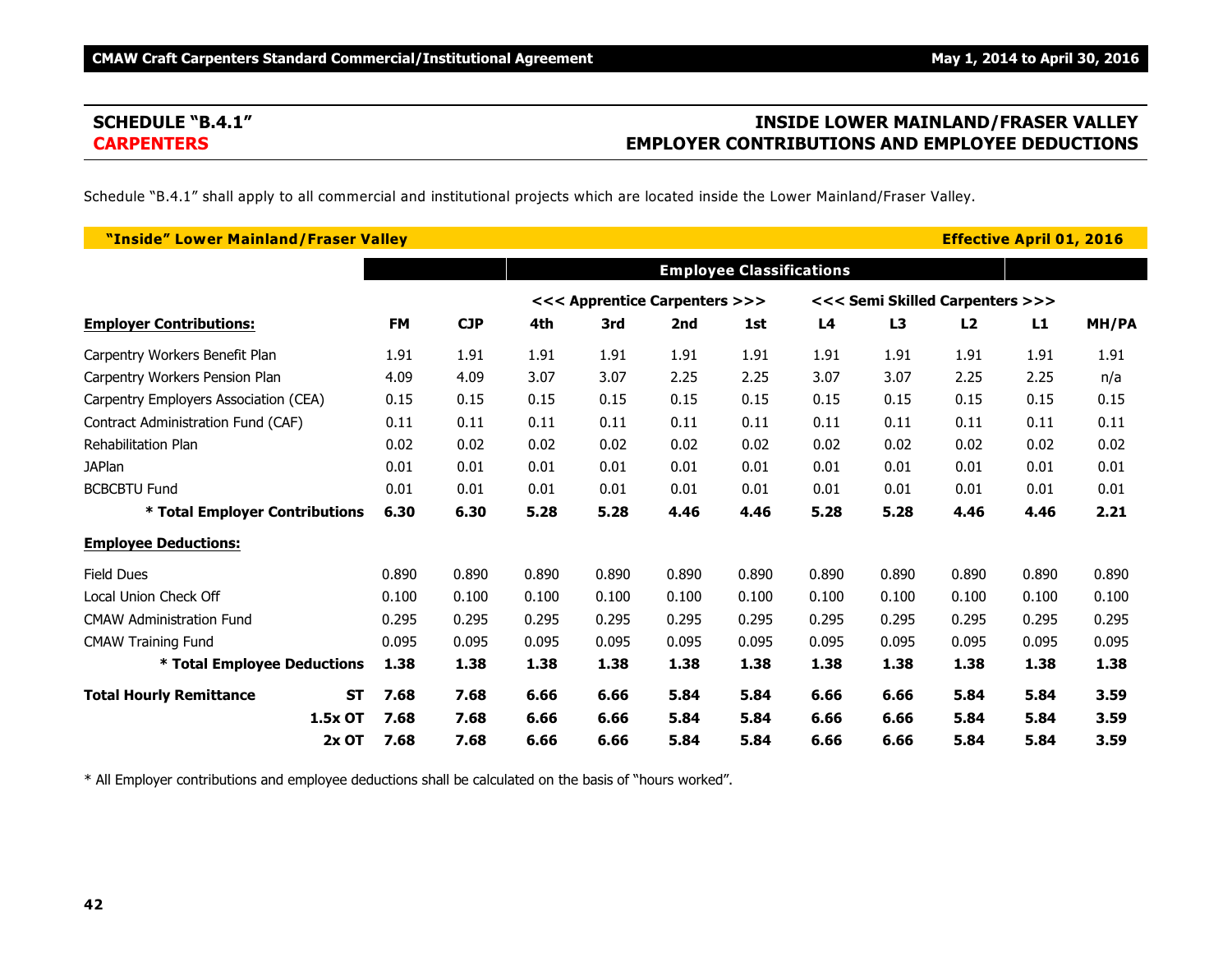# **SCHEDULE "B.4.2" OUTSIDE LOWER MAINLAND/FRASER VALLEY CARPENTERS EMPLOYER CONTRIBUTIONS AND EMPLOYEE DEDUCTIONS**

Schedule "B1.2" shall apply to all commercial and institutional projects which are located outside the Lower Mainland/Fraser Valley.

| "Outside" Lower Mainland/Fraser Valley      |           |            |       |                               |       |                                 |       |       |                                 | <b>Effective April 01, 2016</b> |       |
|---------------------------------------------|-----------|------------|-------|-------------------------------|-------|---------------------------------|-------|-------|---------------------------------|---------------------------------|-------|
|                                             |           |            |       |                               |       | <b>Employee Classifications</b> |       |       |                                 |                                 |       |
|                                             |           |            |       | <<< Apprentice Carpenters >>> |       |                                 |       |       | <<< Semi Skilled Carpenters >>> |                                 |       |
| <b>Employer Contributions:</b>              | <b>FM</b> | <b>CJP</b> | 4th   | 3rd                           | 2nd   | 1st                             | L4    | L3    | L2                              | L1                              | MH/PA |
| Carpentry Workers Benefit Plan              | 1.91      | 1.91       | 1.91  | 1.91                          | 1.91  | 1.91                            | 1.91  | 1.91  | 1.91                            | 1.91                            | 1.91  |
| Carpentry Workers Pension Plan              | 4.09      | 4.09       | 3.07  | 3.07                          | 2.25  | 2.25                            | 3.07  | 3.07  | 2.25                            | 2.25                            | n/a   |
| Carpentry Employers Association (CEA)       | 0.15      | 0.15       | 0.15  | 0.15                          | 0.15  | 0.15                            | 0.15  | 0.15  | 0.15                            | 0.15                            | 0.15  |
| Contract Administration Fund (CAF)          | 0.11      | 0.11       | 0.11  | 0.11                          | 0.11  | 0.11                            | 0.11  | 0.11  | 0.11                            | 0.11                            | 0.11  |
| <b>Rehabilitation Plan</b>                  | 0.02      | 0.02       | 0.02  | 0.02                          | 0.02  | 0.02                            | 0.02  | 0.02  | 0.02                            | 0.02                            | 0.02  |
| <b>JAPlan</b>                               | 0.01      | 0.01       | 0.01  | 0.01                          | 0.01  | 0.01                            | 0.01  | 0.01  | 0.01                            | 0.01                            | 0.01  |
| <b>BCBCBTU Fund</b>                         | 0.01      | 0.01       | 0.01  | 0.01                          | 0.01  | 0.01                            | 0.01  | 0.01  | 0.01                            | 0.01                            | 0.01  |
| * Total Employer Contributions              | 6.30      | 6.30       | 5.28  | 5.28                          | 4.46  | 4.46                            | 5.28  | 5.28  | 4.46                            | 4.46                            | 2.21  |
| <b>Employee Deductions:</b>                 |           |            |       |                               |       |                                 |       |       |                                 |                                 |       |
| <b>Field Dues</b>                           | 0.890     | 0.890      | 0.890 | 0.890                         | 0.890 | 0.890                           | 0.890 | 0.890 | 0.890                           | 0.890                           | 0.890 |
| <b>Local Union Check Off</b>                |           |            |       |                               |       | Refer to Article 4.702          |       |       |                                 |                                 |       |
| <b>CMAW Administration Fund</b>             | 0.295     | 0.295      | 0.295 | 0.295                         | 0.295 | 0.295                           | 0.295 | 0.295 | 0.295                           | 0.295                           | 0.295 |
| <b>CMAW Training Fund</b>                   | 0.095     | 0.095      | 0.095 | 0.095                         | 0.095 | 0.095                           | 0.095 | 0.095 | 0.095                           | 0.095                           | 0.095 |
| * Total Employee Deductions                 | 1.28      | 1.28       | 1.28  | 1.28                          | 1.28  | 1.28                            | 1.28  | 1.28  | 1.28                            | 1.28                            | 1.28  |
| <b>Total Hourly Remittance</b><br><b>ST</b> | 7.58      | 7.58       | 6.56  | 6.56                          | 5.74  | 5.74                            | 6.56  | 6.56  | 5.74                            | 5.74                            | 3.49  |
| 1.5x OT                                     | 7.58      | 7.58       | 6.56  | 6.56                          | 5.74  | 5.74                            | 6.56  | 6.56  | 5.74                            | 5.74                            | 3.49  |
| 2x OT                                       | 7.58      | 7.58       | 6.56  | 6.56                          | 5.74  | 5.74                            | 6.56  | 6.56  | 5.74                            | 5.74                            | 3.49  |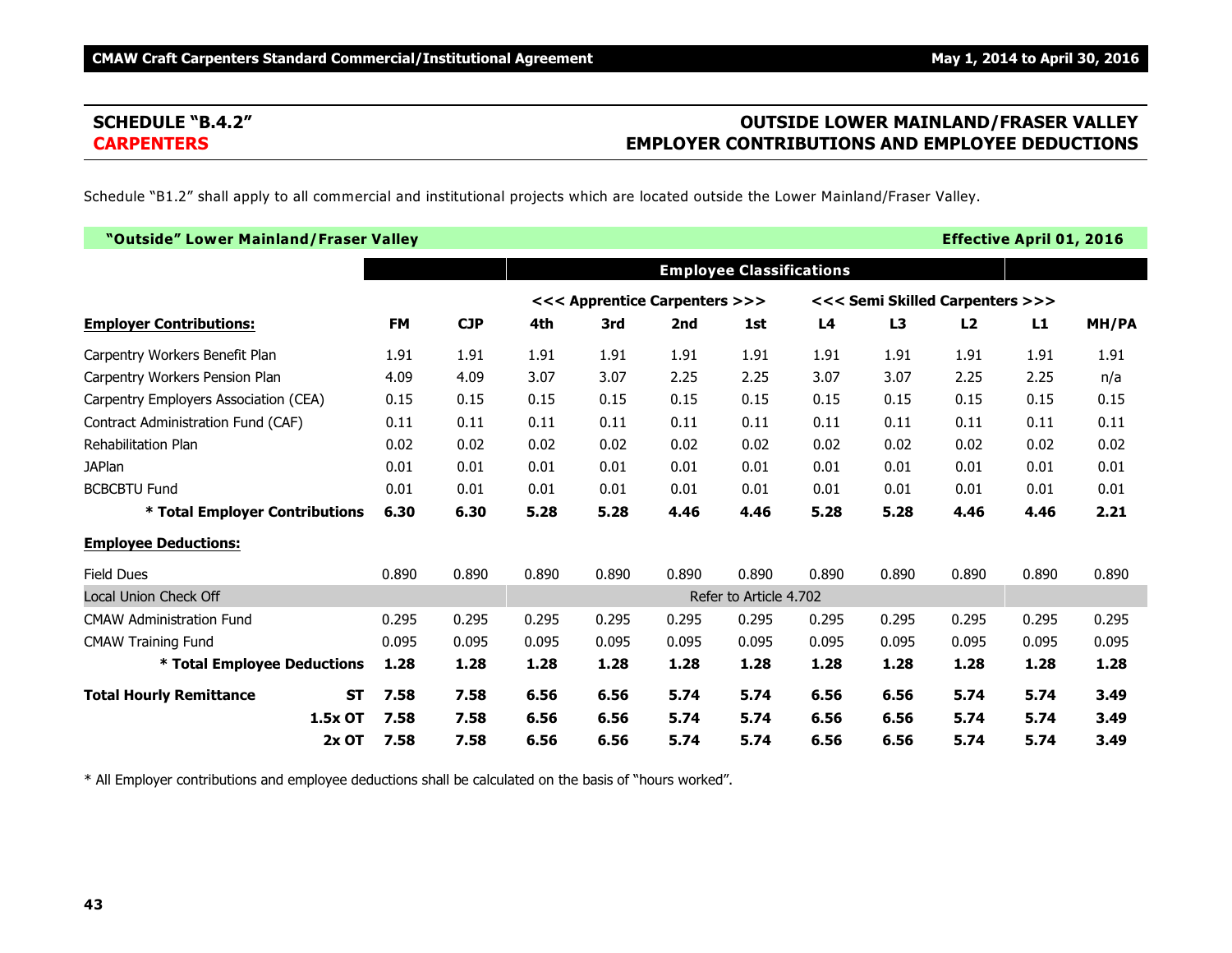# **SCHEDULE "C1.1" INSIDE LOWER MAINLAND/FRASER VALLEY SCAFFOLD ADDENDUM MINIMUM STRAIGHT TIME HOURLY WAGE RATES AND BREAKDOWN OF MONETARY PACKAGE**

Schedule "C1.1" shall apply to all commercial and institutional projects governed by the Scaffold Addendum which are located inside the Lower Mainland/ Fraser Valley.

**"Inside" Lower Mainland/Fraser Valley Effective April 1, 2014 Employer Contributions Employee Classifications: % Base Rate Metro Travel Sub Total VP/SHP Benefit Pension (12%) Plan Plan ABCSC CEA CAF Rehab Plan JAPlan BCBCBTU Total Package Journeyperson** > Foreman (FM) 115% 35.45 0.90 36.35 4.36 1.71 4.09 0.25 0.15 0.12 0.02 0.01 0.01 47.07 **> Certified (CJP) 100% 30.83 0.90 31.73 3.81 1.71 4.09 0.25 0.15 0.12 0.02 0.01 0.01 41.90 Apprentice Carpenter** > 4<sup>th</sup> Term (4th) 90% 27.75 0.90 28.65 3.44 1.71 3.07 0.25 0.15 0.12 0.02 0.01 0.01 37.43 > 3<sup>rd</sup> Term (3rd) 80% 24.66 0.90 25.56 3.07 1.71 3.07 0.25 0.15 0.12 0.02 0.01 0.01 33.97 > 2<sup>nd</sup> Term (2nd) 65% 20.04 0.90 20.94 2.51 1.71 2.25 0.25 0.15 0.12 0.02 0.01 0.01 27.97 > 1 Term (1st) 55% 16.96 0.90 17.86 2.14 1.71 2.25 0.25 0.15 0.12 0.02 0.01 0.01 24.52 st **Semi Skilled Carpenter** > Level 4 (L4) 90% 27.75 0.90 28.65 3.44 1.71 3.07 0.25 0.15 0.12 0.02 0.01 0.01 37.43 > Level 3 (L3) 80% 24.66 0.90 25.56 3.07 1.71 3.07 0.25 0.15 0.12 0.02 0.01 0.01 33.97 > Level 2 (L2) 65% 20.04 0.90 20.94 2.51 1.71 2.25 0.25 0.15 0.12 0.02 0.01 0.01 27.97 > Level 1 (L1) 55% 16.96 0.90 17.86 2.14 1.71 2.25 0.25 0.15 0.12 0.02 0.01 0.01 24.52 **Material Handler/ Pre-Apprentice (MH/PA)** 45% 13.87 0.90 14.77 1.77 1.71 n/a 0.25 0.15 0.12 0.02 0.01 0.01 18.81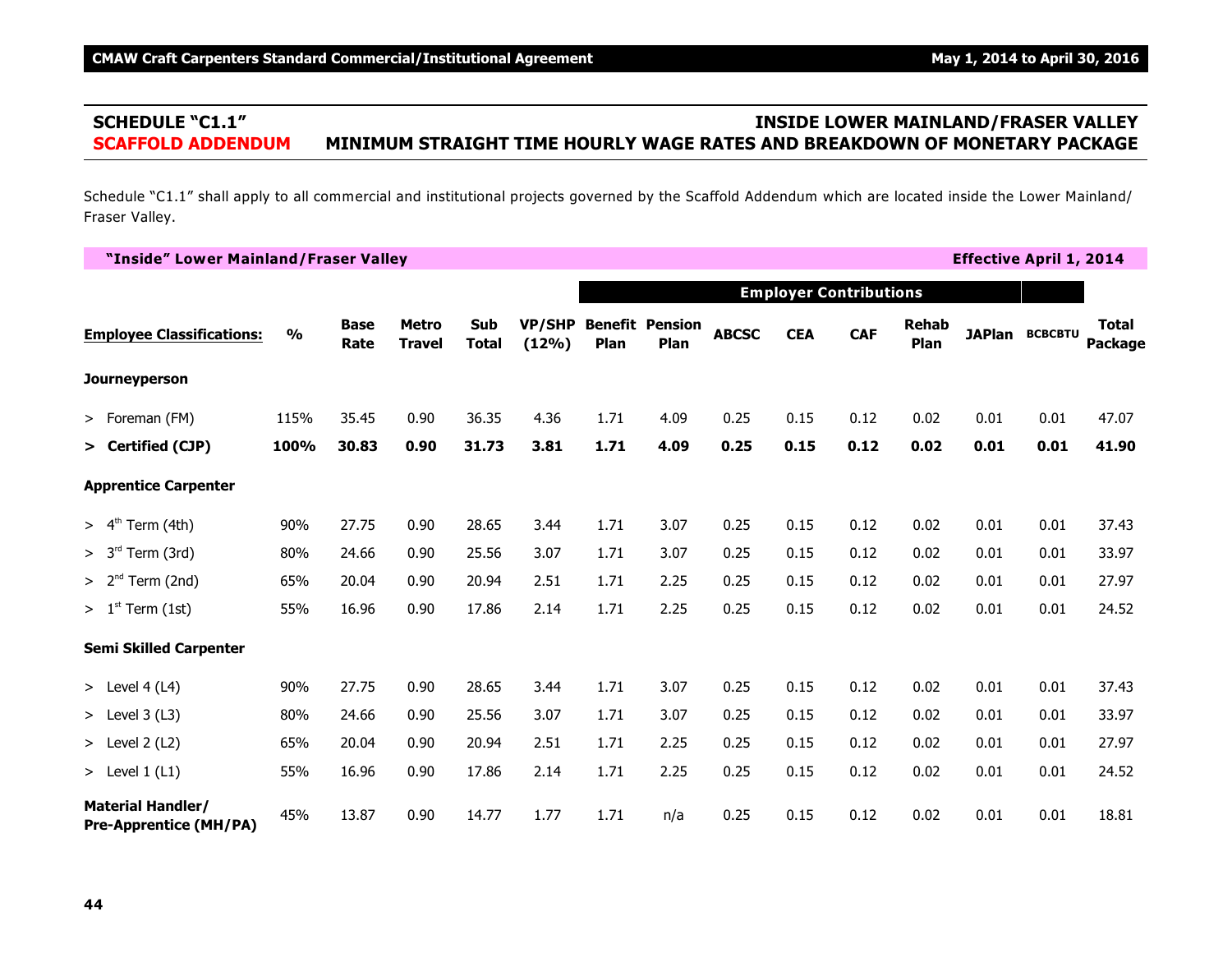# **SCHEDULE "C1.2" INSIDE LOWER MAINLAND/FRASER VALLEY SCAFFOLD ADDENDUM MINIMUM STRAIGHT TIME HOURLY WAGE RATES AND BREAKDOWN OF MONETARY PACKAGE**

Schedule "C1.2" shall apply to all commercial and institutional projects governed by the Scaffold Addendum which are located inside the Lower Mainland/ Fraser Valley.

**"Inside" Lower Mainland/Fraser Valley Effective November 1, 2014 Employer Contributions Employee Classifications: % Base Rate Metro Travel Sub Total VP/SHP Benefit Pension (12%) Plan Plan ABCSC CEA CAF Rehab Plan JAPlan BCBCBTU Total Package Journeyperson** > Foreman (FM) 115% 35.45 0.90 36.35 4.36 1.71 4.09 0.01 0.15 0.11 0.02 0.01 0.01 46.82 **> Certified (CJP) 100% 30.83 0.90 31.73 3.81 1.71 4.09 0.01 0.15 0.11 0.02 0.01 0.01 41.65 Apprentice Carpenter** > 4<sup>th</sup> Term (4th) 90% 27.75 0.90 28.65 3.44 1.71 3.07 0.01 0.15 0.11 0.02 0.01 0.01 37.18 > 3<sup>rd</sup> Term (3rd) 80% 24.66 0.90 25.56 3.07 1.71 3.07 0.01 0.15 0.11 0.02 0.01 0.01 33.72 > 2<sup>nd</sup> Term (2nd) 65% 20.04 0.90 20.94 2.51 1.71 2.25 0.01 0.15 0.11 0.02 0.01 0.01 27.72 > 1 Term (1st) 55% 16.96 0.90 17.86 2.14 1.71 2.25 0.01 0.15 0.11 0.02 0.01 0.01 24.27 st **Semi Skilled Carpenter** > Level 4 (L4) 90% 27.75 0.90 28.65 3.44 1.71 3.07 0.01 0.15 0.11 0.02 0.01 0.01 37.18 > Level 3 (L3) 80% 24.66 0.90 25.56 3.07 1.71 3.07 0.01 0.15 0.11 0.02 0.01 0.01 33.72 > Level 2 (L2) 65% 20.04 0.90 20.94 2.51 1.71 2.25 0.01 0.15 0.11 0.02 0.01 0.01 27.72 > Level 1 (L1) 55% 16.96 0.90 17.86 2.14 1.71 2.25 0.01 0.15 0.11 0.02 0.01 0.01 24.27 **Material Handler/ Pre-Apprentice (MH/PA)** 45% 13.87 0.90 14.77 1.77 1.71 n/a 0.01 0.15 0.11 0.02 0.01 0.01 18.56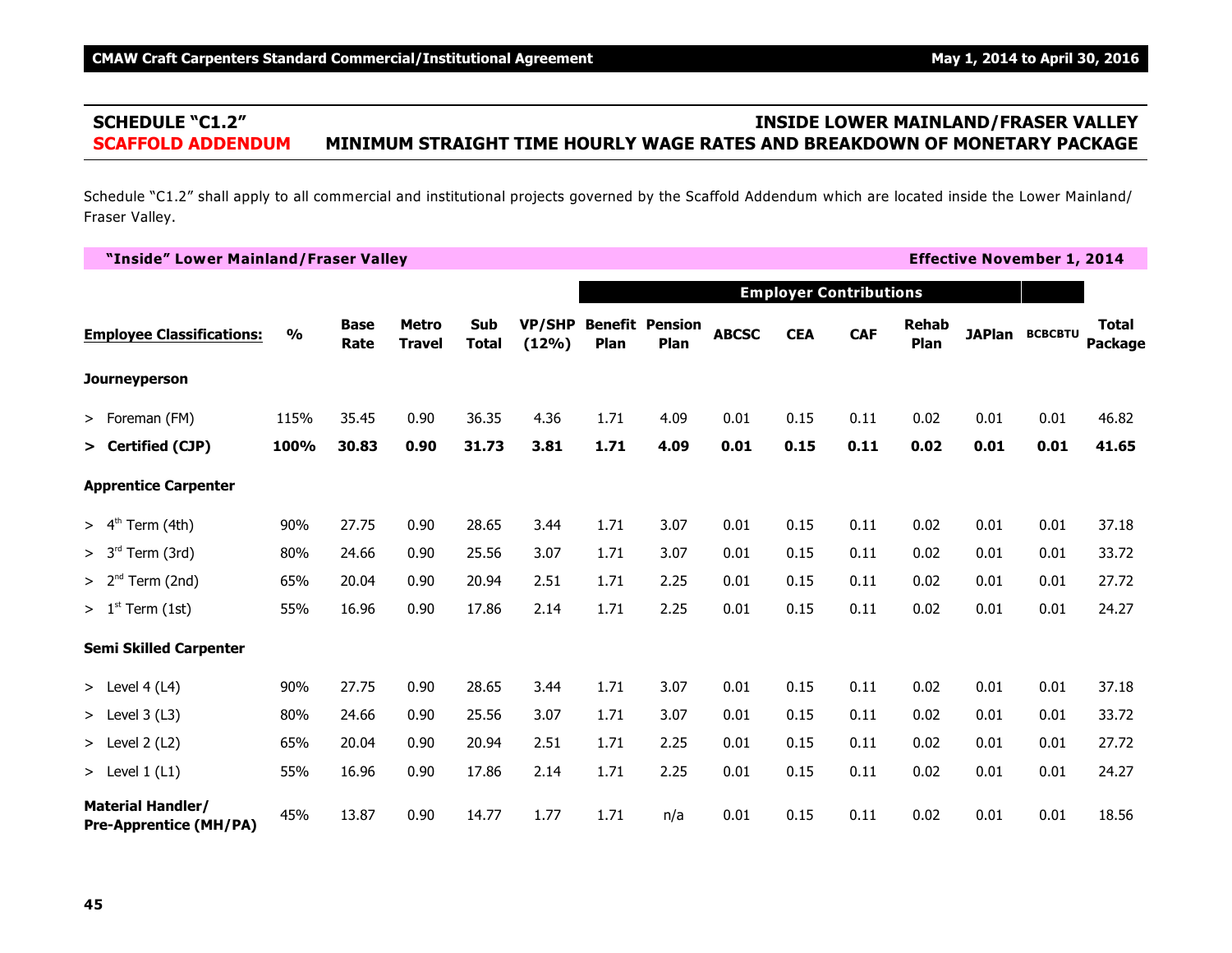# **SCHEDULE "C1.3" INSIDE LOWER MAINLAND/FRASER VALLEY SCAFFOLD ADDENDUM MINIMUM STRAIGHT TIME HOURLY WAGE RATES AND BREAKDOWN OF MONETARY PACKAGE**

Schedule "C1.3" shall apply to all commercial and institutional projects governed by the Scaffold Addendum which are located inside the Lower Mainland/ Fraser Valley.

**"Inside" Lower Mainland/Fraser Valley Effective May 01, 2015 Employer Contributions Employee Classifications: % Base Rate Metro Travel Sub Total VP/SHP Benefit Pension (12%) Plan Plan ABCSC CEA CAF Rehab Plan JAPlan BCBCBTU Total Package Journeyperson** > Foreman (FM) 115% 35.60 0.90 36.50 4.38 1.81 4.09 0.01 0.15 0.11 0.02 0.01 0.01 47.09 **> Certified (CJP) 100% 30.96 0.90 31.86 3.82 1.81 4.09 0.01 0.15 0.11 0.02 0.01 0.01 41.89 Apprentice Carpenter** > 4<sup>th</sup> Term (4th) 90% 27.86 0.90 28.76 3.45 1.81 3.07 0.01 0.15 0.11 0.02 0.01 0.01 37.40 > 3<sup>rd</sup> Term (3rd) 80% 24.77 0.90 25.67 3.08 1.81 3.07 0.01 0.15 0.11 0.02 0.01 0.01 33.94 > 2<sup>nd</sup> Term (2nd) 65% 20.12 0.90 21.02 2.52 1.81 2.25 0.01 0.15 0.11 0.02 0.01 0.01 27.91 > 1 Term (1st) 55% 17.03 0.90 17.93 2.15 1.81 2.25 0.01 0.15 0.11 0.02 0.01 0.01 24.45 st **Semi Skilled Carpenter** > Level 4 (L4) 90% 27.86 0.90 28.76 3.45 1.81 3.07 0.01 0.15 0.11 0.02 0.01 0.01 37.40 > Level 3 (L3) 80% 24.77 0.90 25.67 3.08 1.81 3.07 0.01 0.15 0.11 0.02 0.01 0.01 33.94 > Level 2 (L2) 65% 20.12 0.90 21.02 2.52 1.81 2.25 0.01 0.15 0.11 0.02 0.01 0.01 27.91 > Level 1 (L1) 55% 17.03 0.90 17.93 2.15 1.81 2.25 0.01 0.15 0.11 0.02 0.01 0.01 24.45 **Material Handler/ Pre-Apprentice (MH/PA)** 45% 13.93 0.90 14.83 1.78 1.81 n/a 0.01 0.15 0.11 0.02 0.01 0.01 18.73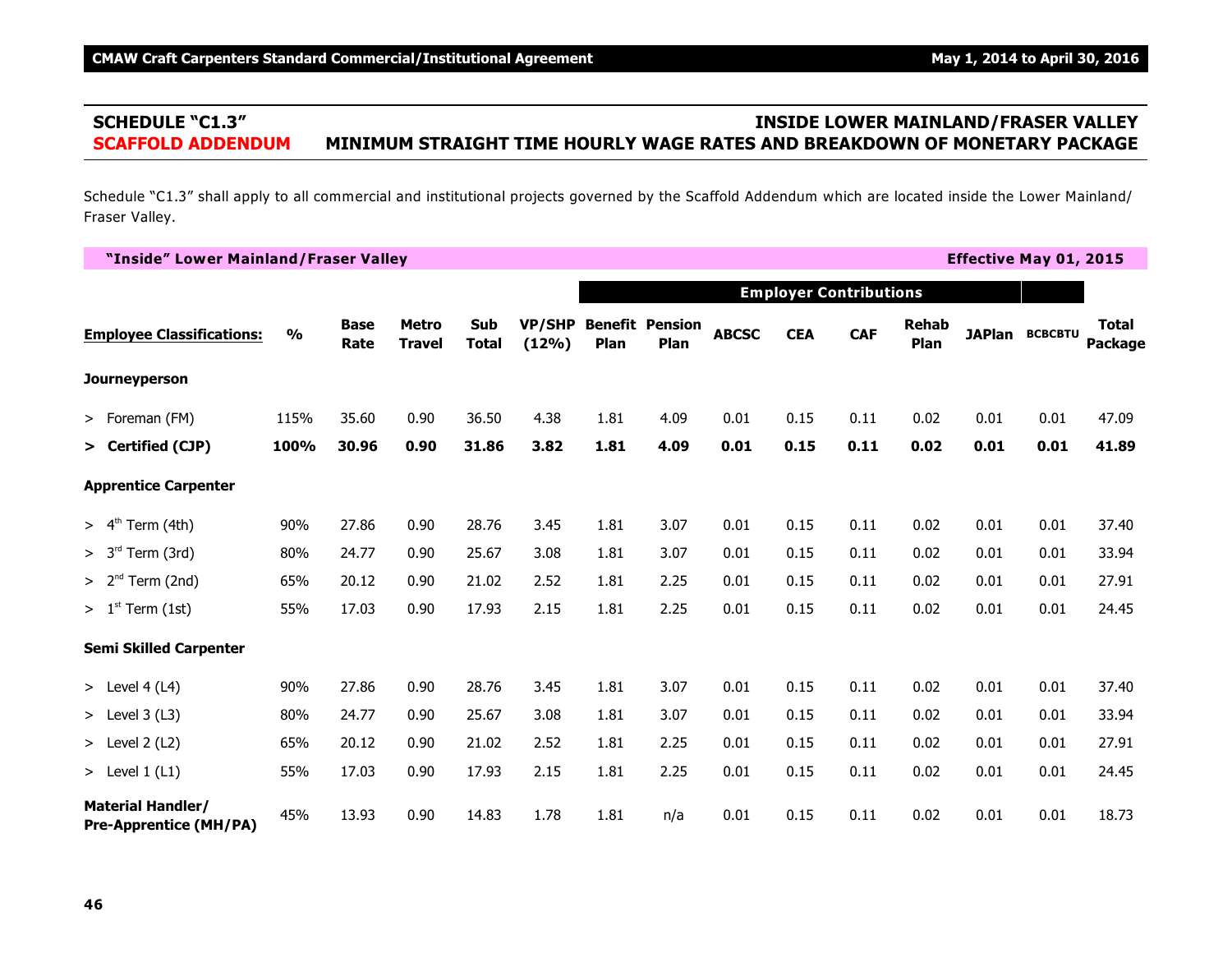# **SCHEDULE "C1.4" INSIDE LOWER MAINLAND/FRASER VALLEY SCAFFOLD ADDENDUM MINIMUM STRAIGHT TIME HOURLY WAGE RATES AND BREAKDOWN OF MONETARY PACKAGE**

Schedule "C1.4" shall apply to all commercial and institutional projects governed by the Scaffold Addendum which are located inside the Lower Mainland/ Fraser Valley.

**"Inside" Lower Mainland/Fraser Valley Effective April 01, 2016 Employer Contributions Employee Classifications: % Base Rate Metro Travel Sub Total VP/SHP Benefit Pension (12%) Plan Plan ABCSC CEA CAF Rehab Plan JAPlan BCBCBTU Total Package Journeyperson** > Foreman (FM) 115% 35.77 0.90 36.67 4.40 1.91 4.09 0.01 0.15 0.11 0.02 0.01 0.01 47.38 **> Certified (CJP) 100% 31.10 0.90 32.00 3.84 1.91 4.09 0.01 0.15 0.11 0.02 0.01 0.01 42.15 Apprentice Carpenter** > 4<sup>th</sup> Term (4th) 90% 27.99 0.90 28.89 3.47 1.91 3.07 0.01 0.15 0.11 0.02 0.01 0.01 37.65 > 3<sup>rd</sup> Term (3rd) 80% 24.88 0.90 25.78 3.09 1.91 3.07 0.01 0.15 0.11 0.02 0.01 0.01 34.16 > 2<sup>nd</sup> Term (2nd) 65% 20.22 0.90 21.12 2.53 1.91 2.25 0.01 0.15 0.11 0.02 0.01 0.01 28.12 > 1 Term (1st) 55% 17.11 0.90 18.01 2.16 1.91 2.25 0.01 0.15 0.11 0.02 0.01 0.01 24.64 st **Semi Skilled Carpenter** > Level 4 (L4) 90% 27.99 0.90 28.89 3.47 1.91 3.07 0.01 0.15 0.11 0.02 0.01 0.01 37.65 > Level 3 (L3) 80% 24.88 0.90 25.78 3.09 1.91 3.07 0.01 0.15 0.11 0.02 0.01 0.01 34.16 > Level 2 (L2) 65% 20.22 0.90 21.12 2.53 1.91 2.25 0.01 0.15 0.11 0.02 0.01 0.01 28.12 > Level 1 (L1) 55% 17.11 0.90 18.01 2.16 1.91 2.25 0.01 0.15 0.11 0.02 0.01 0.01 24.64 **Material Handler/ Pre-Apprentice (MH/PA)** 45% 14.00 0.90 14.90 1.79 1.91 n/a 0.01 0.15 0.11 0.02 0.01 0.01 18.91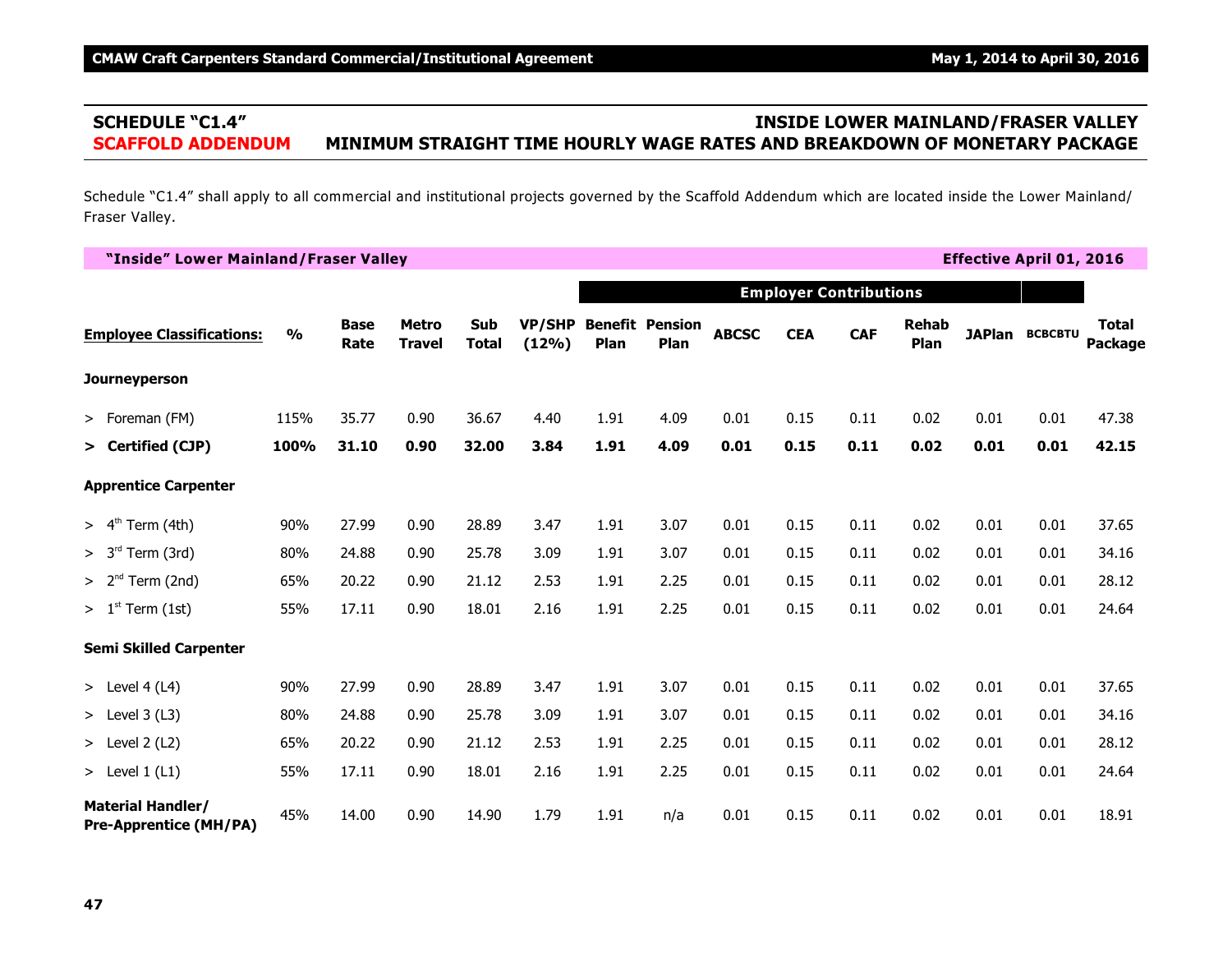# **SCHEDULE "C2.1" OUTSIDE LOWER MAINLAND/FRASER VALLEY SCAFFOLD ADDENDUM MINIMUM STRAIGHT TIME HOURLY WAGE RATES AND BREAKDOWN OF MONETARY PACKAGE**

Schedule "C2.1" shall apply to all commercial and institutional projects governed by the Scaffold Addendum which are located outside the Lower Mainland/ Fraser Valley.

**"Outside" Lower Mainland/Fraser Valley Effective April 1, 2014 Employer Contributions Employee Classifications: % Base Rate VP/SHP (12%) Benefit Plan Pension Plan ABCSC CEA CAF Rehab Plan JAPlan BCBCBTU Total Package Journeyperson** > Foreman (FM) 115% 35.45 4.25 1.71 4.09 0.25 0.15 0.12 0.02 0.01 0.01 46.06 **> Certified (CJP) 100% 30.83 3.70 1.71 4.09 0.25 0.15 0.12 0.02 0.01 0.01 40.89 Apprentice Carpenter** > 4 Term (4th) 90% 27.75 3.33 1.71 3.07 0.25 0.15 0.12 0.02 0.01 0.01 36.42 th > 3<sup>rd</sup> Term (3rd) 80% 24.66 2.96 1.71 3.07 0.25 0.15 0.12 0.02 0.01 0.01 32.96 > 2<sup>nd</sup> Term (2nd) 65% 20.04 2.40 1.71 2.25 0.25 0.15 0.12 0.02 0.01 0.01 26.96 > 1 Term (1st) 55% 16.96 2.04 1.71 2.25 0.25 0.15 0.12 0.02 0.01 0.01 23.52 st **Semi Skilled Carpenter** > Level 4 (L4) 90% 27.75 3.33 1.71 3.07 0.25 0.15 0.12 0.02 0.01 0.01 36.42 > Level 3 (L3) 80% 24.66 2.96 1.71 3.07 0.25 0.15 0.12 0.02 0.01 0.01 32.96 > Level 2 (L2) 65% 20.04 2.40 1.71 2.25 0.25 0.15 0.12 0.02 0.01 0.01 26.96 > Level 1 (L1) 55% 16.96 2.04 1.71 2.25 0.25 0.15 0.12 0.02 0.01 0.01 23.52 **Material Handler/ Pre-Apprentice (MH/PA)** 45% 13.87 1.66 1.71 n/a 0.25 0.15 0.12 0.02 0.01 0.01 17.80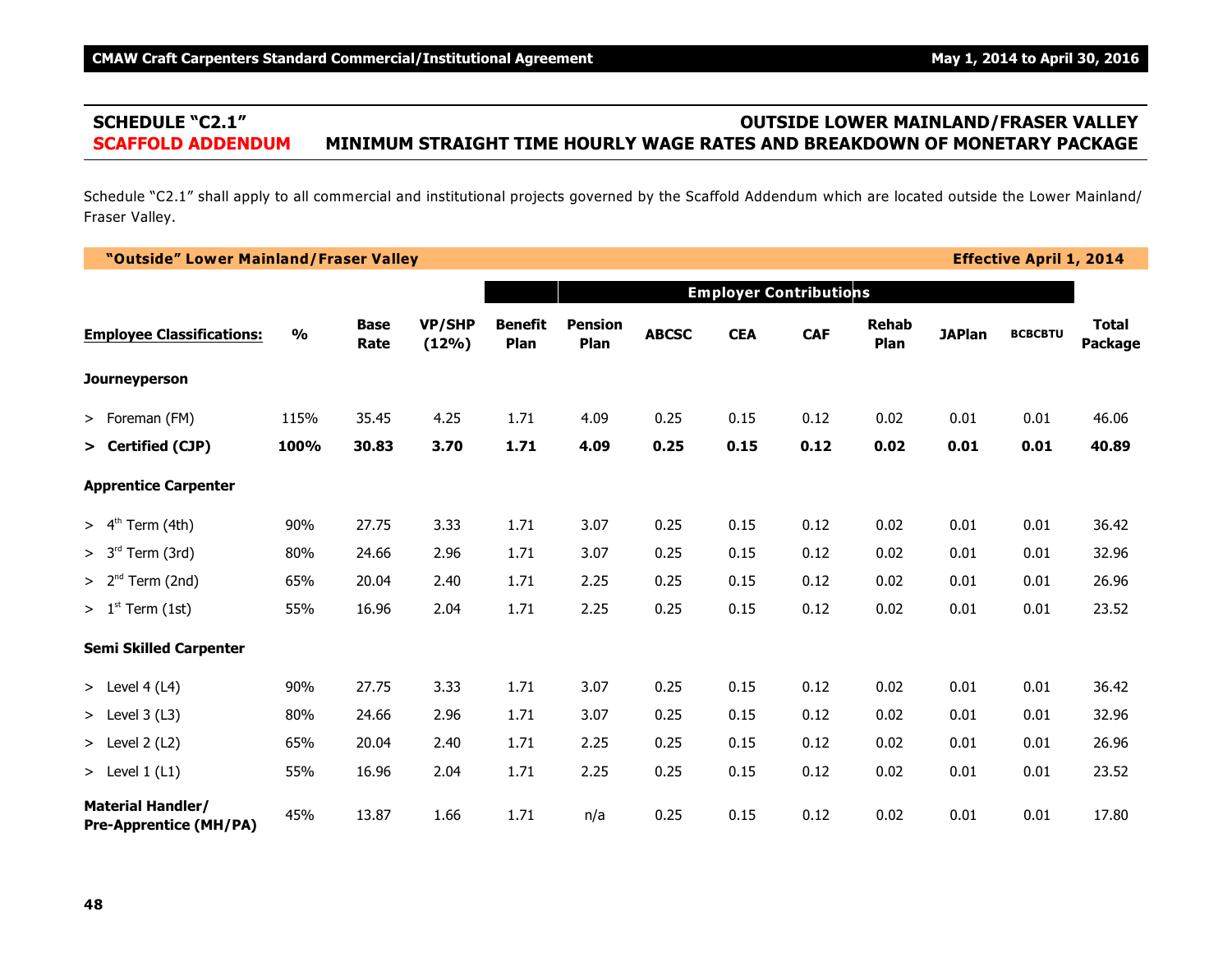# **SCHEDULE "C2.2" OUTSIDE LOWER MAINLAND/FRASER VALLEY SCAFFOLD ADDENDUM MINIMUM STRAIGHT TIME HOURLY WAGE RATES AND BREAKDOWN OF MONETARY PACKAGE**

Schedule "C2.2" shall apply to all commercial and institutional projects governed by the Scaffold Addendum which are located outside the Lower Mainland/ Fraser Valley.

**"Outside" Lower Mainland/Fraser Valley Effective November 1, 2014 Employer Contributions Employee Classifications: % Base Rate VP/SHP (12%) Benefit Plan Pension Plan ABCSC CEA CAF Rehab Plan JAPlan BCBCBTU Total Package Journeyperson** > Foreman (FM) 115% 35.45 4.25 1.71 4.09 0.01 0.15 0.11 0.02 0.01 0.01 45.81 **> Certified (CJP) 100% 30.83 3.70 1.71 4.09 0.01 0.15 0.11 0.02 0.01 0.01 40.64 Apprentice Carpenter** > 4 Term (4th) 90% 27.75 3.33 1.71 3.07 0.01 0.15 0.11 0.02 0.01 0.01 36.17 th > 3<sup>rd</sup> Term (3rd) 80% 24.66 2.96 1.71 3.07 0.01 0.15 0.11 0.02 0.01 0.01 32.71 > 2<sup>nd</sup> Term (2nd) 65% 20.04 2.40 1.71 2.25 0.01 0.15 0.11 0.02 0.01 0.01 26.71 > 1 Term (1st) 55% 16.96 2.04 1.71 2.25 0.01 0.15 0.11 0.02 0.01 0.01 23.27 st **Semi Skilled Carpenter** > Level 4 (L4) 90% 27.75 3.33 1.71 3.07 0.01 0.15 0.11 0.02 0.01 0.01 36.17 > Level 3 (L3) 80% 24.66 2.96 1.71 3.07 0.01 0.15 0.11 0.02 0.01 0.01 32.71 > Level 2 (L2) 65% 20.04 2.40 1.71 2.25 0.01 0.15 0.11 0.02 0.01 0.01 26.71 > Level 1 (L1) 55% 16.96 2.04 1.71 2.25 0.01 0.15 0.11 0.02 0.01 0.01 23.27 **Material Handler/ Pre-Apprentice (MH/PA)** 45% 13.87 1.66 1.71 n/a 0.01 0.15 0.11 0.02 0.01 0.01 17.55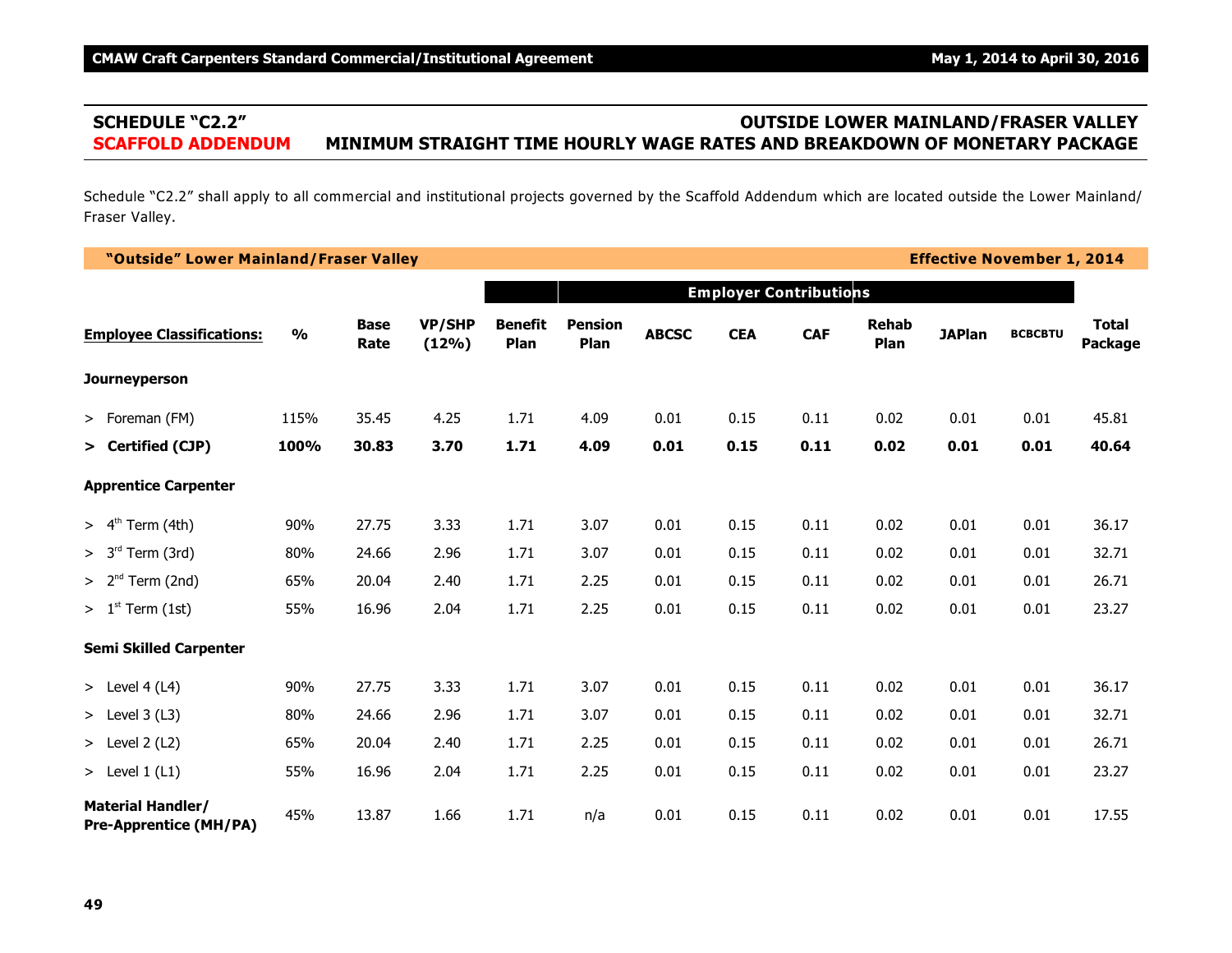# **SCHEDULE "C2.3" OUTSIDE LOWER MAINLAND/FRASER VALLEY SCAFFOLD ADDENDUM MINIMUM STRAIGHT TIME HOURLY WAGE RATES AND BREAKDOWN OF MONETARY PACKAGE**

Schedule "C2.3" shall apply to all commercial and institutional projects governed by the Scaffold Addendum which are located outside the Lower Mainland/ Fraser Valley.

**"Outside" Lower Mainland/Fraser Valley Effective May 01, 2015**

|                                                           |               |                     |                        |                        |                        |              | <b>Employer Contributions</b> |            |                      |               |                |                                |
|-----------------------------------------------------------|---------------|---------------------|------------------------|------------------------|------------------------|--------------|-------------------------------|------------|----------------------|---------------|----------------|--------------------------------|
| <b>Employee Classifications:</b>                          | $\frac{0}{0}$ | <b>Base</b><br>Rate | <b>VP/SHP</b><br>(12%) | <b>Benefit</b><br>Plan | <b>Pension</b><br>Plan | <b>ABCSC</b> | <b>CEA</b>                    | <b>CAF</b> | <b>Rehab</b><br>Plan | <b>JAPlan</b> | <b>BCBCBTU</b> | <b>Total</b><br><b>Package</b> |
| Journeyperson                                             |               |                     |                        |                        |                        |              |                               |            |                      |               |                |                                |
| > Foreman (FM)                                            | 115%          | 35.60               | 4.27                   | 1.81                   | 4.09                   | 0.01         | 0.15                          | 0.11       | 0.02                 | 0.01          | 0.01           | 46.08                          |
| > Certified (CJP)                                         | 100%          | 30.96               | 3.72                   | 1.81                   | 4.09                   | 0.01         | 0.15                          | 0.11       | 0.02                 | 0.01          | 0.01           | 40.89                          |
| <b>Apprentice Carpenter</b>                               |               |                     |                        |                        |                        |              |                               |            |                      |               |                |                                |
| Term (4th)<br>> 4 <sup>th</sup>                           | 90%           | 27.86               | 3.34                   | 1.81                   | 3.07                   | 0.01         | 0.15                          | 0.11       | 0.02                 | 0.01          | 0.01           | 36.39                          |
| > 3 <sup>rd</sup><br>Term (3rd)                           | 80%           | 24.77               | 2.97                   | 1.81                   | 3.07                   | 0.01         | 0.15                          | 0.11       | 0.02                 | 0.01          | 0.01           | 32.93                          |
| > 2 <sup>nd</sup><br>Term (2nd)                           | 65%           | 20.12               | 2.41                   | 1.81                   | 2.25                   | 0.01         | 0.15                          | 0.11       | 0.02                 | 0.01          | 0.01           | 26.90                          |
| $> 1st$ Term (1st)                                        | 55%           | 17.03               | 2.04                   | 1.81                   | 2.25                   | 0.01         | 0.15                          | 0.11       | 0.02                 | 0.01          | 0.01           | 23.44                          |
| <b>Semi Skilled Carpenter</b>                             |               |                     |                        |                        |                        |              |                               |            |                      |               |                |                                |
| > Level $4(L4)$                                           | 90%           | 27.86               | 3.34                   | 1.81                   | 3.07                   | 0.01         | 0.15                          | 0.11       | 0.02                 | 0.01          | 0.01           | 36.39                          |
| > Level $3(L3)$                                           | 80%           | 24.77               | 2.97                   | 1.81                   | 3.07                   | 0.01         | 0.15                          | 0.11       | 0.02                 | 0.01          | 0.01           | 32.93                          |
| $>$ Level 2 (L2)                                          | 65%           | 20.12               | 2.41                   | 1.81                   | 2.25                   | 0.01         | 0.15                          | 0.11       | 0.02                 | 0.01          | 0.01           | 26.90                          |
| > Level $1(L1)$                                           | 55%           | 17.03               | 2.04                   | 1.81                   | 2.25                   | 0.01         | 0.15                          | 0.11       | 0.02                 | 0.01          | 0.01           | 23.44                          |
| <b>Material Handler/</b><br><b>Pre-Apprentice (MH/PA)</b> | 45%           | 13.93               | 1.67                   | 1.81                   | n/a                    | 0.01         | 0.15                          | 0.11       | 0.02                 | 0.01          | 0.01           | 17.72                          |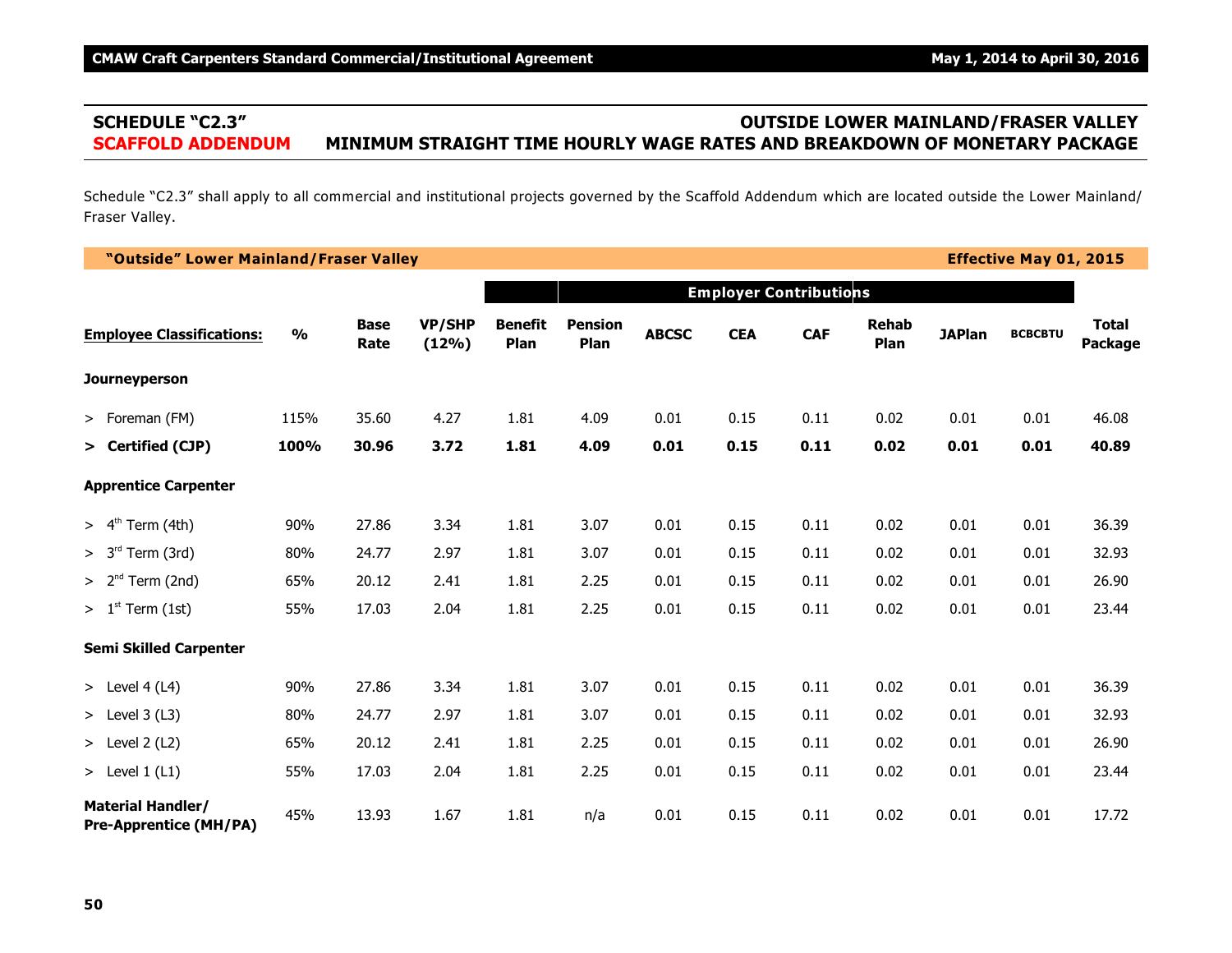# **SCHEDULE "C2.4" OUTSIDE LOWER MAINLAND/FRASER VALLEY SCAFFOLD ADDENDUM MINIMUM STRAIGHT TIME HOURLY WAGE RATES AND BREAKDOWN OF MONETARY PACKAGE**

Schedule "C2.4" shall apply to all commercial and institutional projects governed by the Scaffold Addendum which are located outside the Lower Mainland/ Fraser Valley.

**"Outside" Lower Mainland/Fraser Valley Effective April 01, 2016**

|                                                           |               |                     |                        |                        |                        |              |            | <b>Employer Contributions</b> |                      |               |                |                         |
|-----------------------------------------------------------|---------------|---------------------|------------------------|------------------------|------------------------|--------------|------------|-------------------------------|----------------------|---------------|----------------|-------------------------|
| <b>Employee Classifications:</b>                          | $\frac{0}{0}$ | <b>Base</b><br>Rate | <b>VP/SHP</b><br>(12%) | <b>Benefit</b><br>Plan | <b>Pension</b><br>Plan | <b>ABCSC</b> | <b>CEA</b> | <b>CAF</b>                    | <b>Rehab</b><br>Plan | <b>JAPlan</b> | <b>BCBCBTU</b> | <b>Total</b><br>Package |
| Journeyperson                                             |               |                     |                        |                        |                        |              |            |                               |                      |               |                |                         |
| > Foreman (FM)                                            | 115%          | 35.77               | 4.29                   | 1.91                   | 4.09                   | 0.01         | 0.15       | 0.11                          | 0.02                 | 0.01          | 0.01           | 46.37                   |
| > Certified (CJP)                                         | 100%          | 31.10               | 3.73                   | 1.91                   | 4.09                   | 0.01         | 0.15       | 0.11                          | 0.02                 | 0.01          | 0.01           | 41.14                   |
| <b>Apprentice Carpenter</b>                               |               |                     |                        |                        |                        |              |            |                               |                      |               |                |                         |
| > 4 <sup>th</sup><br>Term (4th)                           | 90%           | 27.99               | 3.36                   | 1.91                   | 3.07                   | 0.01         | 0.15       | 0.11                          | 0.02                 | 0.01          | 0.01           | 36.64                   |
| > 3 <sup>rd</sup><br>Term (3rd)                           | 80%           | 24.88               | 2.99                   | 1.91                   | 3.07                   | 0.01         | 0.15       | 0.11                          | 0.02                 | 0.01          | 0.01           | 33.16                   |
| $> 2nd$ Term (2nd)                                        | 65%           | 20.22               | 2.43                   | 1.91                   | 2.25                   | 0.01         | 0.15       | 0.11                          | 0.02                 | 0.01          | 0.01           | 27.12                   |
| $> 1st$ Term (1st)                                        | 55%           | 17.11               | 2.05                   | 1.91                   | 2.25                   | 0.01         | 0.15       | 0.11                          | 0.02                 | 0.01          | 0.01           | 23.63                   |
| <b>Semi Skilled Carpenter</b>                             |               |                     |                        |                        |                        |              |            |                               |                      |               |                |                         |
| > Level 4 (L4)                                            | 90%           | 27.99               | 3.36                   | 1.91                   | 3.07                   | 0.01         | 0.15       | 0.11                          | 0.02                 | 0.01          | 0.01           | 36.64                   |
| $>$ Level 3 (L3)                                          | 80%           | 24.88               | 2.99                   | 1.91                   | 3.07                   | 0.01         | 0.15       | 0.11                          | 0.02                 | 0.01          | 0.01           | 33.16                   |
| $>$ Level 2 (L2)                                          | 65%           | 20.22               | 2.43                   | 1.91                   | 2.25                   | 0.01         | 0.15       | 0.11                          | 0.02                 | 0.01          | 0.01           | 27.12                   |
| $>$ Level 1 (L1)                                          | 55%           | 17.11               | 2.05                   | 1.91                   | 2.25                   | 0.01         | 0.15       | 0.11                          | 0.02                 | 0.01          | 0.01           | 23.63                   |
| <b>Material Handler/</b><br><b>Pre-Apprentice (MH/PA)</b> | 45%           | 14.00               | 1.68                   | 1.91                   | n/a                    | 0.01         | 0.15       | 0.11                          | 0.02                 | 0.01          | 0.01           | 17.90                   |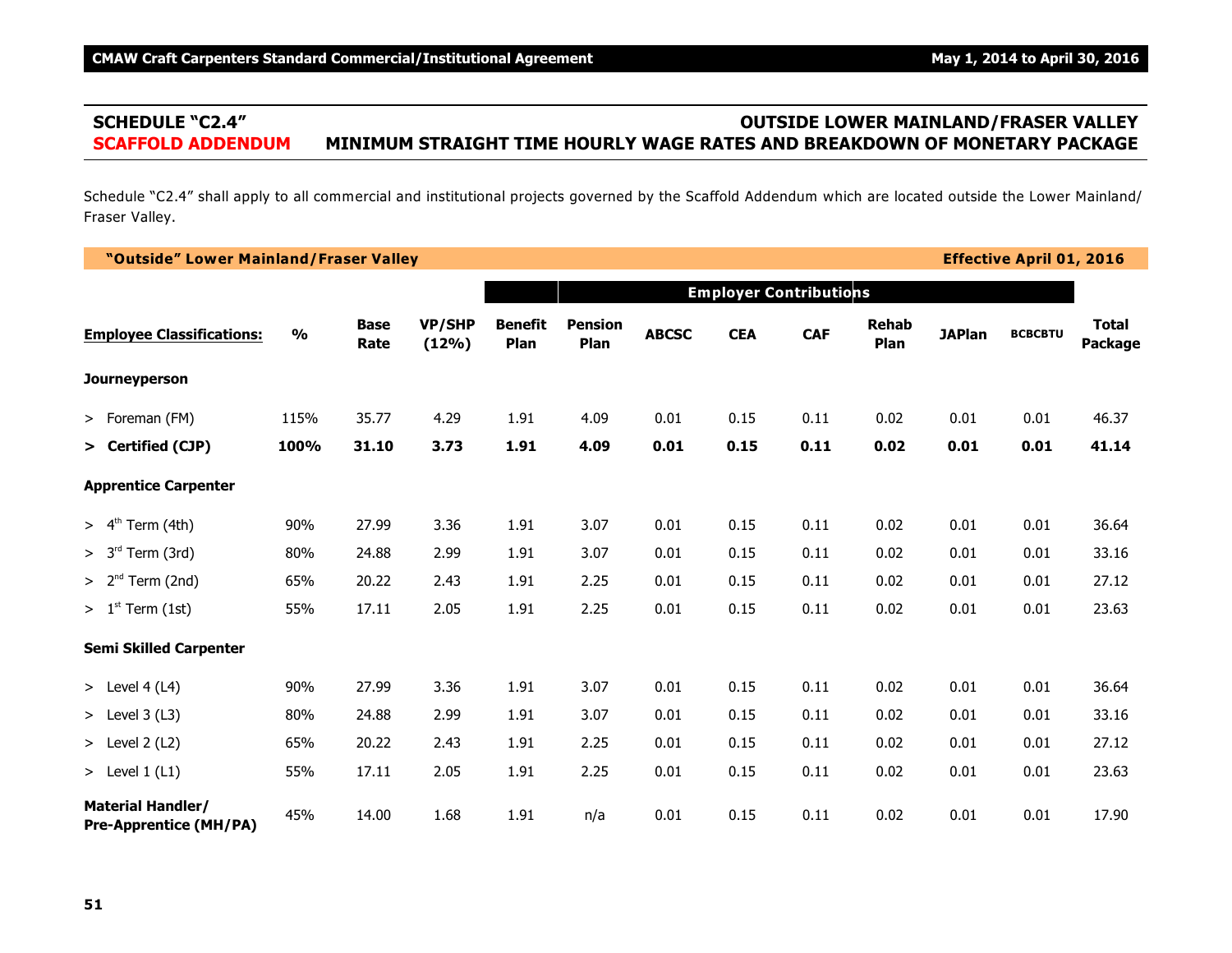# **SCHEDULE "D.1" ALL AREAS OF BC SCAFFOLD ADDENDUM EMPLOYER CONTRIBUTIONS AND EMPLOYEE DEDUCTIONS**

Schedule "D.1" shall apply to all commercial and institutional projects governed by the Scaffold Addendum in BC.

| <b>All Areas of BC</b>                 |           |                                                                  |            |       |       |       |                        |       |       |       | <b>Effective April 1, 2014</b> |       |
|----------------------------------------|-----------|------------------------------------------------------------------|------------|-------|-------|-------|------------------------|-------|-------|-------|--------------------------------|-------|
|                                        |           | <b>Employee Classifications</b>                                  |            |       |       |       |                        |       |       |       |                                |       |
|                                        |           | <<< Apprentice Carpenters >>><br><<< Semi Skilled Carpenters >>> |            |       |       |       |                        |       |       |       |                                |       |
| <b>Employer Contributions:</b>         |           | <b>FM</b>                                                        | <b>CJP</b> | 4th   | 3rd   | 2nd   | 1st                    | L4    | L3    | L2    | L1                             | MH/PA |
| Carpentry Workers Benefit Plan         |           | 1.71                                                             | 1.71       | 1.71  | 1.71  | 1.71  | 1.71                   | 1.71  | 1.71  | 1.71  | 1.71                           | 1.71  |
| Carpentry Workers Pension Plan         |           | 4.09                                                             | 4.09       | 3.07  | 3.07  | 2.25  | 2.25                   | 3.07  | 3.07  | 2.25  | 2.25                           | n/a   |
| Association of BC Scaffold Contractors |           | 0.25                                                             | 0.25       | 0.25  | 0.25  | 0.25  | 0.25                   | 0.25  | 0.25  | 0.25  | 0.25                           | 0.25  |
| Carpentry Employers Association (CEA)  |           | 0.15                                                             | 0.15       | 0.15  | 0.15  | 0.15  | 0.15                   | 0.15  | 0.15  | 0.15  | 0.15                           | 0.15  |
| Contract Administration Fund (CAF)     |           | 0.12                                                             | 0.12       | 0.12  | 0.12  | 0.12  | 0.12                   | 0.12  | 0.12  | 0.12  | 0.12                           | 0.12  |
| Rehabilitation Plan                    |           | 0.02                                                             | 0.02       | 0.02  | 0.02  | 0.02  | 0.02                   | 0.02  | 0.02  | 0.02  | 0.02                           | 0.02  |
| <b>JAPlan</b>                          |           | 0.01                                                             | 0.01       | 0.01  | 0.01  | 0.01  | 0.01                   | 0.01  | 0.01  | 0.01  | 0.01                           | 0.01  |
| <b>BCBCBTU Fund</b>                    |           | 0.01                                                             | 0.01       | 0.01  | 0.01  | 0.01  | 0.01                   | 0.01  | 0.01  | 0.01  | 0.01                           | 0.01  |
| * Total Employer Contributions         |           | 6.36                                                             | 6.36       | 5.34  | 5.34  | 4.52  | 4.52                   | 5.34  | 5.34  | 4.52  | 4.52                           | 2.27  |
| <b>Employee Deductions:</b>            |           |                                                                  |            |       |       |       |                        |       |       |       |                                |       |
| <b>Field Dues</b>                      |           | 0.890                                                            | 0.890      | 0.890 | 0.890 | 0.890 | 0.890                  | 0.890 | 0.890 | 0.890 | 0.890                          | 0.890 |
| <b>Local Union Check Off</b>           |           |                                                                  |            |       |       |       | Refer to Article 4.702 |       |       |       |                                |       |
| <b>CMAW Administration Fund</b>        |           | 0.295                                                            | 0.295      | 0.295 | 0.295 | 0.295 | 0.295                  | 0.295 | 0.295 | 0.295 | 0.295                          | 0.295 |
| <b>CMAW Training Fund</b>              |           | 0.095                                                            | 0.095      | 0.095 | 0.095 | 0.095 | 0.095                  | 0.095 | 0.095 | 0.095 | 0.095                          | 0.095 |
| * Total Employee Deductions            |           | 1.28                                                             | 1.28       | 1.28  | 1.28  | 1.28  | 1.28                   | 1.28  | 1.28  | 1.28  | 1.28                           | 1.28  |
| <b>Total Hourly Remittance</b>         | <b>ST</b> | 7.64                                                             | 7.64       | 6.62  | 6.62  | 5.80  | 5.80                   | 6.62  | 6.62  | 5.80  | 5.80                           | 3.55  |
|                                        | 1.5x OT   | 7.64                                                             | 7.64       | 6.62  | 6.62  | 5.80  | 5.80                   | 6.62  | 6.62  | 5.80  | 5.80                           | 3.55  |
|                                        | $2x$ OT   | 7.64                                                             | 7.64       | 6.62  | 6.62  | 5.80  | 5.80                   | 6.62  | 6.62  | 5.80  | 5.80                           | 3.55  |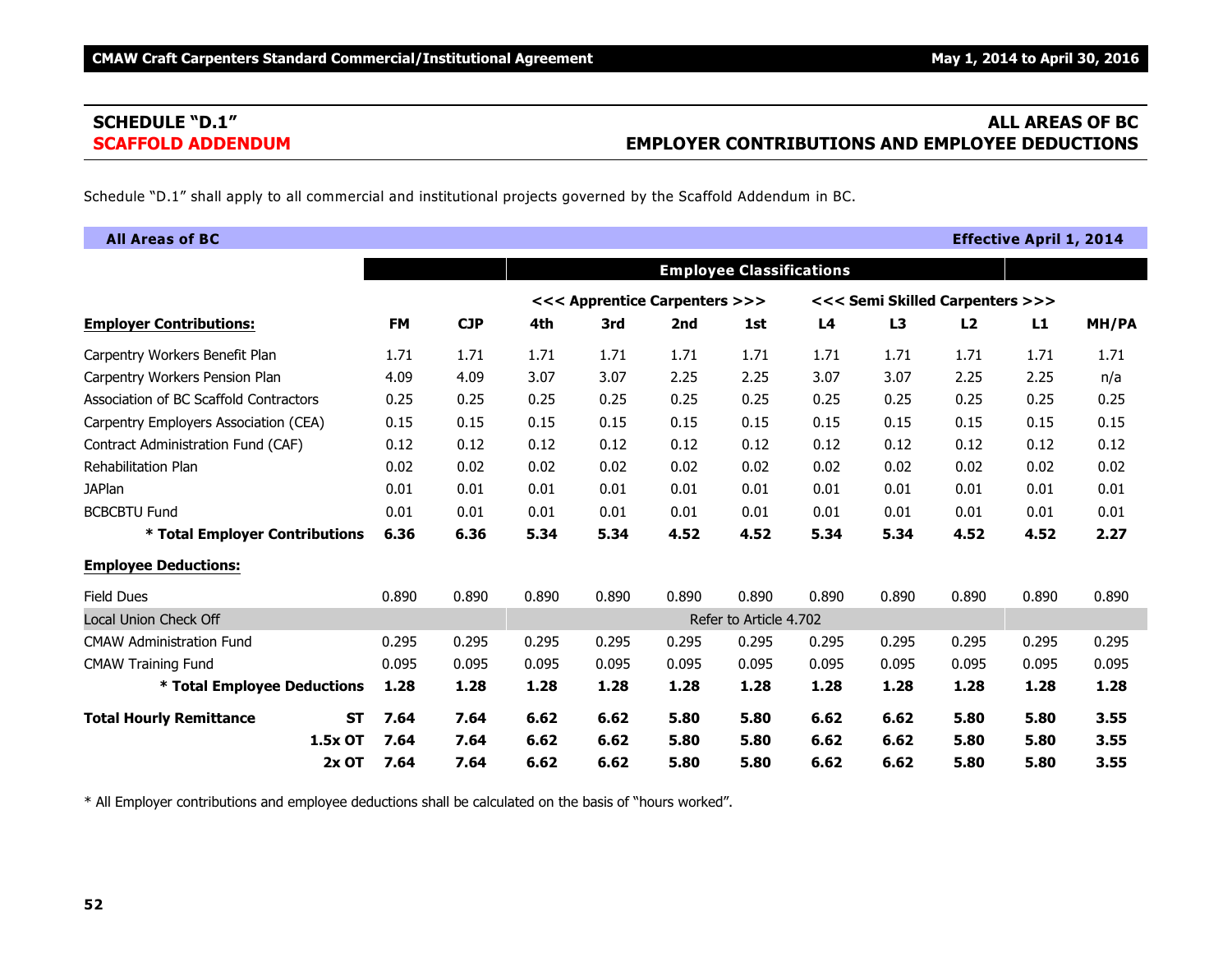# **SCHEDULE "D.2" ALL AREAS OF BC SCAFFOLD ADDENDUM EMPLOYER CONTRIBUTIONS AND EMPLOYEE DEDUCTIONS**

Schedule "D.2" shall apply to all commercial and institutional projects governed by the Scaffold Addendum in BC.

| <b>All Areas of BC</b>                 |           |                                                                  |            |       |       |                                 |                        |       |       | <b>Effective November 1, 2014</b> |       |       |
|----------------------------------------|-----------|------------------------------------------------------------------|------------|-------|-------|---------------------------------|------------------------|-------|-------|-----------------------------------|-------|-------|
|                                        |           |                                                                  |            |       |       | <b>Employee Classifications</b> |                        |       |       |                                   |       |       |
|                                        |           | <<< Semi Skilled Carpenters >>><br><<< Apprentice Carpenters >>> |            |       |       |                                 |                        |       |       |                                   |       |       |
| <b>Employer Contributions:</b>         |           | <b>FM</b>                                                        | <b>CJP</b> | 4th   | 3rd   | 2nd                             | 1st                    | L4    | L3    | L2                                | L1    | MH/PA |
| Carpentry Workers Benefit Plan         |           | 1.71                                                             | 1.71       | 1.71  | 1.71  | 1.71                            | 1.71                   | 1.71  | 1.71  | 1.71                              | 1.71  | 1.71  |
| Carpentry Workers Pension Plan         |           | 4.09                                                             | 4.09       | 3.07  | 3.07  | 2.25                            | 2.25                   | 3.07  | 3.07  | 2.25                              | 2.25  | n/a   |
| Association of BC Scaffold Contractors |           | 0.01                                                             | 0.01       | 0.01  | 0.01  | 0.01                            | 0.01                   | 0.01  | 0.01  | 0.01                              | 0.01  | 0.01  |
| Carpentry Employers Association (CEA)  |           | 0.15                                                             | 0.15       | 0.15  | 0.15  | 0.15                            | 0.15                   | 0.15  | 0.15  | 0.15                              | 0.15  | 0.15  |
| Contract Administration Fund (CAF)     |           | 0.11                                                             | 0.11       | 0.11  | 0.11  | 0.11                            | 0.11                   | 0.11  | 0.11  | 0.11                              | 0.11  | 0.11  |
| Rehabilitation Plan                    |           | 0.02                                                             | 0.02       | 0.02  | 0.02  | 0.02                            | 0.02                   | 0.02  | 0.02  | 0.02                              | 0.02  | 0.02  |
| <b>JAPlan</b>                          |           | 0.01                                                             | 0.01       | 0.01  | 0.01  | 0.01                            | 0.01                   | 0.01  | 0.01  | 0.01                              | 0.01  | 0.01  |
| <b>BCBCBTU Fund</b>                    |           | 0.01                                                             | 0.01       | 0.01  | 0.01  | 0.01                            | 0.01                   | 0.01  | 0.01  | 0.01                              | 0.01  | 0.01  |
| * Total Employer Contributions         |           | 6.11                                                             | 6.11       | 5.09  | 5.09  | 4.27                            | 4.27                   | 5.09  | 5.09  | 4.27                              | 4.27  | 2.02  |
| <b>Employee Deductions:</b>            |           |                                                                  |            |       |       |                                 |                        |       |       |                                   |       |       |
| <b>Field Dues</b>                      |           | 0.890                                                            | 0.890      | 0.890 | 0.890 | 0.890                           | 0.890                  | 0.890 | 0.890 | 0.890                             | 0.890 | 0.890 |
| <b>Local Union Check Off</b>           |           |                                                                  |            |       |       |                                 | Refer to Article 4.702 |       |       |                                   |       |       |
| <b>CMAW Administration Fund</b>        |           | 0.295                                                            | 0.295      | 0.295 | 0.295 | 0.295                           | 0.295                  | 0.295 | 0.295 | 0.295                             | 0.295 | 0.295 |
| <b>CMAW Training Fund</b>              |           | 0.095                                                            | 0.095      | 0.095 | 0.095 | 0.095                           | 0.095                  | 0.095 | 0.095 | 0.095                             | 0.095 | 0.095 |
| * Total Employee Deductions            |           | 1.28                                                             | 1.28       | 1.28  | 1.28  | 1.28                            | 1.28                   | 1.28  | 1.28  | 1.28                              | 1.28  | 1.28  |
| <b>Total Hourly Remittance</b>         | <b>ST</b> | 7.39                                                             | 7.39       | 6.37  | 6.37  | 5.55                            | 5.55                   | 6.37  | 6.37  | 5.55                              | 5.55  | 3.30  |
|                                        | 1.5x OT   | 7.39                                                             | 7.39       | 6.37  | 6.37  | 5.55                            | 5.55                   | 6.37  | 6.37  | 5.55                              | 5.55  | 3.30  |
|                                        | $2x$ OT   | 7.39                                                             | 7.39       | 6.37  | 6.37  | 5.55                            | 5.55                   | 6.37  | 6.37  | 5.55                              | 5.55  | 3.30  |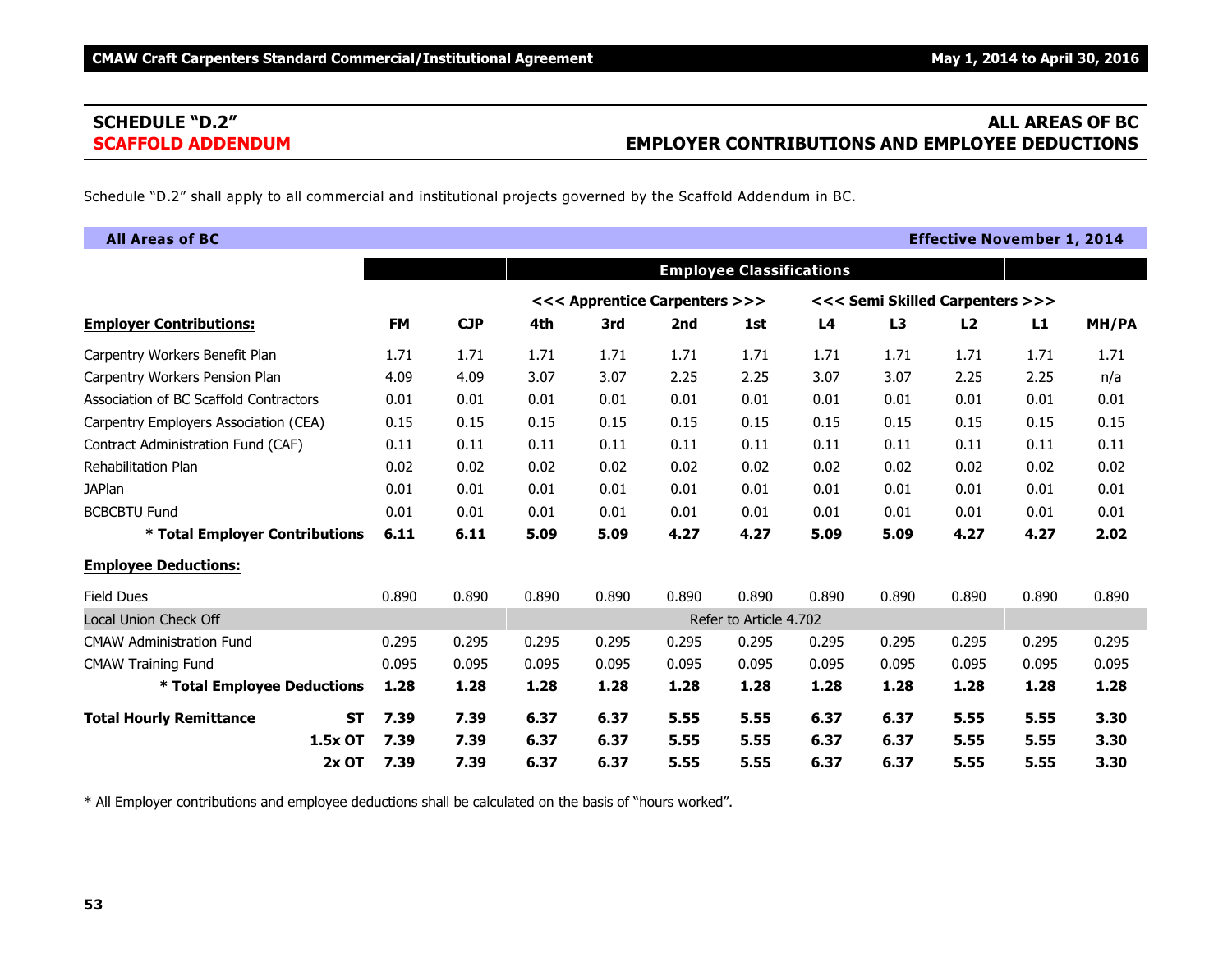# **SCHEDULE "D.3" ALL AREAS OF BC SCAFFOLD ADDENDUM EMPLOYER CONTRIBUTIONS AND EMPLOYEE DEDUCTIONS**

Schedule "D.3" shall apply to all commercial and institutional projects governed by the Scaffold Addendum in BC.

| <b>All Areas of BC</b>                 |           |                                 |            |       |                               |       |                        |       |       |                                 | <b>Effective May 01, 2015</b> |       |
|----------------------------------------|-----------|---------------------------------|------------|-------|-------------------------------|-------|------------------------|-------|-------|---------------------------------|-------------------------------|-------|
|                                        |           | <b>Employee Classifications</b> |            |       |                               |       |                        |       |       |                                 |                               |       |
|                                        |           |                                 |            |       | <<< Apprentice Carpenters >>> |       |                        |       |       | <<< Semi Skilled Carpenters >>> |                               |       |
| <b>Employer Contributions:</b>         |           | <b>FM</b>                       | <b>CJP</b> | 4th   | 3rd                           | 2nd   | 1st                    | L4    | L3    | L2                              | L1                            | MH/PA |
| Carpentry Workers Benefit Plan         |           | 1.81                            | 1.81       | 1.81  | 1.81                          | 1.81  | 1.81                   | 1.81  | 1.81  | 1.81                            | 1.81                          | 1.81  |
| Carpentry Workers Pension Plan         |           | 4.09                            | 4.09       | 3.07  | 3.07                          | 2.25  | 2.25                   | 3.07  | 3.07  | 2.25                            | 2.25                          | n/a   |
| Association of BC Scaffold Contractors |           | 0.01                            | 0.01       | 0.01  | 0.01                          | 0.01  | 0.01                   | 0.01  | 0.01  | 0.01                            | 0.01                          | 0.01  |
| Carpentry Employers Association (CEA)  |           | 0.15                            | 0.15       | 0.15  | 0.15                          | 0.15  | 0.15                   | 0.15  | 0.15  | 0.15                            | 0.15                          | 0.15  |
| Contract Administration Fund (CAF)     |           | 0.11                            | 0.11       | 0.11  | 0.11                          | 0.11  | 0.11                   | 0.11  | 0.11  | 0.11                            | 0.11                          | 0.11  |
| <b>Rehabilitation Plan</b>             |           | 0.02                            | 0.02       | 0.02  | 0.02                          | 0.02  | 0.02                   | 0.02  | 0.02  | 0.02                            | 0.02                          | 0.02  |
| <b>JAPlan</b>                          |           | 0.01                            | 0.01       | 0.01  | 0.01                          | 0.01  | 0.01                   | 0.01  | 0.01  | 0.01                            | 0.01                          | 0.01  |
| <b>BCBCBTU Fund</b>                    |           | 0.01                            | 0.01       | 0.01  | 0.01                          | 0.01  | 0.01                   | 0.01  | 0.01  | 0.01                            | 0.01                          | 0.01  |
| * Total Employer Contributions         |           | 6.21                            | 6.21       | 5.19  | 5.19                          | 4.37  | 4.37                   | 5.19  | 5.19  | 4.37                            | 4.37                          | 2.12  |
| <b>Employee Deductions:</b>            |           |                                 |            |       |                               |       |                        |       |       |                                 |                               |       |
| <b>Field Dues</b>                      |           | 0.890                           | 0.890      | 0.890 | 0.890                         | 0.890 | 0.890                  | 0.890 | 0.890 | 0.890                           | 0.890                         | 0.890 |
| <b>Local Union Check Off</b>           |           |                                 |            |       |                               |       | Refer to Article 4.702 |       |       |                                 |                               |       |
| <b>CMAW Administration Fund</b>        |           | 0.295                           | 0.295      | 0.295 | 0.295                         | 0.295 | 0.295                  | 0.295 | 0.295 | 0.295                           | 0.295                         | 0.295 |
| <b>CMAW Training Fund</b>              |           | 0.095                           | 0.095      | 0.095 | 0.095                         | 0.095 | 0.095                  | 0.095 | 0.095 | 0.095                           | 0.095                         | 0.095 |
| * Total Employee Deductions            |           | 1.28                            | 1.28       | 1.28  | 1.28                          | 1.28  | 1.28                   | 1.28  | 1.28  | 1.28                            | 1.28                          | 1.28  |
| <b>Total Hourly Remittance</b>         | <b>ST</b> | 7.49                            | 7.49       | 6.47  | 6.47                          | 5.65  | 5.65                   | 6.47  | 6.47  | 5.65                            | 5.65                          | 3.40  |
|                                        | 1.5x OT   | 7.49                            | 7.49       | 6.47  | 6.47                          | 5.65  | 5.65                   | 6.47  | 6.47  | 5.65                            | 5.65                          | 3.40  |
|                                        | 2x OT     | 7.49                            | 7.49       | 6.47  | 6.47                          | 5.65  | 5.65                   | 6.47  | 6.47  | 5.65                            | 5.65                          | 3.40  |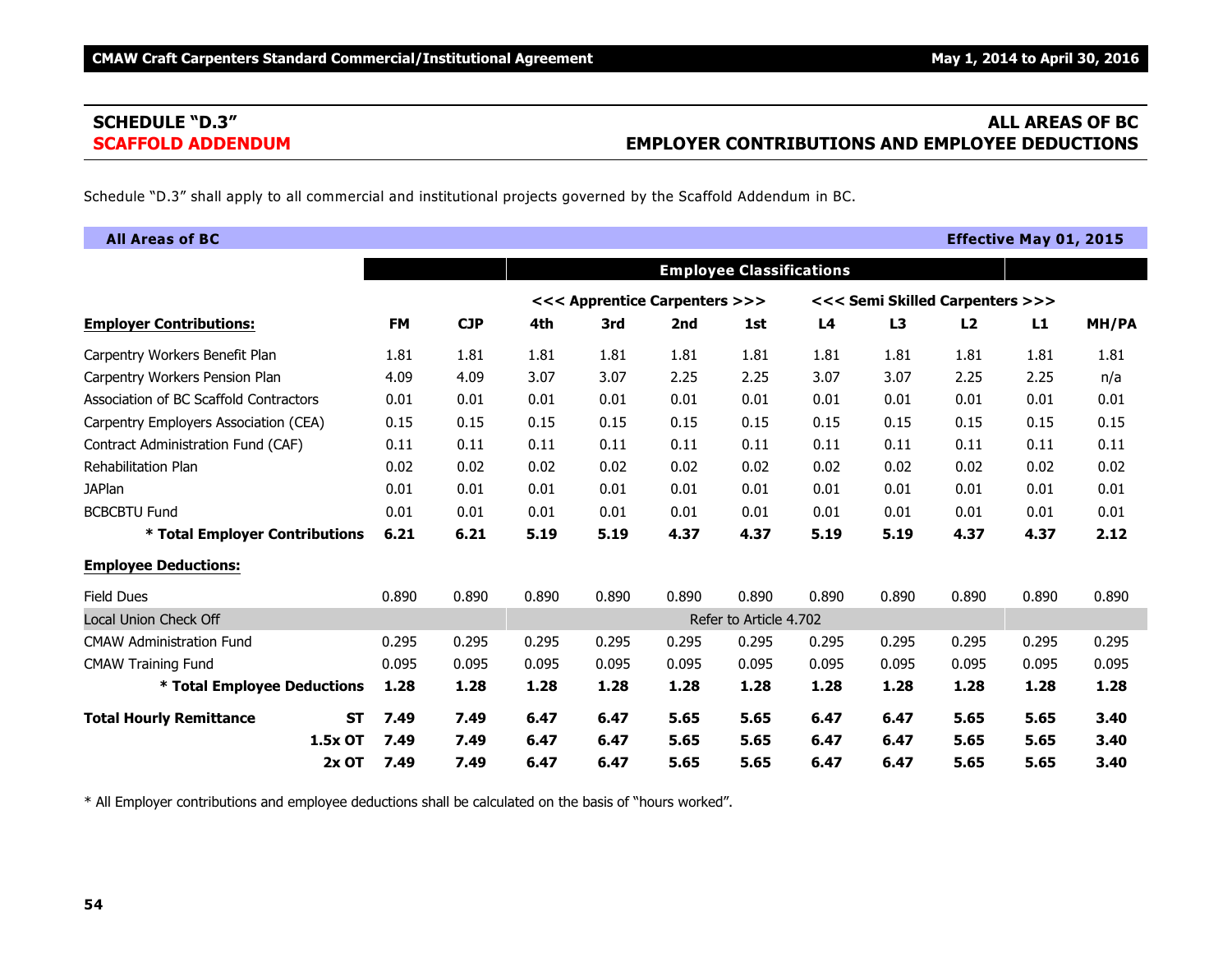# **SCHEDULE "D.4.1" INSIDE LOWER MAINLAND/FRASER VALLEY SCAFFOLD ADDENDUM EMPLOYER CONTRIBUTIONS AND EMPLOYEE DEDUCTIONS**

Schedule "D.4.1" shall apply to all commercial and institutional projects governed by the Scaffold Addendum which are located inside the Lower Mainland/ Fraser Valley.

| "Inside" Lower Mainland/Fraser Valley  |           |           |            |                               |       |       |                                 |                                 |       |       | <b>Effective April 01, 2016</b> |       |
|----------------------------------------|-----------|-----------|------------|-------------------------------|-------|-------|---------------------------------|---------------------------------|-------|-------|---------------------------------|-------|
|                                        |           |           |            |                               |       |       | <b>Employee Classifications</b> |                                 |       |       |                                 |       |
|                                        |           |           |            | <<< Apprentice Carpenters >>> |       |       |                                 | <<< Semi Skilled Carpenters >>> |       |       |                                 |       |
| <b>Employer Contributions:</b>         |           | <b>FM</b> | <b>CJP</b> | 4th                           | 3rd   | 2nd   | 1st                             | L <sub>4</sub>                  | L3    | L2    | L1                              | MH/PA |
| Carpentry Workers Benefit Plan         |           | 1.91      | 1.91       | 1.91                          | 1.91  | 1.91  | 1.91                            | 1.91                            | 1.91  | 1.91  | 1.91                            | 1.91  |
| Carpentry Workers Pension Plan         |           | 4.09      | 4.09       | 3.07                          | 3.07  | 2.25  | 2.25                            | 3.07                            | 3.07  | 2.25  | 2.25                            | n/a   |
| Association of BC Scaffold Contractors |           | 0.01      | 0.01       | 0.01                          | 0.01  | 0.01  | 0.01                            | 0.01                            | 0.01  | 0.01  | 0.01                            | 0.01  |
| Carpentry Employers Association (CEA)  |           | 0.15      | 0.15       | 0.15                          | 0.15  | 0.15  | 0.15                            | 0.15                            | 0.15  | 0.15  | 0.15                            | 0.15  |
| Contract Administration Fund (CAF)     |           | 0.11      | 0.11       | 0.11                          | 0.11  | 0.11  | 0.11                            | 0.11                            | 0.11  | 0.11  | 0.11                            | 0.11  |
| Rehabilitation Plan                    |           | 0.02      | 0.02       | 0.02                          | 0.02  | 0.02  | 0.02                            | 0.02                            | 0.02  | 0.02  | 0.02                            | 0.02  |
| <b>JAPlan</b>                          |           | 0.01      | 0.01       | 0.01                          | 0.01  | 0.01  | 0.01                            | 0.01                            | 0.01  | 0.01  | 0.01                            | 0.01  |
| <b>BCBCBTU Fund</b>                    |           | 0.01      | 0.01       | 0.01                          | 0.01  | 0.01  | 0.01                            | 0.01                            | 0.01  | 0.01  | 0.01                            | 0.01  |
| * Total Employer Contributions         |           | 6.31      | 6.31       | 5.29                          | 5.29  | 4.47  | 4.47                            | 5.29                            | 5.29  | 4.47  | 4.47                            | 2.22  |
| <b>Employee Deductions:</b>            |           |           |            |                               |       |       |                                 |                                 |       |       |                                 |       |
| <b>Field Dues</b>                      |           | 0.890     | 0.890      | 0.890                         | 0.890 | 0.890 | 0.890                           | 0.890                           | 0.890 | 0.890 | 0.890                           | 0.890 |
| Local Union Check Off                  |           | 0.100     | 0.100      | 0.100                         | 0.100 | 0.100 | 0.100                           | 0.100                           | 0.100 | 0.100 | 0.100                           | 0.100 |
| <b>CMAW Administration Fund</b>        |           | 0.295     | 0.295      | 0.295                         | 0.295 | 0.295 | 0.295                           | 0.295                           | 0.295 | 0.295 | 0.295                           | 0.295 |
| <b>CMAW Training Fund</b>              |           | 0.095     | 0.095      | 0.095                         | 0.095 | 0.095 | 0.095                           | 0.095                           | 0.095 | 0.095 | 0.095                           | 0.095 |
| * Total Employee Deductions            |           | 1.38      | 1.38       | 1.38                          | 1.38  | 1.38  | 1.38                            | 1.38                            | 1.38  | 1.38  | 1.38                            | 1.38  |
| <b>Total Hourly Remittance</b>         | <b>ST</b> | 7.69      | 7.69       | 6.67                          | 6.67  | 5.85  | 5.85                            | 6.67                            | 6.67  | 5.85  | 5.85                            | 3.60  |
|                                        | $1.5x$ OT | 7.69      | 7.69       | 6.67                          | 6.67  | 5.85  | 5.85                            | 6.67                            | 6.67  | 5.85  | 5.85                            | 3.60  |
|                                        | $2x$ OT   | 7.69      | 7.69       | 6.67                          | 6.67  | 5.85  | 5.85                            | 6.67                            | 6.67  | 5.85  | 5.85                            | 3.60  |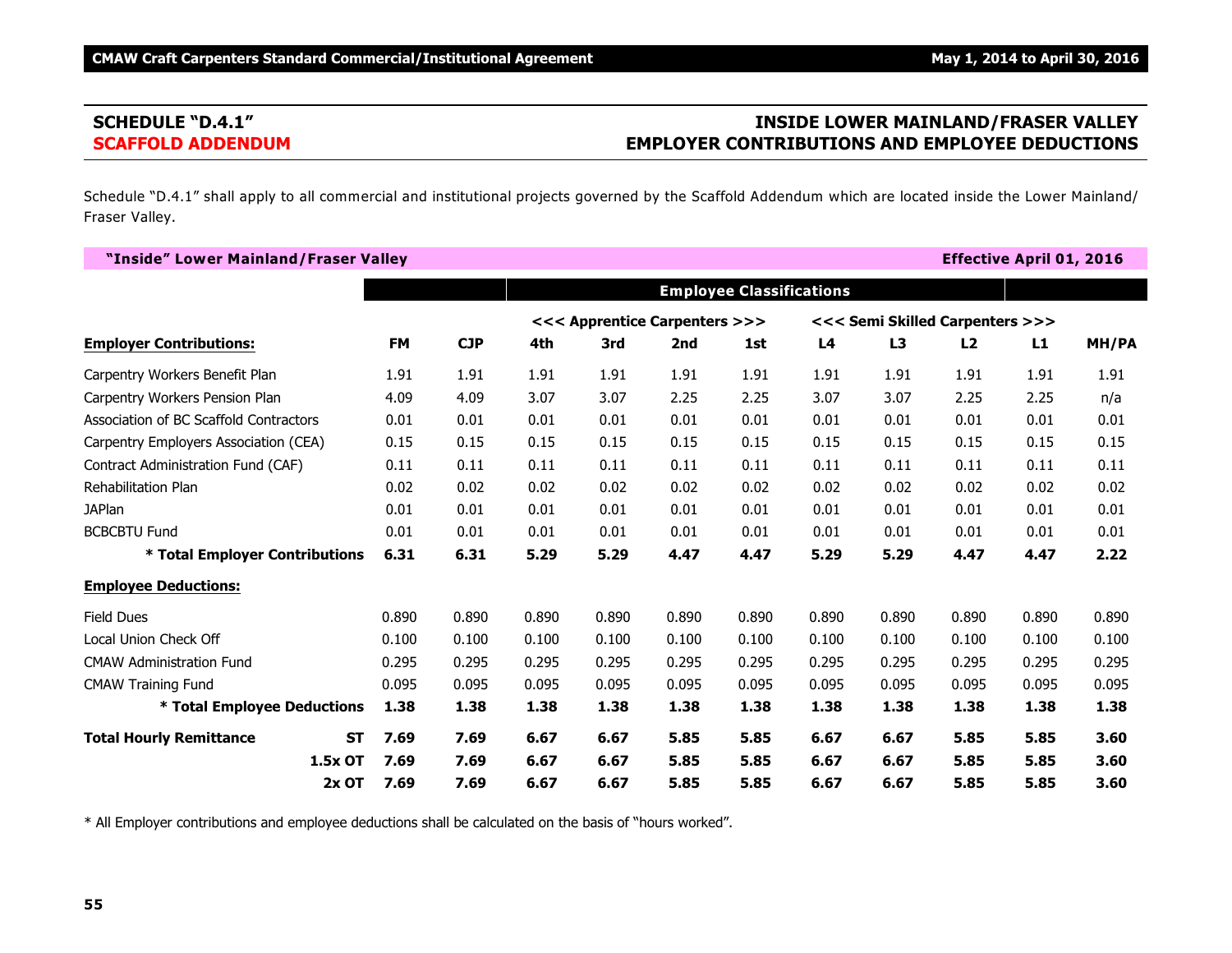# **SCHEDULE "D.4.2" OUTSIDE LOWER MAINLAND/FRASER VALLEY SCAFFOLD ADDENDUM EMPLOYER CONTRIBUTIONS AND EMPLOYEE DEDUCTIONS**

Schedule "D.4.2" shall apply to all commercial and institutional projects governed by the Scaffold Addendum which are located outside the Lower Mainland/ Fraser Valley.

| "Outside" Lower Mainland/Fraser Valley |                   |            |       |                                 |       |                        |                |       |                                 | <b>Effective April 01, 2016</b> |       |
|----------------------------------------|-------------------|------------|-------|---------------------------------|-------|------------------------|----------------|-------|---------------------------------|---------------------------------|-------|
|                                        |                   |            |       | <b>Employee Classifications</b> |       |                        |                |       |                                 |                                 |       |
|                                        |                   |            |       | <<< Apprentice Carpenters >>>   |       |                        |                |       | <<< Semi Skilled Carpenters >>> |                                 |       |
| <b>Employer Contributions:</b>         | <b>FM</b>         | <b>CJP</b> | 4th   | 3rd                             | 2nd   | 1st                    | L <sub>4</sub> | L3    | L2                              | L1                              | MH/PA |
| Carpentry Workers Benefit Plan         | 1.91              | 1.91       | 1.91  | 1.91                            | 1.91  | 1.91                   | 1.91           | 1.91  | 1.91                            | 1.91                            | 1.91  |
| Carpentry Workers Pension Plan         | 4.09              | 4.09       | 3.07  | 3.07                            | 2.25  | 2.25                   | 3.07           | 3.07  | 2.25                            | 2.25                            | n/a   |
| Association of BC Scaffold Contractors | 0.01              | 0.01       | 0.01  | 0.01                            | 0.01  | 0.01                   | 0.01           | 0.01  | 0.01                            | 0.01                            | 0.01  |
| Carpentry Employers Association (CEA)  | 0.15              | 0.15       | 0.15  | 0.15                            | 0.15  | 0.15                   | 0.15           | 0.15  | 0.15                            | 0.15                            | 0.15  |
| Contract Administration Fund (CAF)     | 0.11              | 0.11       | 0.11  | 0.11                            | 0.11  | 0.11                   | 0.11           | 0.11  | 0.11                            | 0.11                            | 0.11  |
| <b>Rehabilitation Plan</b>             | 0.02              | 0.02       | 0.02  | 0.02                            | 0.02  | 0.02                   | 0.02           | 0.02  | 0.02                            | 0.02                            | 0.02  |
| <b>JAPlan</b>                          | 0.01              | 0.01       | 0.01  | 0.01                            | 0.01  | 0.01                   | 0.01           | 0.01  | 0.01                            | 0.01                            | 0.01  |
| <b>BCBCBTU Fund</b>                    | 0.01              | 0.01       | 0.01  | 0.01                            | 0.01  | 0.01                   | 0.01           | 0.01  | 0.01                            | 0.01                            | 0.01  |
| * Total Employer Contributions         | 6.31              | 6.31       | 5.29  | 5.29                            | 4.47  | 4.47                   | 5.29           | 5.29  | 4.47                            | 4.47                            | 2.22  |
| <b>Employee Deductions:</b>            |                   |            |       |                                 |       |                        |                |       |                                 |                                 |       |
| <b>Field Dues</b>                      | 0.890             | 0.890      | 0.890 | 0.890                           | 0.890 | 0.890                  | 0.890          | 0.890 | 0.890                           | 0.890                           | 0.890 |
| Local Union Check Off                  |                   |            |       |                                 |       | Refer to Article 4.702 |                |       |                                 |                                 |       |
| <b>CMAW Administration Fund</b>        | 0.295             | 0.295      | 0.295 | 0.295                           | 0.295 | 0.295                  | 0.295          | 0.295 | 0.295                           | 0.295                           | 0.295 |
| <b>CMAW Training Fund</b>              | 0.095             | 0.095      | 0.095 | 0.095                           | 0.095 | 0.095                  | 0.095          | 0.095 | 0.095                           | 0.095                           | 0.095 |
| * Total Employee Deductions            | 1.28              | 1.28       | 1.28  | 1.28                            | 1.28  | 1.28                   | 1.28           | 1.28  | 1.28                            | 1.28                            | 1.28  |
| <b>Total Hourly Remittance</b>         | 7.59<br><b>ST</b> | 7.59       | 6.57  | 6.57                            | 5.75  | 5.75                   | 6.57           | 6.57  | 5.75                            | 5.75                            | 3.50  |
| 1.5x OT                                | 7.59              | 7.59       | 6.57  | 6.57                            | 5.75  | 5.75                   | 6.57           | 6.57  | 5.75                            | 5.75                            | 3.50  |
|                                        | $2x$ OT<br>7.59   | 7.59       | 6.57  | 6.57                            | 5.75  | 5.75                   | 6.57           | 6.57  | 5.75                            | 5.75                            | 3.50  |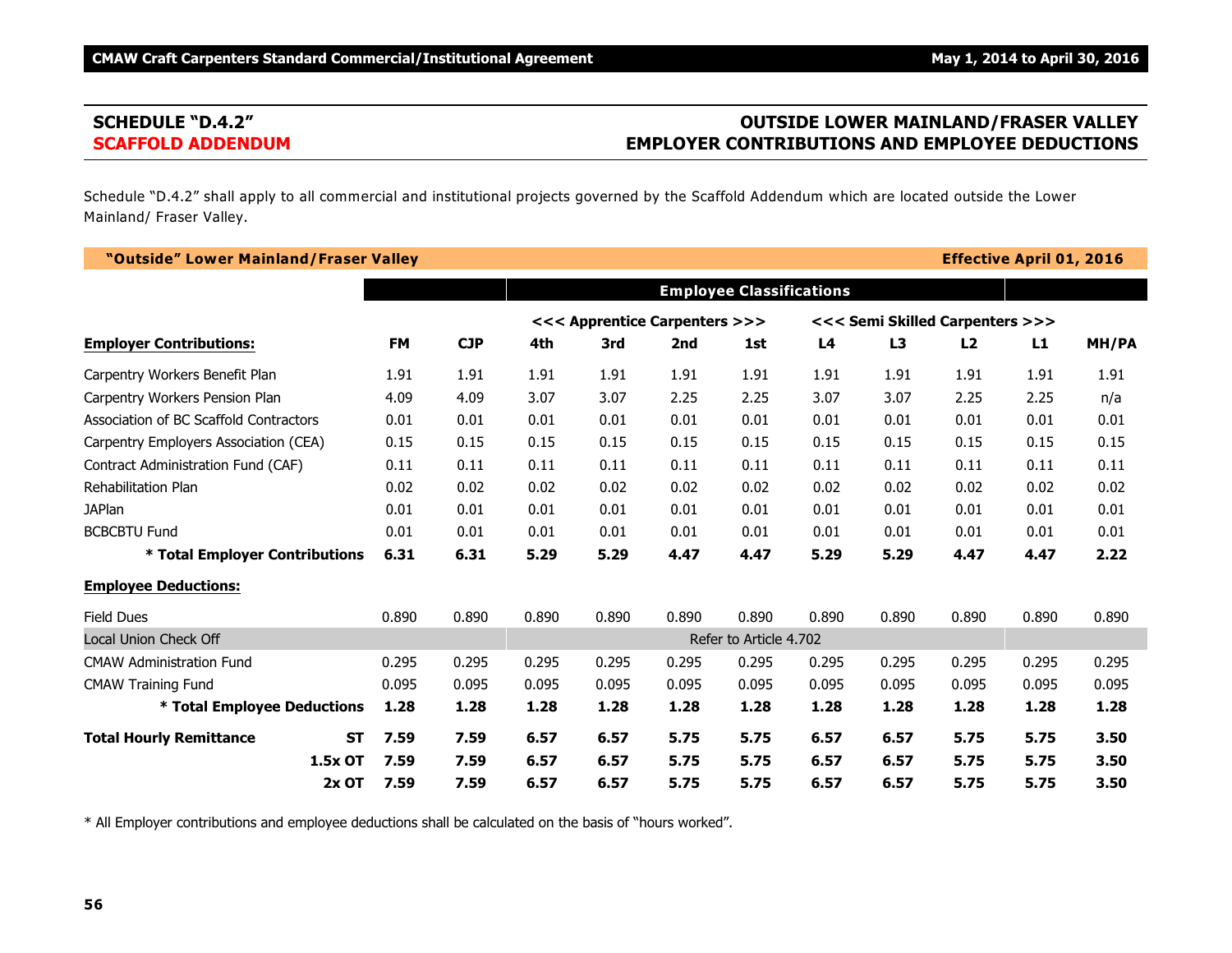## **APPENDIX "A" PAGE 1 OF 2 DEFINITIONS AND ABBREVIATIONS**

The following definitions and abbreviations shall be applicable to the interpretation of this Agreement.

# **(1) ABCSC**

Association of BC Scaffold Contractors

# **(2) BCBCBTU**

Bargaining Council of British Columbia Building Trade Unions

## **(3) BCYT**

British Columbia and Yukon Territory Building and Construction Trades Council

# **(4) CEA of BC**

Carpentry Employers Association of BC

### **(5) CLR**

Construction Labour Relations Association of BC

# **(6) CMAW**

Construction, Maintenance and Allied Workers Canada.

### **(7) Employee**

Any individual who is a member of the Union, and/or such other person, employed by the Employer under the terms of this Agreement.

## **(8) Employer**

- **(a)** Any individual, business, partnership, company, corporation, or other similar entity, signatory to this Agreement.
- **(b)** Where the term Employer is used within this Agreement, and the context of such usage makes it appropriate and logical to regard this term as a reference to a person, as opposed to a legal entity, then such usage shall be considered to refer to an authorized representative of the Employer.

# **(9) Gender**

Wherever the words "man", "men", "he" or "his" are utilized in this Agreement they shall be considered to apply equally to both genders (i.e. male and female).

## **(10) Hours Earned and Hours Worked**

| (a) | 1 straight time hour              | $= 1$ hour earned             | $= 1$ hour worked |
|-----|-----------------------------------|-------------------------------|-------------------|
| (b) | 1 time and one-half overtime hour | $= 1\frac{1}{2}$ hours earned | $= 1$ hour worked |
| (c) | 1 double time overtime hour       | $= 2$ hours earned            | $= 1$ hour worked |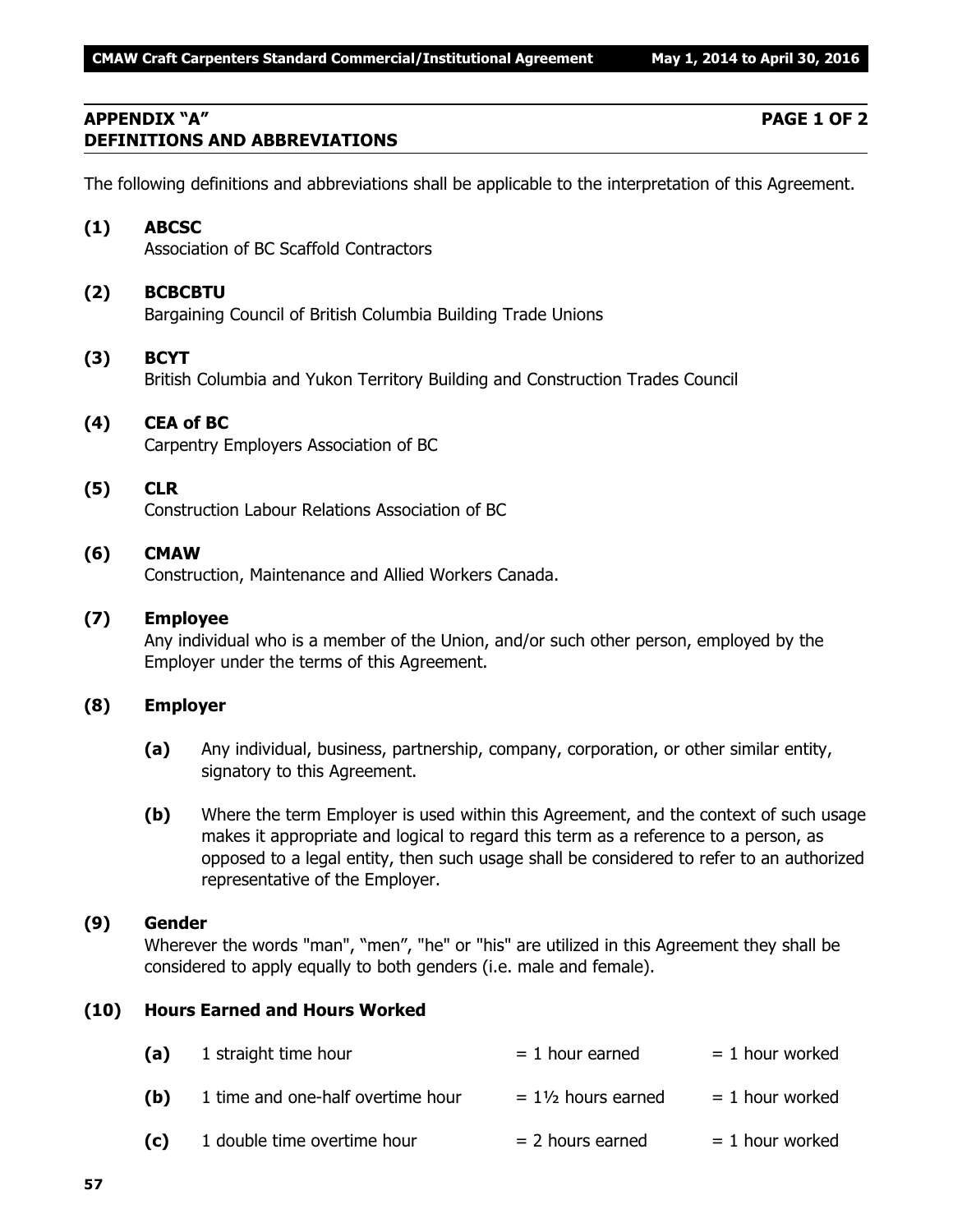## **APPENDIX "A" PAGE 2 OF 2 DEFINITIONS AND ABBREVIATIONS**

### **(11) Industrial Construction**

- **(a)** Industrial construction shall be defined as: production plants such as pulp mills; chemical plants; refineries, including the transmission facilities; metre pumping; compressor stations; munitions plants; mines and smelters; power generating plants; bulk loading terminals; dams; breweries; and any/all other projects which are mutually agreed to by the parties. Notwithstanding the foregoing, if a project is designated as an industrial construction project for the pipefitter, it shall also be designated as an industrial construction project for CMAW carpenters.
- **(b)** On industrial construction projects, any employee required to work underground shall receive a premium of ten percent (10%) over and above the otherwise applicable minimum hourly wage rate. The foregoing shall not apply to work performed within open ditches or basements of buildings.

# **(12) LRB**

British Columbia Labour Relations Board

**(13) Local** An affiliated Local of the Union.

### **(14) Local Resident Employee**

A Local Resident shall be defined as an employee who resides within one hundred (100) road kilometres of the project or, where ferry travel is involved, within seventy-five (75) minutes travel time, including ferry travel and road kilometres.

### **(15) Metropolitan Area: Lower Mainland/Fraser Valley**

The Lower Mainland/Fraser Valley shall be inclusive of West Vancouver to the west, Chilliwack to the east, and all cities, towns, municipalities, villages, communities, etc. in between.

### **(16) Union**

- **(a)** Construction Maintenance and Allied Workers Canada. Notwithstanding the foregoing, where the term Union is used within this Agreement, such usage shall be deemed to be deemed to be inclusive of, and/or applicable to, each/all of the constituent members of CMAW, both collectively and individually.
- **(b)** Where the term Union is used within this Agreement, and the context of such usage makes it appropriate and logical to regard this term as a reference to a person, as opposed to a legal entity, then such usage shall be considered to refer to an authorized representative of the Union.

### **(17) WSBC**

WorkSafe BC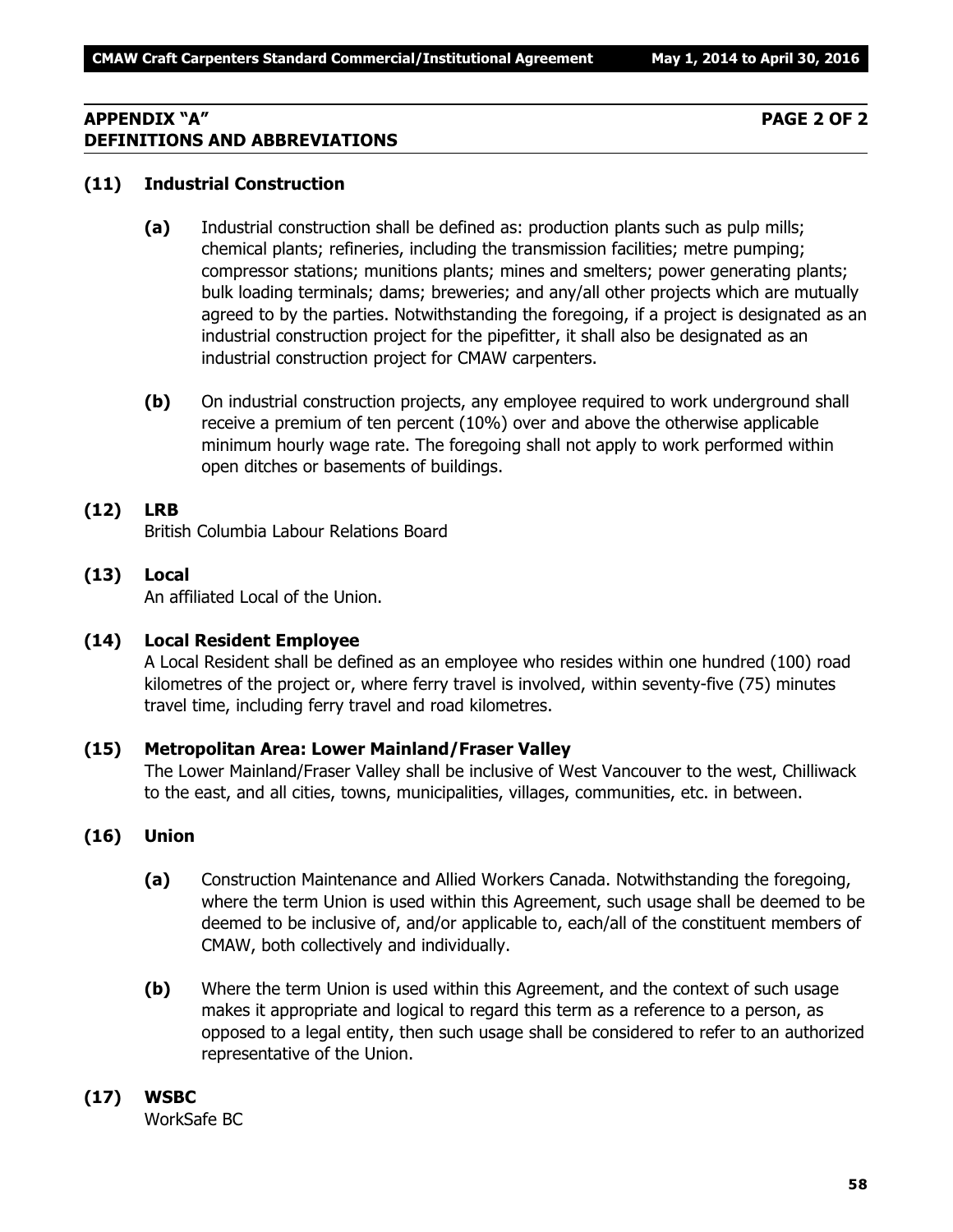## **APPENDIX "B" PAGE 1 OF 2 SCHEDULE OF STATUTORY HOLIDAYS**

The following schedule of statutory holidays shall be applicable to the interpretation of this Agreement.

### **1. 2014**

| <b>Statutory Holiday</b>   | <b>Actual Date</b>             | Observed Date                  |
|----------------------------|--------------------------------|--------------------------------|
| Victoria Day               | Monday, May 19th               | Monday, May 19th               |
| Canada Day                 | Tuesday, July 1st              | Tuesday, July 1st              |
| Friday before BC Day       | Friday, Aug. 1st               | Friday, Aug. 1st               |
| <b>BC</b> Day              | Monday, Aug. 4th               | Monday, Aug. 4th               |
| * Friday before Labour Day | Friday, Aug. 29th              | Friday, Aug. 29th              |
| Labour Day                 | Monday, Sept. 1st              | Monday, Sept. 1st              |
| Thanksgiving Day           | Monday, Oct. 13th              | Monday, Oct. 13 <sup>th</sup>  |
| Remembrance Day            | Tuesday, Nov. 11 <sup>th</sup> | Tuesday, Nov. 11 <sup>th</sup> |
| Christmas Day              | Thursday, Dec. 25th            | Thursday, Dec. 25th            |
| Boxing Day                 | Friday, Dec. 26th              | Friday, Dec. 26 <sup>th</sup>  |

\* The Friday before Labour Day may be floated on a commercial and/or institutional project and the day therefore worked at straight time rates, with an alternate day scheduled to be taken off as mutually agreed between the Employer and the employee.

## **2. 2015**

| <b>Statutory Holiday</b>   | <b>Actual Date</b>            | <b>Observed Date</b>             |
|----------------------------|-------------------------------|----------------------------------|
| New Years' Day             | Thursday, Jan. 1st            | Thursday, Jan. 1st               |
| Family Day                 | Monday, Feb. 9th              | Monday, Feb 9th                  |
| Good Friday                | Friday, Apr. 3rd              | Friday, Apr. 3rd                 |
| Easter Monday              | Monday, Apr. 6 <sup>th</sup>  | Monday, Apr. 6 <sup>th</sup>     |
| Victoria Day               | Monday, May 18th              | Monday, May 18th                 |
| Canada Day                 | Wednesday, July $1st$         | Wednesday, July $1st$            |
| Friday before BC Day       | Friday, July 31st             | Friday, July 31 <sup>st</sup>    |
| BC Day                     | Monday, Aug. 3rd              | Monday, Aug. 3rd                 |
| * Friday before Labour Day | Friday, Sept. 4th             | Friday, Sept. 4th                |
| Labour Day                 | Monday, Sept. 7th             | Monday, Sept. 7th                |
| Thanksgiving Day           | Monday, Oct. 12th             | Monday, Oct. 12th                |
| Remembrance Day            | Wednesday, Nov. $11^{th}$     | Wednesday, Nov. 11 <sup>th</sup> |
| Christmas Day              | Friday, Dec. 25 <sup>th</sup> | Friday, Dec. 25th                |
| Boxing Day                 | Saturday, Dec. 26th           | Monday, Dec. 28th                |

\* The Friday before Labour Day may be floated on a commercial and/or institutional project and the day therefore worked at straight time rates, with an alternate day scheduled to be taken off as mutually agreed between the Employer and the employee.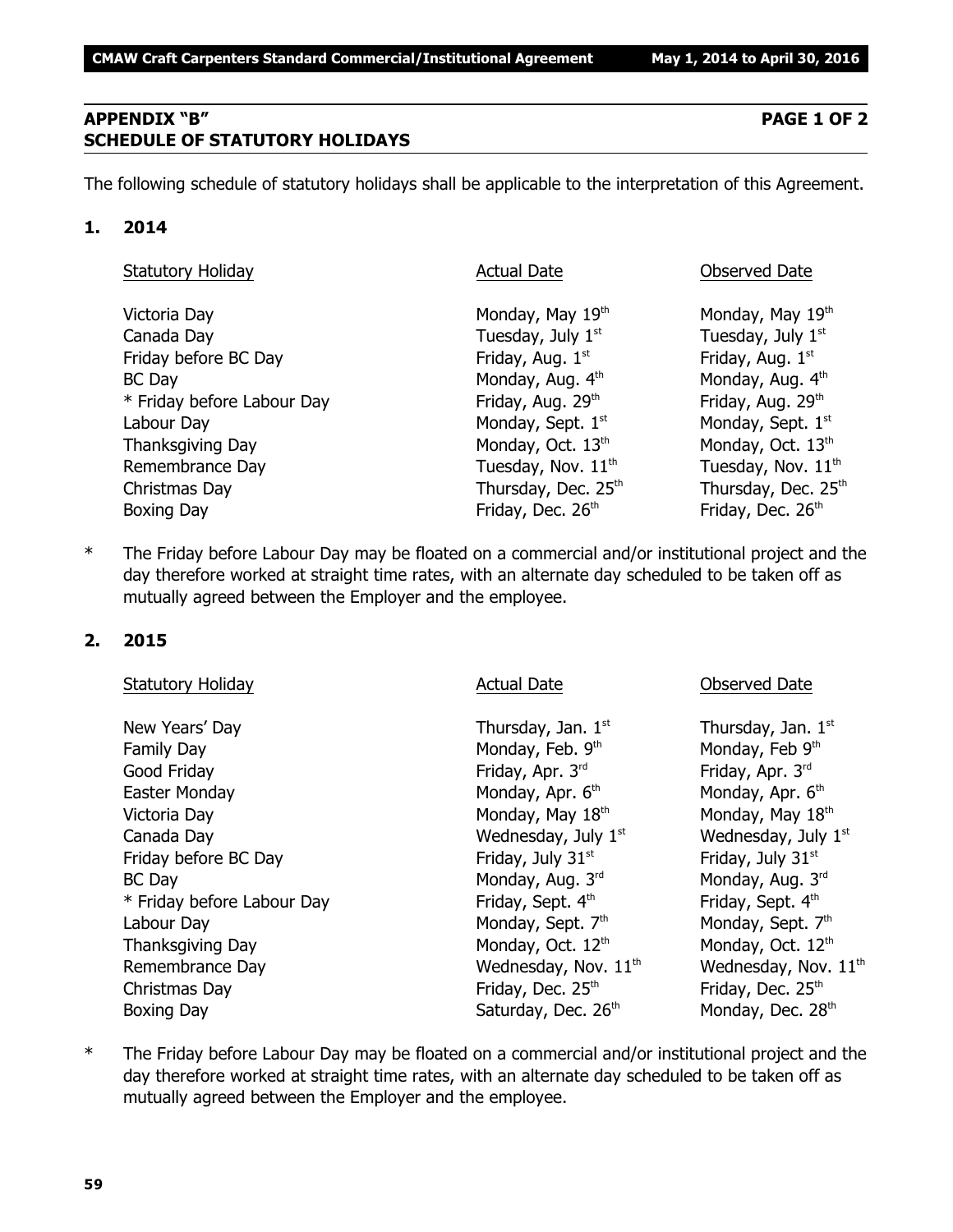## **APPENDIX "B" PAGE 2 OF 2 SCHEDULE OF STATUTORY HOLIDAYS**

#### **3. 2016**

Statutory Holiday **Actual Date Conserved Date** Observed Date

New Years' Day  $Friday$ , Jan.  $1<sup>st</sup>$ Family Day **Monday, Feb. 8th** Good Friday **Friday**, Mar. 25<sup>th</sup> Friday, Mar. 25<sup>th</sup> Friday, Mar. 25<sup>th</sup> Easter Monday **Monday, Mar. 28<sup>th</sup> Monday, Mar. 28**<sup>th</sup> Monday, Mar. 28<sup>th</sup> Victoria Day **Monday, May 23<sup>rd</sup>** Monday, May 23<sup>rd</sup> Monday, May 23<sup>rd</sup> Canada Day **Friday, July 1<sup>st</sup>** Friday, July 1<sup>st</sup> Friday, July 1<sup>st</sup> Friday before BC Day **Friday, July 29<sup>th</sup>** Friday, July 29<sup>th</sup> Friday, July 29<sup>th</sup>  $BC$  Day Monday, Aug.  $1<sup>st</sup>$  $*$  Friday before Labour Day Friday, Sept.  $2^{nd}$ Labour Day Monday, Sept. 5<sup>th</sup> Monday, Sept. 5<sup>th</sup> Monday, Sept. 5<sup>th</sup> Thanksgiving Day  $M$ onday, Oct.  $10<sup>th</sup>$  Monday, Oct.  $10<sup>th</sup>$ Remembrance Day **Friday, Nov.** 11<sup>th</sup> Friday, Nov. 11<sup>th</sup> Friday, Nov. 11<sup>th</sup> Christmas Day  $S$ unday, Dec. 25<sup>th</sup> Monday, Dec. 26<sup>th</sup> Boxing Day **Monday, Dec. 26<sup>th</sup> Tuesday, Dec. 27<sup>th</sup>** 

Friday, Jan.  $1<sup>st</sup>$ Monday, Feb 8th Monday, Aug. 1st Friday, Sept. 2<sup>nd</sup>

\* The Friday before Labour Day may be floated on a commercial and/or institutional project and the day therefore worked at straight time rates, with an alternate day scheduled to be taken off as mutually agreed between the Employer and the employee.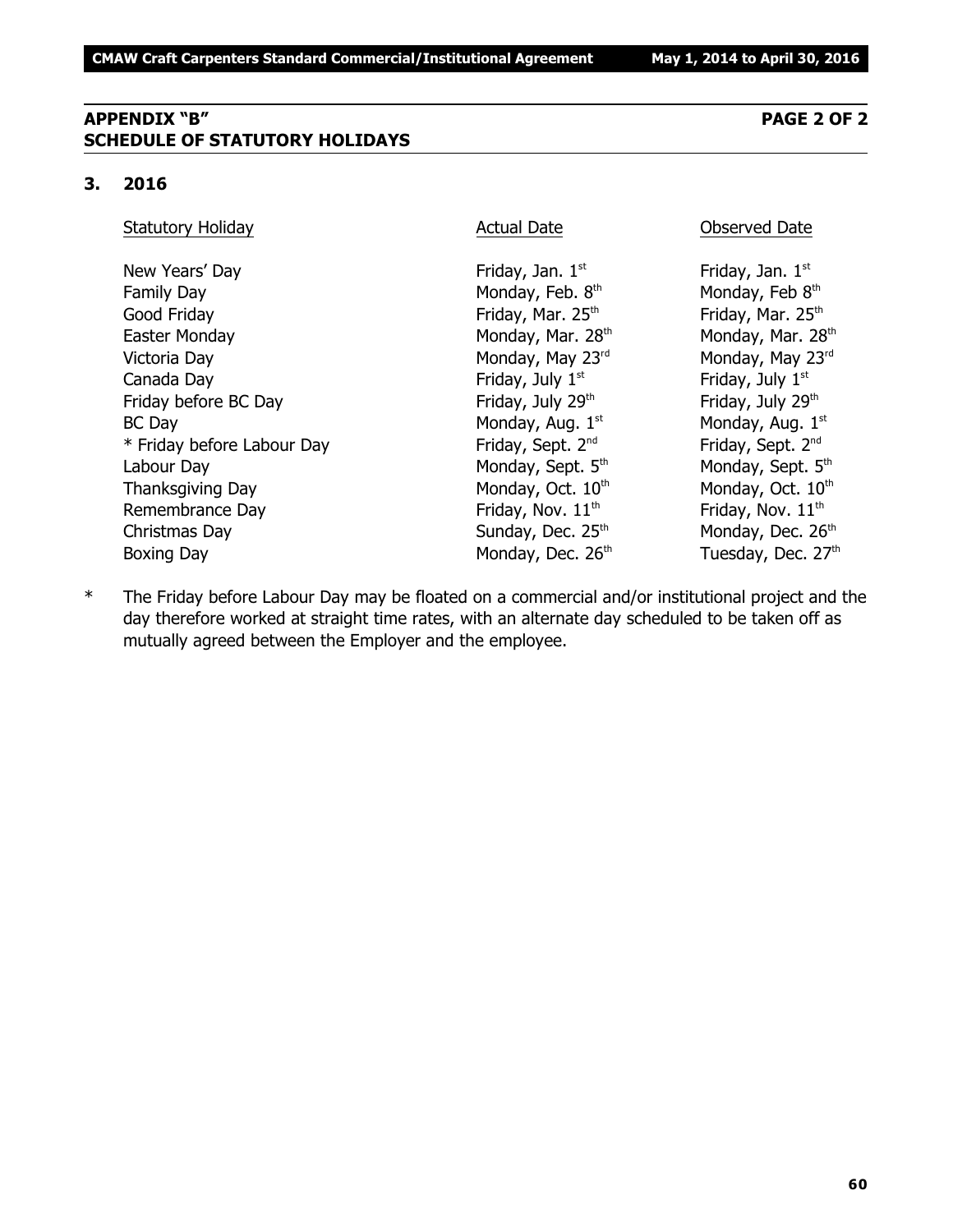## **APPENDIX "C" LETTER OF UNDERSTANDING RE: AFFILIATION**

The parties hereby agree that the following terms and conditions shall supercede any/all contrary application and/or interpretation of the CMAW Craft Carpenters Standard Commercial/Institutional Agreement (the "Agreement"). All terms and conditions of the Agreement not superceded in accordance with the foregoing shall apply to this Letter of Understanding.

- **A.** The Union shall not be entitled to restrict, in any way, an Employer's right to perform work on a project site whereon work falling within the jurisdiction of the carpenters is being performed by individuals who are not members of the Union. Such projects shall be hereinafter be referred to as "open shop projects".
- **B.** Item A. shall apply regardless of:
	- **1.** the signatory status or lack thereof of the employer(s) of those individuals who are performing such carpenter jurisdiction work, and/or
	- **2.** whether the Employer is a subcontractor of the employer(s) in question, or merely working on the same site as the employees or subcontractor(s) of such employer(s).
- **C.** It shall be a violation of the Agreement for the Union to attempt to exert pressure upon an Employer because such Employer is performing work on an open shop project or has the intention of doing so. In particular, the Union shall not withdraw its members from an open shop project and/or threaten to do so. Nor shall the Union attempt to exert pressure upon an Employer by other means.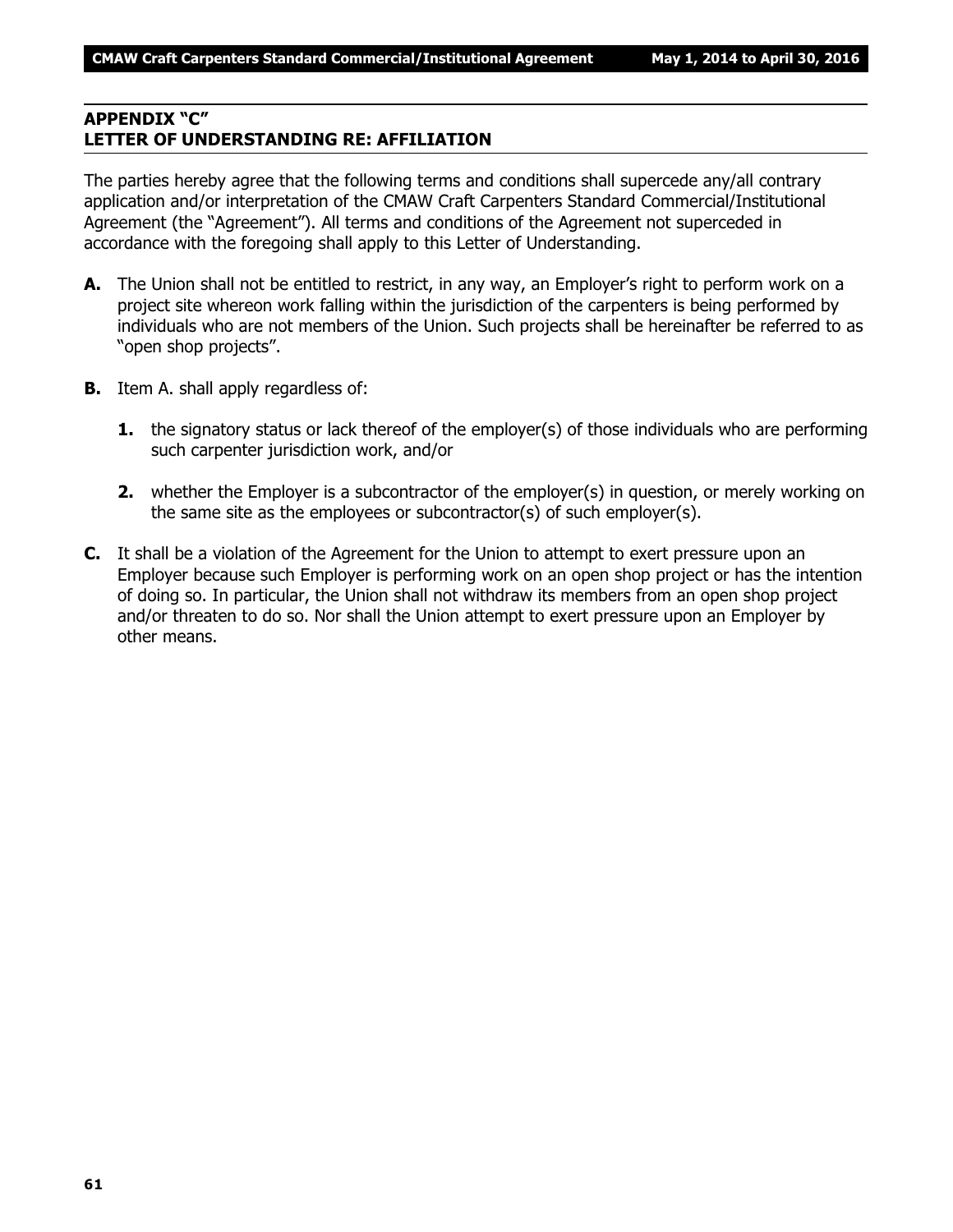# **APPENDIX "D"**

# **LETTER OF UNDERSTANDING RE: IMPLEMENTATION OF INDUSTRIAL RATE ON COMMERCIAL/INSTITUTIONAL PROJECTS**

The parties hereby agree that the following terms and conditions shall supercede any/all contrary application and/or interpretation of the CMAW Craft Carpenters Standard Commercial/Institutional Agreement (the "Agreement"). All terms and conditions of the Agreement not superceded in accordance with the foregoing shall apply to this Letter of Understanding.

- **A.** The Industrial wage rate shall be substituted for the Commercial/Institutional wage rate when sixty-five percent (65%) of the Commercial/Institutional projects in BC are performed by Employers certified to or party to a collective agreement with the Union.
- **B.** This will be determined by statistics compiled by using Vancouver Regional Construction Association, Southern Interior Construction Association, Vancouver Island Construction Association, and Northern Construction Association, or their successors, Tender Award Bulletins, based on the number of jobs tendered.
- **C.** When the sixty-five percent (65%) level is reached in the Commercial/Institutional sector, the Industrial wage rate will apply on jobs tendered after said date.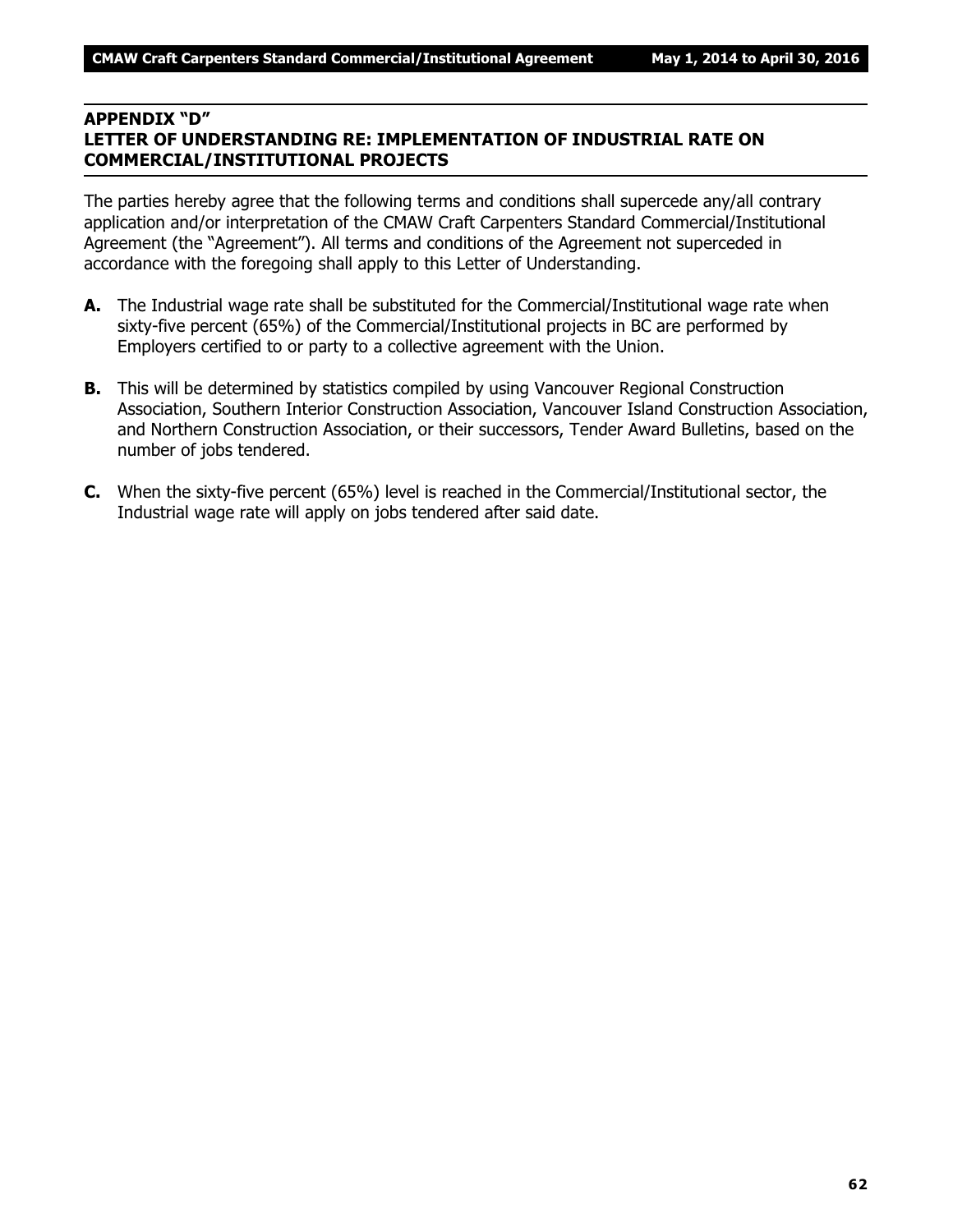### **APPENDIX "E" LETTER OF UNDERSTANDING RE: UNION CONSTRUCTION INDUSTRY BENEFIT PLAN**

The parties hereby agree that the following terms and conditions shall supercede any/all contrary application and/or interpretation of the CMAW Craft Carpenters Standard Commercial/Institutional Agreement (the "Agreement"). All terms and conditions of the Agreement not superceded in accordance with the foregoing shall apply to this Letter of Understanding.

- **A.** The increasing cost of providing benefit plan coverage to employees governed by this Agreement is a concern to the parties. Improving economies of scale may be one possible means of limiting this increase in the future.
- **B.** Therefore, the parties agree that a subcommittee of CLR and the BCBCBTU shall be established to investigate both the advantages and disadvantages of developing a union construction industry benefit plan. The subcommittee shall be authorized to bring forward recommendations, and such recommendations shall be subject to ratification by the parties.
- **C.** The foregoing shall not be interpreted to mean that any individual constituent union of the BCBCBTU would be required to participate in a union construction industry benefit plan, even if recommended by the subcommittee.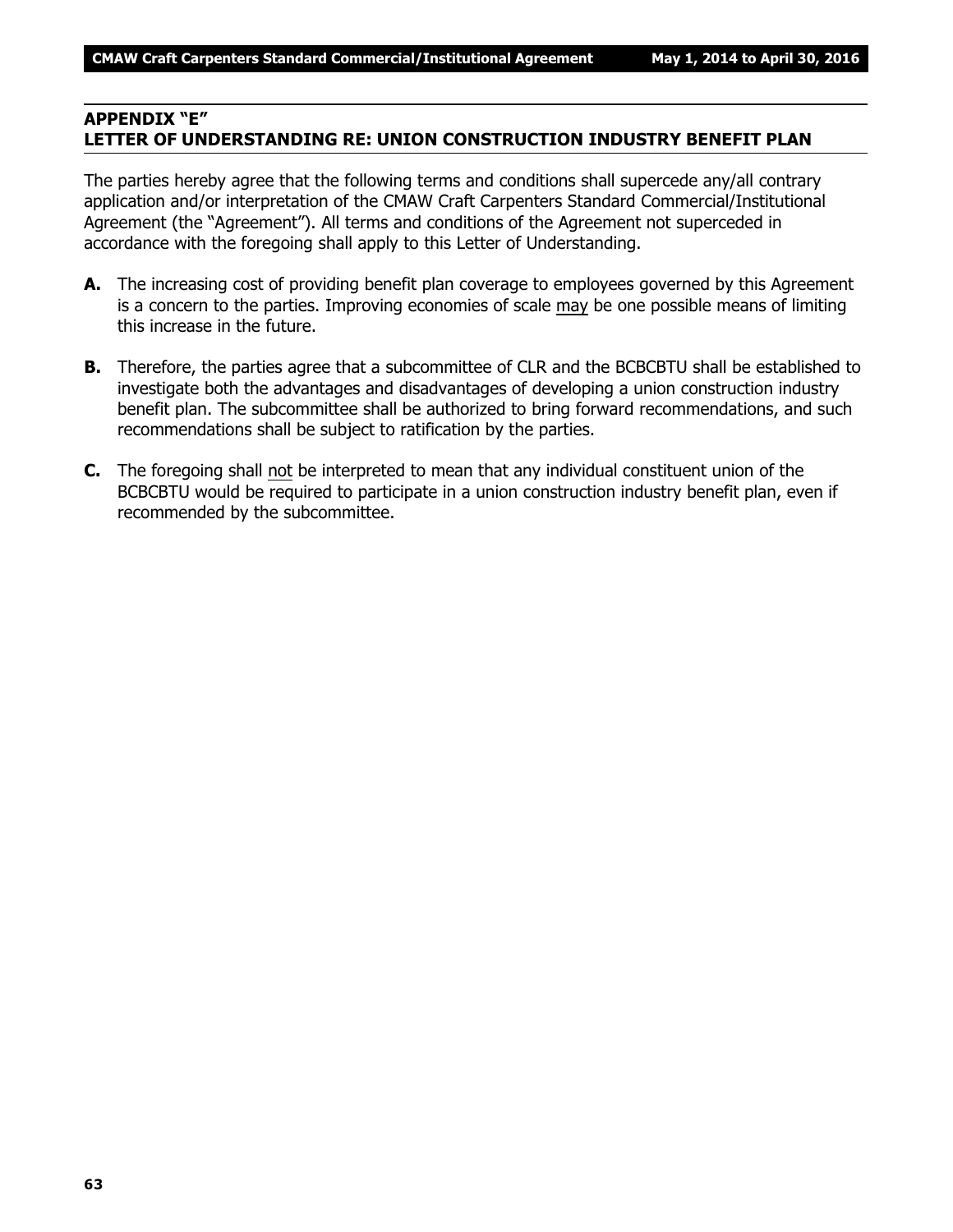### **APPENDIX "F" PAGE 1 OF 4 LETTER OF INTERPRETATION RE: MEAL BREAKS**

The following terms and conditions shall supercede any/all contrary application and/or interpretation of the CMAW Craft Carpenters Standard Commercial/Institutional Agreement. In particular, the parties agree that the provisions of this Letter of Interpretation are applicable only on shifts in excess of ten (10) hours. Where mutual agreement is referenced within this Letter of Interpretation, the voluntary consent of the majority of employees on a crew shall be required in order for such agreement to have been achieved.

# **A. Shifts in Excess of Ten (10) Hours**

The parties agree that shifts in excess of ten (10) hours occur as a result of either a "Scheduled Shift" or an "Unscheduled Overtime Shift". Each of these Shifts is defined below by way of an example. Such definitions shall apply only for the purposes of this Letter of Interpretation.

# **1. Scheduled Shifts**

When an employee commences work on a shift in excess of ten (10) hours and such employee only works the originally scheduled hours, such a shift would be defined as a Scheduled Shift. For example, the shift is scheduled to be eleven (11) hours and the employee only works eleven (11) hours.

# **2. Unscheduled Overtime Shifts**

- **a.** When an employee commences work on a shift in excess of ten (10) hours but such employee ultimately works more than the originally scheduled hours, such a shift would be defined as an Unscheduled Overtime Shift. For example, the shift is scheduled to be eleven (11) hours but the employee ultimately works twelve (12) hours.
- **b.** When an employee commences work on a shift of ten (10) hours or less but such employee ultimately works in excess of ten (10) hours, such a shift would also be defined as an Unscheduled Overtime Shift. For example, the shift is scheduled to be eight (8) hours but the employee ultimately works eleven (11) hours.

# **B. Objective**

The objective of this Letter of Interpretation is to address the practical differences between providing for second (and subsequent) meal breaks on Scheduled Shifts in excess of ten (10) hours, and providing for second (and subsequent) meal breaks on Unscheduled Overtime Shifts in excess of ten (10) hours.

## **C. Paid Meal Breaks and Hot Meals**

Notwithstanding any/all contrary interpretation of this Letter of Interpretation, the second, third and any/all subsequent meal breaks shall be paid for by the Employer at the otherwise applicable straight time hourly wage rate. Second, third and subsequent meals shall be a hot meal wherever possible and shall be supplied by the Employer. Notwithstanding the foregoing, in the event that a hot meal is not supplied, the Employer shall pay a twenty-five dollar (\$25.00) meal allowance to each affected employee in lieu thereof.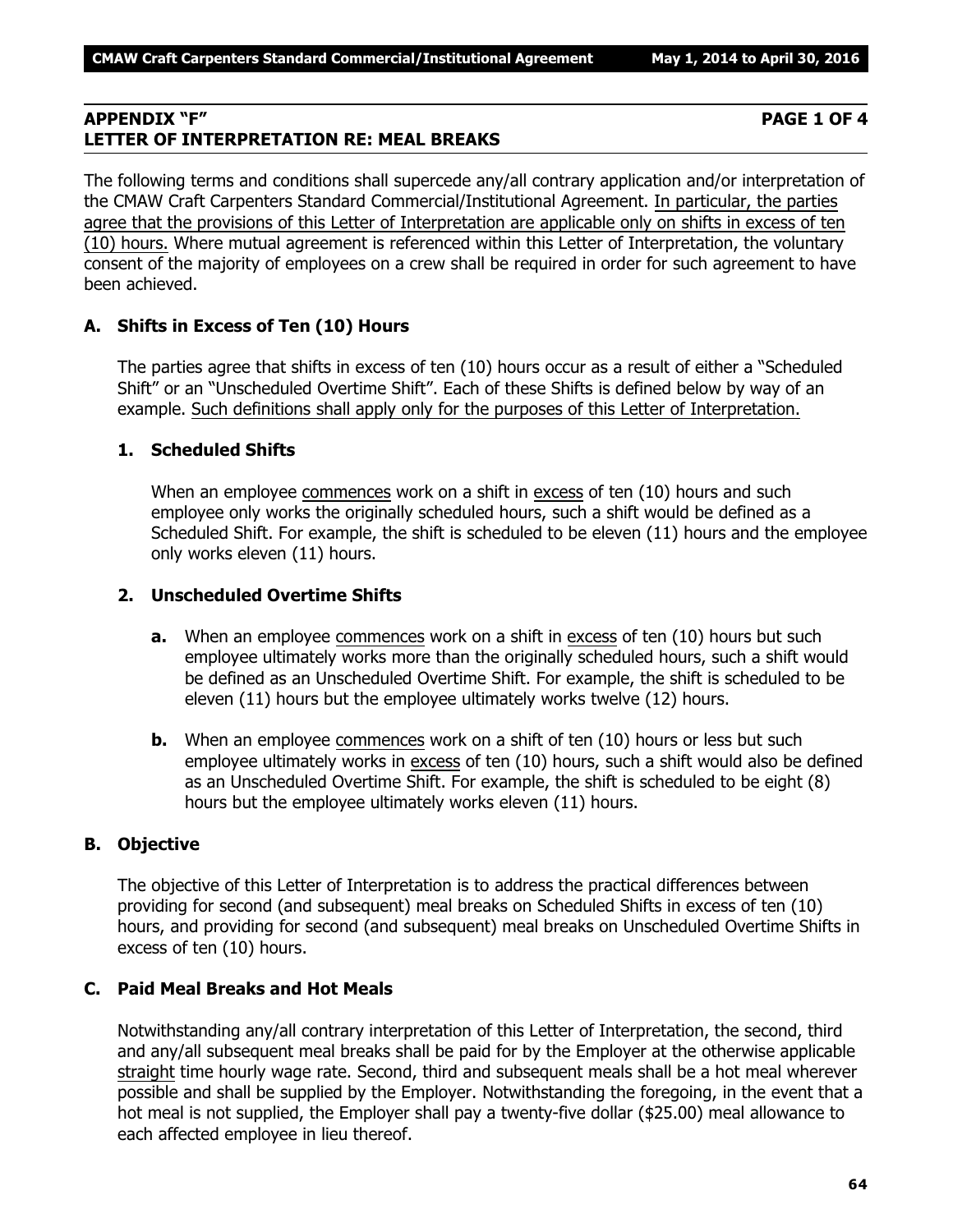### **APPENDIX "F" PAGE 2 OF 4 LETTER OF INTERPRETATION RE: MEAL BREAKS**

### **D. Meal Breaks on Scheduled Shifts**

#### **1. Scheduled Shifts In Excess of Ten (10) Hours**

Two (2) meal breaks of one-half (½) hour each shall be provided on all Scheduled Shifts in excess of ten (10) hours, up to and including twelve (12) hours.

- **a.** The first one-half (½) hour meal break shall be scheduled as near as is practical to the one-third  $(1/3)$  point of the shift and shall not be considered as time worked/earned.
- **b.** The second one-half ( $\frac{1}{2}$ ) hour meal break shall be scheduled as near as is practical to the two-thirds  $(3)$  point of the shift and shall not be considered as time worked/earned.

#### **c. Example - Scheduled Shift of Twelve (12) Hours**

| 8:00 am to 12:00 noon  | work (straight time or overtime as the day/shift warrants) |
|------------------------|------------------------------------------------------------|
| 12:00 noon to 12:30 pm | first meal break (not paid)                                |
| 12:30 pm to 4:30 pm    | work (straight time or overtime as the day/shift warrants) |
| $4:30$ pm to 5:00 pm   | second meal break (payable at straight time)               |
| 5:00 pm to 9:00 pm     | work (straight time or overtime as the day/shift warrants) |
|                        |                                                            |

### **2. Scheduled Shifts in Excess of Twelve (12) Hours**

Three (3) meal breaks of one-half  $(y_2)$  hour each shall be provided on all Scheduled Shifts in excess of twelve (12) hours, up to and including sixteen (16) hours.

- **a.** The first one-half ( $\frac{1}{2}$ ) hour meal break shall be scheduled as near as is practical to the one-quarter  $(4)$  point of the shift and shall not be considered as time worked/earned.
- **b.** The second one-half ( $\frac{1}{2}$ ) hour meal break shall be scheduled as near as is practical to the one-half (½) point of the shift and shall not be considered as time worked/earned.
- **c.** The third one-half (½) hour meal break shall be scheduled as near as is practical to the three-quarters (¾) point of the shift and shall not be considered as time worked/earned.

#### **d. Example - Scheduled Shift of Fourteen (14) Hours**

| 3.5 hours | $8:00$ am to $11:30$ am | work (straight time or overtime as the day/shift warrants) |
|-----------|-------------------------|------------------------------------------------------------|
| 0.5 hours | 11:30 am to 12:00 noon  | first meal break (not paid)                                |
| 3.5 hours | 12:00 noon to 3:30 pm   | work (straight time or overtime as the day/shift warrants) |
| 0.5 hours | 3:30 pm to 4:00 pm      | second meal break (payable at straight time)               |
| 3.5 hours | 4:00 pm to 7:30 pm      | work (straight time or overtime as the day/shift warrants) |
| 0.5 hours | 7:30 pm to 8:00 pm      | third meal break (payable at straight time)                |
| 3.5 hours | 8:00 pm to 11:00 pm     | work (overtime as the day/shift warrants)                  |

### **E. Meal Breaks on Unscheduled Overtime Shifts**

The parties acknowledge that it is the "unscheduled" nature of an Unscheduled Overtime Shift that complicates the process of definitively scheduling meal breaks on such shifts.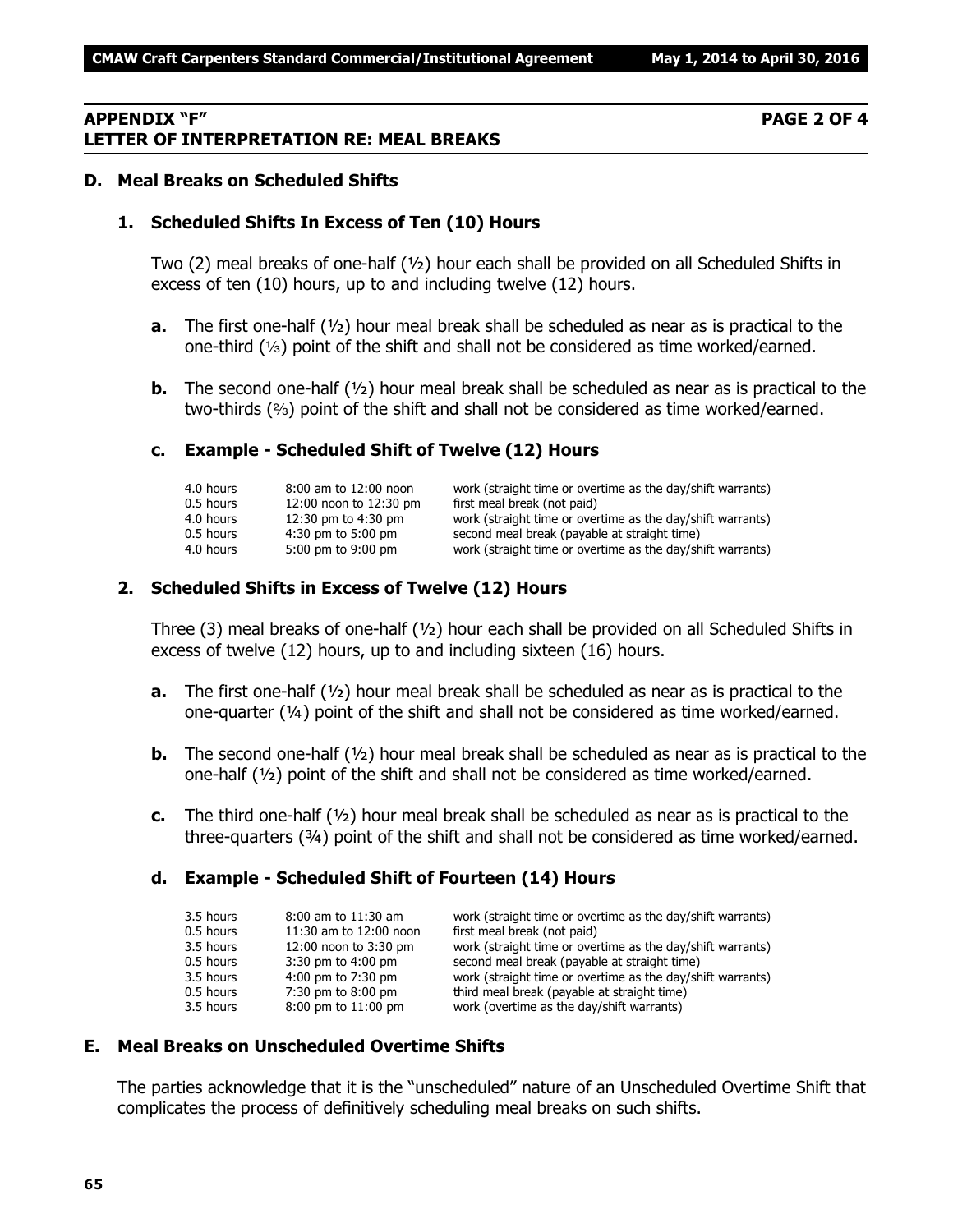### **APPENDIX "F" PAGE 3 OF 4 LETTER OF INTERPRETATION RE: MEAL BREAKS**

### **Option #1 - Early Decision to Work Unscheduled Overtime**

If a decision to work extended hours on a shift occurs early enough after the commencement of such shift to allow for the application of either item D1 or D2, such application shall prevail. For example, employees report to the project and commence work on an eight (8) hour shift, however, prior to eight (8) hours of work being completed it is determined that unscheduled overtime will be required. This unscheduled overtime will extend the shift to a total of twelve (12) hours. In such a situation, the example schedule provided for in item D1 would apply. The same would be true even if the original shift was a nine (9) hour or ten (10) hour shift.

### **Option #2 - Late Decision to Work Unscheduled Overtime**

If a decision to work extended hours on a shift does not occur early enough after the commencement of such shift to allow for the application of either item D1 or D2, either the default provision or flexible provision (see below for details) shall apply. For example, employees report to the project and commence work on a ten (10) hour shift. However, it is not determined that unscheduled overtime will be required until nine and one-half (9½) hours of the shift has already been worked. As a result, it is impossible to take the second meal break after eight (8) hours.

### **a. Default Provision**

The Option #2 default provision is for the second meal break to take place as quickly as practical after the determination that unscheduled overtime will be required For example, employees report to the project and commence work on a ten (10) hour shift. However, after nine and one-half (9½) hours of work has been completed it is determined that two (2) hours of unscheduled overtime will be required. In such a situation, the second meal break would take place immediately, providing this can be accomplished without any significant negative impact on the efficiency of the work being performed.

## **b. Flexible Provision**

The Option #2 flexible provision requires the Employer (or the on-site representative of the Employer) to first achieve the mutual agreement of the majority of the affected employees. If this is not possible, then the default provision shall prevail. The intent of the flexible provision is to provide both the Employer and employees with the ability to adjust the scheduling of second and subsequent meal breaks to the realities of the project and work being performed. The typical application of the flexible provision would be to delay the second meal break until the conclusion of work on the shift.

For example, employees report to the project and commence work on a ten (10) hour shift. However, after ten (10) hours of work has been completed it is determined that one-half (1/2) hour of unscheduled overtime will be required. In such a situation, the Employer would consult with all of the affected employees in order to determine if a majority of the crew wishes to delay the second meal break until after the one-half  $(y_2)$  hour of unscheduled overtime has been completed. If mutual agreement is achieved, the following schedule would prevail. If mutual agreement is not achieved, the default provision would prevail.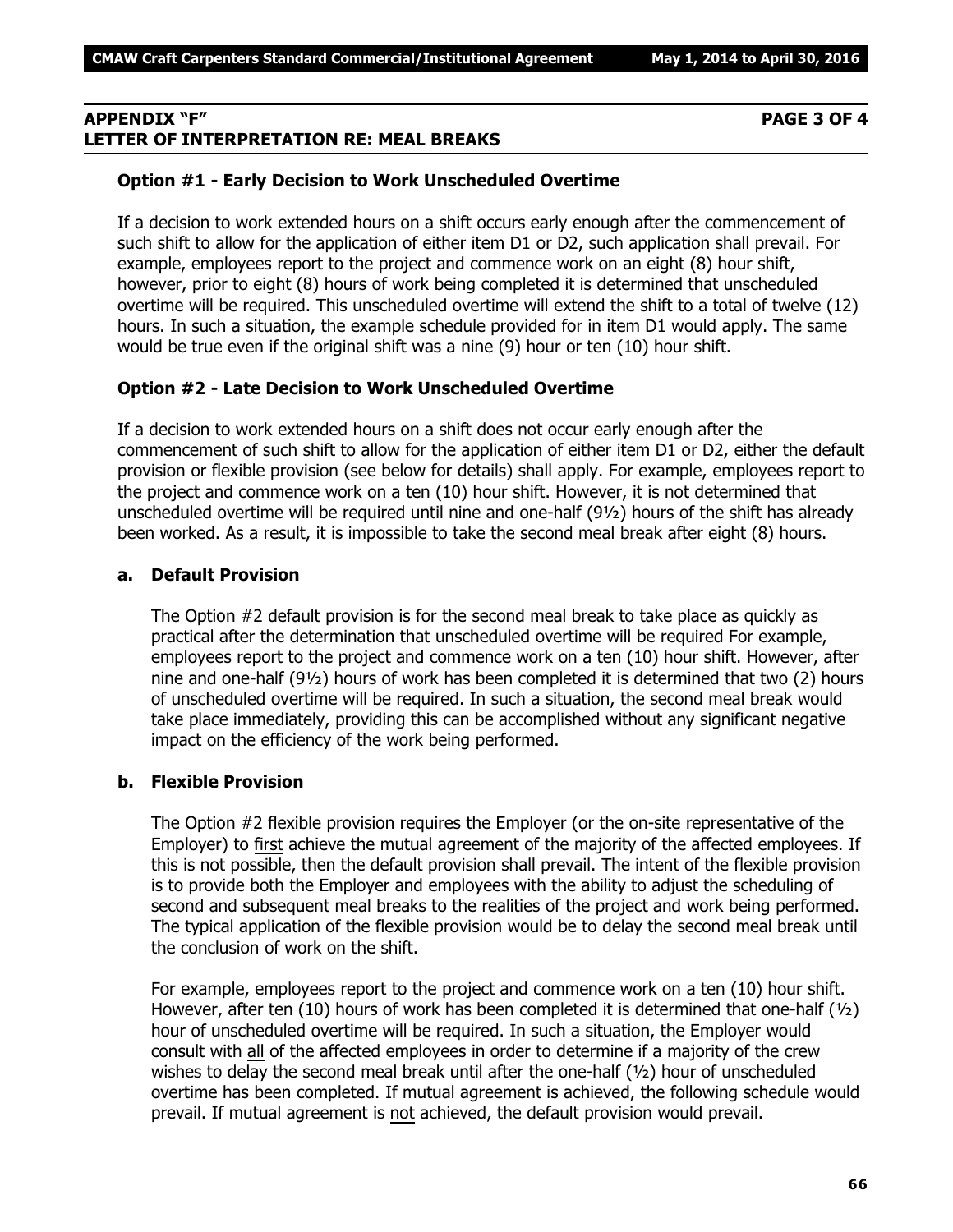## **APPENDIX "F" PAGE 4 OF 4 LETTER OF INTERPRETATION RE: MEAL BREAKS**

| 5.0 hours | 7:00 am to 12:00 noon  | work (straight time or overtime as the day/shift warrants) |
|-----------|------------------------|------------------------------------------------------------|
| 0.5 hours | 12:00 noon to 12:30 pm | first meal break (not paid)                                |
| 5.0 hours | 12:30 pm to 5:30 pm    | work (straight time or overtime as the day/shift warrants) |
| 0.5 hours | 5:30 pm to 6:30 pm     | work (overtime)                                            |
| 0.5 hours | $6:30$ pm to $7:00$ pm | second meal break (payable at straight time)               |

The typical application of this schedule would allow for employees to depart for home at 6:30 pm, and be paid the twenty-five dollar (\$25.00) allowance in lieu of the hot meal.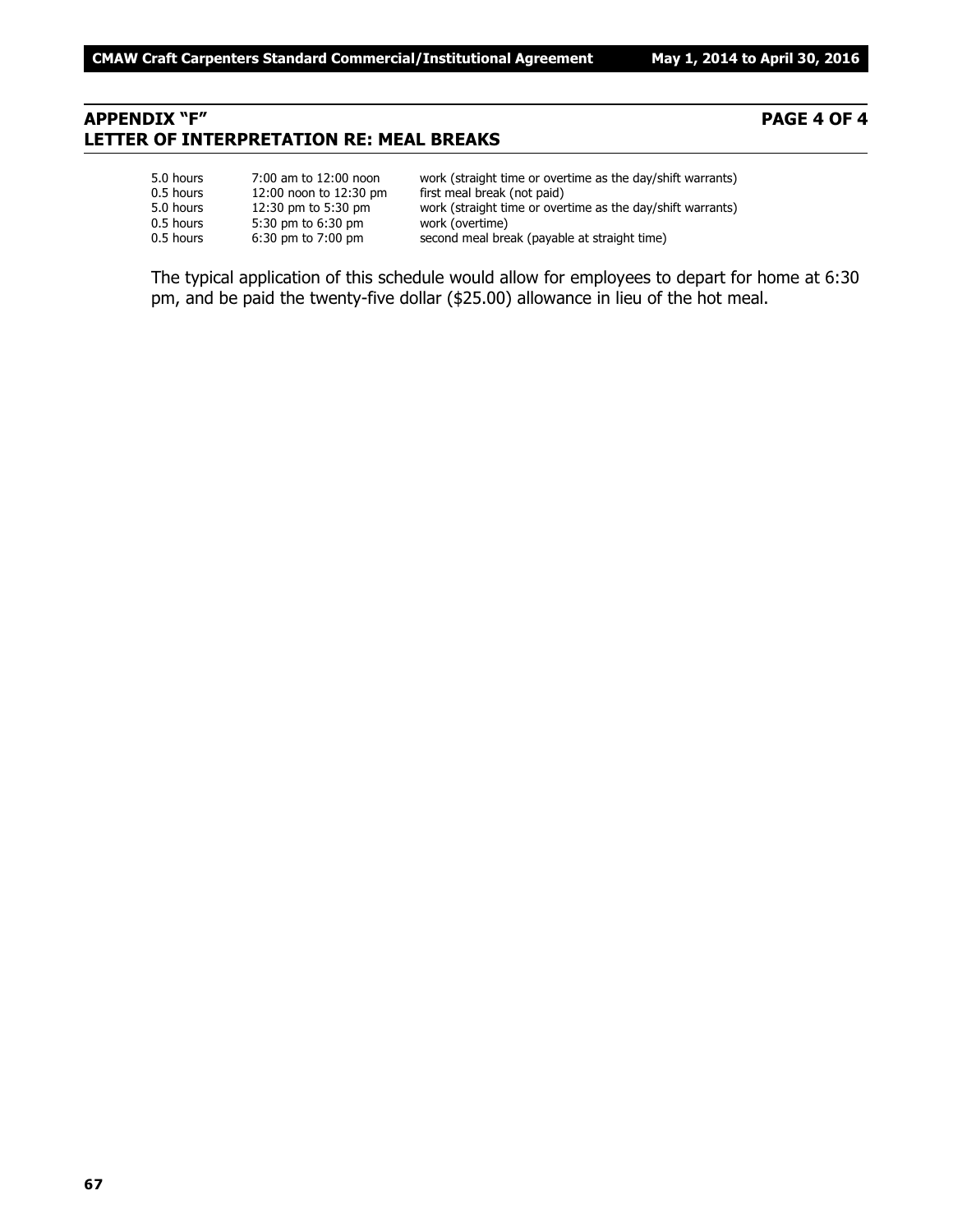### **APPENDIX "G" PAGE 1 OF 6 LETTER OF UNDERSTANDING RE: CARPENTER APPRENTICESHIP STANDARDS**

The parties hereby agree that the following terms and conditions shall supercede any/all contrary application and/or interpretation of the CMAW Craft Carpenters Standard Commercial/Institutional Agreement, and/or the Scaffold Addendum appended thereto. Such terms and conditions shall be referenced within the CMAW Craft Carpenters Standard Commercial/Institutional Agreement, and shall be deemed to pertain thereto and be a part thereof. The effective date of this Letter of Understanding shall be April 1, 2007.

### **A. Overview**

Except as otherwise provided herein, an apprentice shall be required to successfully complete both the required technical training and required hours worked in order to advance from one (1) term of apprenticeship to the next. An apprentice shall work under the supervision of a journeyperson carpenter throughout the duration of his/her apprenticeship.

### **B. Technical Training**

An apprentice shall be required to successfully complete four (4) terms of technical training in order to become a journeyperson carpenter. All technical training shall be provided by a government recognized training institution unless otherwise agreed to, in writing, by the parties.

- **1.** Successful completion of one (1) term of technical training annually is a fundamental component of a carpenter apprenticeship and every apprentice shall take all reasonable steps to fulfill this obligation. An Employer shall never discourage an apprentice from attending technical training.
- **2.** An apprentice shall, within one (1) month of commencing his/her apprenticeship, formally register for as many terms of technical training as is permitted by the local area training institution. In doing so, the apprentice shall make a sincere attempt to ensure that the scheduling of such training is, to the greatest extent possible, consistent with the objectives of item B1.
- **3. a.** After formally registering for technical training pursuant to item B2, an apprentice shall not change the scheduled registration dates unless forced to do so for appropriate personal reasons. In such event, the apprentice shall formally re-register for as many of the remaining terms of technical training as is permitted by the local area training institution, and shall do so in a manner consistent with the standard provided for in item B2.
	- **b.** Appropriate personal reasons shall be defined as legitimate and serious matters concerning the personal health of the apprentice and/or a member of his/her immediate family.
- **4. a.** The parties acknowledge that there may be a considerable time lag between the "last day of class" for an apprentice in a given term of technical training, and the day when such apprentice finally receives documentation verifying successful completion of such technical training. As a result, an apprentice shall be deemed to have "successfully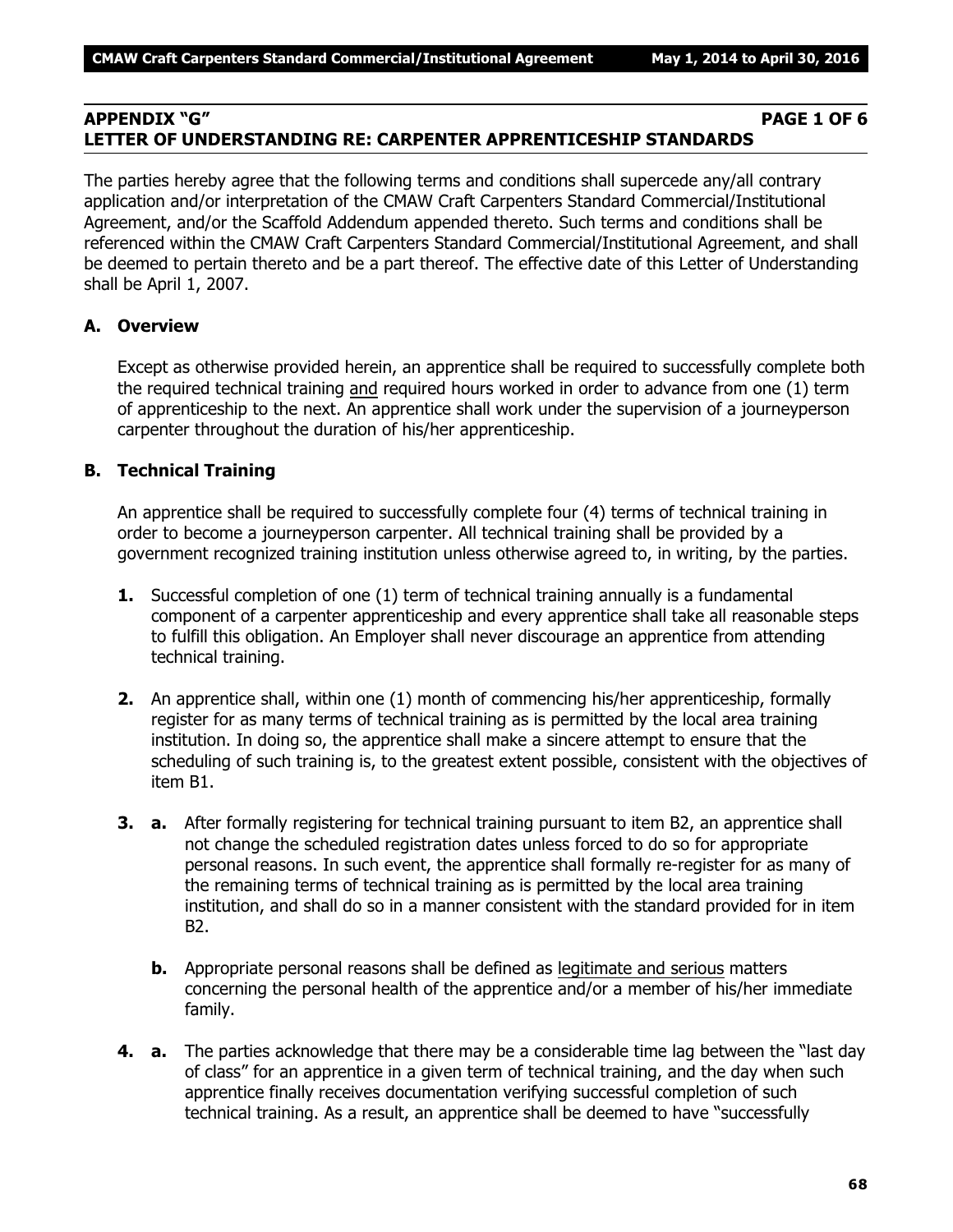## **APPENDIX "G" PAGE 2 OF 6 LETTER OF UNDERSTANDING RE: CARPENTER APPRENTICESHIP STANDARDS**

completed" a term of technical training effective the first work day following his/her "last day of class".

**b.** Notwithstanding the foregoing, the Employer reserves the right to delay implementation of an apprentice's advancement from one term to the next pending receipt of appropriate verifying documentation. However, upon receipt of such verifying documentation, the Employer shall process the corresponding required wage increase for the apprentice retroactive to the date the Employer received the required written notification (refer to item F2) from the Union.

### **C. Hours Worked**

An apprentice shall be required to successful complete 5,000 hours worked in order to become a journeyperson carpenter. Such hours worked shall be divided into four (4) terms of 1,250 hours worked per term. Notwithstanding the foregoing,

- **1.** In the event that the ITA increases/decreases the duration of a carpenter apprenticeship from the currently applicable 5,000 hours worked, the provisions of this Letter of Understanding shall also be changed, as needed, to remain consistent with the revised duration.
- **2.** An apprentice shall receive credit for hours worked prior to joining the Union where such work falls within the jurisdiction of a carpenter. Notwithstanding the foregoing, an apprentice shall not receive credit for such hours until he/she is able to produce documentation verifying the completion of such work. Upon receipt by the Union, such documentation shall be retained on file. An apprentice shall also receive credit for 625 hours worked upon successful completion of a government recognized pre-apprenticeship training program.

## **D. Wage Rates**

The minimum straight time hourly wage rate for an apprentice shall be calculated as a percentage of the applicable minimum straight time hourly wage rate for a journeyperson on the project in accordance with the following schedule.

1 st Term 55% 2 <sup>nd</sup> Term 65% 3 rd Term 80% 4 th Term 90%

## **E. Classification**

The parties agree that the classification of an apprentice or journeyperson should be generally consistent with such individual's skills, abilities and experience. As a result, the parties further agree that both the Union and the Employer shall at all times act prudently when classifying an apprentice or journeyperson. To this end, the classification of apprentices and/or journeypersons shall be governed as follows.

**1.** The Union shall be responsible for the initial classification of any apprentice who is indentured to the Union, or a Union controlled Board, Association of Society. Likewise, the Employer shall be responsible for the initial classification of any apprentice who is indentured to such Employer, or an Employer controlled Board, Association or Society.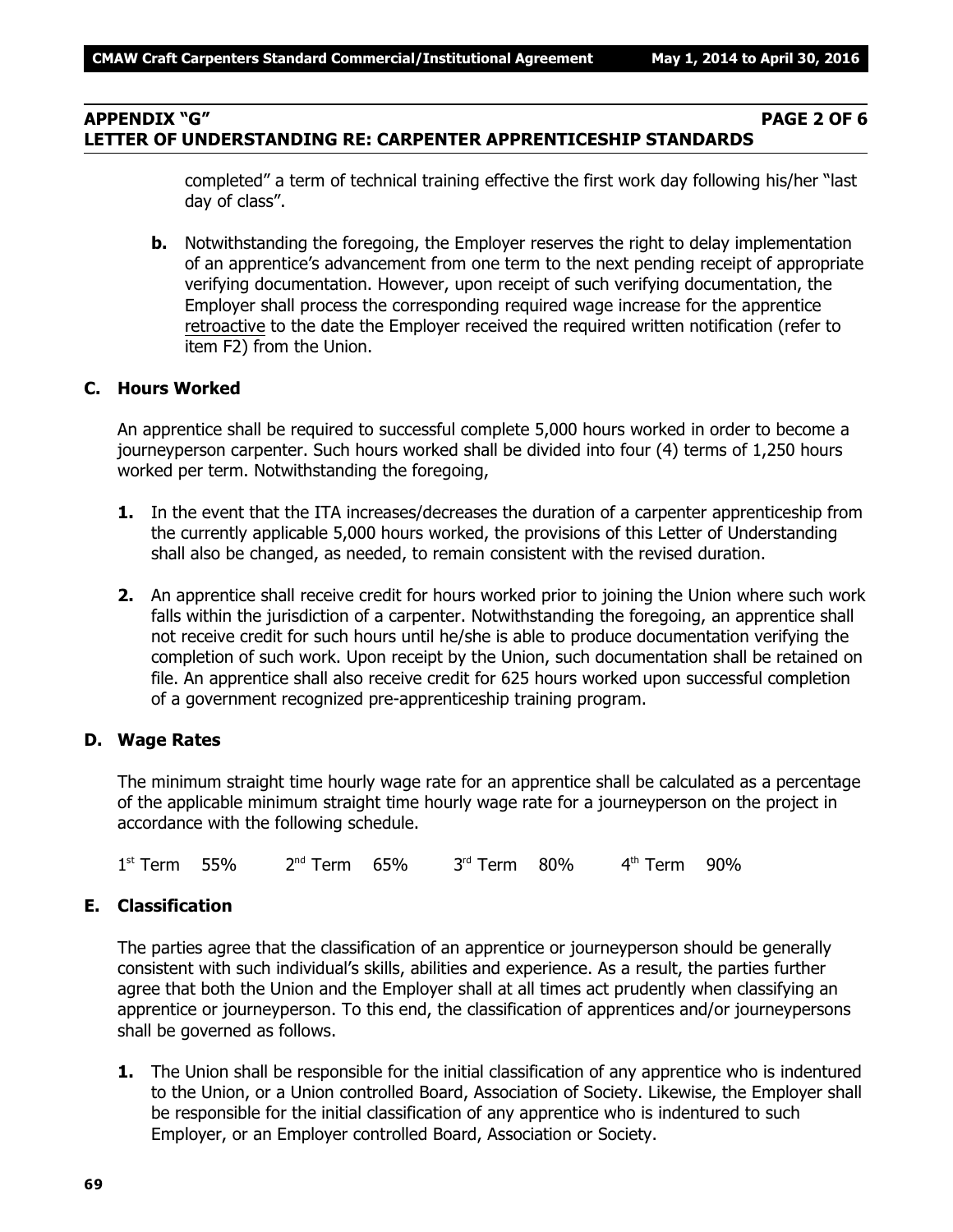# **APPENDIX "G" PAGE 3 OF 6 LETTER OF UNDERSTANDING RE: CARPENTER APPRENTICESHIP STANDARDS**

- **2. a.** The initial classification of an apprentice shall require consideration of both the apprentice's prior technical training and work experience. Notwithstanding the foregoing, if an apprentice is indentured to the Union or a Union controlled Board, Association of Society, the Union may initially classify such apprentice strictly on the basis of hours worked, providing such hours worked are consistent with the terms of item C2.
	- **b.** Where the Union initially classifies an apprentice strictly on the basis of hours worked, the Employer must be notified accordingly, in writing, prior to the dispatch of such apprentice. Thereafter, the Employer retains the unfettered right to decline such dispatch and/or to terminate the employment of such apprentice, if in the opinion of the Employer, the apprentice's classification is inconsistent with his/her skills, abilities and experience.
- **3.** Subsequent to the initial classification of an apprentice, all advancement from one term to the next shall be strictly governed by this Letter of Understanding. As a result, an apprentice who was initially classified strictly on the basis of hours worked shall not be automatically entitled to advancement until such time as the apprentice has successfully completed all of the otherwise required technical training.
- **4.** No individual shall be classified as a journeyperson carpenter subsequent to April 1, 2007 unless such an individual has obtained a government recognized Carpenters Trade Qualification (TQ) Certificate. Notwithstanding the foregoing, an individual who has not obtained a TQ certificate may still be classified as a journeyperson carpenter by the Union providing such individual has clearly demonstrated that they possess the skills, ability and practical work experience commensurate with such classification. Nevertheless, an Employer may, at their sole discretion, reject the dispatch and/or terminate the employment of such an individual if the Employer disagrees with the Union's assessment for any reason.
- **5.** No existing apprentice shall have his/her existing wage rate (effective March 31, 2007) reduced as a result of the application of this Letter of Understanding. Notwithstanding the foregoing, all subsequent advancements from one term to the next shall be strictly governed by this Letter of Understanding, and the parties acknowledge that this policy could result in the classification of an apprentice remaining unchanged for a considerable period of time.

## **F. Advancement Criteria**

The parties acknowledge that an apprentice may be prevented from successfully completing the required technical training on an annual basis due to lengthy "wait lists" at certain training institutions. The parties further acknowledge that each apprentice is solely responsible for ensuring that he/she remains formally registered for as many terms of technical training as is permitted by his/her local training institution throughout the entire duration of his/her apprenticeship. In recognition of these acknowledgments, the following advancement criteria shall apply.

**1.** Except as otherwise provided herein, an apprentice shall not advance to a higher classification until/unless such apprentice: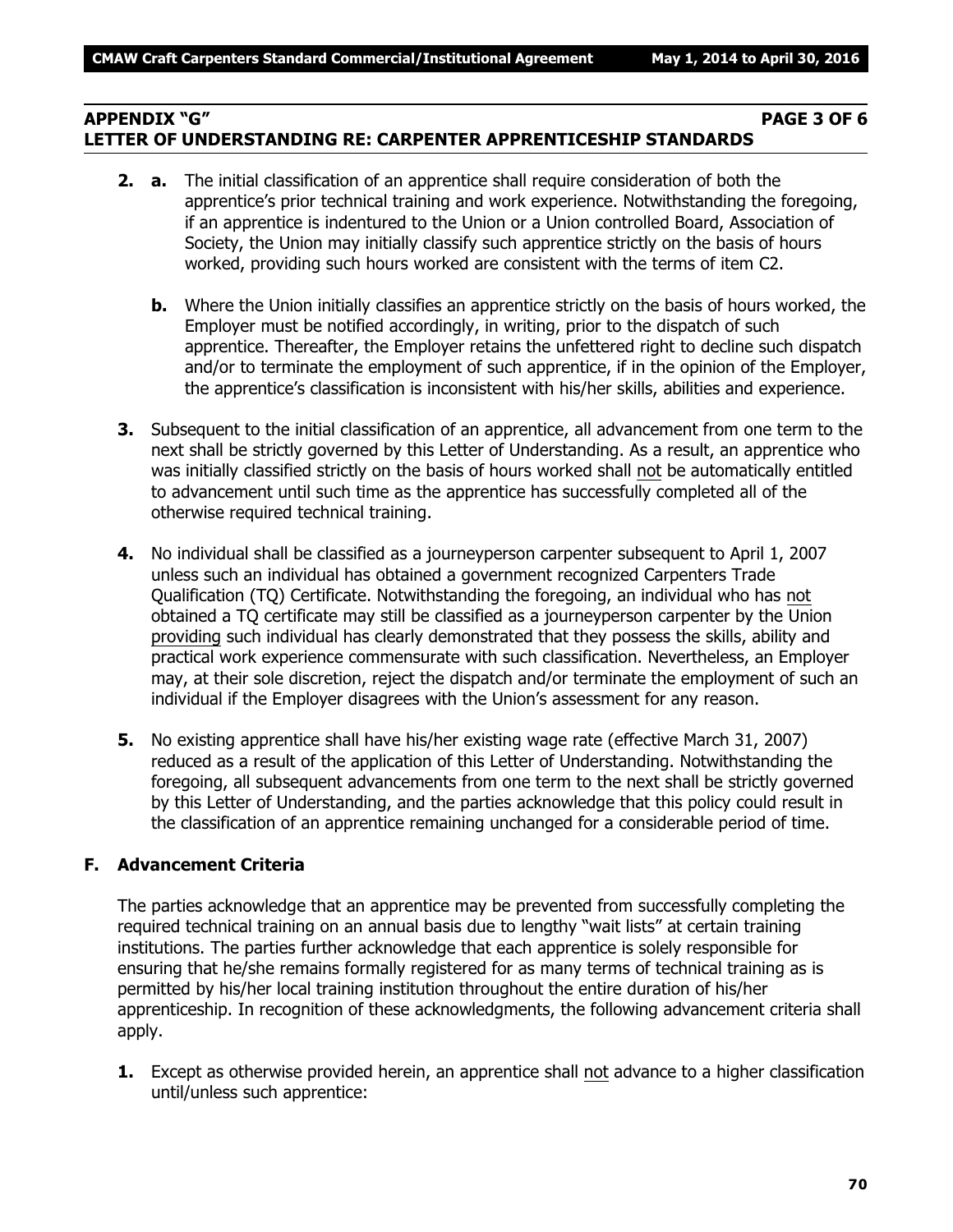## **APPENDIX "G" PAGE 4 OF 6 LETTER OF UNDERSTANDING RE: CARPENTER APPRENTICESHIP STANDARDS**

- has successfully completed the required hours worked, and
- has successfully completed the required technical training, and
- is formally registered for technical training to the extent required herein.

Refer to item F2 for additional clarification.

- **2.** The effective date of an apprentice's advancement from one term to the next shall be the date upon which the apprentice's Employer receives written notification from the Union advising that the apprentice has successfully fulfilled all of the required advancement criteria. Notwithstanding the foregoing, if an apprentice is indentured directly to his/her Employer, the effective date of the apprentice's advancement from one term to the next shall be the date upon which the apprentice actually fulfills all of the required advancement criteria.
	- **a.** In order for an apprentice to advance from  $1<sup>st</sup>$  Term to  $2<sup>nd</sup>$  Term, such apprentice shall first successfully complete a minimum total of 1,250 hours worked, and be formally registered with a training institution for the next term of technical training for which the apprentice is eligible, and be formally registered for as many of the additional terms of technical training as is permitted by the local area training institution.
	- **b.** In order for an apprentice to advance from  $2^{nd}$  Term to  $3^{rd}$  Term, such apprentice shall first successfully complete a minimum total of 2,500 hours worked, and at least one (1) term of technical training, and be formally registered with a training institution for the next term of technical training for which the apprentice is eligible, and be formally registered for as many of the additional terms of technical training as is permitted by the local area training institution.
	- **c.** In order for an apprentice to advance from  $3<sup>rd</sup>$  Term to  $4<sup>th</sup>$  Term, such apprentice shall first successfully complete a minimum total of 3,750 hours worked, and at least two (2) terms of technical training, and be formally registered with a training institution for the next term of technical training for which the apprentice is eligible, and be formally registered for as many of the additional terms of technical training as is permitted by the local area training institution.
	- **d.** In order for an apprentice to advance from 4<sup>th</sup> Term to the status of journeyperson carpenter, such apprentice shall first successfully complete a minimum total of 5,000 hours worked and all four (4) terms of technical training, and shall additionally obtain a government recognized Carpenter Trade Qualification Certificate and/or pass the carpenter Red Seal exam.
- **3.** Notwithstanding items F1 and F2, an Employer may, at their sole discretion, advance an apprentice to a higher classification absent successful completion of the required technical training and/or hours worked and/or registration status, however the Union shall not make any unreasonable effort to persuade an Employer to do so nor discriminate against an Employer in any way for not doing so. Notwithstanding the foregoing, a subsequent Employer shall retain the right to return such apprentice to his/her proper classification.
- **4. a.** Notwithstanding items F1 and F2, an apprentice shall not be denied advancement from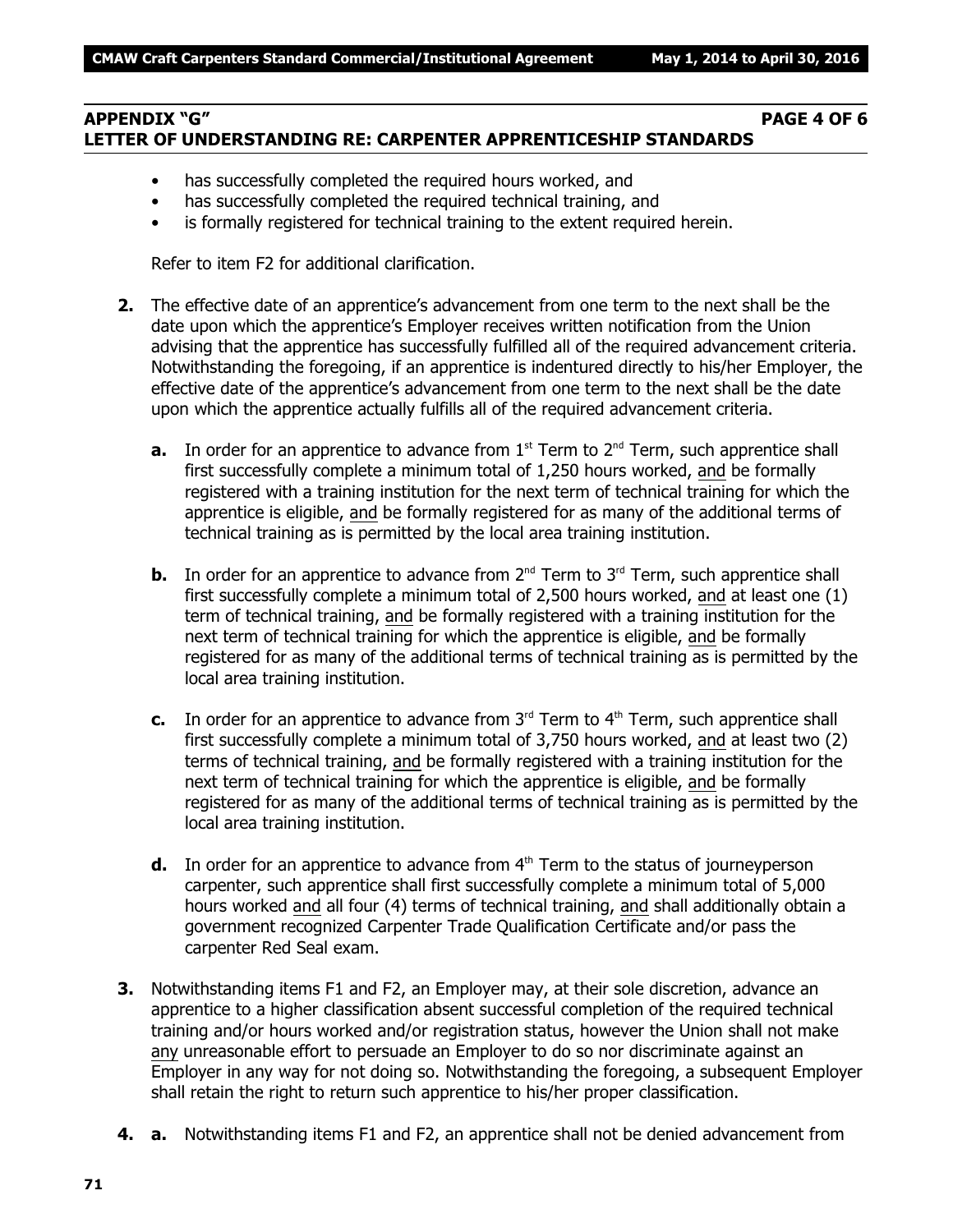## **APPENDIX "G" PAGE 5 OF 6 LETTER OF UNDERSTANDING RE: CARPENTER APPRENTICESHIP STANDARDS**

one term to the next solely because the apprentice was prevented from attending technical training for reasons completely beyond his/her control. Notwithstanding the foregoing, all other advancement criteria would apply, and each advancement shall be treated as separate and distinct with respect to the application of this exception.

**b.** Examples of "reasons completely beyond his/her control" would include the last minute cancellation of technical training by the institution, the verified refusal of an Employer to release an apprentice from employment, and/or any other similar circumstance. Notwithstanding the foregoing, the parties agree that relatively common/routine: illness, transportation problems, scheduling inconveniences, and/or family related concerns do not constitute reasons completely beyond his/her control.

### **G. Supporting Documentation**

- **1.** The Union shall provide an Employer, upon request, with sufficient evidence to support the Union's classification of an apprentice. The Employer's request shall be in writing and shall be delivered to the Union via fax or email, with a copy to CLR. Such evidence would include any/all documentation necessary to substantiate that the apprentice:
	- has successfully completed pre-apprenticeship training, and/or
	- has successfully completed the required hours worked, and/or
	- has successfully completed the required technical training, and/or
	- is formally registered for additional technical training to the extent required herein, and/or
	- had appropriate personal reason(s) for changing previously scheduled technical training registration dates, and/or
	- was prevented from attending technical training for reasons completely beyond his/her control.
- **2.** Notwithstanding item G1, the Union's classification of an apprentice shall not be effective until the Employer receives the requested evidence, except as otherwise provided for in item B4. However, in the event the Union's classification was implemented prior to the Employer making the request, such classification may be reversed at the Employer's discretion pending receipt of the requested evidence. The negligent incorrect classification of any apprentice or journeyperson by the Union shall be appropriate grounds for a grievance by the Employer.

#### **H. Indentureship**

- **1.** An apprentice may be indentured directly with the Union, an individual Employer, or a Board and/or Association and/or Society directly related to either the Union and/or an individual Employer(s).
	- **a.** Where an apprentice is indentured to the Union or a Union controlled Board, Association or Society, the Union shall track the apprentice's progress and shall notify the apprentice's Employer whenever a change of classification is warranted. Changes in classification shall be effective as of the date such notification is received.
	- **b.** Where an apprentice is indentured to an individual Employer or an Employer controlled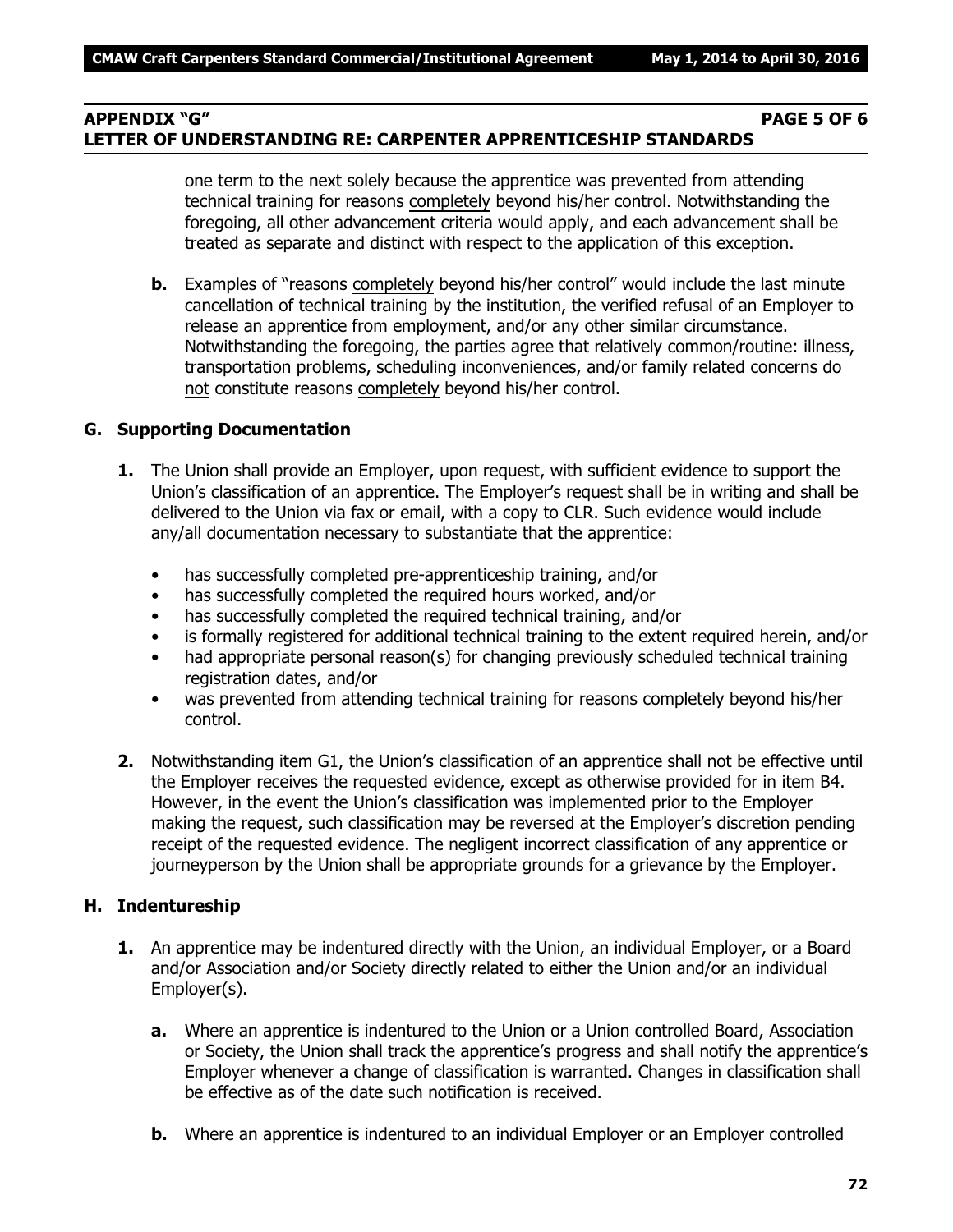## **APPENDIX "G" PAGE 6 OF 6 LETTER OF UNDERSTANDING RE: CARPENTER APPRENTICESHIP STANDARDS**

Board, Association or Society, the Employer shall track the apprentice's progress and shall notify the Union whenever a change in classification is warranted. Changes in classification shall be effective as of the date such change was warranted.

**2.** Employers shall grant preference of continued employment and/or re-employment to an indentured apprentice in recognition of the apprentice's need to complete the required hours worked.

#### **I. Dispute Resolution**

Any dispute(s) which may arise in relation to the terms of this Letter of Understanding shall be resolved within three (3) business days by mutual agreement between one (1) representative from CLR and one (1) representative from CMAW. Notwithstanding the foregoing, where a mutually agreed resolution has not been reached within five (5) business days, the disputed matter shall be referred to Mr. Michael Fleming, LRB Associate Chair, for final and binding resolution.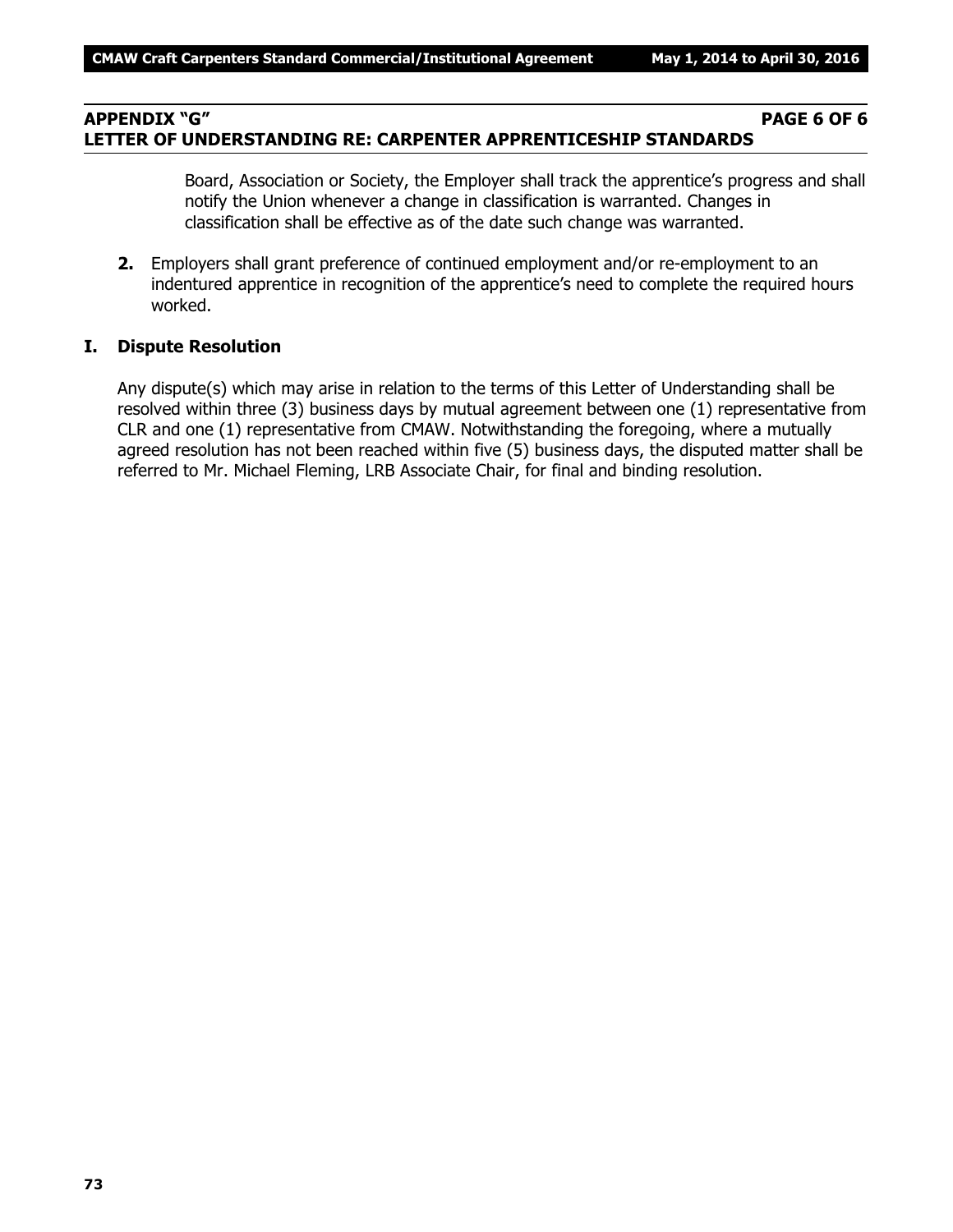#### **APPENDIX "H" PAGE 1 OF 2 LIST OF SIGNATORY EMPLOYERS**

The Employer recognizes the Union as the exclusive bargaining agent for all employees in the bargaining unit, and the Union recognizes CLR as the exclusive bargaining agent for all CLR members who have authorized the Association to sign this Agreement on their behalf.

Effective May 1, 2017, the following employers have authorized CLR to bargain the CMAW Craft Carpenters Standard Commercial/Institutional Agreement with CMAW and to sign such Agreement on their behalf.

- 1. Alfred Horie Construction Co. Ltd.
- 2. Brightside Enterprises Ltd.
- 3. Brymark Installations Group Inc.
- 4. Cascade Mechanical Ltd.
- 5. Co-Gen Mechanical Services Ltd.
- 6. Cranberry Construction Services Ltd.
- 7. Crossroads Construction Co. Ltd.
- 8. Eby & Sons Construction Ltd.
- 9. Emil Anderson Construction (EAC) Inc.
- 10. Geometric Scaffolding Ltd.
- 11. Halse-Martin Construction Co. Ltd.
- 12. Hodgson, King & Marble Ltd.
- 13. Holaco Construction (1997) Ltd.
- 14. Huron Developments (1990) Ltd.
- 15. Jayko Construction Ltd.
- 16. Kingston Construction Ltd.
- 17. M & C Contractors Ltd.
- 18. Norcan Construction 83 Inc.
- 19. Orion Interior Contracting Ltd.
- 20. R.J. Cooper Construction Ltd.
- 21. Seaward Construction Ltd.
- 22. Smith Bros. & Wilson (BC) Ltd.
- 23. Totalplan Inc.
- 24. Turn-Key Construction Inc.
- 25. Viking Construction Ltd.
- 26. Vriezen Construction Ltd.
- 27. W.S. Nicholls Construction Inc.
- 28. Wayne Watson Construction Ltd.
- 29. Western Industrial Contractors Ltd.